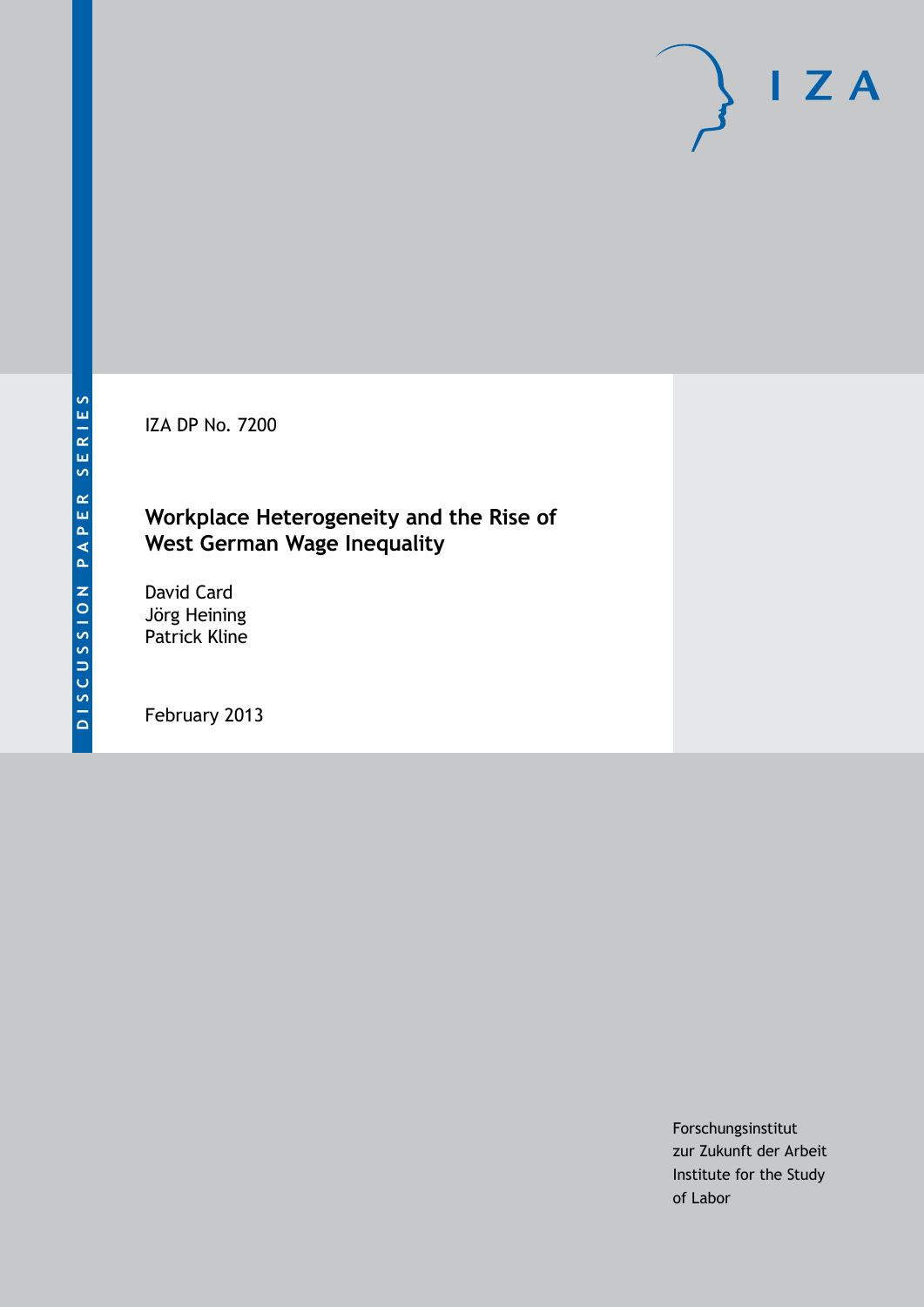# **Workplace Heterogeneity and the Rise of West German Wage Inequality**

### **David Card**

*UC Berkeley and IZA*

### **Jörg Heining** *IAB*

# **Patrick Kline**

*UC Berkeley*

### Discussion Paper No. 7200 February 2013

IZA

P.O. Box 7240 53072 Bonn Germany

Phone: +49-228-3894-0 Fax: +49-228-3894-180 E-mail: [iza@iza.org](mailto:iza@iza.org)

Any opinions expressed here are those of the author(s) and not those of IZA. Research published in this series may include views on policy, but the institute itself takes no institutional policy positions. The IZA research network is committed to the IZA Guiding Principles of Research Integrity.

The Institute for the Study of Labor (IZA) in Bonn is a local and virtual international research center and a place of communication between science, politics and business. IZA is an independent nonprofit organization supported by Deutsche Post Foundation. The center is associated with the University of Bonn and offers a stimulating research environment through its international network, workshops and conferences, data service, project support, research visits and doctoral program. IZA engages in (i) original and internationally competitive research in all fields of labor economics, (ii) development of policy concepts, and (iii) dissemination of research results and concepts to the interested public.

<span id="page-1-0"></span>IZA Discussion Papers often represent preliminary work and are circulated to encourage discussion. Citation of such a paper should account for its provisional character. A revised version may be available directly from the author.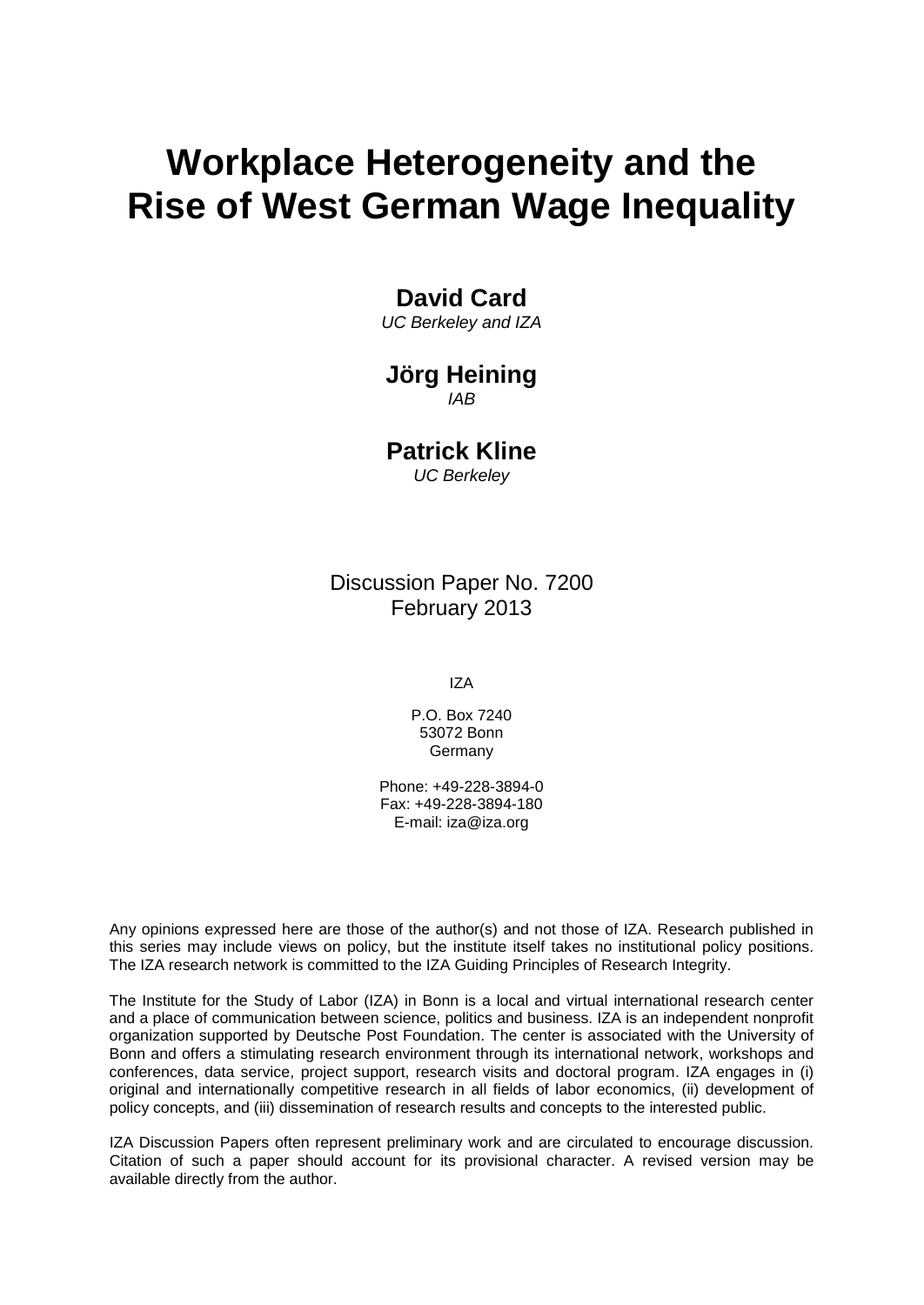IZA Discussion Paper No. 7200 February 2013

# **ABSTRACT**

# **Workplace Heterogeneity and the Rise of West German Wage Inequality[\\*](#page-1-0)**

We study the role of establishment-specific wage premiums in generating recent increases in West German wage inequality. Models with additive fixed effects for workers and establishments are fit in four sub-intervals spanning the period from 1985 to 2009. We show that these models provide a good approximation to the wage structure and can explain nearly all of the dramatic rise in West German wage inequality. Our estimates suggest that the increasing dispersion of West German wages has arisen from a combination of rising heterogeneity between workers, rising dispersion in the wage premiums at different establishments, and increasing assortativeness in the assignment of workers to plants. In contrast, the idiosyncratic job-match component of wage variation is small and stable over time. Decomposing changes in mean wages between different education groups, occupations, and industries, we find that increasing plant-level heterogeneity and rising assortativeness in the assignment of workers to establishments explain a large share of the rise in inequality along all three dimensions.

JEL Classification: J00, J31, J40

Keywords: wage inequality, assortative matching

Corresponding author:

Patrick Kline University of California, Berkeley 530 Evans Hall #3880 Berkeley, CA 94720 USA E-mail: [pkline@econ.berkeley.edu](mailto:pkline@econ.berkeley.edu)

We thank the Berkeley Center for Equitable Growth for funding support. We are grateful to the IAB and to Stefan Bender for assistance in making this project possible, and to Karl Schmidt, Robert Jentsch, Cerstin Erler, and Ali Athmani for invaluable assistance in running our programs at the IAB. We also thank Christian Dustmann, Bernd Fitzenberger, and seminar participants at EUI Florence, Yale, Stanford, and the NBER Labor Studies meetings for many helpful comments and suggestions. Robert Heimbach, Hedvig Horvath, and Michele Weynandt provided excellent research assistance.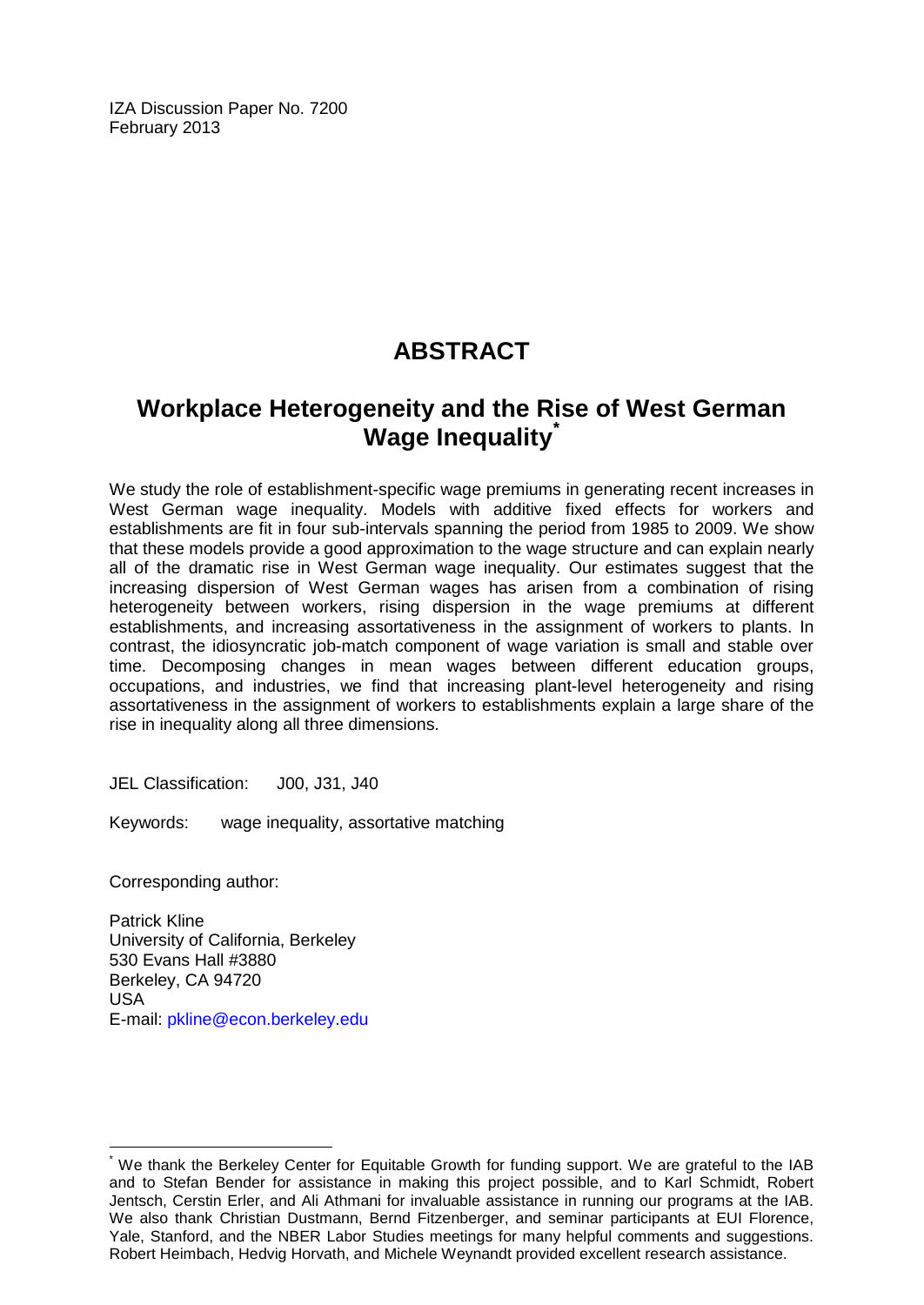## I Introduction

Wage inequality has risen in many countries, attracting the sustained attention of policy makers and the general public (see Katz and Autor [1999]; and Acemoglu and Autor [2011] for detailed reviews). Most existing studies explain the rise in inequality as a consequence of supply and demand factors that have expanded the productivity gap between high- and low-skilled workers (e.g., Katz and Murphy [1992], Bound and Johnson [1992], Juhn, Murphy and Pierce [1993], Goldin and Katz [2008]). Economists have long recognized, however, that some firms pay higher wages than others for *equally skilled* workers (e.g., Slichter [1950], Rees and Schultz [1970], Krueger and Summers [1988], Van Reenen [1996]). The magnitude of this workplace component of wage inequality is explored in several recent papers, including Abowd, Kramarz, and Margolis [1999], Goux and Maurin [1999], Abowd, Creecy, and Kramarz  $[2002]$ , Gruetter and Lalive  $[2009]$  and Holzer et al.  $[2011]$ <sup>1</sup>. Virtually all these studies find significant employer-specific wage differentials. To date, however, there is little evidence on whether these differentials have widened over time, and if so whether they can help explain the rise in cross-sectional wage inequality.<sup>2</sup>

In this paper we use detailed administrative data from West Germany to study trends in the dispersion of the workplace-specific wage premiums earned by individuals on different jobs, and measure the contribution of workplace heterogeneity to the rise in inequality. Wage inequality has widened substantially in Germany over the past two decades (see Dustmann, Ludsteck, and Schönberg [2009]). Figure I, for example, shows the evolution of various real wage percentiles for full time male workers in West Germany, indexed to a base of 1996.<sup>3</sup> Over the 13-year period from 1996 to 2009, the gap between the 20th and 80th percentiles of

<sup>&</sup>lt;sup>1</sup>An earlier generation of studies (e.g., Davis and Haltiwanger [1991], Groshen [1991], Bernard and Jensen [1995]) documented substantial between-plant variation in wages but was unable to deal fully with nonrandom assignment of workers to firms.

<sup>&</sup>lt;sup>2</sup>Barth et al. [2011] find that between plant inequality has grown over time in the U.S. but are unable to fully account for changes in the pattern of sorting of workers to firms due to limitations in their data. Cardoso [1997, 1999] provides evidence that between plant wage variation grew in Portugal but is again unable to fully account for selection of workers into firms based upon unobservables. Skans et al. [2009] provide similar between-plant evidence for Sweden.

<sup>&</sup>lt;sup>3</sup>The data underlying this figure are described in detail in Section III, below.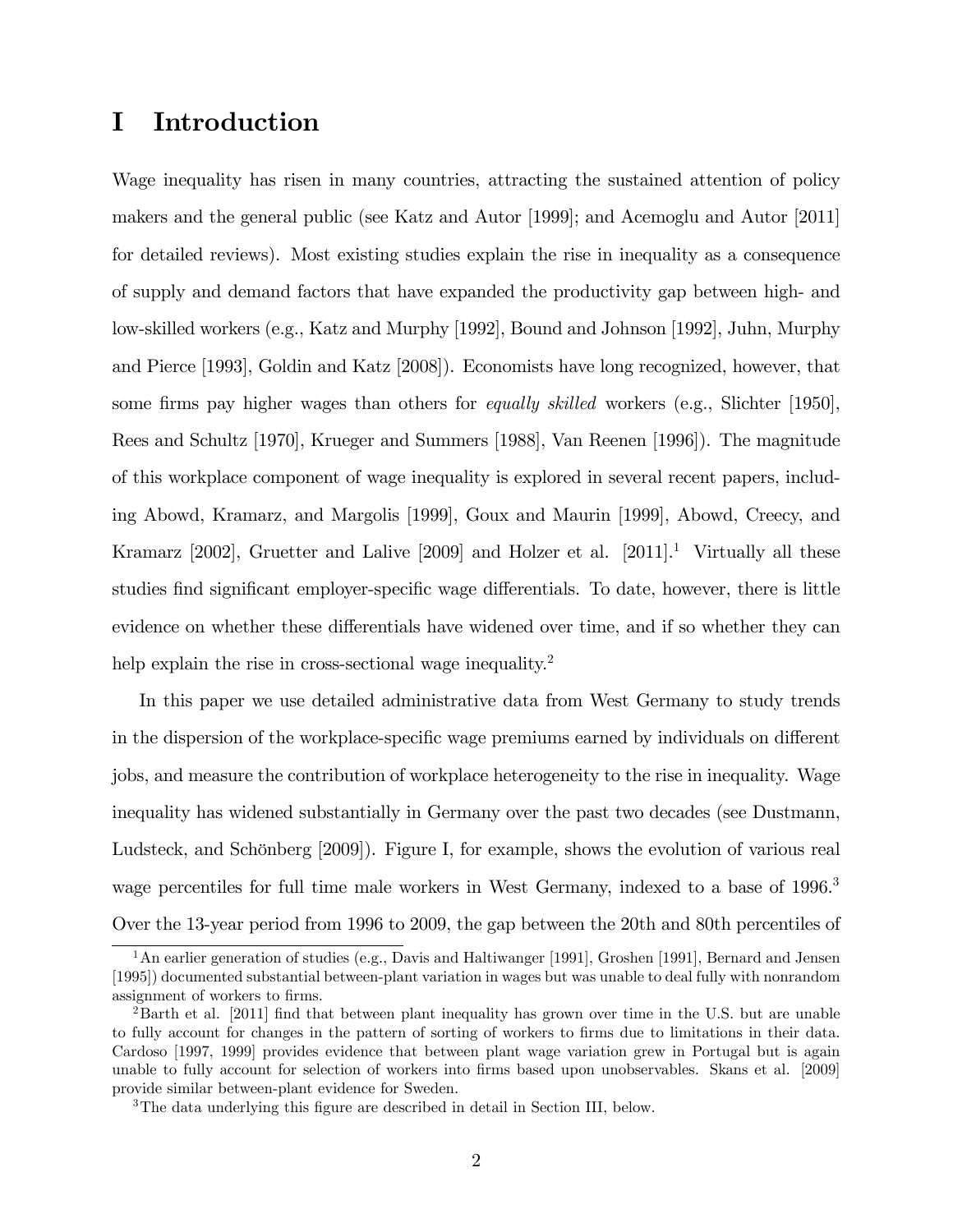wages expanded by approximately 20 log points, roughly comparable to the rise in inequality in the U.S. labor market over the 1980s.<sup>4</sup>

The German labor market presents an important test case for assessing changes in wagesetting behavior and the role of firm-specific heterogeneity. After a decade or more of disappointing economic performance (Siebert [1997]), the country implemented a series of labor market reforms in the late 1990s and early 2000s, and has recently emerged as one of the most successful economies in the OECD.<sup>5</sup> There is widespread interest in the sources of this recent success and the lessons it may hold for other countries.

To separately identify the impact of rising heterogeneity in pay across different workers and rising heterogeneity in the pay received by the same individual on different jobs, we divide the period between 1985 and 2009 into four overlapping intervals and fit separate linear models in each interval with additive person and establishment fixed effects, as in Abowd, Kramarz, and Margolis  $[1999]$  – henceforth, AKM. We then compare the estimates of the person and establishment effects across intervals to decompose changes in the structure of wages.

In an initial methodological contribution we present new evidence on the quality of the approximation to the wage structure provided by AKM's additive worker and firm effects specification. We show that the strong separability assumptions of the AKM model are nearly (but not perfectly) met in the data. In particular, generalized non-separable models with fixed effects for each job yield only a small improvement in explanatory power relative to the AKM specification, both within narrow time intervals and between intervals. We also check for patterns of endogenous mobility that could lead to systematic biases in the AKM specification and find little evidence of such patterns.

Our main substantive contribution is a simple decomposition of the rise in wage inequality

<sup>4</sup>For example, Katz and Murphy [1992] show that the 90-10 gap in log weekly wages for full time male workers rose by 0.18 between 1979 and 1987, while Autor, Katz and Kearney [2008] show that the 90-10 gap in log weekly wages for full time full year male workers rose by 0.25 between 1979 and 1992.

<sup>&</sup>lt;sup>5</sup>For overviews of recent changes in the German labor market see Eichhorst and Marx [2009], Burda and Hunt [2011], and Eichhorst [2012].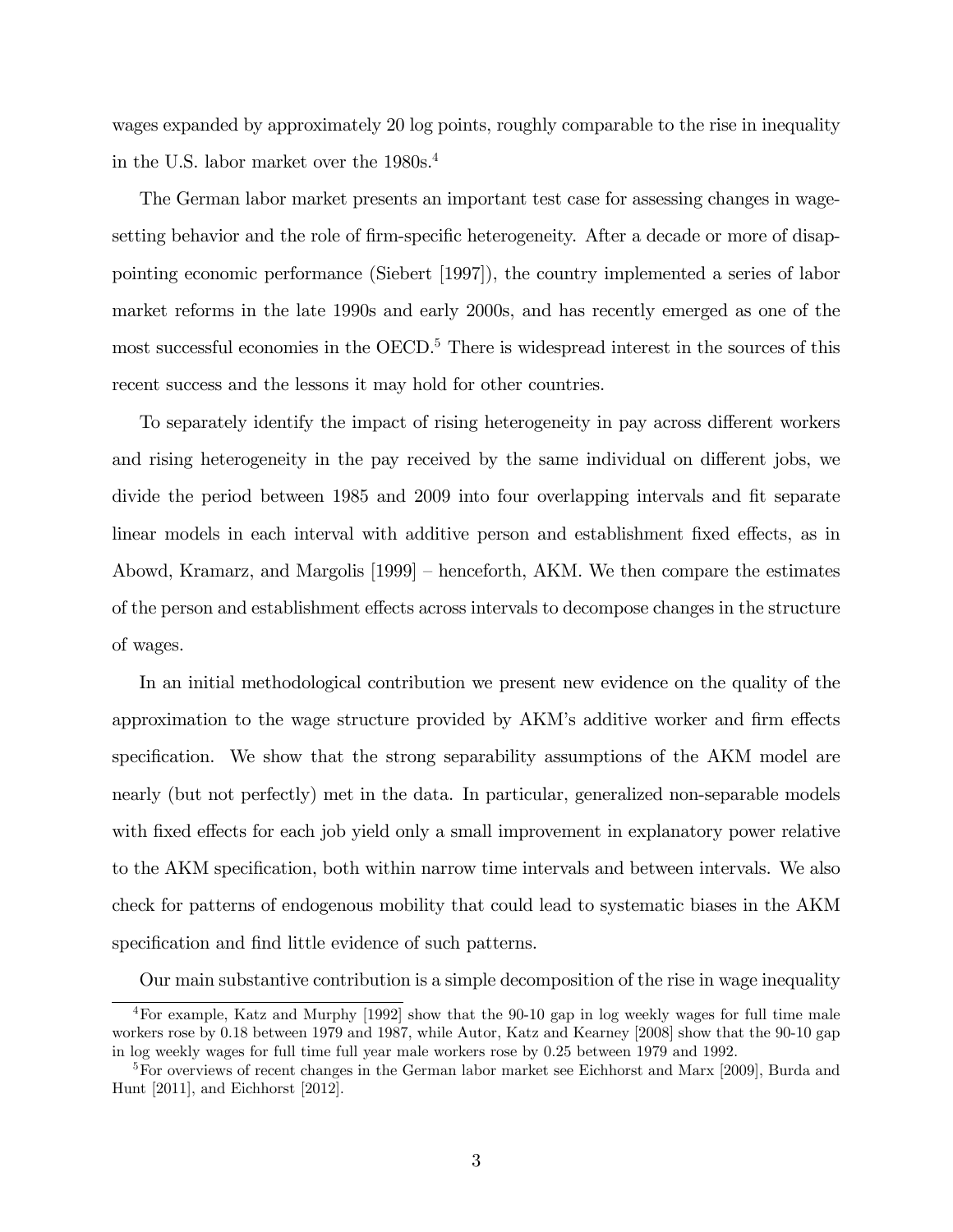among full time male workers in West Germany. We find that the increase is attributable to increases in the dispersion of both the person-specific and workplace-specific components of pay, coupled with a rise in the assortativeness of job matching that magnifies their joint  $effect.<sup>6</sup> Overall, the rise in the variance of the person component of pay contributes about$ 40% of the overall rise in the variance of wages, the rise in the establishment component contributes around  $25\%$ , and their rising covariance contributes about a third. We find qualitatively similar results for full time female workers.

We go on to use our estimated models to decompose the rise in between-group inequality across different education, occupation, and industry groups. We find that two-thirds of the increase in the pay gap between higher and lower-educated workers is attributable to a widening in the average workplace pay premiums received by different education groups. Increasing workplace heterogeneity and rising assortativeness between high-wage workers and high-wage firms likewise explain over  $60\%$  of the growth in inequality across occupations and industries.

Finally, we investigate two potential channels for the rise in workplace-specific wage premiums: establishment age and collective bargaining status. Classifying establishments by entry year, we Önd a trend toward increasing heterogeneity among establishments that entered the labor market after the mid-1990s, coupled with relatively small changes in the dispersion of the premiums paid by continuing establishments. The relative inequality among newer establishments is linked to their collective bargaining status: an increasing share of these establishments have opted out of the traditional sectoral contracting system and pay relatively low wages. These patterns suggest that rising wage inequality in West Germany is related to institutional changes in the wage setting process, though the underlying source of these coincident trends is less clear.

 ${}^{6}$ Recent contributions by Andersson et al. [2012] and Bagger, Sorensen, and Vejlin [2012] also document increases in assortative matching between workers and employers. Those studies use related statistical methods but assume that person and establishment effects are stationary over the entire sample period.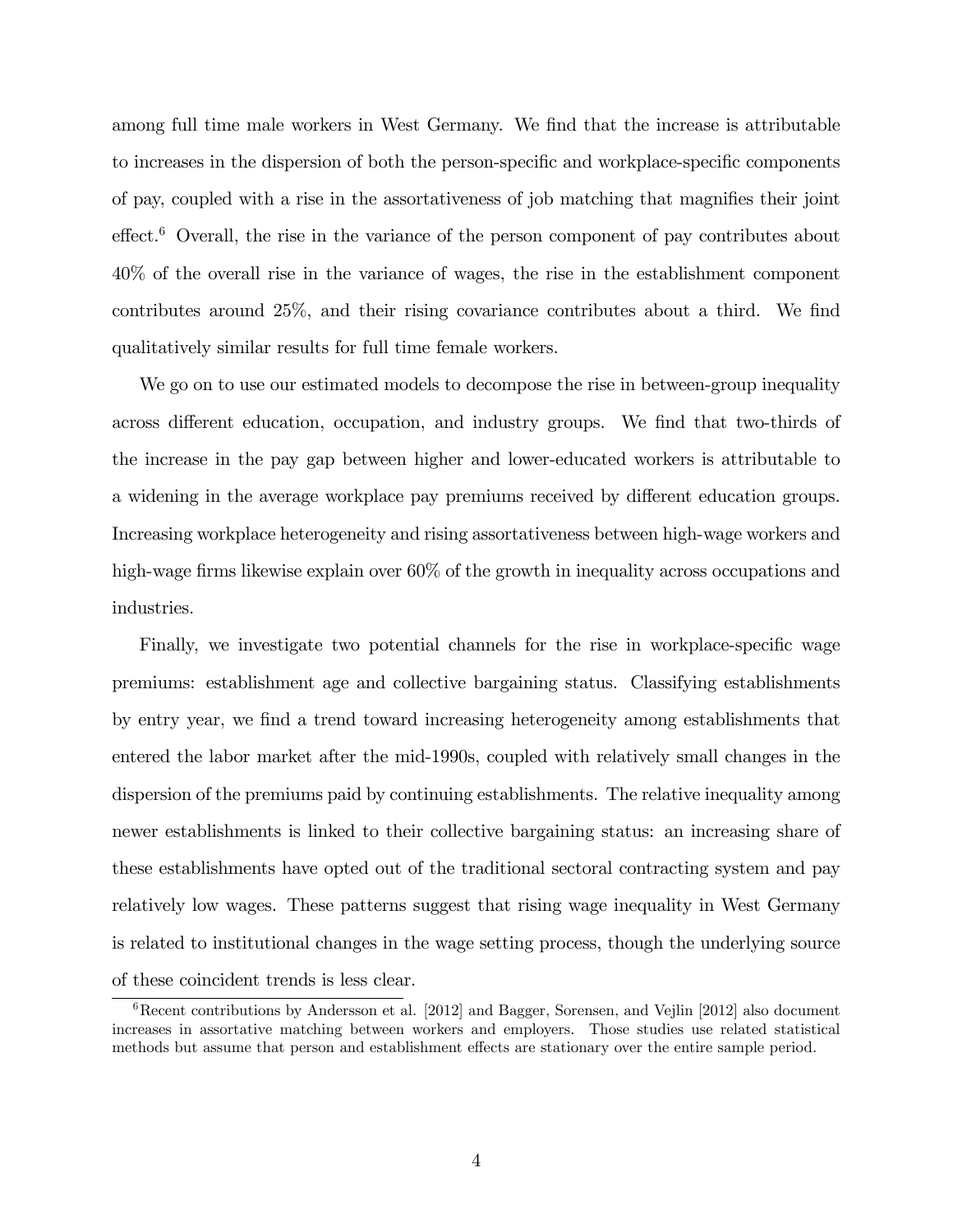### II Background - Macro Trends and Institutional Changes

As background for our empirical analysis this section briefly summarizes some of the major changes that have affected the West German labor market since the early 1980s. Two critical events were the collapse of the Soviet empire and the reunification of East and West Germany.<sup>7</sup> An immediate consequence of these political developments was massive inmigration to West Germany. Approximately 1.7 million former residents of East Germany moved to the west in the early 1990s (see Burda [1993] and Wolff [2009]). An even larger number of ethnic Germans (approximately 2.8 million people) arrived from Russia and the former East Bloc countries during the 1990s (Bauer and Zimmerman [1999]). These new migrants  $-$  many of whom lacked modern training and language skills  $-$  contributed to the rise in unemployment in West Germany (Glitz [2012]) and the build-up of pressure for labor market reform.

More subtly, the decision to impose West German wage scales on the less-productive East led to fissures in the traditional collective bargaining system (Burda [2000]). Until the 1990s most West German Örms accepted the provisions of the major sectoral agreements negotiated between employer associations and large unions. These pay scales proved to be far too high for East German firms, however, leading to massive defections from the system  $\sim$  a process that is allowable under German law (see Ochel [2003]). Eventually the defections spilled over to the West, prompting a sharp decline in the fraction of employees covered by collective agreements. For example, data presented by Kohaut and Ellguth [2008] and Ellguth, Gerner, and Stegmaier [2012] show a fall in collective bargaining coverage in West Germany from 83% in 1995 to 63% in 2007.<sup>8</sup>

A second and related phenomenon is the adoption of "opt-out" or "opening" clauses by

<sup>7</sup>These processes began in the late 1980s and ended in the early 1990s. The Berlin wall fell in November 1989. Economic reunification was achieved in spring 1990 with the elimination of the East German mark in June of that year. The country was officially reunified in October 1990.

<sup>&</sup>lt;sup>8</sup>As discussed by Fitzenberger et al. [2012], not all workers in a given establishment necessarily have the same contractual coverage status. For example, managers and temporary workers (who are included in our data set) are exempt. The coverage rates in the text assign a single establishment status to all employees and should be interpreted carefully.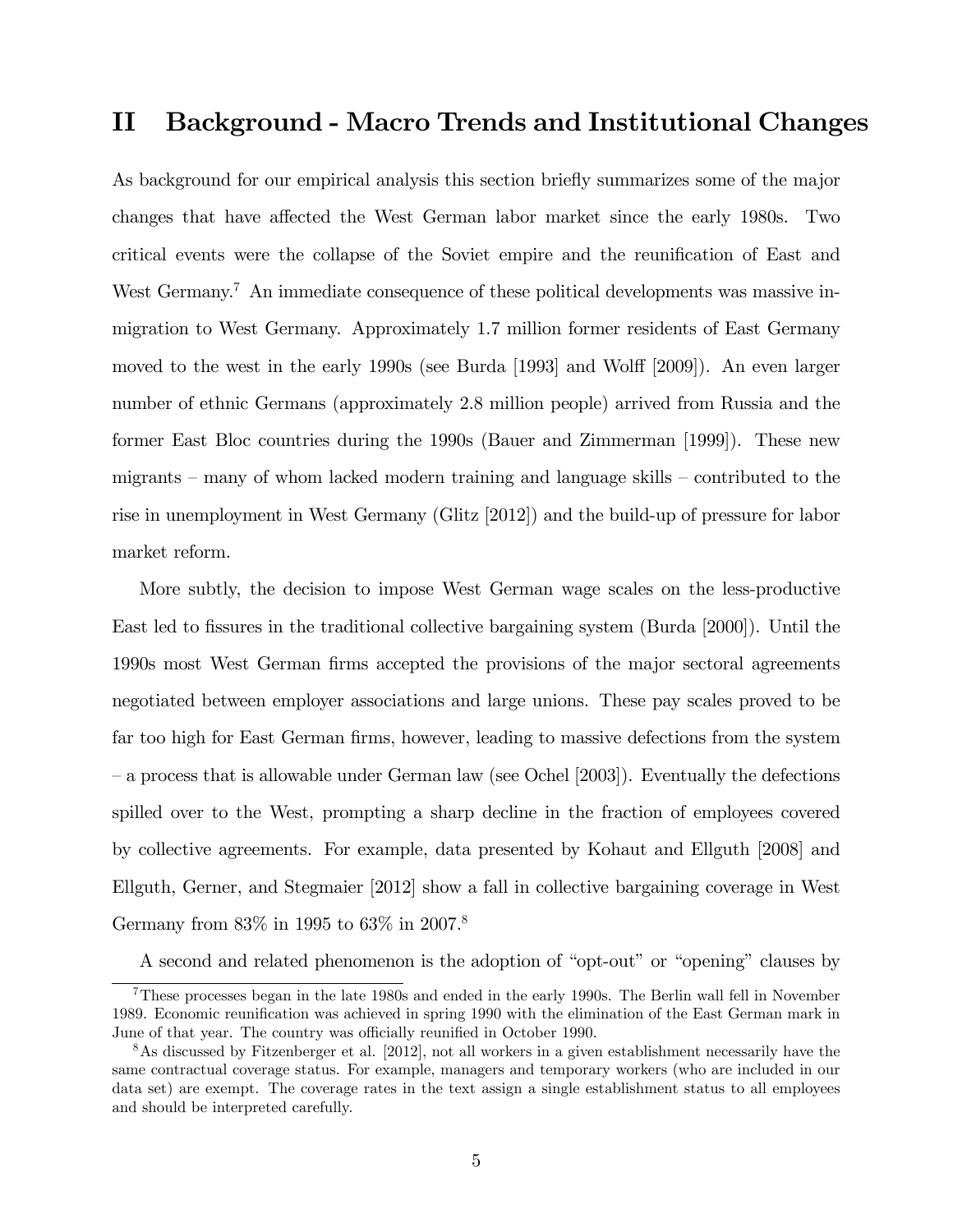firms that have remained part of the sector-level agreement (e.g., Hassel and Rehder [2001], Heinbach [2006]). Originally intended for firms in the East, these clauses allow individual plants to depart from the agreement, typically in response to the threat of closure or job  $\cos^9$  A study by Hassel and Rehder [2001] suggests that about one-half of the top 120 firms in West Germany had signed opening clauses by 2000 and that about 43% of their employees were covered by these pacts. $10$ 

By the mid-1990s the unemployment rate in Germany had risen to nearly 10 percent. Intensifying pressure for labor market reform led to the passage of the Labor Law Act for Promotion of Employment in October 1996. This law extended the maximum duration of Öxed-term contracts, raised the establishment size threshold for dismissal protection, and reduced the replacement rate for sick leave pay. The trend toward liberalization was partially reversed in 1999 with a law bringing "marginal jobs" (part-time jobs with low earnings) that were previously excluded from Social Security taxes into the tax system.<sup>11</sup> With the recession in 2001, however, pressures for reform re-emerged, ultimately leading to adoption of the Hartz Reforms in 2003-2005. These lowered the generosity of benefits for exhaustees of regular unemployment benefits, while introducing subsidies for low-wage jobs (Jacobi and Kluve  $[2006]$ . In addition, the employee portion of Social Security taxes for "mini-jobs" (jobs paying less than 400 Euros per month) was eliminated, providing a further impetus for the expansion of part-time/low wage work.

<sup>&</sup>lt;sup>9</sup>For example, the 1993 sectoral agreement in metal working provided for an opening clause (or hardship clause) for plants in East Germany. As of the mid-1990s, the East German metalworking employer association estimated that 60% of plants were making use of the clause (EIRO [1997a]). The 1997 sectoral agreement in the chemical industry in West Germany allowed for plant-specific wage cuts of up to  $10\%$  to save jobs (EIRO [1997b]).

 $10$ Many firms that recognize the sectoral contract also pay a wage premium *above* the sectoral minimum (see Jung and Schnabel  $[2009]$ ). We are not aware of any research that shows whether this so-called "wage cushion" component has become more or less variable over time.

<sup>&</sup>lt;sup>11</sup>The firm size threshold for dismissal protection was also raised back to 10 employees, and fixed term contracts were limited to initial employment only (instead of being renewable).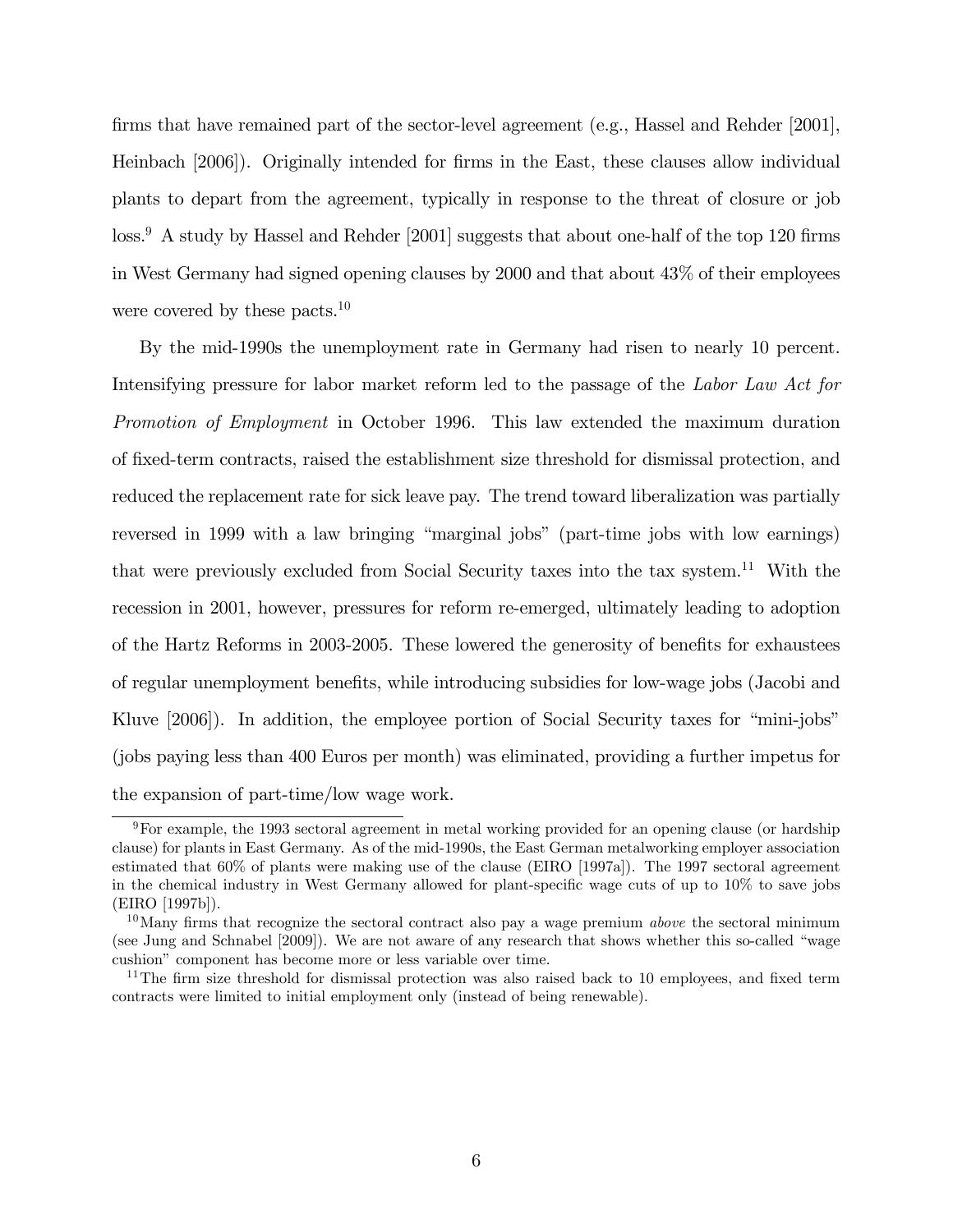## III Data

We use earnings records from the German Social Security system that have been assembled by the Institute for Employment Research into the Integrated Employment Biographies (IEB) datafile (see Oberschachtsiek et al. [2009]). These data include total earnings and days worked at each job in a year, as well as information on education, occupation, industry and part-time or full time status. With the exception of civil servants and self-employed workers, nearly all private sector employees in Germany are currently included in the IEB.

For our main analysis we focus on daily wages at *full-time* jobs held by men age 20-60. Since the IEB does not include hours of work, limiting attention to full time jobs reduces the impact of hours dispersion that could confound trends in inequality.<sup>12</sup> Fewer than 7 percent of male workers in the IEB have no full time job in a year, so the inclusion of wages for part-time men has only a small impact on the trends we study. As a check on our main conclusions we present a parallel analysis for full-time female workers. A smaller majority of German women work full time (e.g., only about 64% in 2000), raising potential concerns about selectivity biases.<sup>13</sup> Unfortunately, many part-time women work in mini-jobs that were not covered by Social Security until 1999, so it is difficult to study trends for part-time female workers using IEB data. The available data, however, suggest that general trends for all female workers are not be too different from those for full time women (see below).

To construct our sample we begin with the universe of full time jobs held by workers age 20-60 in each year from 1985 to 2009. We exclude mini-jobs (which are only included after 1999) and jobs in which the employee is undergoing training. As explained in more detail in the Online Appendix, we sum the earnings received by a given individual from each

 $12A$  detailed analysis by Dustmann, Ludsteck, and Schönberg [2009, Appendix Table 7] of data from the German Socio-economic Panel shows no change in the variance of hours among full time male workers in West Germany after 1990, suggesting that hours variation is not a major source of the rise in wage dispersion we document.

 $13$ The relative size of the full time female workforce has been relatively stable over the past 25 years, suggesting that the selectivity biases among full time workers may be relatively constant. The rise in female employment rates since the mid-1990s in Germany has mainly occurred through an expansion of part-time employment.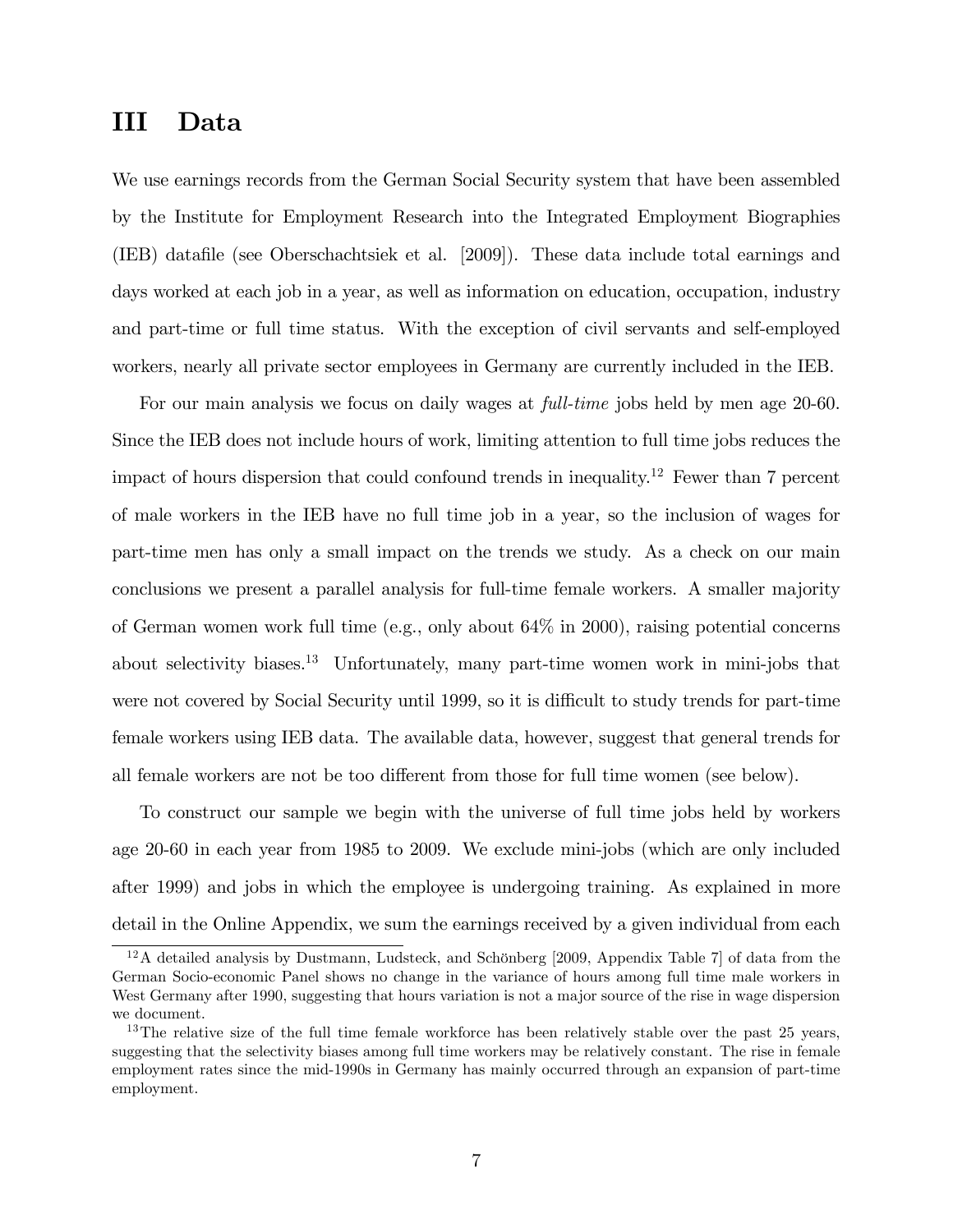establishment in each year and designate the one that paid the highest total amount as the main job for that year. Most full time workers are employed at only one establishment in any year (the average is around 1.1 per year) and there is no trend in the number of jobs held per year, so we believe the restriction to one job per year is innocuous (see Appendix Table A.1). We calculate the average daily wage by dividing total earnings by the duration of the job spell (including weekends and holidays). An individual who has no full time job in a given calendar year is assigned a missing wage for that year.

The establishment identifiers in the IEB are assigned for administrative purposes and may combine multiple work sites owned by the same firm if they are in the same industry and municipality. A new establishment identifier (EID) is issued whenever a plant changes ownership, so the "death" of an establishment identifier does not necessarily mean that the plant has closed, nor does the "birth" of a new EID necessarily mean that a new plant has opened.<sup>14</sup> While this makes it difficult to identify plant closings, for purposes of modeling wage determination we believe it is appropriate to treat an ownership change as a potential change in the workplace component of pay, even when a plant remains open. A new owner, for example, may introduce a bonus system that alters the workplace component of pay. In cases where a new EID is assigned to a continuing plant, there is no bias in treating the "new" EID as a new establishment, only a potential loss in efficiency, since the old and new establishments can have the same impacts on wages.

Table I illustrates some basic characteristics of our wage data, showing information for every 5th year of the sample for men in the upper panel and women in the lower panel. The data set includes 12 to 14 million full time male wage observations in any year, and 6 to 7 million full time female wage observations. As shown in column 2 of the table, average real daily wages of full time men rose by about 8% between 1985 and 1990, then were relatively stable over the next 20 years. Average real daily wages of full time women rose by 11% between 1985 and 1990 and another 6% between 1990 and 1995, but then stabilized at a

 $14$ Using clusters of worker flows between establishments, Schmieder and Hethey [2010] estimate that only about one half of EID births and deaths in the IEB are true plant openings or closings.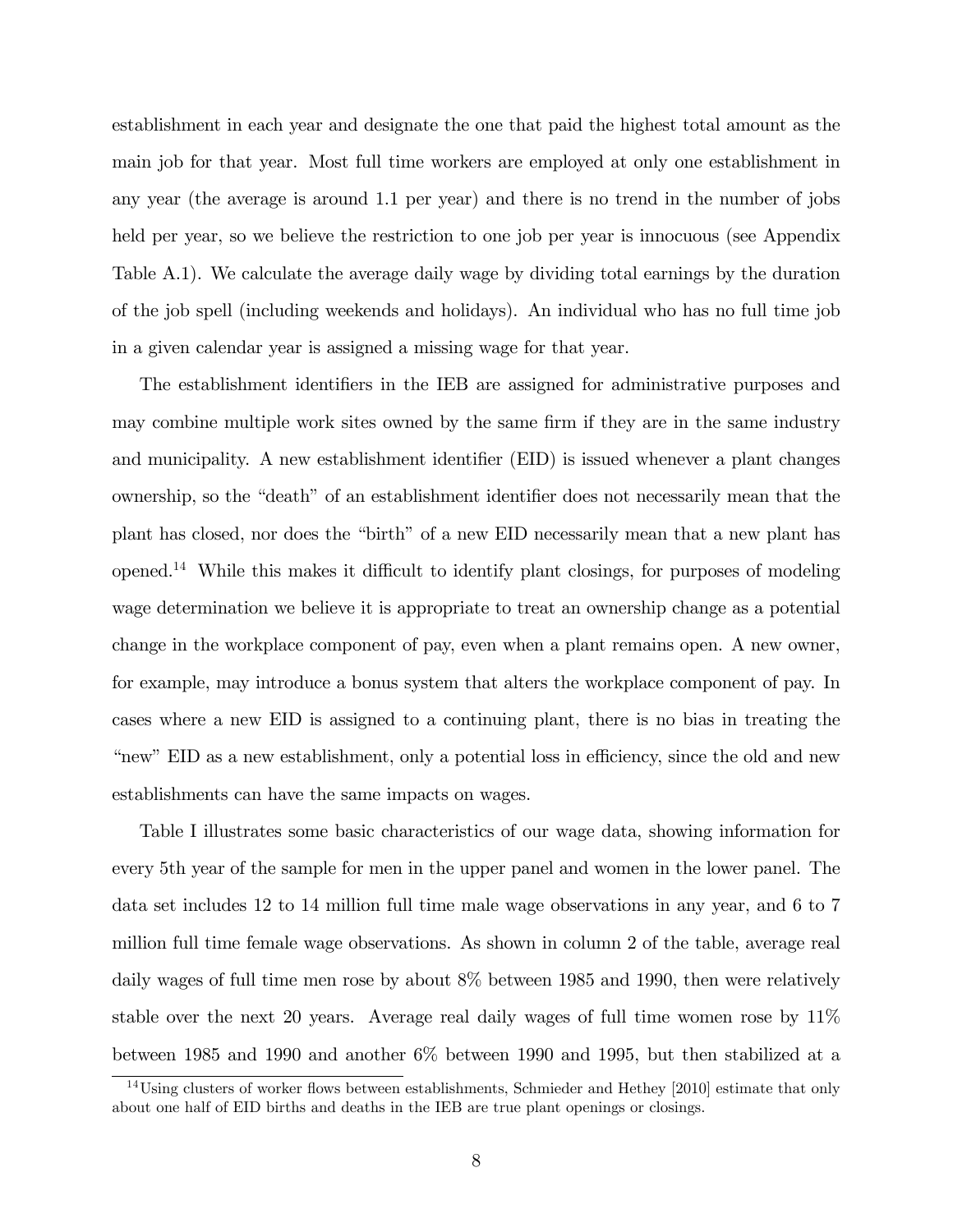level about 30 log points below the mean for men.<sup>15</sup> The standard deviation of log wages for both gender groups rose slightly between 1985 and 1995, then surged over the next 15 years, rising by 12 log points for men and 10 log points for women from 1995 to 2009.

An important limitation of the IEB data is the censoring of earnings at the Social Security maximum. As shown in column 4 of Table II, 10 to 12 percent of male wage observations and 1 to 3 percent of female wage observations are censored in each year. To address the problem of censoring we follow Dustmann, Ludsteck, and Schönberg [2009] and use a series of Tobit models  $\text{-}$  fit separately by gender, year, education level (5 categories), and age range (4  $10$ -year ranges) – to stochastically impute the upper tail of the wage distribution. Since our primary interest is in models that include person and establishment effects, we develop an imputation procedure that captures the patterns of within person and within establishment dependence in the data. Specifically, our Tobit models for a given year include the worker's earnings and censoring rate in all other years, as well as the mean earnings and censoring rate of his or her co-workers in that year. Using the estimated parameters from these models, we replace each censored wage value with a random draw from the upper tail of the appropriate conditional wage distribution (see the Online Appendix for details).

The impact of this imputation procedure is illustrated in columns 5 and 6 of Table I, where we show the means and standard deviations of log daily wages after replacing censored observations with allocated values from the Tobit models. For women the means and standard deviations are only slightly higher than in columns 2 and 3, reflecting the relatively low censoring rates. For men, the allocation procedure matters more: on average the imputation raises the estimated mean log wage by 2.7 percentage points and the estimated standard deviation by 4.5 percentage points, with slightly larger effects in years with a higher censoring rate.

Although we believe that this imputation procedure works reasonably well, a natural concern is that our results  $\sim$  particularly for men  $\sim$  would be somewhat different if we used

<sup>&</sup>lt;sup>15</sup>See Anotnczyk, Fitzenberger, and Sommerfeld [2010] for further discussion of recent trends in malefemale wage differences in Germany.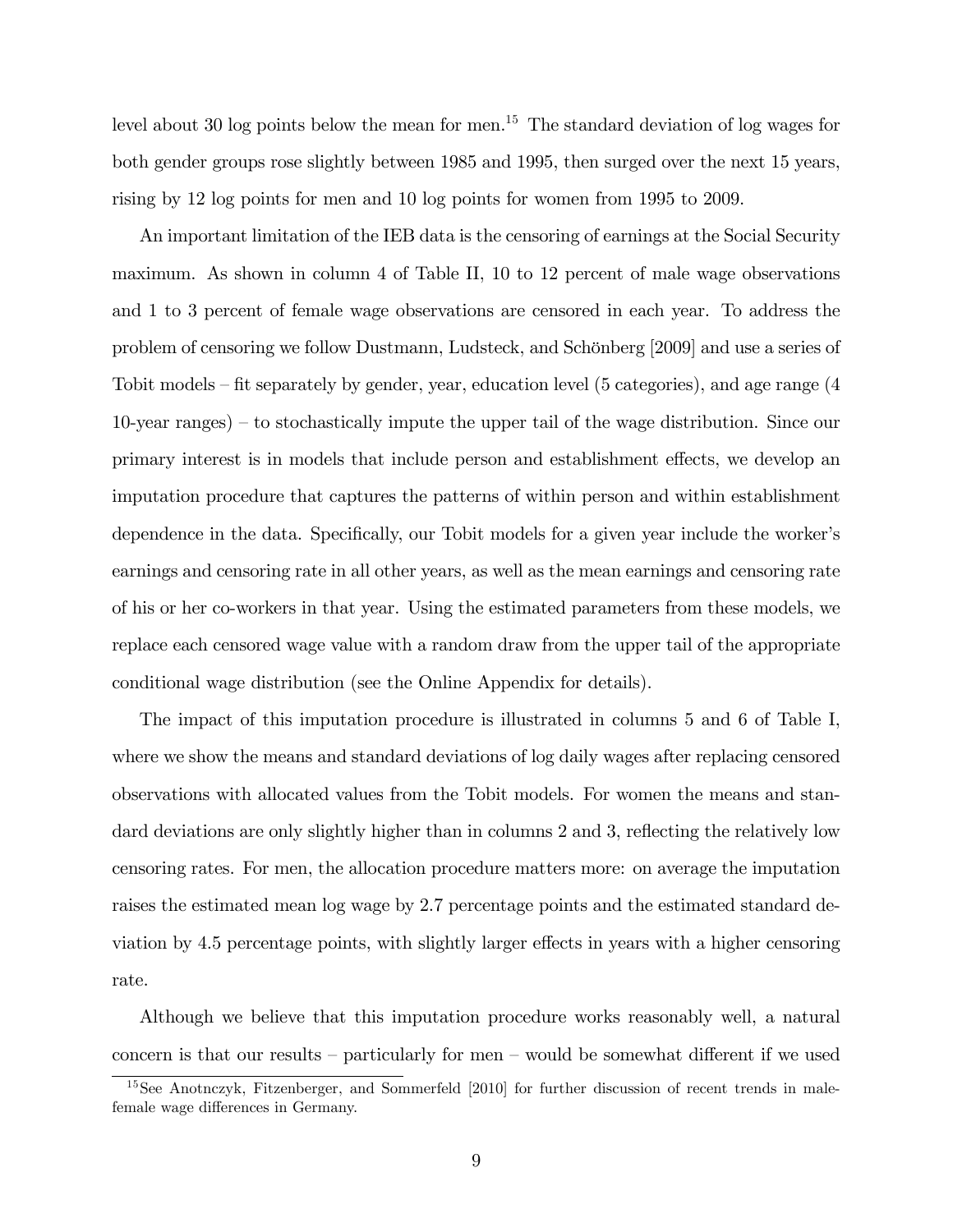a different technique.<sup>16</sup> To address this concern, we present robustness checks based on the subset of full time male workers with apprenticeship training. This group, which includes about 60 percent of the German male workforce, has relatively low censoring rates. As we show below, our main conclusions are very similar when we use only the apprentice subsample.

### IV Overview of Trends in Wage Inequality

Figure II plots four measures of wage dispersion for full time males: the standard deviation of log wages (including imputed wages for censored observations), the gap in log wages between the 80th and 20th percentiles, the gap between the 80th and 50th percentiles, and the gap between the 50th and 20th percentiles. To facilitate comparisons we normalize the gap measures by dividing by the corresponding percentile gaps of a standard normal variate.<sup>17</sup> If log wages were normally distributed, the normalized gaps and the standard deviation would all be equal. While this is evidently not the case, the trends in the standard deviation and the normalized gaps are quite similar. In particular, the standard deviation rose by 15 log points from 1985 to 2009, the (normalized) 80-20 gap rose by 16 log points, the 80-50 gap rose by 15 log points, and the 50-20 gap rose by 18 log points. Since the gap measures are una§ected by censoring, these similarities suggests that our imputation procedure does not lead to major biases in estimating the change in wage dispersion over time. Another notable feature of the data in Figure II is that the growth rates in all four measures of inequality increased in the mid-1990s. For example, the growth rate of the standard deviation of log

 $16$ Dustmann, Ludsteck, and Schönberg [2009] present an extensive robustness analysis in which they evaluate several alternatives to their basic Tobit imputation models, and conclude that they give similar results. We conducted our own validation exercise by taking data for younger men with apprenticeship training (who have censoring rates under  $1\%$ ), artificially censoring the data at thresholds such that 10, 20, 30, or 40 percent of the observations were censored, applying the same Tobit models used in our main analysis to these samples, imputing the upper tail observations in each sample, and then re-estimating trends in the dispersion of wages. The results, summarized in the online Appendix, suggest that use of imputed wages leads to a slight upward bias in the measured variance of wages in each year, but no bias in the measured trend in inequality.

<sup>&</sup>lt;sup>17</sup>For example, we divide the 80-20 gap by  $\Phi^{-1}(0.8) - \Phi^{-1}(0.2) = 1.683$ , where  $\Phi$  (.) represents the standard normal distribution function.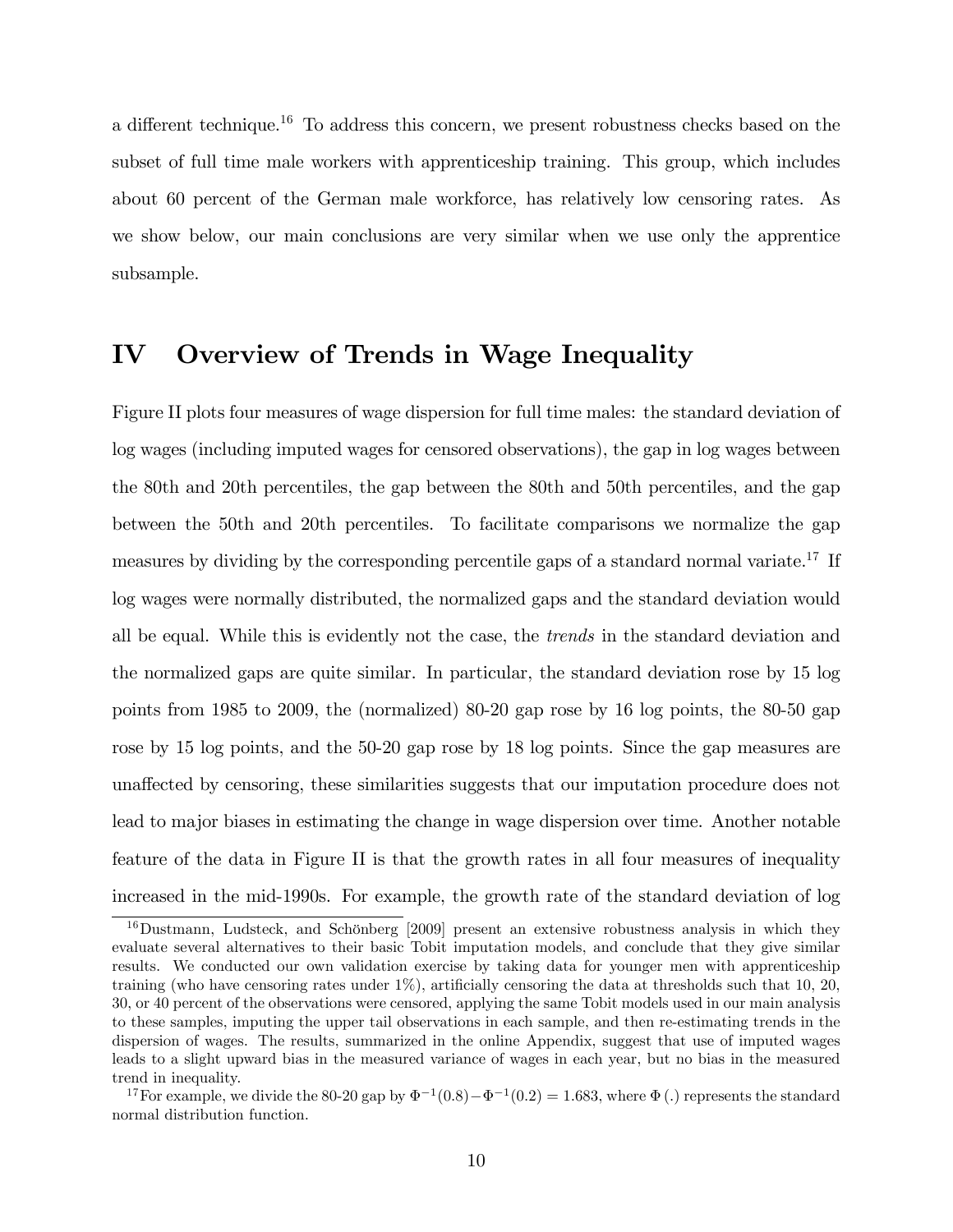wages increased from 0.23 log points per year in the 1985-1996 period to 0.96 log points per year from 1996 to 2009.

Figure III compares the trend in the normalized 80-20 wage gap for full time men with the trends for three other groups of workers: all men (i.e., full- and part-time), full time women, and all women.<sup>18</sup> As noted earlier, the fraction of male workers with no full-time job in a year is relatively low in West Germany (around 2% in 1985, and just under 7% in 2008), so the addition of part-time workers to the male sample has only a small effect on measured inequality. Wage inequality among full time female workers is higher than among full time men and rises a little less over our sample period, though the general trends for the two groups are quite similar. Inequality in daily wages for all regularly employed females (i.e., including all jobs except untaxed mini-jobs) is even higher, perhaps reflecting the variation in hours of work among part-timers, but rises more slowly than for full time women or men. Even for the broadest sample of female workers, however, there is evidence of an acceleration in inequality in the mid-1990s. Given the broad similarity in trends across the various groups, we concentrate for the remainder of this section on full time men. We return to consider full time women in more detail in Section VI.

### Trends in Residual Wage Inequality

Starting with the seminal U.S. studies by Katz and Murphy [1992] and Bound and Johnson [1992], analysts have noted that a large share of recent rises in wage inequality have occurred within conventional skill groups. This is also true in West Germany, as we show in Figure IV, which plots the residual standard deviations of log wages from a series of linear regression models, each fit separately by year. As a point of departure the top line in the figure shows the trend in the unadjusted standard deviation of wages, which rises from 0.37 to 0.52 between

<sup>18</sup>For this analysis we use the Sample of Integrated Labor Market Biographies (SIAB), a two-percent public use sample from the IEB (Dorner et al. [2011]). We use the same procedures as for our IEB sample but do not impute wages for censored observations. Riphahn and Schnitzlein [2011] use the SIAB data to document trends in inequality for men and women together in West and East Germany. Their results for West Germany are very similar to ours. They show that wage inequality in East Germany has risen somewhat faster than in the West.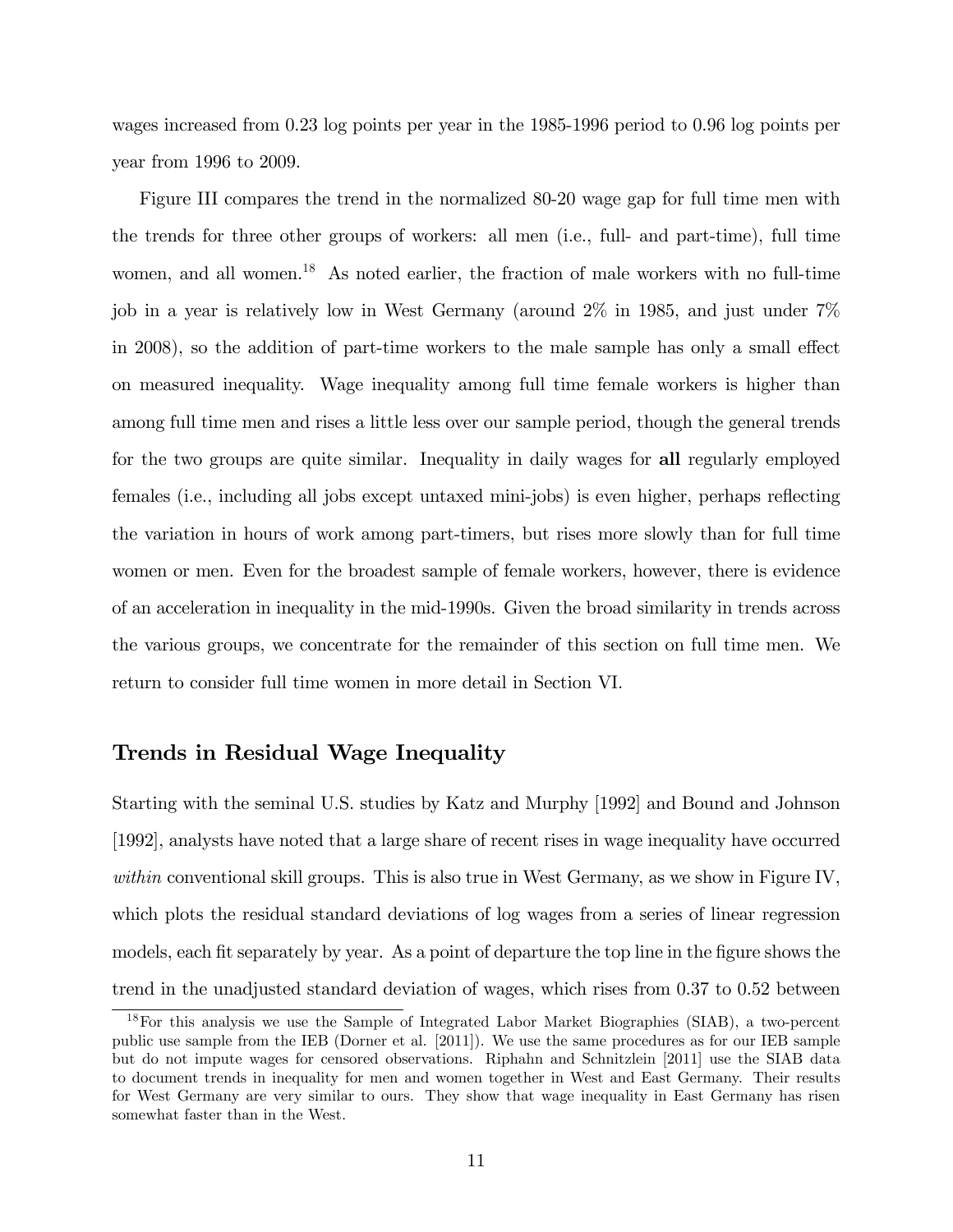1985 and 2009. The second line in the Ögure is the standard deviation of the residuals from a standard Mincerian earnings function (with dummies for four education levels and a cubic experience term) fit separately by year. Residual inequality rises a little less than overall wage inequality (from 0.30 in 1985 to 0.43 in 2009), but exhibits the same shift in trend in the mid-1990s.

Several recent studies have suggested that part of the rise in U.S. wage inequality is attributable to a rise in the variation in wages across industries (e.g., Bernard and Jensen [1995]) and/or occupations (e.g., Autor, Levy and Murnane [2003]; Autor, Katz and Kearney [2008]). The third, fourth and fifth lines in the figure show the trends in the residual standard deviation of wages after controlling for industry  $(\sim 300$  dummies with separate coefficients in each year), occupation ( $\sim$ 340 dummies), and industry  $\times$  occupation ( $\sim$ 28,000 dummies). While time-varying industry and occupation controls clearly add to the explanatory power of a standard wage equation, they have only a modest impact on the trend in residual inequality.<sup>19</sup> We return in Section VI, below, to examine trends in between-occupation and between-industry inequality in light of our econometric decomposition of wage inequality into person and establishment effects.

In contrast to the rather modest effect of industry and occupation controls, the bottom line in Figure IV shows that adding dummies for each establishment (with year-specific coefficients) has a sizeable impact on the trend in inequality. Within-plant inequality, as measured by the residual standard error of the regression model rises by only 0.05 between 1985 and 2009, compared to the 0.13 rise for the baseline model that controls for education and experience. This contrast suggests that rising heterogeneity in wages offered by different employers may explain some of the rise in German wage inequality. We caution, however, that non-random sorting of workers to establishments makes it very hard to interpret the estimates

<sup>&</sup>lt;sup>19</sup>A basic human capital model (dummies for education and cubic in experience) has an  $R^2$  coefficient of about 0.35. Adding industry or occupation controls raises the  $R<sup>2</sup>$  to about 0.50. Adding the interaction of occupation and industry raises it to about 0.60. In an earlier draft (Card, Heining and Kline [2012]) we also presented specifications that control for Federal State. However, there is little change in mean wages across states so these controls add very little to the basic Mincer specification.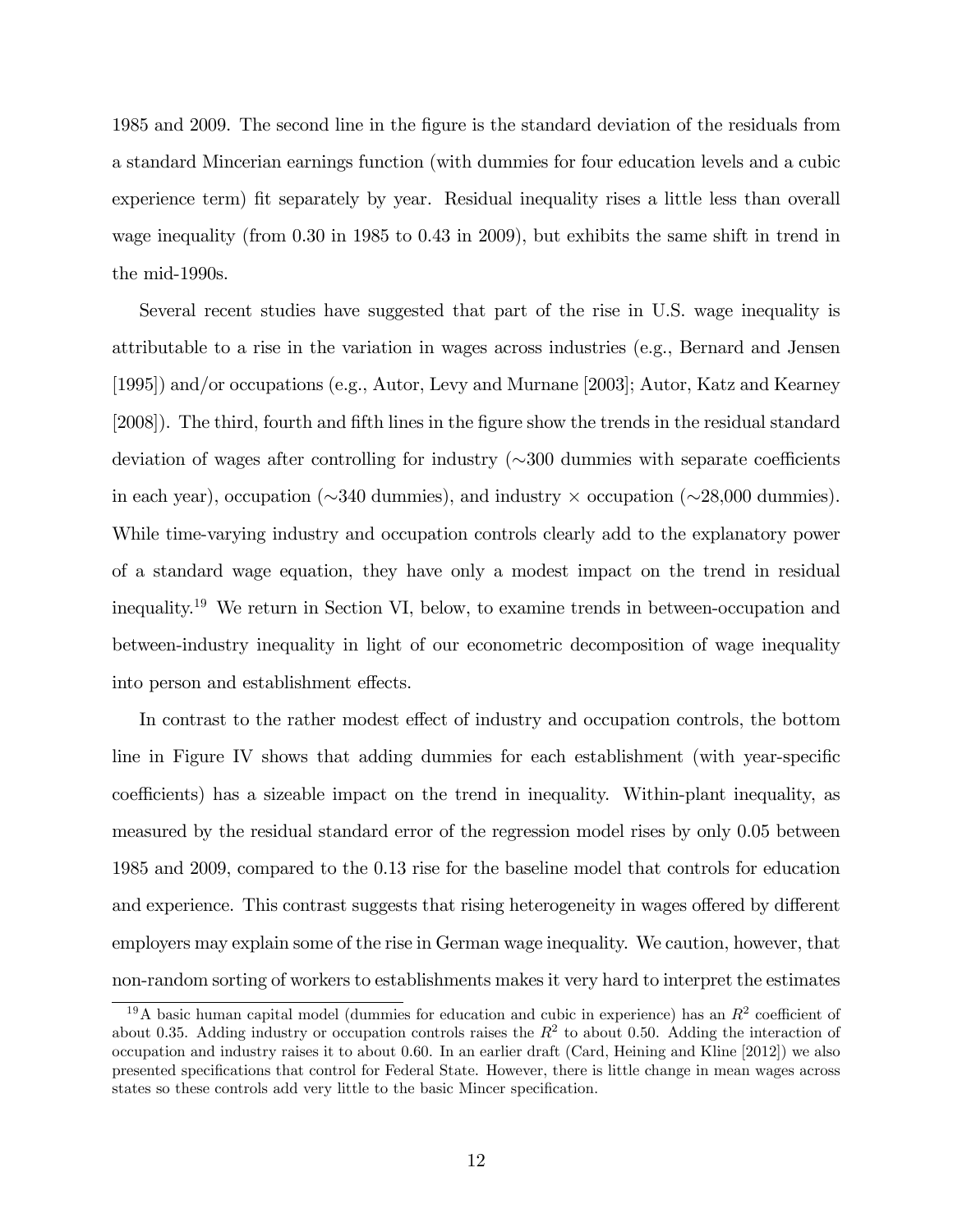from wages models with establishment effects but no controls for unobserved worker skills. Even if there are no workplace-specific wage premiums, one could still observe significant and increasingly important establishment effects if workers at the same establishment have similar unobserved abilities and the returns to these abilities are rising over time, or if the degree of sorting across establishments is rising.

To study trends in workplace sorting we developed two indices that are described at greater length in an earlier version of this paper (Card, Heining and Kline  $[2012]$ ). The first is an index of educational sorting based on the coefficient from a regression of the mean level of schooling at worker  $i's$  establishment in year t on his own schooling measured in that year. As noted by Kremer and Maskin [1996], this coefficient can range from 0 (no sorting) to 1 (perfect sorting). The value of the index for full time male workers increases steadily, from 0.34 in 1985 to 0.47 in 2009.

Our second measure of sorting examines the degree of occupational segregation across workplaces. Specifically, we divide three digit occupations into 10 equally sized groups, based on mean wages in each occupation during the period 1985-1991. We then compute Theil indices of segregation for the decile groups across establishments in each year. The Theil index ranges from 0 (perfect integration) to 1 (perfect segregation) and can be interpreted as a rescaled likelihood ratio test for the null hypothesis that every establishment employs the national occupation mix (Theil and Finezza [1971]). Over our sample period the index rises steadily from 0.46 to 0.53, implying that high- and low-wage occupations are increasingly segregated between establishments.

Overall we conclude that the degree of sorting of different education and occupation groups to different establishments has risen in West Germany over our sample period. This rise may account for some share of the the increasing importance of establishment effects in a wage model.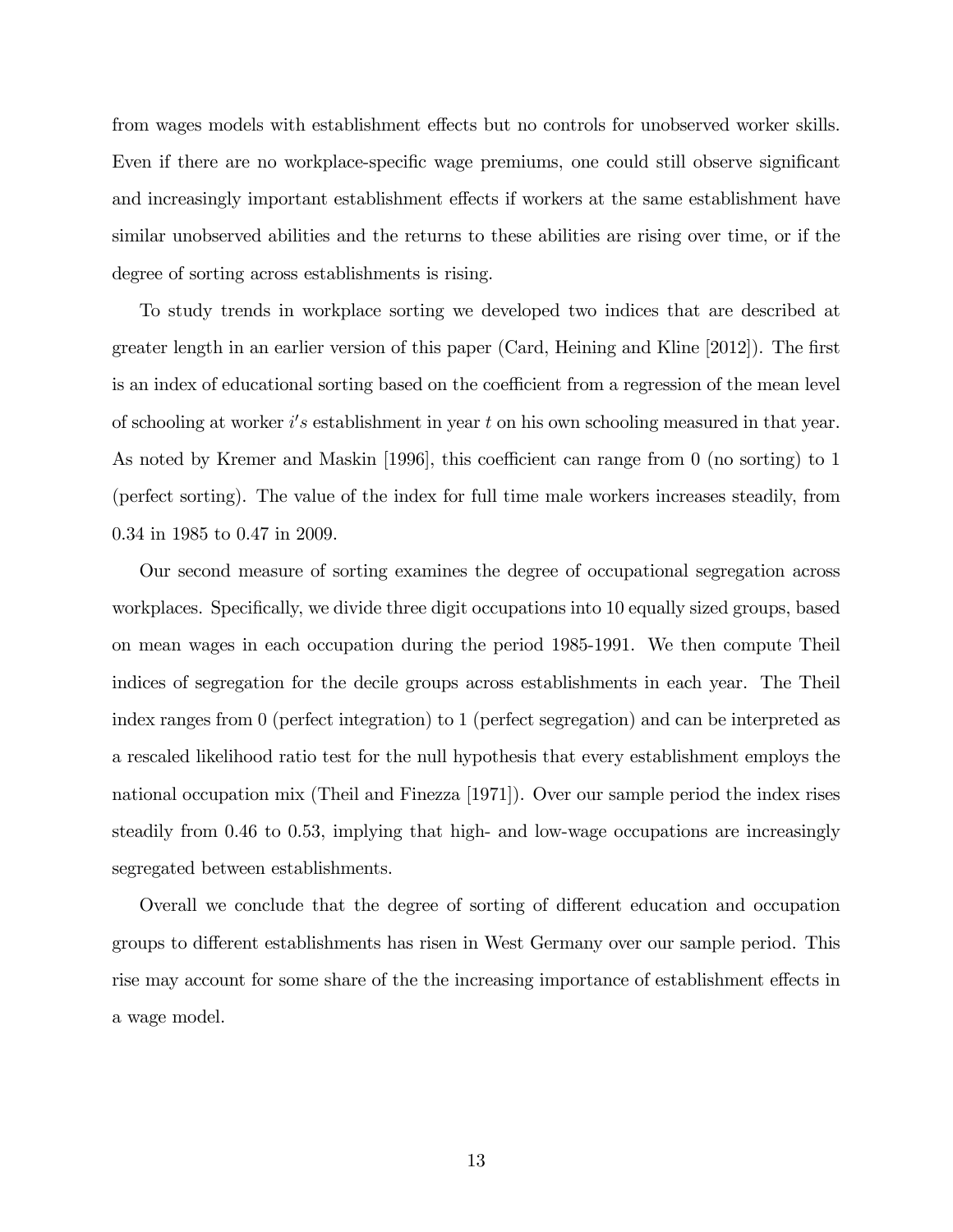### An Event Study Analysis of the Effect of Job Changes on Wages

If the variation in wages across establishments is mainly due to sorting then people who change workplaces will not necessarily experience systematic wage changes. If, on the other hand, different establishments pay different average wage premiums, then individuals who join a workplace where other workers are highly paid will on average experience a wage gain, while those who join a workplace where others are poorly paid will experience a wage loss. Figures Va and Vb present simple event-study analyses that examine the wage effects of job transitions in the early (1985-1991) and later (2002-2009) years of our sample, classifying the origin and destination workplaces by the mean wages of other workers at those workplaces.

Specifically, we begin by calculating the distribution of mean co-worker wages across all person-year observations in a given time interval (1985-91 or 2002-09). For job changers with at least two consecutive years in both the old and new jobs, we classify the old job based on the quartile of co-worker mean wages in the last year at that job, and the new job based on the quartile of co-worker mean wages in the first year on that job. We then assign job changers to 16 cells based on the quartiles of co-worker wages at the origin and destination workplaces. Finally, we calculate mean wages in the years before and after the job change event in each cell.<sup>20</sup>

For clarity the figures only show the wage profiles for workers leaving quartile 1 and quartile 4 jobs (i.e., those with the lowest-paid and highest-paid co-workers). Online Appendix Table A.3 provides a complete listing of mean wages before and after the job change event for each of the 16 cells in the two intervals. In that table we also show the numbers of movers in each cell (which range from 30,000 to 500,000) and a trend-adjusted wage change for each job change group.

The figures suggest that different mobility groups have different wage levels *before* and

 $20$ We drop observations at establishments with only one full time male employee. We also exclude job changers who spend a year (or more) out of full time employment in between consecutive full time jobs. Note that job changers could move directly from job to job, or have an intervening spell of non-employment (or part time employment). Finally, since the sample periods include 7 or 8 years, some individuals can appear in the event study more than once.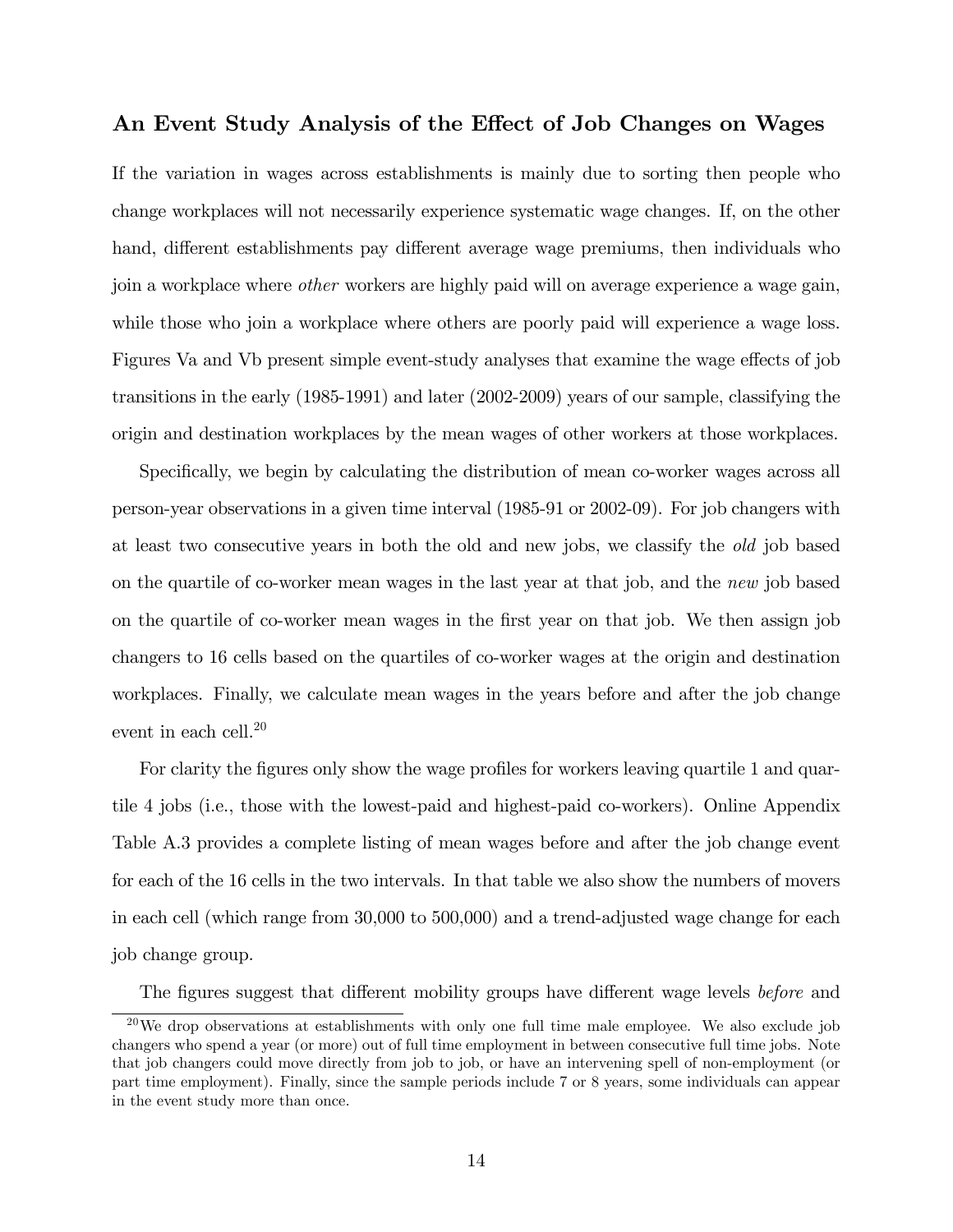after a move. For example, average wages prior to a move for workers who go from quartile 4 to quartile 1 jobs are lower than for those go from quartile 4 to quartile 2 jobs, with similar patterns for the other mobility groups. Within mobility groups there is also strong evidence that moving to a job with higher-paid co-workers raises pay. People who start in quartile 1 jobs and move to other quartile 1 jobs have relatively constant wages, while those who move to higher quartile jobs experience wage increases. Likewise, people who start in quartile 4 jobs experience little change (other than a modest upward trend affecting all groups in  $1985-1991$ ) if they move to another quartile 4 job, but otherwise suffer wage losses, with larger losses for those who move to lower-quartile jobs.

Comparing Figures Va and Vb, it appears that the size of the wage gains and losses associated with job transitions grew dramatically from the late 1980s to the 2000s. In the 1985-1991 period, for example, a transition from quartile 1 to quartile 4 was associated with a trend-adjusted wage increase of roughly 23 log points, while in the 2002-2009 period, the same transition was associated with a 47 log point increase. Likewise, in the 1985-1991 period, a transition from quartile 4 to quartile 1 was associated with a trend-adjusted wage loss of 22 log points, while in the 2002-2009 period, the same transition yielded a 43 log point drop. This striking growth in the magnitude of the wage gains and losses associated with job mobility is one of our key findings, and underlies our results in Section VI on the growing role of establishment heterogeneity in wage inequality.

Another interesting feature of Figures Va and Vb is the approximate symmetry of the wage losses and gains for those who move between quartile 1 and quartile 4 establishments. The gains and losses for other mover categories exhibit a similar degree of symmetry, particularly after adjusting for trend growth in wages (see Appendix Table A.3). This symmetry suggests that a simple model with additive worker and establishment effects may provide a reasonable characterization of the mean wages resulting from different pairings of workers to establishments.<sup>21</sup>

<sup>&</sup>lt;sup>21</sup>Notice that if the mean log wage paid to worker i at establishment j can be written as  $m_{ij} = \alpha_i + \psi_j + z_{ij}$ where  $z_{ij}$  is a random error, then the average wage gain for moving from establishment j to establishment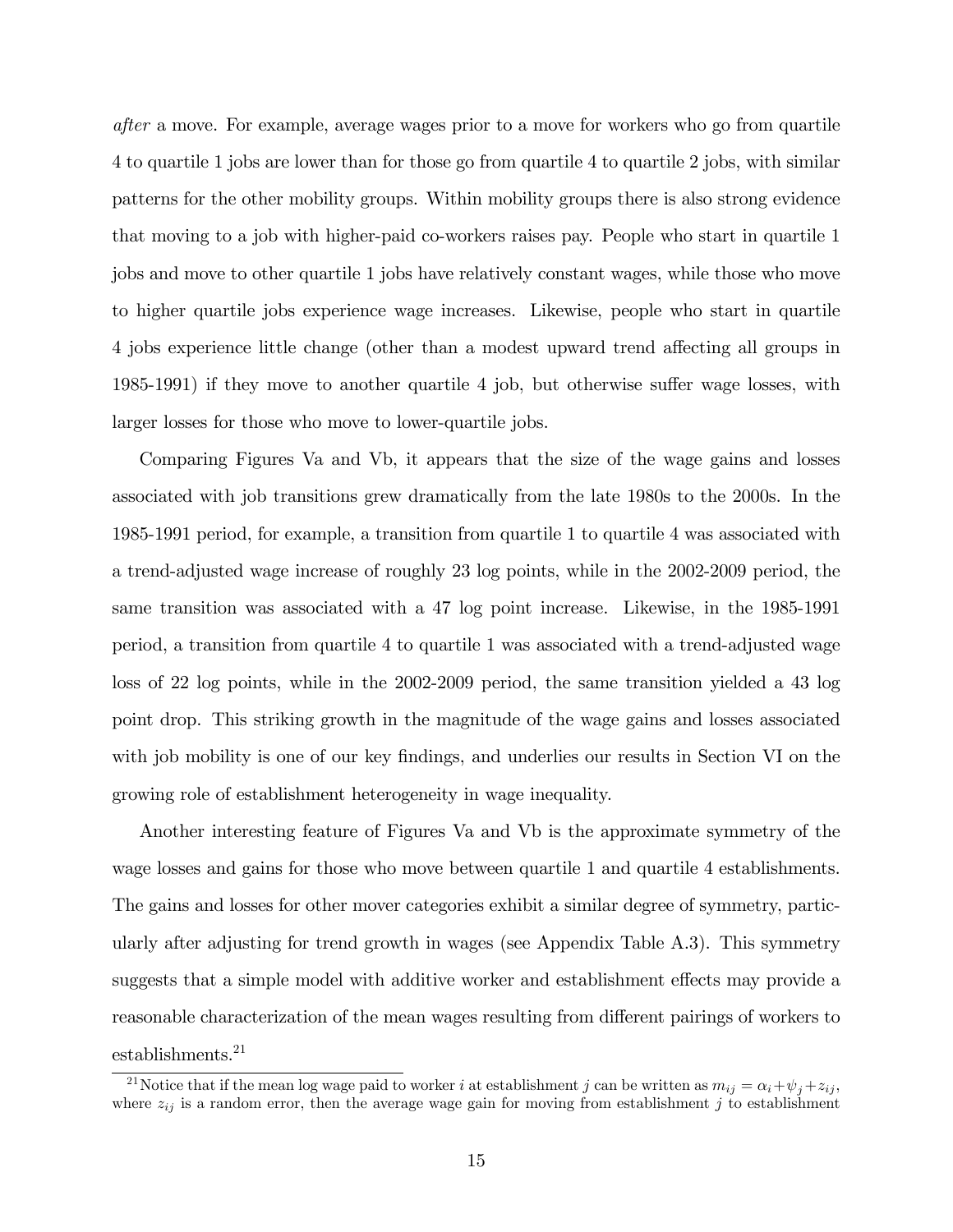A final important characteristic of the wage profiles in Figures Va and Vb is the absence of any Ashenfelter [1978] style transitory dip (or rise) in the wages of movers in the year before moving.<sup>22</sup> The profiles of average daily wages are remarkably flat in the years before and after a move. Taken together with the approximate symmetry of the wage transitions noted above, these flat profiles suggest that the wages of movers may be well-approximated by the combination of a permanent worker component, an establishment component, and a time varying residual component that is uncorrelated with mobility.

## V Econometric Model and Methods

With this background we now turn to our econometric framework for disentangling the components of wage variation attributable to worker-specific and employer-specific heterogeneity. In a given time interval our data set contains  $N^*$  person-year observations on N workers and J establishments. The function  $J(i, t)$  gives the identity of the unique establishment that employs worker i in year t. We assume that the log daily real wage  $y_{it}$  of individual i in year t is the sum of a worker component  $\alpha_i$ , an establishment component  $\psi_{J(i,t)}$ , an index of time-varying observable characteristics  $x'_{it}\beta$ , and an error component  $r_{it}$ :

$$
y_{it} = \alpha_i + \psi_{\mathbf{J}(i,t)} + x_{it}'\beta + r_{it}.\tag{1}
$$

Following AKM, we interpret the person effect  $\alpha_i$  as a combination of skills and other factors that are rewarded equally across employers. Likewise, we interpret the index  $x'_{it}\beta$  as a combination of lifecycle and aggregate factors that affect worker is productivity at all jobs.

k is  $\psi_k - \psi_j$ , while the average gain for moving from k to j is  $\psi_j - \psi_k$ , i.e., the wage changes for movers in the two directions are equal and opposite. If wages contain a common trend component, the trend-adjusted wage changes will be symmetric.

 $^{22}$ Ashenfelter [1978] noted that participants in job training programs were likely to experience a transitory dip in earnings in the year prior to entering the program. Our setting is different because we are studying job transitions, and because we measure average daily wages rather than annual earnings. Changes in the number of days worked at a constant wage (due to a spell of unemployment after a job loss, for example) will not affect our estimates.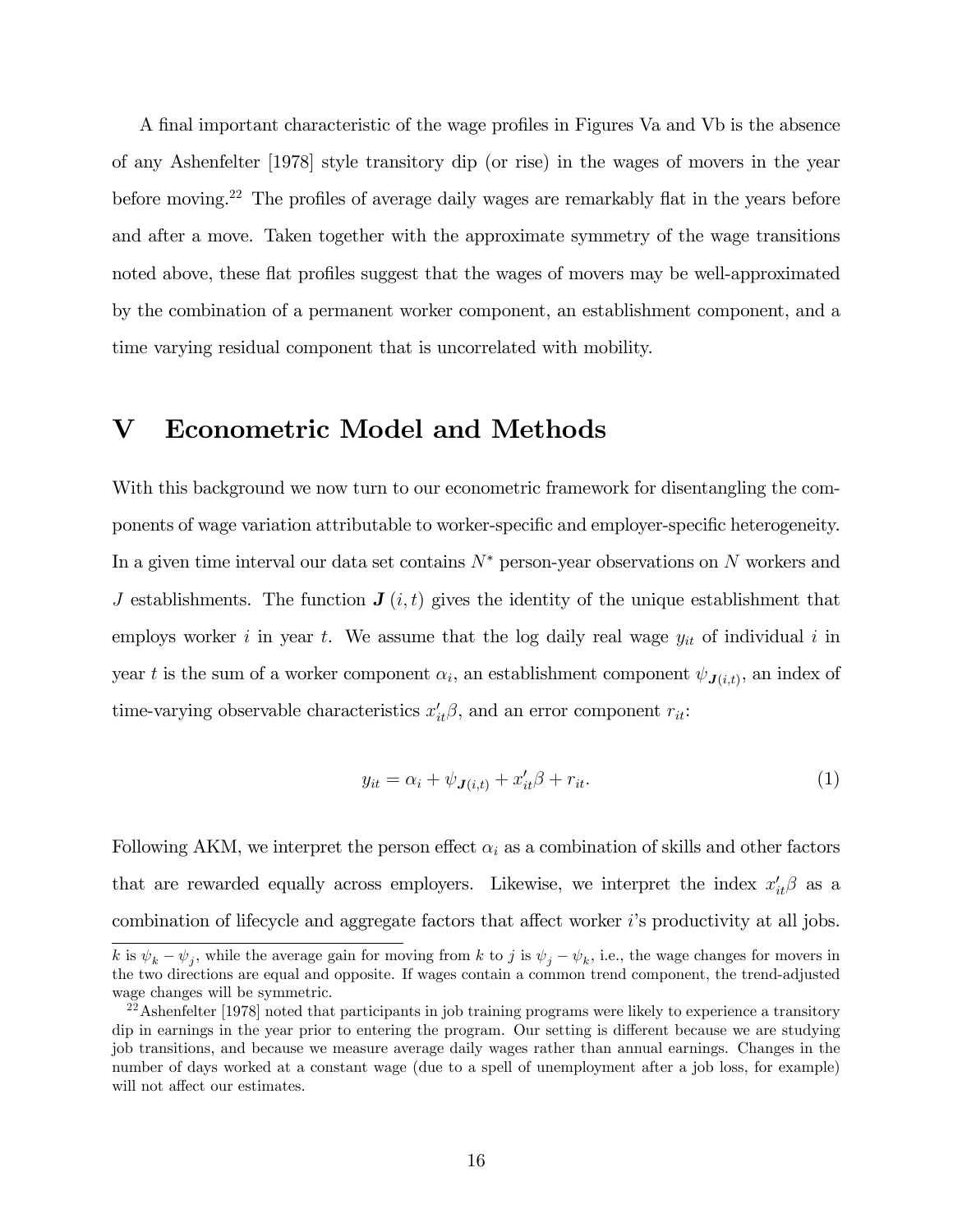We include in  $x_{it}$  an unrestricted set of year dummies as well as quadratic and cubic terms in age fully interacted with educational attainment. Finally, we interpret the establishment effect  $\psi_j$  as a proportional pay premium (or discount) that is paid by establishment j to all employees (i.e., all those with  $J(i, t) = j$ ). Such a premium could represent rent-sharing, an efficiency wage premium, or strategic wage posting behavior (e.g., Burdett and Mortensen [1998], Moscarini and Postel-Vinay [2012]).

We assume that the error term  $r_{it}$  in equation (1) consists of three separate random effects: a match component  $\eta_{iJ(i,t)}$ , a unit root component  $\zeta_{it}$ , and a transitory error  $\varepsilon_{it}$ :

$$
r_{it} = \eta_{iJ(i,t)} + \zeta_{it} + \varepsilon_{it}.
$$

The match effect  $\eta_{ij}$  represents an idiosyncratic wage premium (or discount) earned by individual *i* at establishment *j*, relative to the baseline level  $\alpha_i + \psi_j$ . We assume that  $\eta_{ij}$  has mean zero for all  $i$  and for all  $j$  in the sample interval. Match specific wage components arise in models in which there is an idiosyncratic productivity component associated with each potential job match, and workers receive some share of the rents from a successful match (e.g., Mortensen and Pissarides [1994]). The unit root component  $\zeta_{it}$  captures drift in the portable component of the individualís earnings power. Innovations to this component could reflect (market-wide) employer learning, unobserved human capital accumulation, health shocks, or the arrival of outside offers which, in some models  $(e.g., Postel-Vinay and Robin)$  $[2002]$ , bid up the offered wage at the current job and other potential jobs. We assume that  $\zeta_{it}$  has mean zero for each person in the sample interval, but contains a unit root.<sup>23</sup> Finally, the transitory component  $\varepsilon_{it}$  represents any left-out mean reverting factors. We assume that  $\varepsilon_{it}$  has mean zero for each person in the sample interval.

Let y denote the stacked  $N^* \times 1$  vector of wages sorted by person and year,  $D \equiv [d^1, ..., d^N]$ an  $N^* \times N$  design matrix of worker indicators,  $F \equiv [f^1, ..., f^J]$  an  $N^* \times J$  design matrix of firm indicators,  $X \equiv [x^1, ..., x^K]$  an  $N^* \times K$  matrix of time varying covariates, and r an

<sup>&</sup>lt;sup>23</sup>Thus, the mean zero restriction on this component *defines* the person specific intercept  $\alpha_i$ .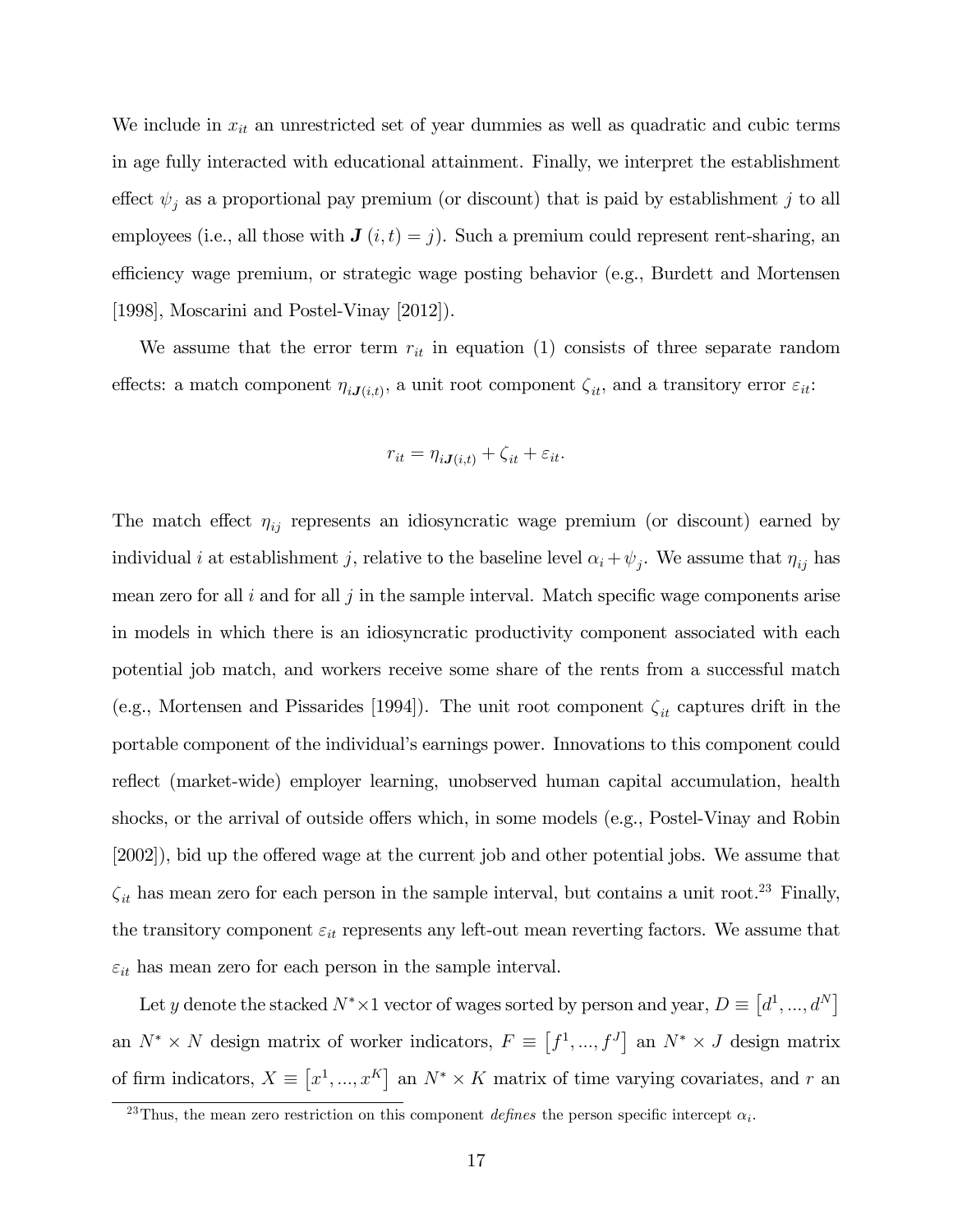$N^* \times 1$  vector of composite errors. Then our model can be written in matrix notion as:

$$
y = D\alpha + F\psi + X\beta + r
$$
  
=  $Z'\xi + r$  (2)

where  $Z \equiv [D, F, X]$  and  $\xi \equiv [\alpha', \psi', \beta']'.$ 

We estimate (2) by ordinary least squares (OLS). These estimates solve the standard normal equations:

$$
Z'Z\xi = Z'y \tag{3}
$$

A unique solution requires that the matrix  $Z'Z$  has full rank. As shown by AKM and Abowd, Creecy, and Kramarz  $[2002]$ , the establishment and person effects in  $(1)$  are only separately identified within a "connected set" of establishments that are linked by worker mobility. To simplify estimation, we restrict our analysis to the largest connected set of establishments in each time interval. Within the largest connected set  $-$  which includes over 95% of the workers and  $90\%$  of the establishments in each interval – we normalize the establishment effects by omitting the last establishment dummy. The Online Appendix provides details of our procedure for obtaining a solution to the normal equations. In brief, we use an iterative conjugate gradient algorithm (as in Abowd, Creecy, and Kramarz [2002]) which solves for the vector of coefficients  $\xi$  without actually inverting the matrix  $Z'Z$ .

#### Assumptions on the Assignment Process

For OLS to identify the underlying parameters of interest, we need the following orthogonality conditions to hold:

$$
E\left[d^{i'}r\right] = 0 \,\forall i, E\left[f^{j'}r\right] = 0 \,\forall j, E\left[x^{k'}r\right] = 0 \,\forall k. \tag{4}
$$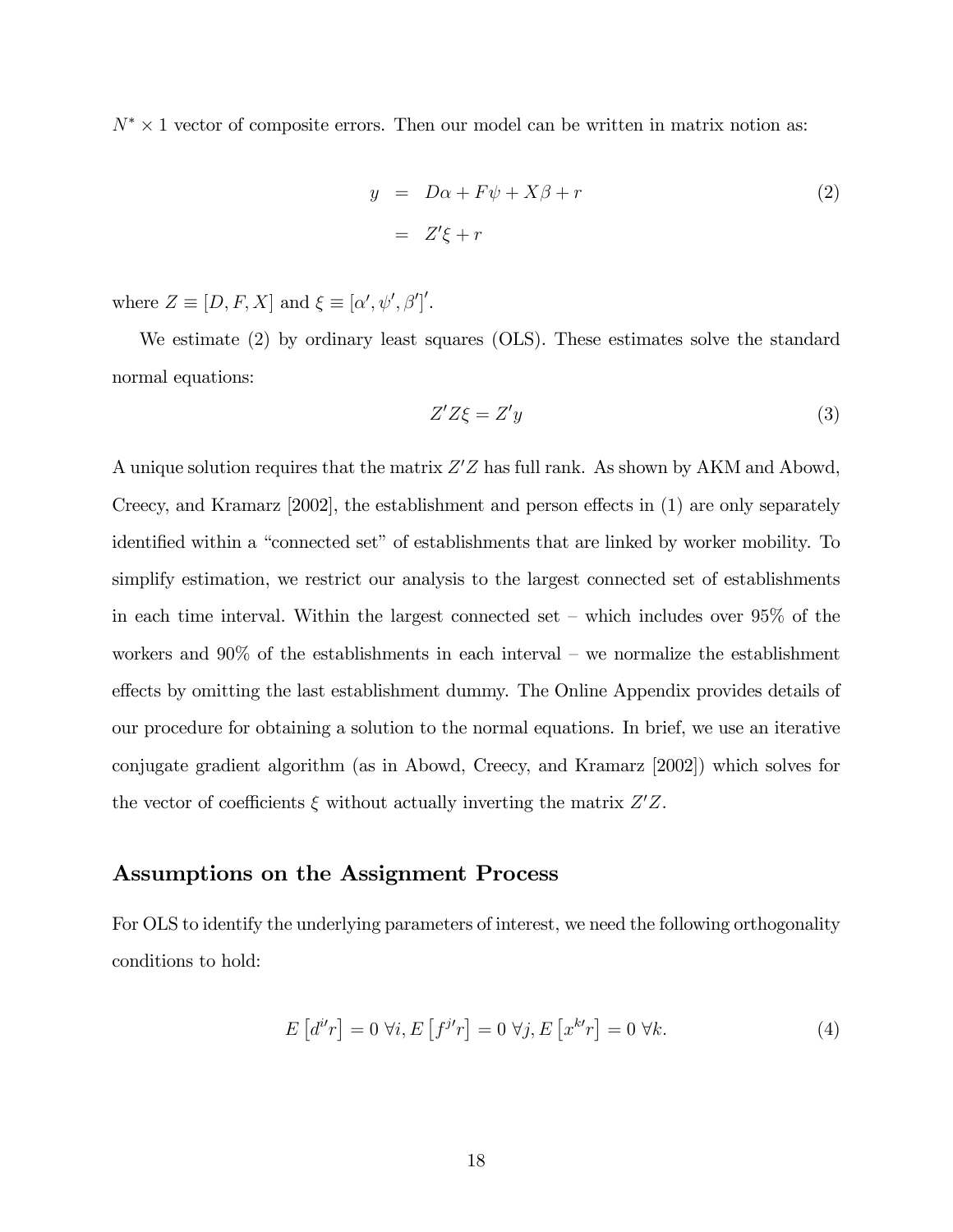The assumption that all three components of  $r$  are orthogonal to the time-varying covariates  $x^k$  is standard. Moreover, our assumptions on the means of  $\eta_{ij}$ ,  $\zeta_{it}$ , and  $\varepsilon_{it}$  imply that  $E[d^{i}r] = 0$ . Thus, the key issue for identification is whether the composite errors r are orthogonal to the vectors of establishment identifiers  $f^j$ .

A sufficient condition for  $E[f^{j'}r] = 0$  to hold for every establishment j is that the assignment of workers to establishments obeys a strict exogeneity condition with respect to r:

$$
P(\mathbf{J}(i,t) = j|r) = P(\mathbf{J}(i,t) = j) = G_{jt}(\alpha_i, \psi_1, ..., \psi_J) \ \forall i, t
$$
 (5)

where the employment probability functions  $G_{jt}$  (.) sum to 1 for every worker in every period.<sup>24</sup> Importantly, (5) does **not** preclude systematic patterns of job mobility related to  $\alpha_i$ and/or  $\{\psi_1, ..., \psi_J\}$ <sup>25</sup> For example, a comparison of the number of job movers underlying the profiles in Figures Va and Vb suggests that workers are more likely to move from low to high wage establishments than to move in the opposite direction (see Online Appendix Table A.3). This does not represent a violation of  $(4)$  because our fixed effects estimator conditions on the actual sequence of establishments at which each employee is observed. Similarly, higher (or lower) turnover rates among lower-productivity workers is fully consistent with (4), as is the possibility that high skilled workers are more (or less) likely to transition to workplaces with higher wage premiums. Finally, as the subscripts on the function  $G_{jt}$  (.) make clear, mobility may be related to fixed or time-varying nonwage characteristics of establishments, such as location or recruiting effort. Such mobility aids in identification by expanding the connected set of establishments.

We now consider three forms of "endogenous mobility" that violate  $(5)$  and could cause

$$
{}^{24}\textbf{Proof:}\quad E\left[f^{j r}\right] = E\left[\sum_{i,t} f_{it}^{j} r_{it}\right] = E\left[\sum_{i,t} E\left[f_{it}^{j} | r\right] r_{it}\right] = E\left[\sum_{i,t} G_{jt} \left(\alpha_i, \psi_1, ..., \psi_J\right) r_{it}\right] = \sum_{i,t} G_{jt} \left(\alpha_i, \psi_1, ..., \psi_J\right) E\left[r_{it}\right] = 0.
$$

<sup>&</sup>lt;sup>25</sup>For instance, mobility might follow a stationary Markov process:  $P(\mathbf{J}(i,t+1) = j'|\mathbf{J}(i,t) = j)$  $H_{j,j'}(\alpha_i,\psi_1,\ldots,\psi_J)$  which (along with an appropriate initial condition) would lead the set of worker-firm assignments to obey (5) in each period.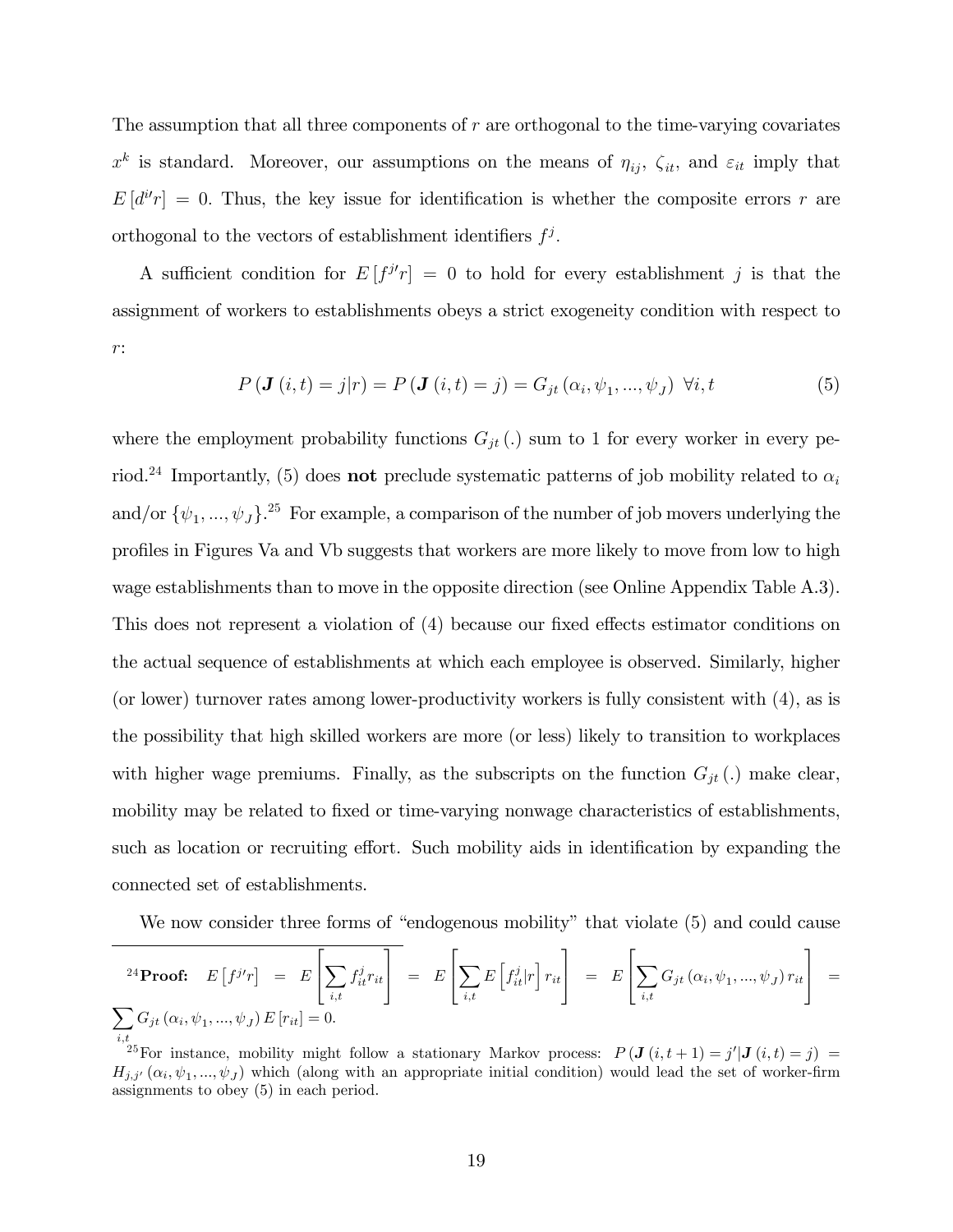biases in our approach. The first is sorting based on the idiosyncratic match component of wages,  $\eta_{ij}$ . This form of sorting – which is familiar from the standard Roy [1951] model – changes the interpretation of the estimated establishment effects, since different workers have different wage premiums at any given establishment, depending on the value of their match component.<sup>26</sup>

It is possible to test for such sorting in two ways. First, if workers tend to select jobs based on the match component, then we would expect the (trend adjusted) wage gains for workers who move from one establishment to another to be quite different from the wage losses for those who make the opposite transition. Ignoring any wage growth arising from experience or year effects, and any correlation of mobility with  $\zeta_{it}$  or  $\varepsilon_{it}$ , the expected wage change for a worker who moves from establishment 1 to establishment 2 between period  $t-1$ and t is:

$$
E[y_{it} - y_{it-1} | \mathbf{J}(i, t) = 2, \mathbf{J}(i, t - 1) = 1] = \psi_2 - \psi_1 + E[\eta_{i2} - \eta_{i1} | \mathbf{J}(i, t) = 2, \mathbf{J}(i, t - 1) = 1],
$$

while the expected wage change for a worker who moves in the opposite direction is

$$
E[y_{it} - y_{it-1} | \mathbf{J}(i, t) = 1, \mathbf{J}(i, t - 1) = 2] = \psi_1 - \psi_2 + E[\eta_{i1} - \eta_{i2} | \mathbf{J}(i, t) = 1, \mathbf{J}(i, t - 1) = 2].
$$

By contrast, under our maintained assumptions, the expected wage changes are  $\psi_2 - \psi_1$  and  $\psi_1 - \psi_2$ , respectively. As the importance of the match components increases, the sorting bias terms  $E[\eta_{i2} - \eta_{i1} | \mathbf{J}(i, t) = 2, \mathbf{J}(i, t - 1) = 1]$  and  $E[\eta_{i1} - \eta_{i2} | \mathbf{J}(i, t) = 1, \mathbf{J}(i, t - 1) = 2]$ , both of which are positive, will dominate, leading to wage gains for movers in both directions. We have already seen from the simple event studies in Figures Va and Vb that the gains associated with transitioning from a low- to a high- co-worker-wage establishment are roughly equal to the losses associated with moving in the opposite direction. Moreover,

 $26$ See French and Taber [2011] for a detailed discussion of Roy-type models and references to the related literature.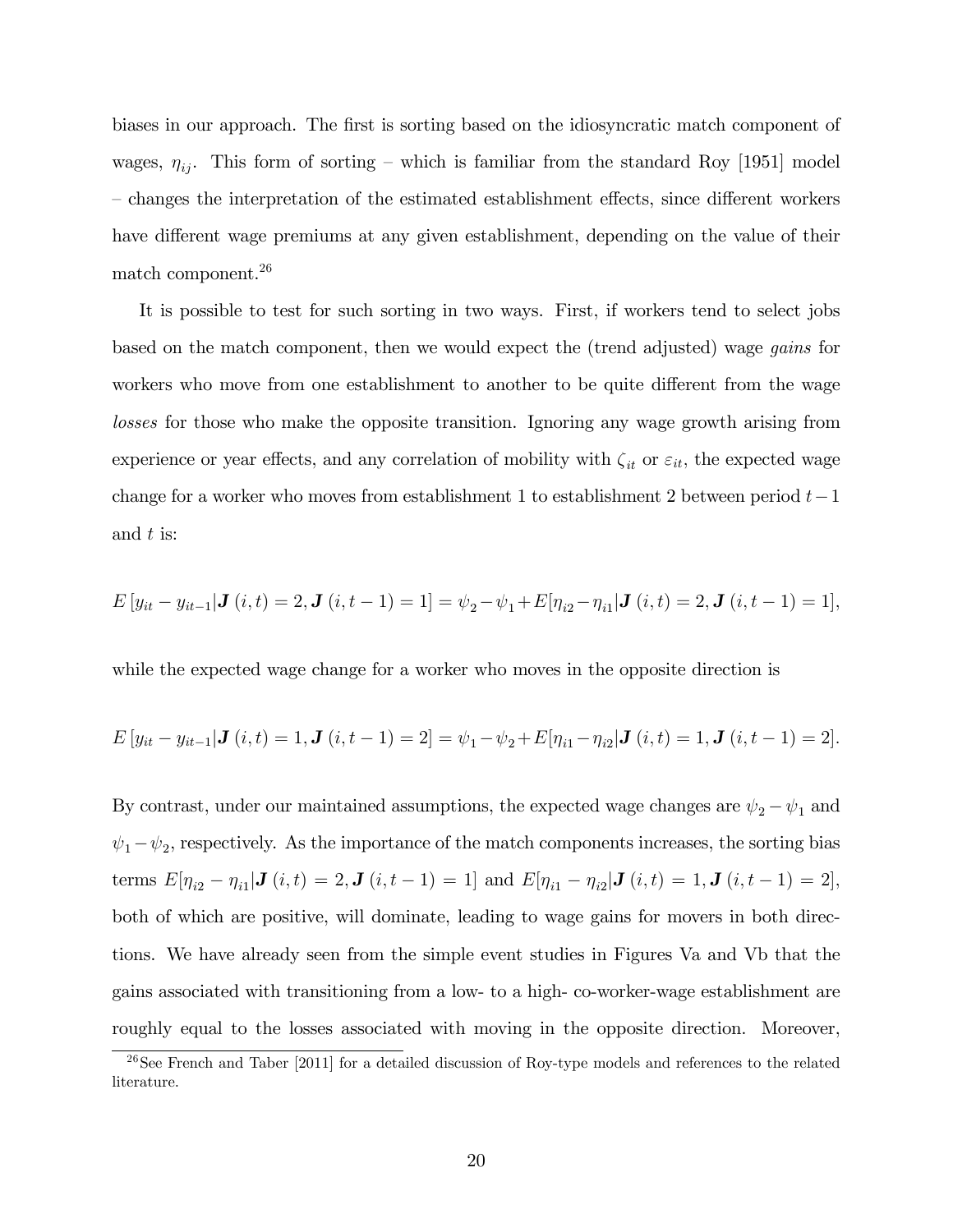the mean wage changes for workers who move between establishments in the same co-worker wage quartile are close to zero in interval 4 (a period with negligible aggregate wage growth), suggesting that there is no general mobility premium for movers. We examine these issues in more detail below by looking directly at wage changes for workers who move between establishments with different estimated fixed effects, and reach the same conclusions: wage gains and losses are (roughly) symmetric for movers between higher- and lower-wage establishments, and there are no wage gains for moving between establishments with similar estimated fixed effects.

Second, if match effects are important, a fully saturated model that includes a separate dummy for each job ought to fit the data much better than our additively separable baseline model. As we show below, the job match model has a better fit statistically, but the improvement is small. The standard deviation of  $\eta_{ij}$  implied by the improvement in fit is in the relatively modest range of  $0.06$ -0.08, which limits the scope for potential endogeneity.<sup>27</sup>

A second form of endogenous mobility may arise if drift in the expected wage a person can earn at all jobs (i.e., the shocks to the unit root error component  $\zeta_{it}$ ) predicts firm-to-firm transitions. For example, in learning models with comparative advantage (e.g., Gibbons et al., [2005]) some components of worker ability are revealed slowly over time. If these abilities are valued differently at different establishments, workers who turn out to be more productive than expected will experience rising wages at their initial employer, and may also be more likely to move higher-wage establishments (i.e., Örms specializing in skilled workers).<sup>28</sup> Likewise workers who turn out to be less productive than expected will experience wage declines, and will be more likely to move to lower-wage establishments. Such patterns will lead to an overstatement of the importance of establishments, as the drift component  $\zeta_{it}$  in wages will be positively correlated with the change in the establishment effects. The

<sup>&</sup>lt;sup>27</sup>Small match effects in wages do not necessarily imply small match effects in productivity as workers may simply have low bargaining power in negotiating with their employers. Several recent studies have found a low bargaining share for workers (Card, Devicienti, and Maida [2010], Cahuc, Postel-Vinay and Robin [2006], Carlsson, Messina, and Skans [2011]).

<sup>&</sup>lt;sup>28</sup>Gibbons et al. [2005] consider the case where different *sectors* value skills differently. Their model could be extended to deal with differences across employers within a sector.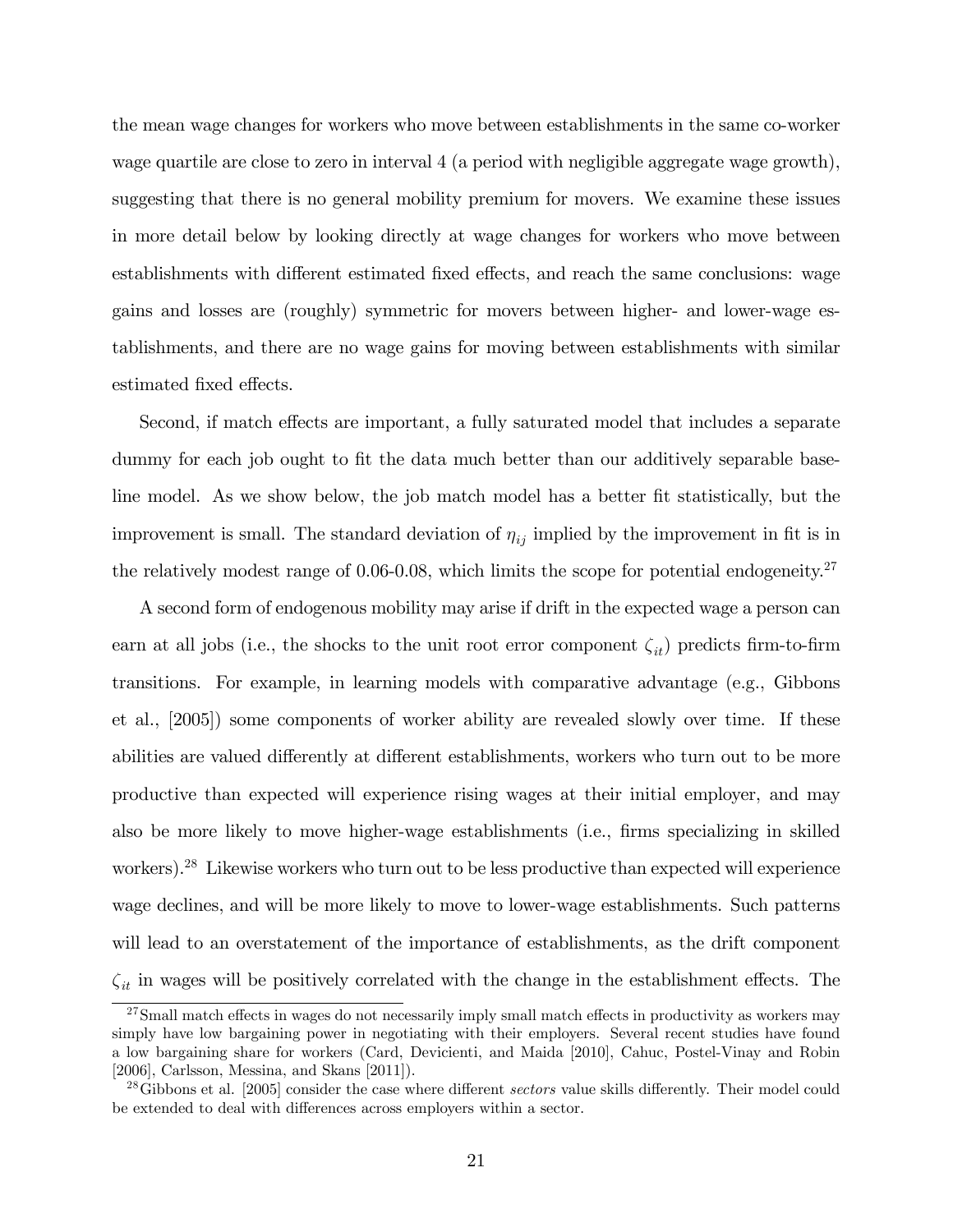absence of any systematic trends in wages prior to a move for workers who transition to better or worse jobs casts doubt on the importance of learning as a major source of bias in our estimates.<sup>29</sup>

The drift component  $\zeta_{it}$  could also be correlated with mobility patterns if workers obtain outside offers which bid up their wages and also predict transitions to higher-wage establishments (as in Postel-Vinay and Robin  $[2002]$ ). This "offer-shopping" mechanism implies that OLS estimates of an AKM-style model may overstate the importance of establishment effects. However, offer shopping cannot explain the patterns of wage losses experienced by workers who move to lower-wage establishments.<sup>30</sup> Nor can it explain the symmetry in the wage gains and losses associated with transitions between high and low paying establishments exhibited in Figures Va and Vb.

A third form of endogenous mobility could arise if fluctuations in the transitory error  $\varepsilon_{it}$  are associated with systematic movements between higher- and lower-wage workplaces. Suppose for example that  $\varepsilon_{it}$  contains an industry by year component and that workers tend to cycle between jobs at higher-wage employers that are relatively sensitive to industry conditions, and jobs at low-wage employers that are more stable. In this scenario, workers who have recently experienced a positive (negative) transitory wage shock will be more likely to move to higher (lower) wage establishments, leading to an attenuation in the estimated employment effects. As noted in the discussion of Figures Va and Vb, however, there is little evidence that mobility patterns are related to transitory wage fluctuations, suggesting that any correlation between mobility patterns and the  $\varepsilon_{it}$ 's is small.

 $29$ Note that instantaneous learning  $-$  in which workers are suddenly revealed to be more or less productive and make a job transition – could generate spurious establishment effects without detectable blips or dips in wages prior to a job transition (Gibbons and Katz [1992]). While bias from such a process would be difficult to detect, empirical estimates suggest that employer learning occurs over a horizon of several years (Lange [2007]).

 $30\,\text{Wage}$  losses are possible in such models but should not easily be predicted by the average co-worker wage at the origin and destination establishment.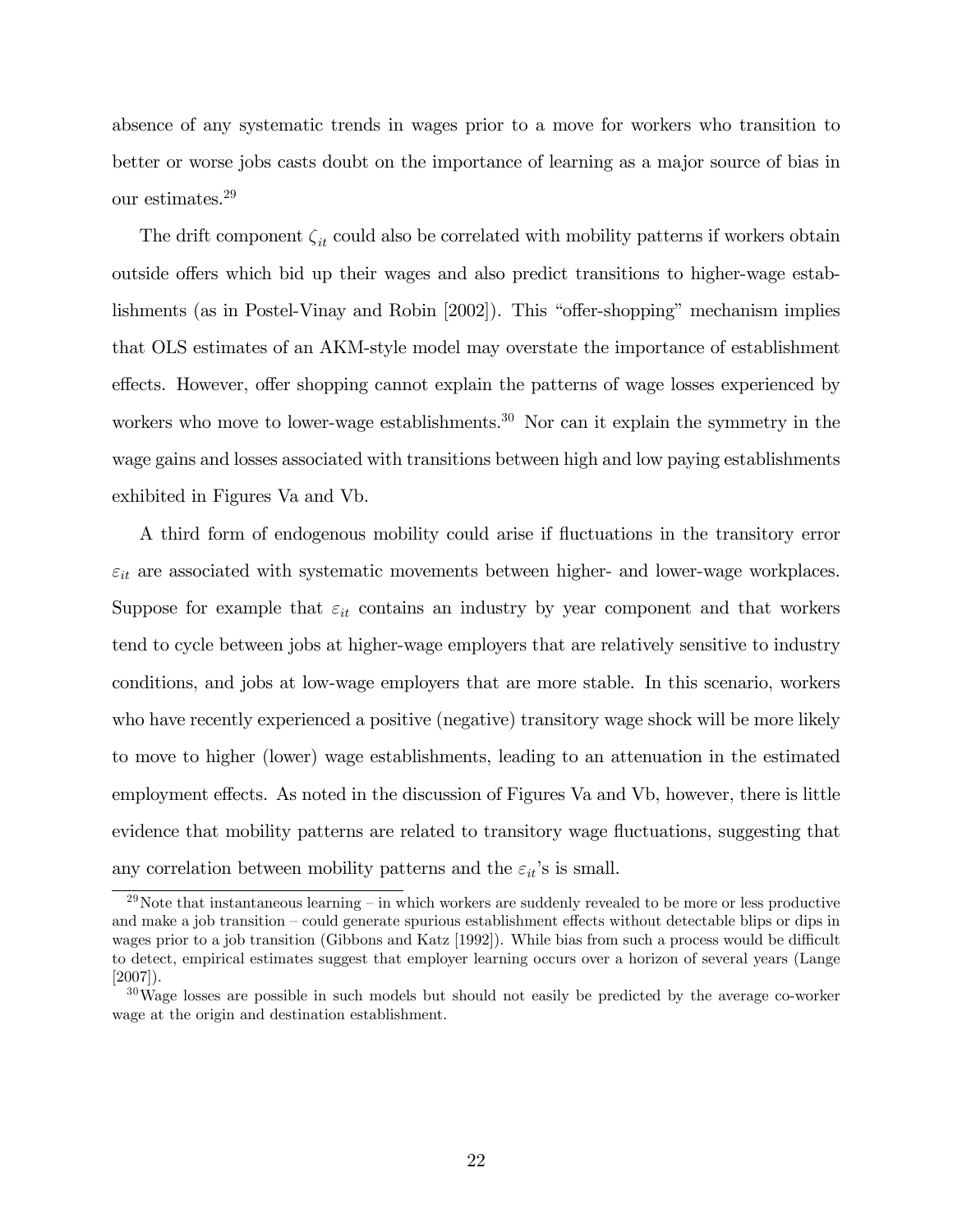#### Variance Decompositions

Using equation  $(1)$ , the variance of observed wages for workers in a given sample interval can be decomposed as:

$$
Var(y_{it}) = Var(\alpha_i) + Var(\psi_{\mathbf{J}(i,t)}) + Var(x'_{it}\beta)
$$
  
+2Cov(\alpha\_i, \psi\_{\mathbf{J}(i,t)}) + 2Cov(\psi\_{\mathbf{J}(i,t)}, x'\_{it}\beta) + 2Cov(\alpha\_i, x'\_{it}\beta) + Var(r\_{it}). (6)

In our analysis below we use a feasible version of this decomposition which replaces each term with its corresponding sample analogue.<sup>31</sup>

As discussed in the Online Appendix, sampling errors in the estimated person and establishment fixed effects will lead to positive biases in our estimates of  $Var(\alpha_i)$  and  $Var(\psi_{\mathbf{J}(i,t)})$ . In addition, correlation between the sampling errors of the person and establishment effects is likely to induce a negative bias in the estimated covariance between the person and establishment effects (Andrews et al. [2008], Mare and Hyslop [2006]). We do not attempt to construct bias-corrected estimates of  $Var(\alpha_i)$ ,  $Var(\psi_{\mathbf{J}(i,t)})$ , or  $Cov(\alpha_i, \psi_{\mathbf{J}(i,t)})$ .<sup>32</sup> Instead, we analyze trends in the estimated moments under the assumption that the biases are similar in earlier and later sample intervals.

### VI Results

We estimate model (1) using data from the four overlapping sample intervals: 1985-1991, 1990-1996, 1996-2002, and 2002-2009. Columns 1-4 of Table II show, for each interval, the number of person-year observations for full time male workers, the number of individuals,

<sup>&</sup>lt;sup>31</sup>For instance,  $Var(y_{it})$  is estimated by  $S_y \equiv \frac{1}{N^*-1}$  $\overline{\phantom{0}}$  $\sum_{i,t} (y_{it} - \overline{y})^2$  where  $\overline{y} \equiv \frac{1}{N^*} \sum_{i,t}$  $_{i,t}$  $y_{it}$ . Likewise,  $Cov(\alpha_i, \psi_{\mathbf{J}(i,t)})$  is estimated by  $S_{\widehat{\alpha}, \widehat{\psi}_{\mathbf{J}(i,t)}} \equiv \frac{1}{N^*-1}$  $\sum$  $\sum_{i,t} (\widehat{\alpha}_i - \widehat{\alpha}) \psi_{\mathbf{J}(i,t)}$  where  $\widehat{\alpha}_i$  and  $\psi_{\mathbf{J}(i,t)}$  refer to estimated person and establishment effects respectively and  $\overline{\hat{\alpha}} \equiv \frac{1}{N^*} \sum_{i=1}^{N}$  $\sum_{i,t}\widehat{\alpha}_{it}.$ 

<sup>&</sup>lt;sup>32</sup>We construct unbiased estimates of the standard deviation of  $r_{it}$  using the root mean squared error of the regression, which adjusts for the number of parameters estimated in the regression model.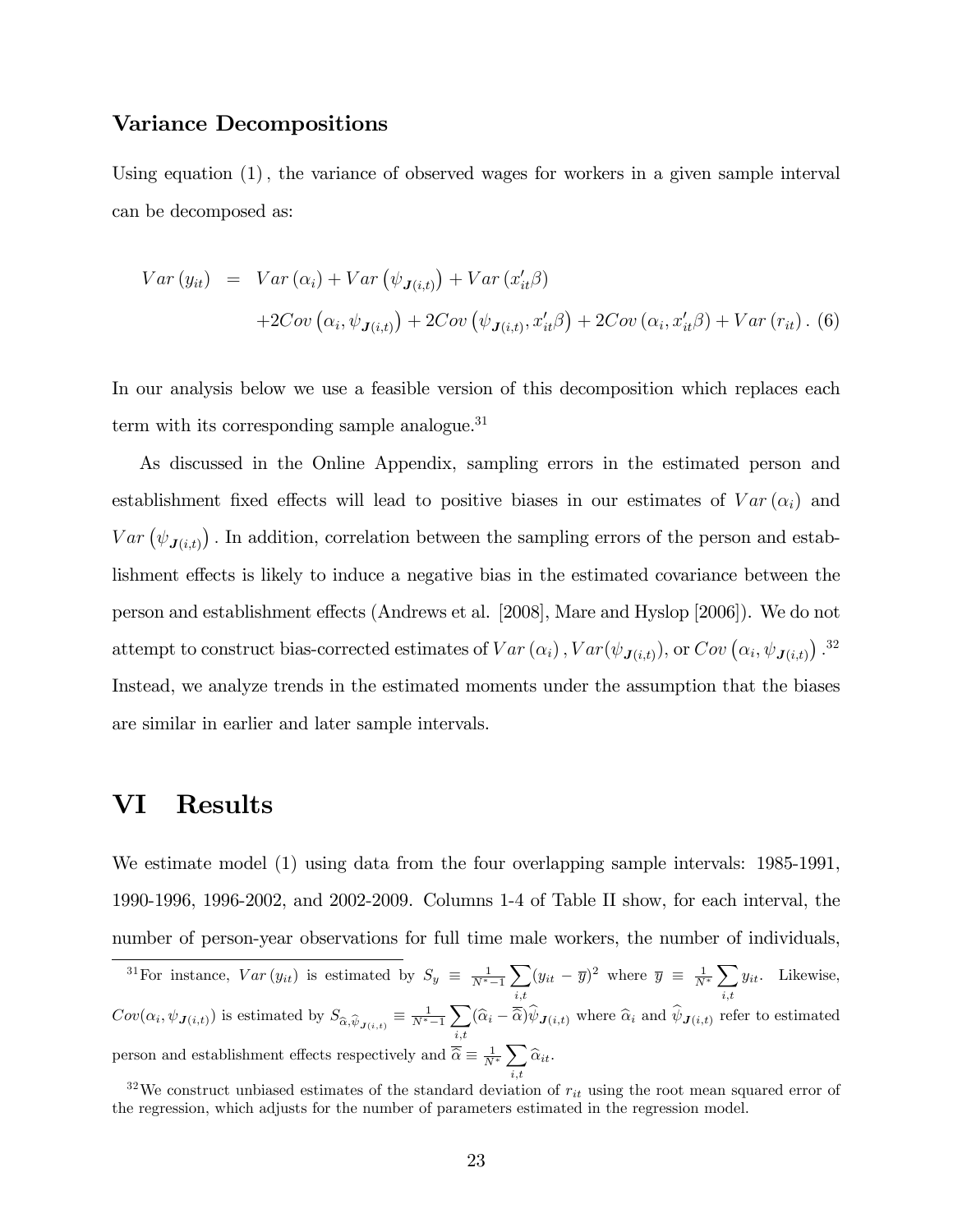and the mean and standard deviation of log wages. In each interval we have 85-90 million person-year observations on wages for about 17 million individual workers. As expected from the patterns in Table I, the standard deviation of wages rises substantially from 0.38 in interval 1 (1985-1991) to 0.51 in interval 4 (2002-2009). Mean log wages rise about 5 percent from interval 1 to interval 2 and then are quite stable.

Columns 5-8 present a parallel set of statistics for the largest connected set of workers in each interval. Mobility rates between establishments are sufficiently high in West Germany that, in each interval, 97% of person-year observations and approximately 95% of all workers are included in the connected set. Mean wages for observations in the connected set are slightly higher than in the overall population of full-time male workers, while the dispersion of wages is slightly lower. Neither the relative size of the connected group, nor the relative mean/standard deviation of wages in that group change across the four intervals, suggesting that there is little or no loss in focusing attention on the largest connected group for the remainder of the paper.

Table III summarizes the estimation results for full time male workers in each of the four intervals in our analysis. As shown in the top two rows of the Table, our models include 16-17 million person and 1.2-1.5 million establishment effects in each interval. To summarize our Öndings, we report the standard deviations of the estimated person and establishment effects, the standard deviation of the time-varying covariate index, and the correlations between these components. We also report the root mean squared error (RMSE) from the model and the adjusted  $R^2$  statistic, both of which take account of the large number of parameters being estimated in our models.

The results in Table III point to several interesting conclusions. First, the person effects and the establishment effects both become more variable over time. The correlation between the person and establishment effects also rises substantially, from  $0.03$  in period 1 to  $0.25$ in period 4. Relative to these two main components, the covariate index  $x'_{it}\beta$  exhibits less dispersion, especially in the three later intervals, when aggregate wage growth was negligible.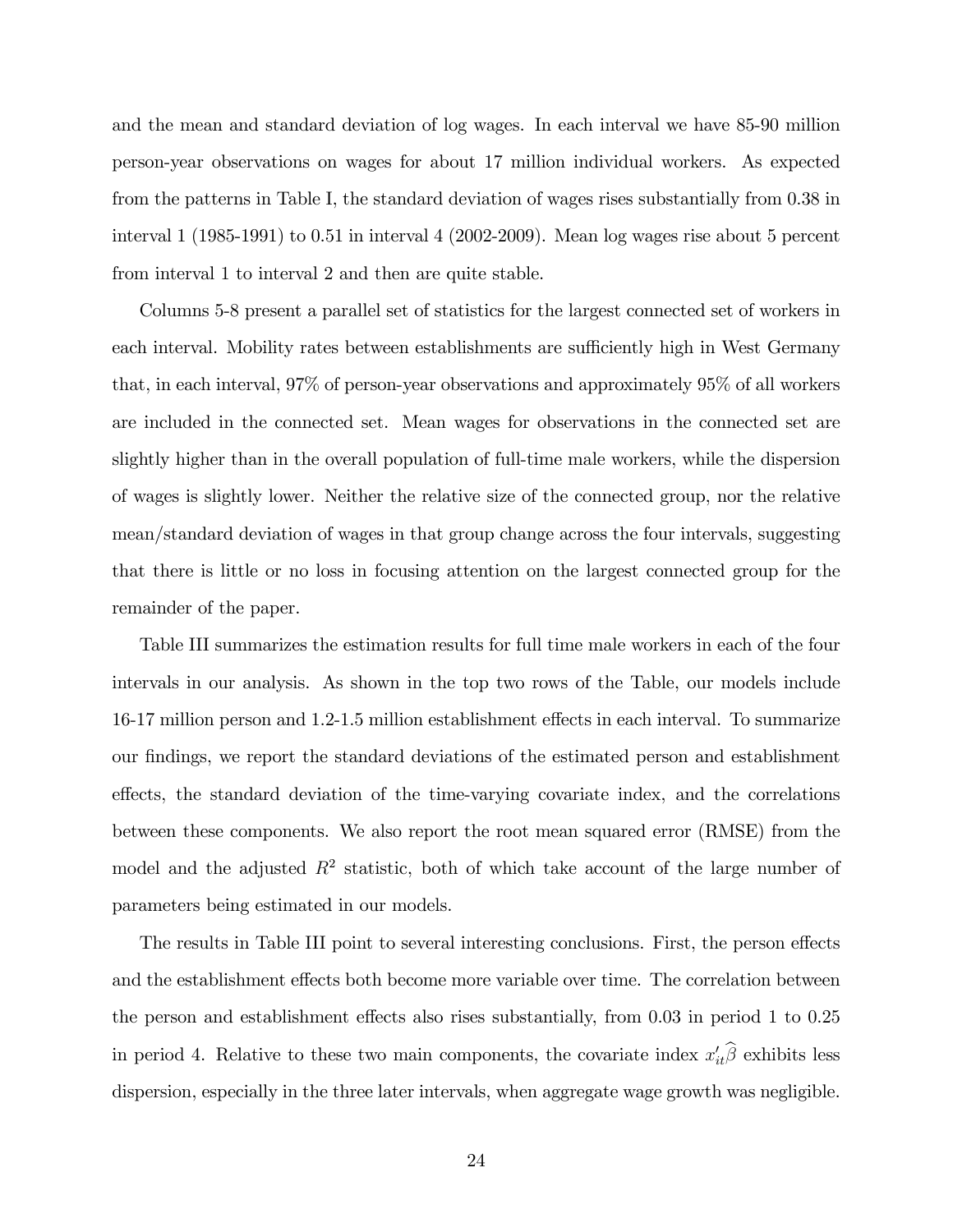A second observation is that the residual standard deviation of wages (measured by the RMSE) is relatively small and rises only slightly over time. The high explanatory power of the AKM model is reflected in the adjusted  $R^2$  statistics, which increase from 90% to 93% across the intervals.

Table III also shows the RMSE's and adjusted  $R^2$  statistics from models with unrestricted match effects (i.e., separate dummies for each person-establishment combination). These models fit somewhat better than the baseline AKM models, confirming the presence of a match component in wages. However, the estimated standard deviation of the match effects rises only slightly over time, from 0.060 to 0.075. This small change is consistent with our interpretation of the match effects as uncorrelated random effects. If instead they were specification errors caused by incorrectly imposing additivity of the person and establishment effects, we would expect the relative fit of the AKM model to deteriorate over time as the variances of the person and establishment effects increase in magnitude.

Additional insight into the nature of the match-specific error components comes from examining the errors for different groups of workers at different establishments. Violations of the separability assumptions in the AKM model might be expected to cause relatively large mean residuals for particular types of matches  $-$  say, cases where highly skilled workers are employed at low-wage establishments. To search for such neglected interactions, we divided the estimated person and establishment effects in each interval into deciles, and computed the mean residual in each of the 100 person  $\times$  establishment decile cells. Figure VI shows the mean residuals in each cell using data from interval 4. Reassuringly, the mean residuals in each cell are small, and uniformly less than  $1\%$  in magnitude.<sup>33</sup> The largest deviations appear among the lowest-decile workers and the lowest-decile establishments: for these groups there appear to be small but systematic departures from the additive separability assumptions of the AKM model. A complete investigation of these nonseparabilities is clearly a topic for future research, but given the small magnitude of the deviations we suspect that they have

<sup>&</sup>lt;sup>33</sup>We emphasize that there is no mechanical reason for the mean residuals in each cell to be close to zero. Although there are 20 linear restrictions on the 100 cell means, there are 80 remaining degrees of freedom.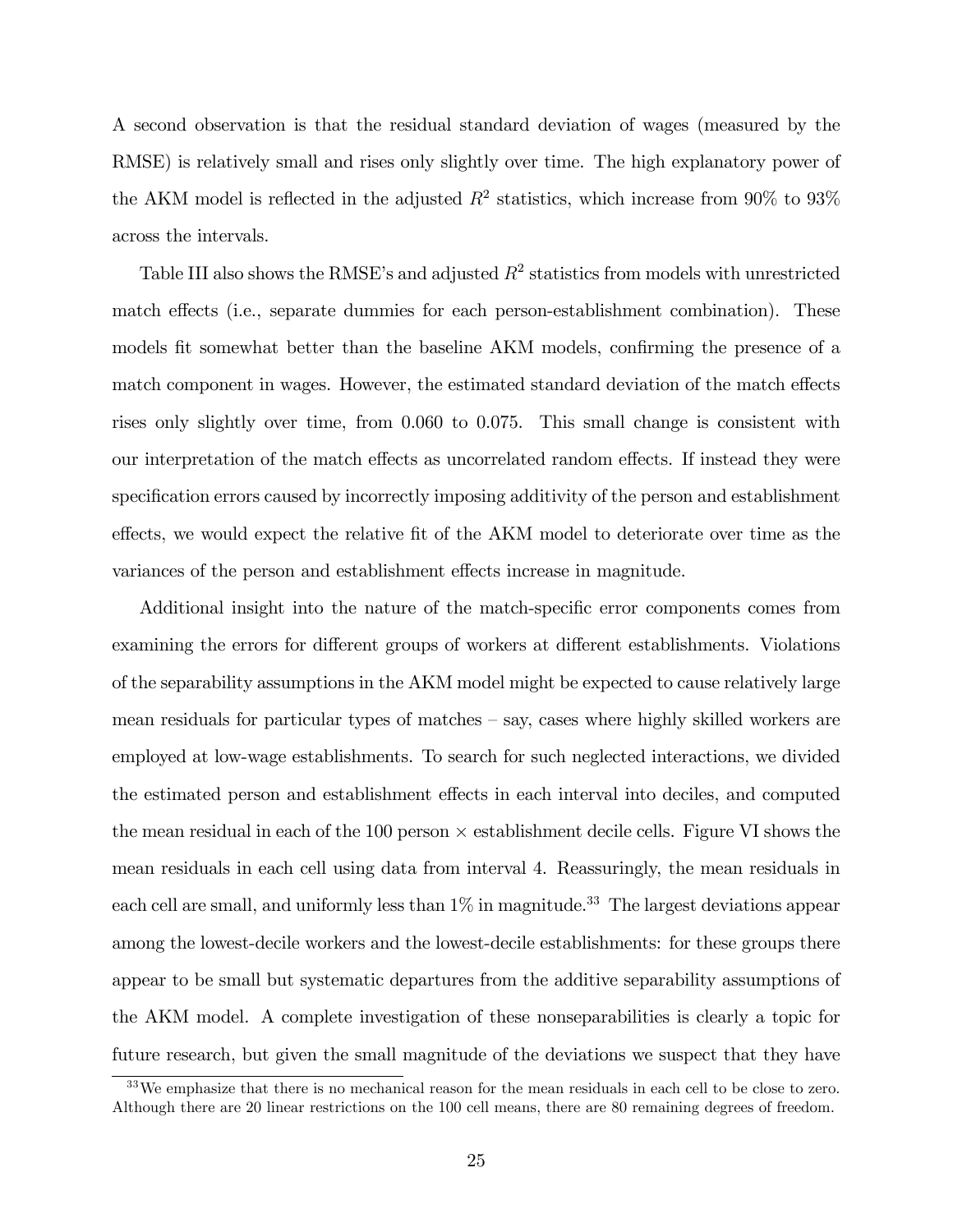relatively little effect on our basic conclusions.

A related diagnostic focuses on the ability of the model to capture wage dynamics associated with job changes. Figure VII presents an event-study analysis for job transitions in the 2002-2009 period, similar to the event study in Figure Vb but classifying origin and destination workplaces by the quartile of their estimated establishment effects. As in Figures Va and Vb, there is little evidence of transitory wage shocks in the year just before (or just after) a job change. The average wage gain for those who move from a quartile 1 to a quartile 4 establishment is also very similar to the average wage loss for those who move in the opposite direction, confirming the symmetry prediction from our model.

The wage changes in Figure VII for people who move between quartile groups are relatively large, reflecting the relatively large dispersion in the estimated establishment effects. In contrast, people who switch jobs but stay within the same quartile group have small average wage changes. The absence of a general mobility premium for these workers suggests that job mobility is not driven by idiosyncratic job-match effects. We have also examined the mean wage residuals for transitions between the various origin and destination cells. We find relatively small mean residuals (under  $3\%$  in absolute value) in every transition cell. We take this as evidence that, at a minimum, our approach provides a good first approximation to the wage determination process, consistent with the relatively high adjusted  $R^2$  statistics for the model.

#### Decomposing Changes in the Structure of Wages

We now turn to the implications of the estimated models in Table III for understanding the rise in wage inequality over time. As noted, the estimated person and establishment effects both exhibit increasing dispersion over time. Perhaps even more striking is the rise in the correlation between these effects. This increase suggests a fundamental change in the way workers are sorted to workplaces.<sup>34</sup> The increase in assortative matching is illustrated in

 $34$ It is important to remember that these components only provide a description of the covariance structure of wages. As pointed out by Lopes de Melo [2008], Lentz and Mortensen [2010], and Eeckhout and Kircher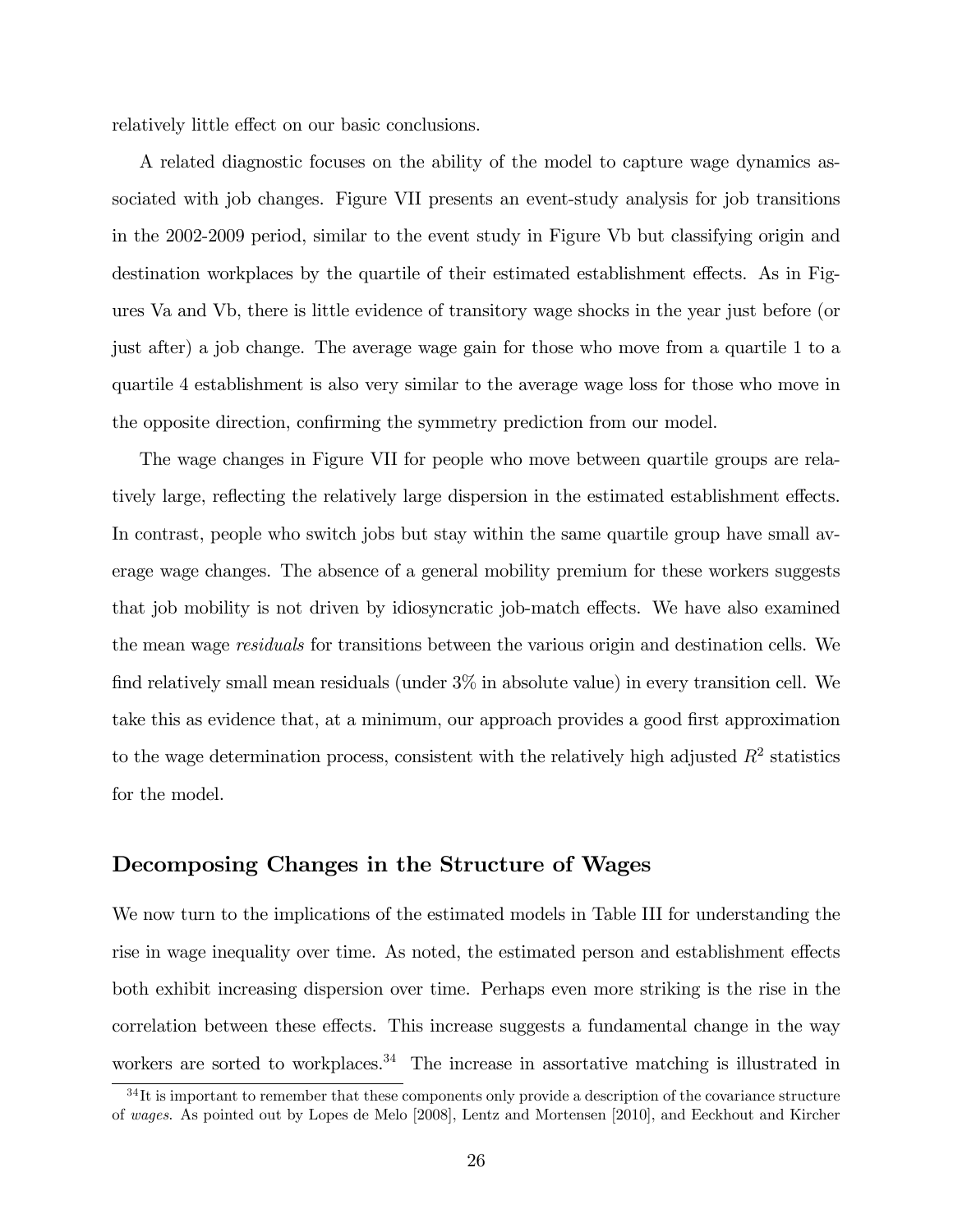Figures VIIIa and VIIIb, which show plots of the joint distributions of the estimated person and establishment effects in intervals 1 and 4, using the same decile categories as in Figure VI. The joint distribution for our earliest sample interval (Figure VIIIa) shows little evidence of assortative matching. In contrast, the joint distribution for our last interval (Figure VIIIb) shows a clear tendency for higher wage workers to sort to establishments offering larger wage premiums.

To quantify the separate contributions of rising dispersion in person and establishment effects, and increases in assortative matching, we conduct a simple variance decomposition based on equation (6) in each interval. Table IV summarizes the results of this decomposition. Between intervals 1 and 4, the variance of the person effects rose from  $0.084$  to  $0.127$ , representing about 40% of the overall increase in the variance of wages, while the variance of the establishment effects rose from  $0.025$  to  $0.053$ , contributing another  $25\%$ . The covariance term also rose from 0.003 to 0.041, adding about 34% of the total rise in wage variance.

Table IV also reports three simple counterfactual scenarios that help to illustrate the relative importance of the various terms. Under the first counterfactual we hold constant the correlation of worker and firm effects (i.e., no change in sorting) but allow the variances of the person and establishment effects to rise. Under this scenario, the variance of wages would have risen by 0.077, or about 70% of the actual rise, suggesting that the increase in sorting can account for about 30% of the rise in variance. In the second counterfactual we hold constant the variance of establishment effects but allow the variance of the person effects and the correlation between the person and establishment effects to rise. Under this scenario the variance of wages rises by 0.072, suggesting that the rise in dispersion of establishment effects accounts for about a third of the rise in the variance of wages. Finally, in the third scenario we hold constant sorting and the rise in the variance of the establishment effects, leading to a counterfactual rise in the variance of wages of 0.047 (about 40% of the total actual increase) attributable to the rise in the dispersion of the person effects.

<sup>[2011],</sup> the correlation between worker and establishment wage effects need not correspond to the correlation between worker and establishment productivity.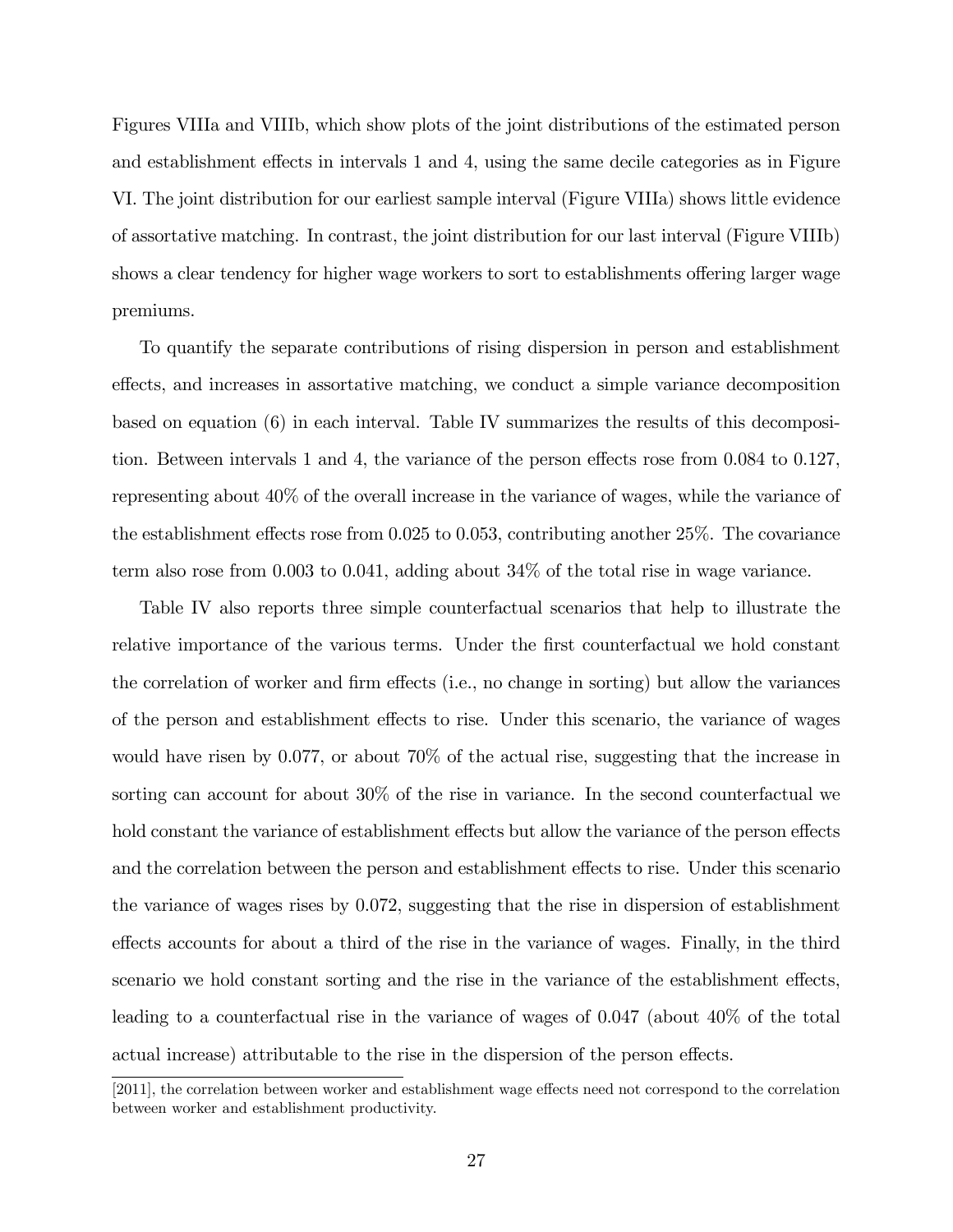### Robustness Check: Men with Apprenticeship Training Only

As discussed earlier, a concern with the German Social Security data is censoring, which a§ects 10-14 percent of men in any year of our sample. Censoring is particularly prevalent among older, university-educated men, up to 60% of whom have earnings above the maximum rate. To address this concern, we re-estimate our main models using only data for men whose highest educational qualification is an apprentice ship. This relatively homogeneous group represents about 60% of our overall sample and has a censoring rate of about 9% per year. Over the 1985-2009 sample period wage inequality for apprentice-trained men rose substantially, though not as much as over the labor force as a whole, reflecting a widening of education-related wage gaps (see below). Specifically, between interval 1 and interval 4 the standard deviation of log wages for apprentice-trained men rose from  $0.328$  to  $0.388$  – an  $18\%$  rise – versus the  $35\%$  increase for all full time men.

Online Appendix Tables A.4 and A.5 summarize the estimation results for this subsample, using the same format as Tables III and IV. In brief, the results are qualitatively very similar to the results for the entire sample. Specifically, the rise in wage inequality is attributed to a rise in the dispersion of the person-specific component of pay, a rise in the dispersion of the establishment-level component, and a rise in their covariance. We infer that our main conclusions are robust to our procedure for handling censoring in the Social Security earnings data.

#### Results for Full Time Females

In this section we briefly summarize our findings for full-time female workers. As noted in Figure III, the standard deviation of wages for full time female workers follows a very similar trend to the standard deviation for men, with a modest rise from 1985 to 1995, followed by a more rapid upward trend after 1996. Trends in residual wage inequality are also very similar for full time female workers and for full time men. In the Online Appendix, we show trends in the residual standard deviations of wage models for women that introduce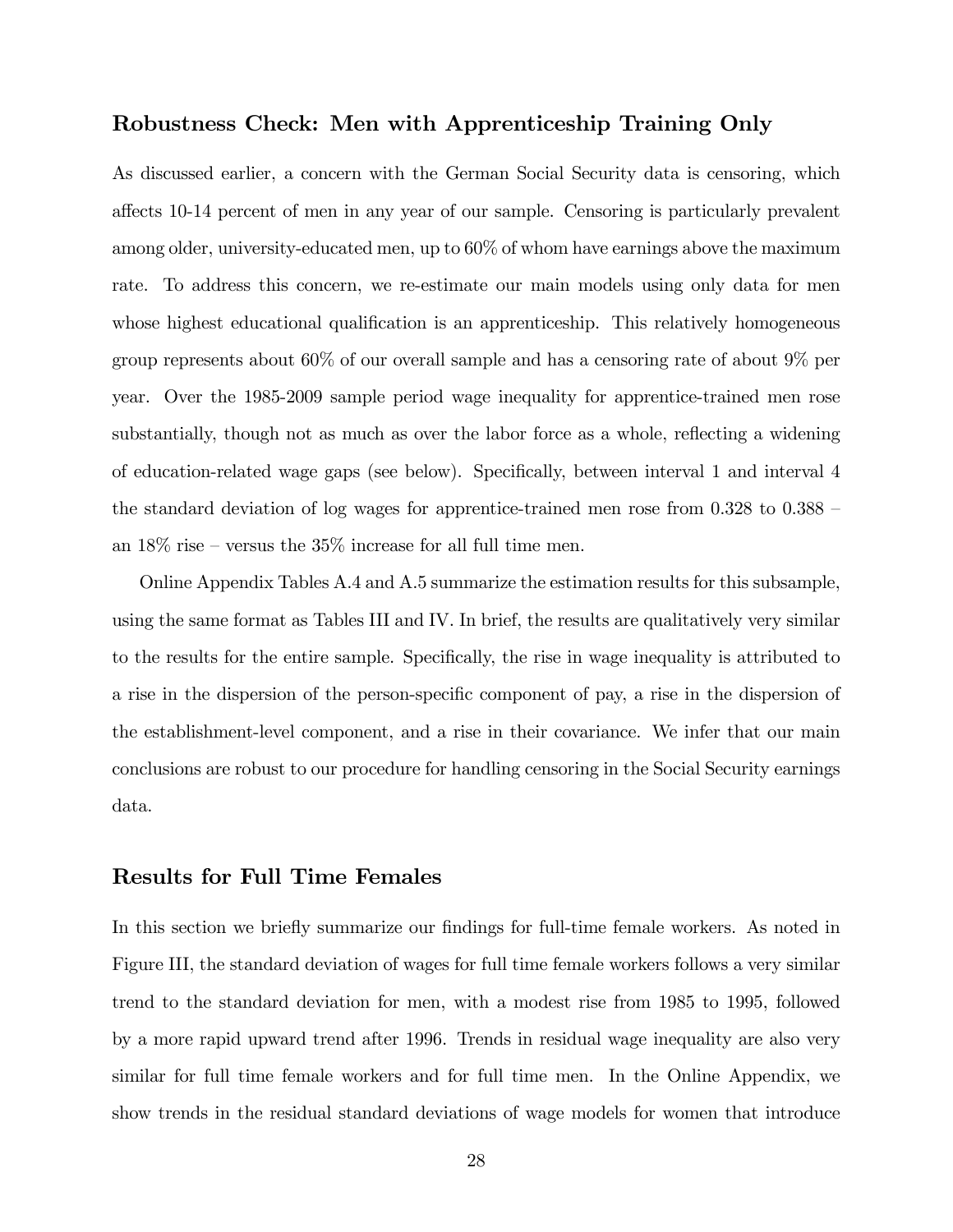controls for education and experience, industry effects, occupation effects, and a complete set of establishment dummies (see Online Appendix Figure A.2). As is the case for men, industry and occupation controls explain an important share of wage variation among full time women, but do not explain much of the rise in inequality since the 1990s. Models with establishment effects explain a much larger share of the rise, suggesting that wage differentials between establishments have risen substantially for women.

To explore the role of workplace specific wage premiums more formally, we fit a series of AKM-style models for full time women similar to the models in Table III. We show in the Online Appendix (Appendix Tables A.6 and A.7) that the rise in inequality of female wages in West Germany is attributable to a combination of widening dispersion in the person-component of wages (about 50% of the overall rise), widening dispersion in the wage premiums at different workplaces (about  $25\%$  of the rise), and a rise in the assortative matching of workers to plants (about 20% of the rise). While these results are qualitatively very similar to our findings for men, they suggest that the rise in matching assortativeness explains a smaller share of the rise in the variance of wages for women than men (20% versus 34%).

We suspect that some of the difference between men and women in the measured role of assortative matching may be due to decreased precision in our estimates of the worker and plant effects in the female sample. In particular, there is likely to be a larger negative bias in the estimated covariance between the worker and plant components in samples with fewer observed job matches per establishment or per worker (see Mare and Hyslop [2006]). In our 2002-2009 sample interval, the largest connected set of male workers and plants has 17.4 job matches per plant and 1.65 matches per worker. The largest connected set of female workers and plants, by comparison, has only 11.9 job matches per plant and 1.48 matches per worker, suggesting that the covariance between the worker and establishment components may be more negatively biased for women.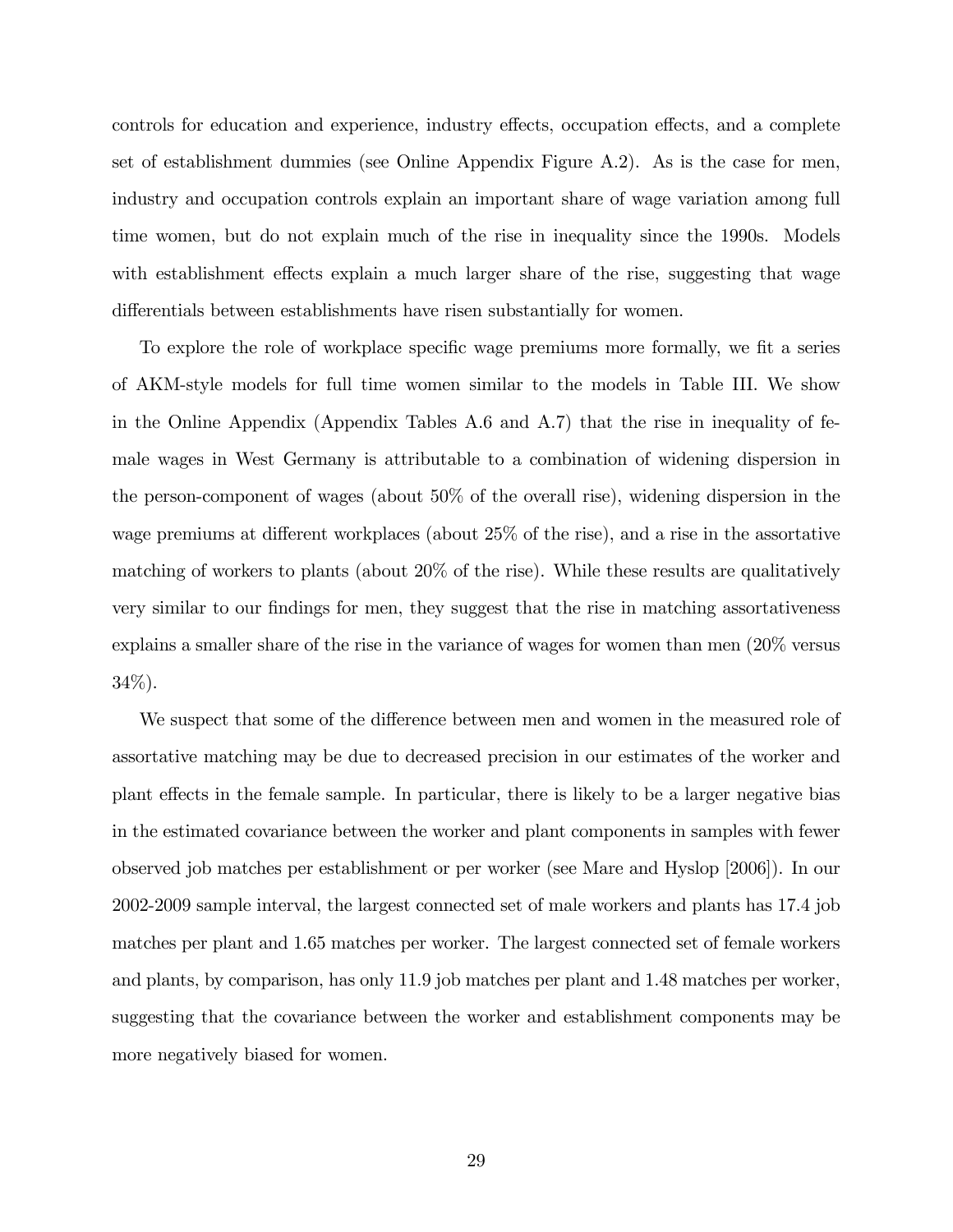### VII Decomposing Between-Group Wage Differentials

Germany, like many other countries, has experienced substantial increases in the wage gaps between groups of workers with different skill characteristics. The model in  $(1)$  allows a simple decomposition of between-group wage gaps into a component attributable to the average permanent skill characteristics of workers, a component attributable to the average workplace premium of the establishments at which they work, and a component reflecting the mean values of the time-varying observables. Consider a discretely valued time invariant worker characteristic  $G_i$ . From (1) and (4), the mean wage for workers in group g can be written:

$$
E_g\left[y_{it}\right] = E_g\left[\alpha_i\right] + E_g\left[\psi_{\boldsymbol{J}(i,t)}\right] + E_g\left[x'_{it}\beta\right],\tag{7}
$$

where  $E_g$ [.]  $\equiv E$ [.]  $G_i = g$ ] denotes the expectation in group g. Using this result, the change in the mean wage differential between any two groups  $g_1$  and  $g_2$  can be decomposed into the sum of a relative change in the mean of the person effects in the two groups, a relative change in the mean of the establishment effects, and a relative change in the mean of the time-varying characteristics. The establishment component is particularly interesting in light of the evidence presented so far of increased assortativeness in the matching of workers to workplaces, which may differentially effect different education, industry and occupation groups.

### Education

Table V presents a decomposition of changes in the mean wages of different education groups in West Germany between the Örst and fourth intervals relative to men with apprenticeship training.<sup>35</sup> Column 1 of the table shows the change in the relative wages of each group: note that wages of the less educated groups have fallen relative to the base group, while the wages of the more educated groups have risen. Columns 2 and 3 show the relative changes in

<sup>&</sup>lt;sup>35</sup>For this analysis, we assign each worker a constant level of education in each time interval, based on the modal value of observed education.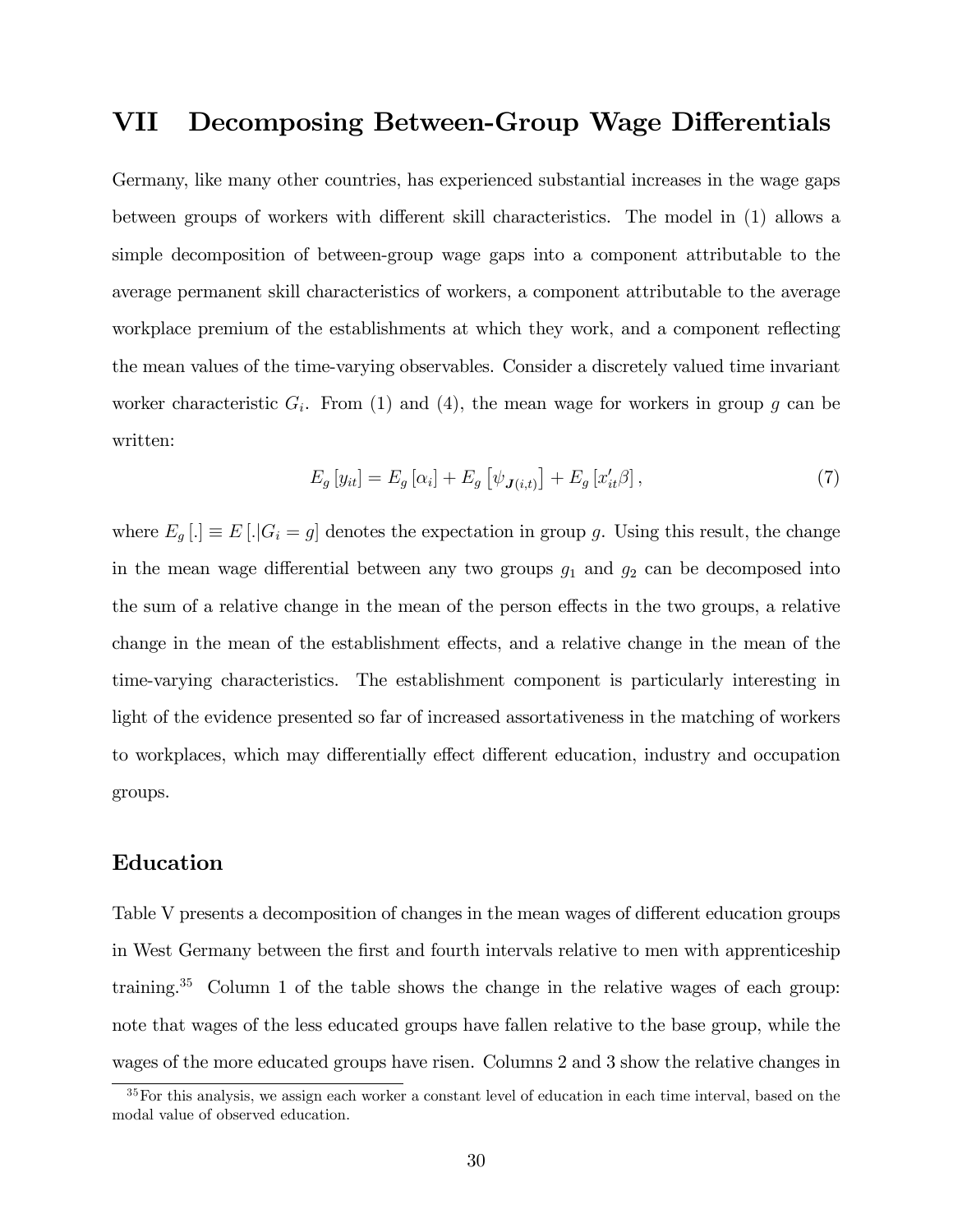mean person and establishment effects (again, relative to apprentice-trained workers), while column 4 shows the remaining component. A striking conclusion from this decomposition is that 70% of the relative rise in wages of university-educated men, and 80% of the relative fall in the wages of workers with no (or missing) qualifications, is attributable to changes in their relative sorting to establishments that pay higher or lower wage premiums to all workers. Put differently, the increasing returns to different levels of education in Germany are driven primarily by changes in the quality of the jobs different education groups can obtain, rather than by changes in the value of skills that are fully portable across jobs.

### **Occupation**

Autor, Levy, and Murnaneís [2003] seminal study of technological change and task prices has led to renewed interest in the study of the occupational wage structure.<sup>36</sup> Our model provides a new perspective on this issue. Specifically, equation (7) implies that the betweenoccupation variance in mean wages can be decomposed as:

$$
Var(E_g[y_{it}]) = Var(E_g[\alpha_i]) + Var(E_g[\psi_{\mathbf{J}(i,t)}]) + Var(E_g[x'_{it}\beta])
$$
\n
$$
+ 2Cov(E_g[\alpha_i], E_g[\psi_{\mathbf{J}(i,t)}]) + 2Cov(E_g[\alpha_i], E_g[x'_{it}\beta])
$$
\n
$$
+ 2Cov(E_g[\psi_{\mathbf{J}(i,t)}], E_g[x'_{it}\beta]),
$$
\n
$$
(8)
$$

where  $E_g$ [.] denotes the expected value in occupation group g. Evaluating this equation in different time intervals using sample analogues, we can decompose changes in the variation in wages across occupations into components due to rising dispersion in the mean person effect between occupations, rising dispersion in the mean establishment wage premium earned by workers in different occupations, and changes in the covariance of the mean person effect and the mean establishment wage premium earned by workers in different occupations.<sup>37</sup>

<sup>36</sup>See Acemoglu and Autor [2011] for a review of the related literature.

 $37$ Because the variance components are calculated using occupational averages of the worker and establishment effects, they do not suffer from the sampling error-induced biases that affect the variances and covariances at the individual level discussed in Section IV and in the Online Appendix.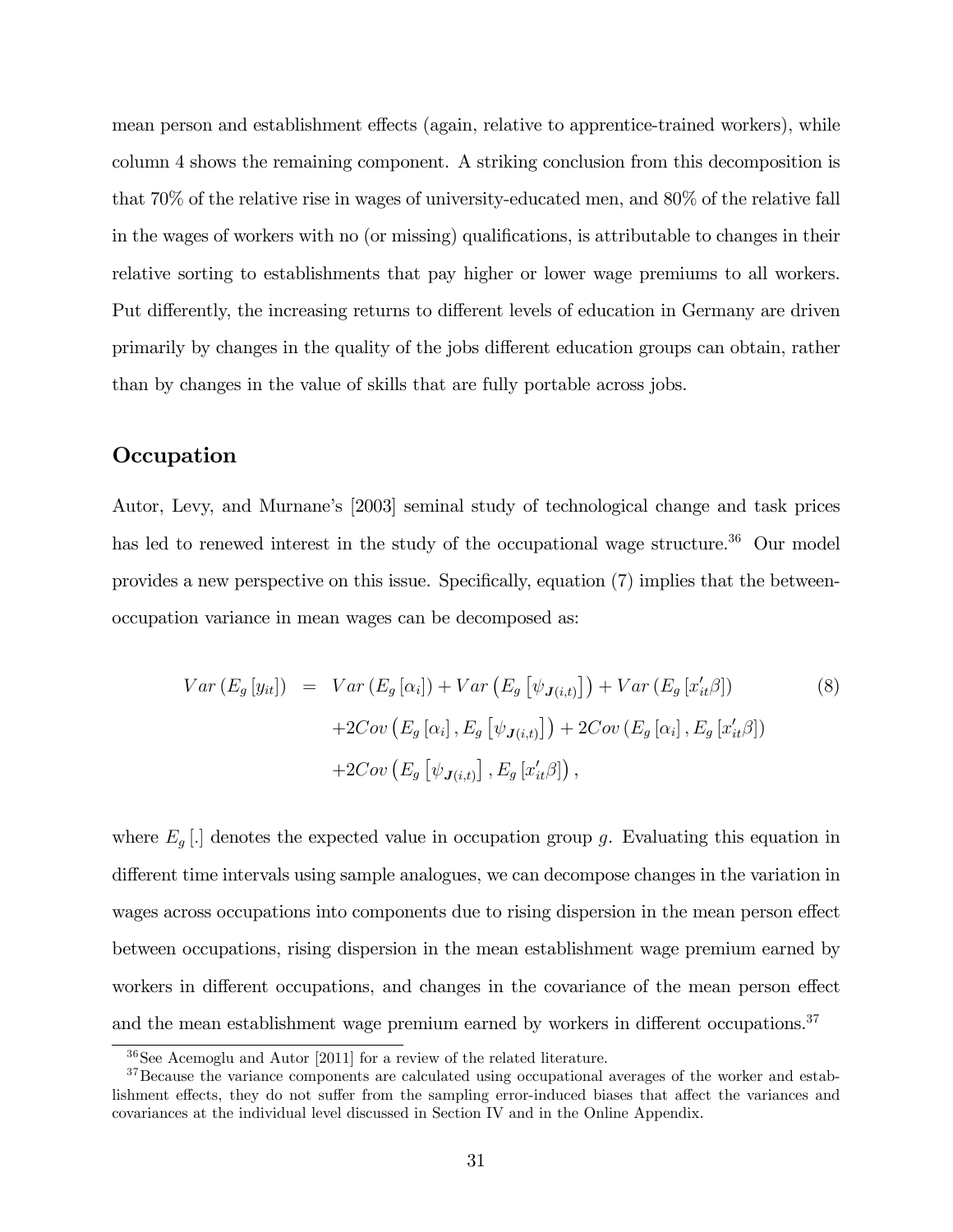Panel A of Table VI reports the three main components of equation (8) evaluated in each of our four sample intervals, as well as the changes in the variance components between interval 1 and interval 4 and the shares of the overall change in between-occupation variance accounted for by each component.<sup>38</sup> The estimates suggest that the largest share of the rise in between-occupation inequality (42%) is attributable to a rise in the covariance between the mean person effect in an occupation and the mean establishment wage premium for that occupation. In other words, people in higher-paid occupations are increasingly concentrated at establishments that pay all workers a higher wage premium, while those in lower-paid occupations are increasingly concentrated at low-wage establishments. Another 28% is attributable to the variance in the wage premiums at different workplaces. Only about  $30\%$ of the rise in wage differentials between occupations is due to increasing variation in the permanent person-specific component of wages. We conclude that rising workplace heterogeneity and sorting are very important for understanding the rise in occupation-related wage differentials among West Germany men.

#### Industry

The bottom panel of Table VI provides a parallel decomposition of the dispersion in mean wages across industries.<sup>39</sup> A large literature (e.g., Krueger and Summers [1988], Katz and Summers [1989]) has examined the between-industry structure of pay differences. A stillunresolved issue is the extent to which industry-specific wage premia are attributable to unobserved differences in worker quality (Murphy and Topel [1990], Gibbons and Katz [1992], Goux and Maurin [1999], Gibbons et al. [2005]) versus firm-specific pay policies like efficiency wages. Our additive effects framework suggests that both components are important. In the 1985-91 interval, for example, variation in mean worker effects explains about  $35\%$  of

<sup>&</sup>lt;sup>38</sup>Since workers can change occupation within one of our sample intervals, occupation is not a fixed worker characteristic and the decomposition in equation (7) is not exact. In our samples, however, the residual component is very small.

<sup>&</sup>lt;sup>39</sup>The IEB has a changing set of industry codes. We develop a crosswalk by comparing the industry codes assigned to the same establishment in adjacent years under the different coding systems. To simplify the crosswalk we use a 2-digit level of classification, with 96 categories.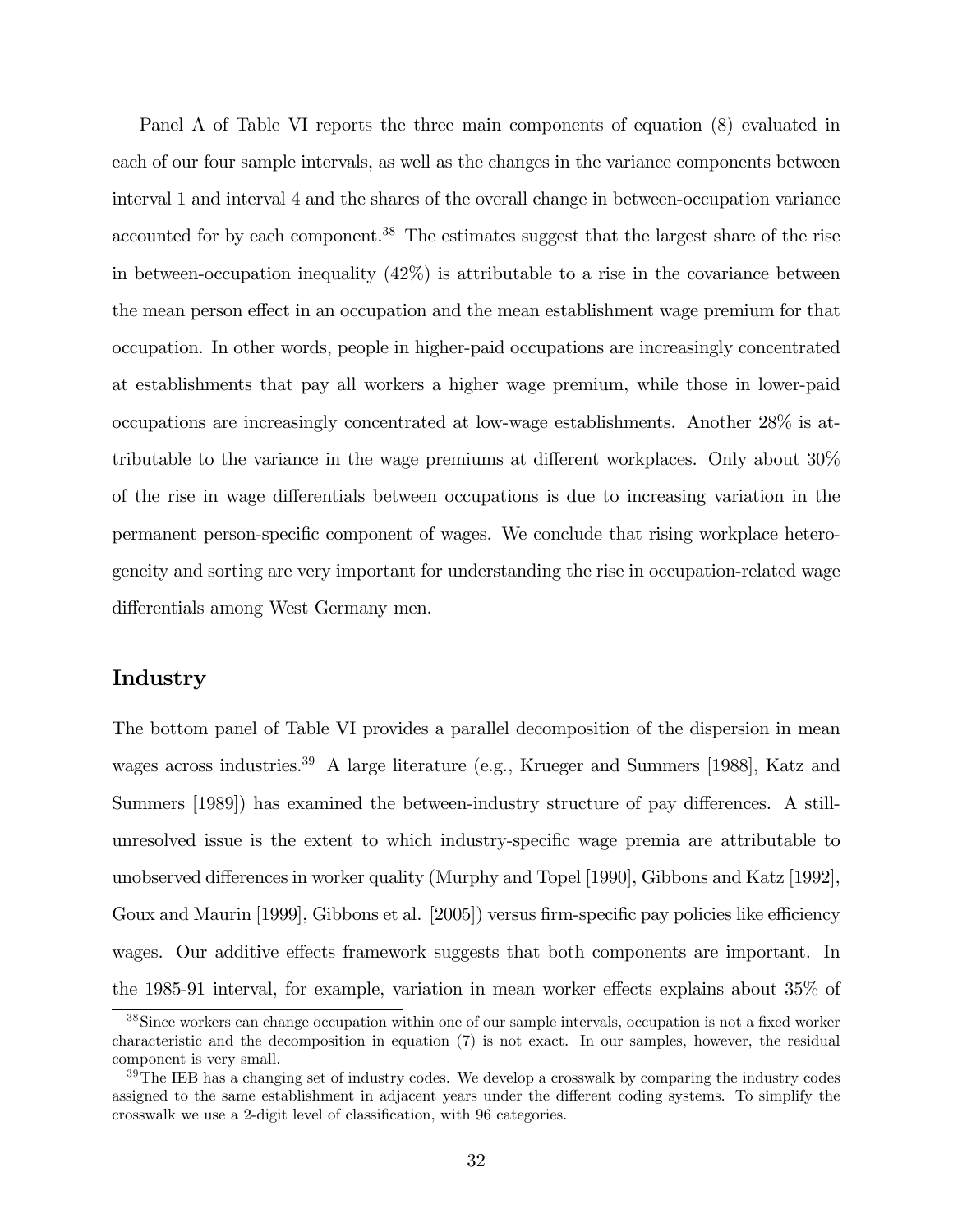between-industry wage variation, variation in establishment effects explains a similar share, and their covariance adds another 20%.

Over the 1985-2009 period, the inequality in average wages across industries has risen substantially: the standard deviation in mean wages, for example, rose by 30% from interval 1 to interval 4. The entries in column 5 of the table suggest that rising dispersion in worker quality explains a sizeable share (about 44%) of this rise, while rising dispersion in establishment-specific pay premiums contributes another  $19\%$ . As with the betweenoccupation wage structure, however, a relatively large share (42%) is due to the increasing sorting of high-wage workers to industries that pay a higher average wage premium to all workers.

# VIII Rising Establishment Heterogeneity: Cohort Effects and Collective Bargaining Status

The increasing dispersion in establishment-level pay premiums between the first and last intervals of our sample raises the question of how this increase occurred. Was it generated by a divergence in the pay premiums offered by continuing establishments, by a change in the policies of newly created establishments, or by a combination of the two? To address this question, we calculated the standard deviations of the estimated establishment effects in each of our four sample intervals by birth year of the establishment. The results are plotted in Figure IX. Note that we have up to four estimates of the dispersion of establishment effects for a given "birth" cohort, depending on when the birth occurred. For establishments that first appear in 1987, for example, we have one estimate based on 1985-91 data, and three others based on data from the three later intervals. For establishments born in the final years of our sample we have only one estimate, based on data from our fourth interval  $(2002 - 2009)$ .

The pattern of the estimated standard deviations in Figure IX suggests that there is a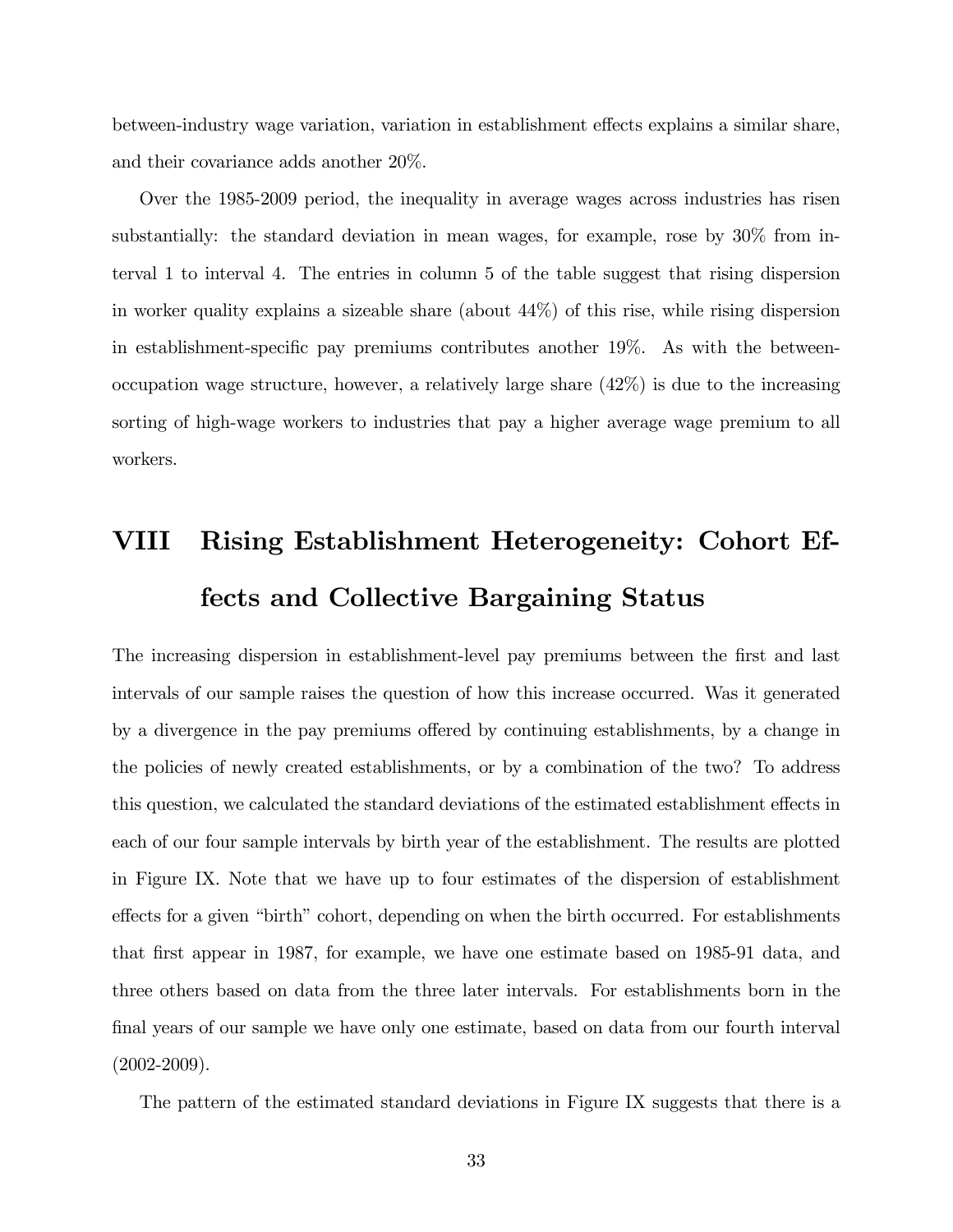lifecycle pattern in the measured heterogeneity of firms. The distribution of establishment effects is relatively wide for new establishments but tends to narrow and then stabilize over time.<sup>40</sup> Among continuing establishments there is not much rise in the dispersion of firm effects between interval 1 and interval 4. For example, among the large set of establishments that are present in 1985, the standard deviation of estimated effects only rises from 0.15 in interval  $1$  to  $0.17$  in interval  $4$ . In contrast, the standard deviation in estimated effects for all workplaces rises from 0.16 to 0.23 (see Table IV). We conclude that much of the rising heterogeneity in establishments is attributable to new establishments, particularly those that emerge after 1996. Adjusting for lifecycle effects, establishments born in the late 2000s have about 25% higher standard deviations in their establishment effects than those born before 1996.

One potential explanation for the increasing dispersion of the wage premiums at new establishments is a rise in the fraction of plants that have opted out of the traditional collective bargaining system and pay relatively low wages. To investigate this explanation we merged collective bargaining status information from the IAB's Linked Employer Employee database (LIAB) to establishments in our analysis sample.<sup>41</sup> Overall, the mean establishment effect for plants with no collective bargaining is about 8-10 percentage points lower than the mean for plants with either form of collective bargaining.<sup>42</sup> Moreover, as shown in Figure X, the dispersion in estimated effects is higher for uncovered establishments, with a substantial fraction of these plants paying wage premiums in the lowest two deciles of overall effects. $43$ 

As shown by the top line in Figure IX, there is a strong cohort effect in the fraction of new

 $40$ The earliest estimate of the dispersion in establishment effects is particularly wide for plants born in the last years of an interval. We suspect that this is mainly due to the higher sampling errors for the estimated effects of establishments that are only observed in a few years.

<sup>&</sup>lt;sup>41</sup> See Alda, Bender, and Gartner [2005] for a description of the LIAB data base. The LIAB has about 13,000-14,000 establishments in the years after 2000, and a smaller sample in earlier years.

 $^{42}$ In a regression of the interval-3 establishment effect on dummies for a sectoral or plant-specific agreement measured in the year 2000 LIAB, the coefficients are  $0.10$  (standard error=0.01) for a sectoral agreement and  $0.10$  (standard error=0.01) for a plant-specific agreement. The coefficients are  $0.08$  and  $0.09$  respectively when dummies are added for the birth cohort of the establishment.

 $43$ We assigned decile cutoffs for the establishment effects so that 10 percent of person-year observations in our third sample interval (1996-2002) fall into each decile. Establishments in the LIAB are relatively large and on average have more positive establishment effects than the population as a whole.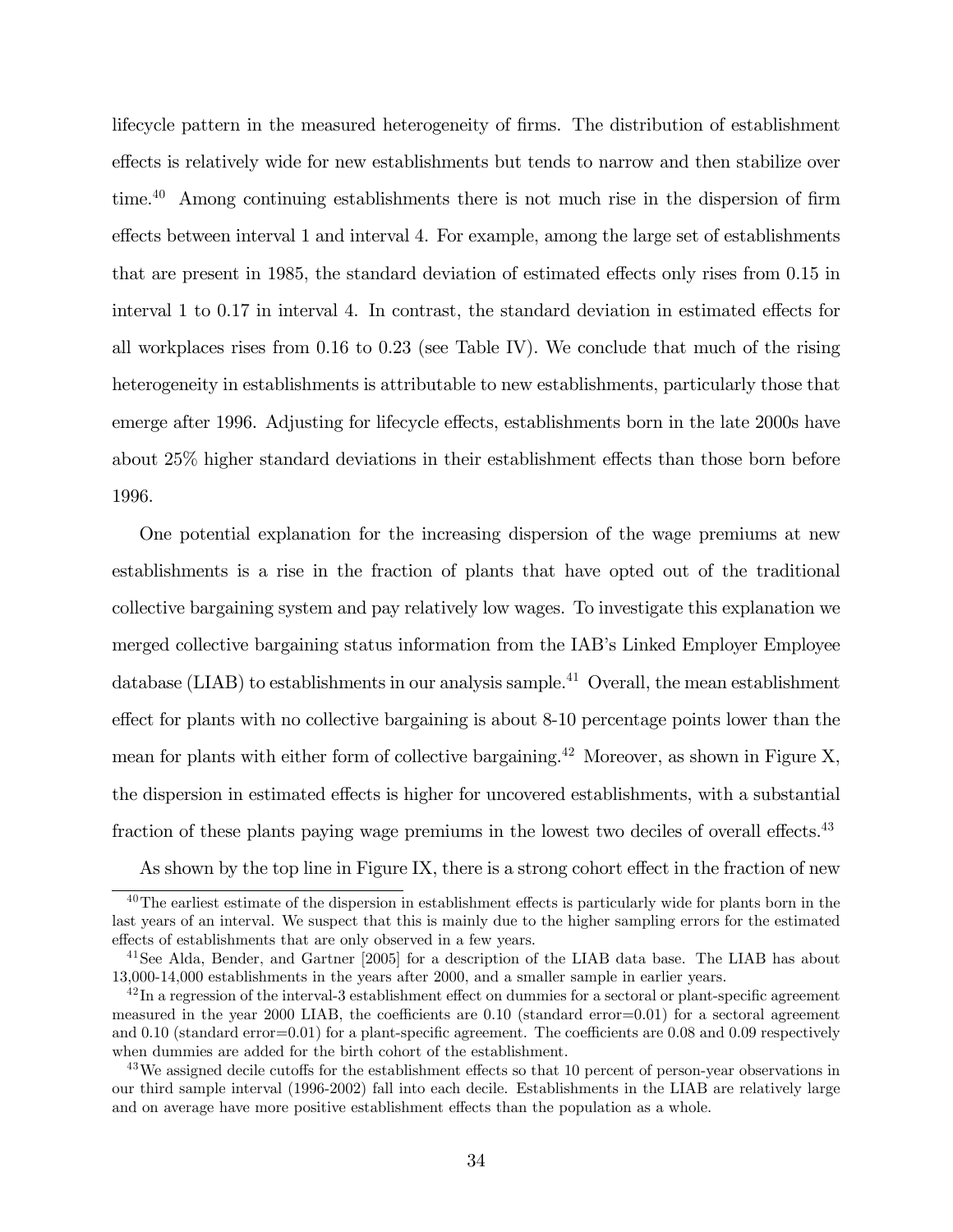plants that are covered by collective bargaining.<sup>44</sup> Among establishments that enter between 1986 and 1996, 50-55% are covered by collective bargains. Among those entering after 2007, by comparison, fewer than 30% are covered. Interestingly, the trend in coverage seems to exhibit a turning point at about the same time (circa 1996) as the trend in the standard deviation of estimated establishment effects, suggesting that the trend toward increasing heterogeneity across newer plants may be linked to the relative fall in collective bargaining coverage. Of course, it is difficult to assign a causal role to collective bargaining, since firms in Germany can choose whether to adopt some form of collective bargaining or not. At a minimum, however, the evidence in Figures IX and X suggests a proximate role for declining collective bargaining coverage among establishments that have begun operation since the mid-1990s in the rise in establishment-level heterogeneity.

### IX Conclusion

West Germany has experienced substantial increases in wage inequality over the past 25 years. Observers have been divided over the rise is primarily attributable to supply and demand factors (including trade and technology) or to changes in labor market institutions (Dustmann, Ludsteck, and Schönberg [2009], Eichhorst [2012]). Our analysis approaches this question from a different perspective, asking how much of the rise in inequality is due to rising variation in the the component of individual pay that is fully portable across jobs, and how much is due to a rise in the variation in pay premiums offered by different employers. We find that inequality has widened in both dimensions. Moreover, people who would tend to earn more at any job are increasingly concentrated at establishments that offer aboveaverage wages for all employees, magnifying the effects on overall inequality. In contrast, we find that the dispersion in the worker-specific job match component of wages is relatively small and stable over time.

 $44$ To estimate coverage rates by birth cohort, we first estimate the coverage rate by birth year for each year of the LIAB from 1999-2008. We then take the average coverage rate across years for each birth cohort.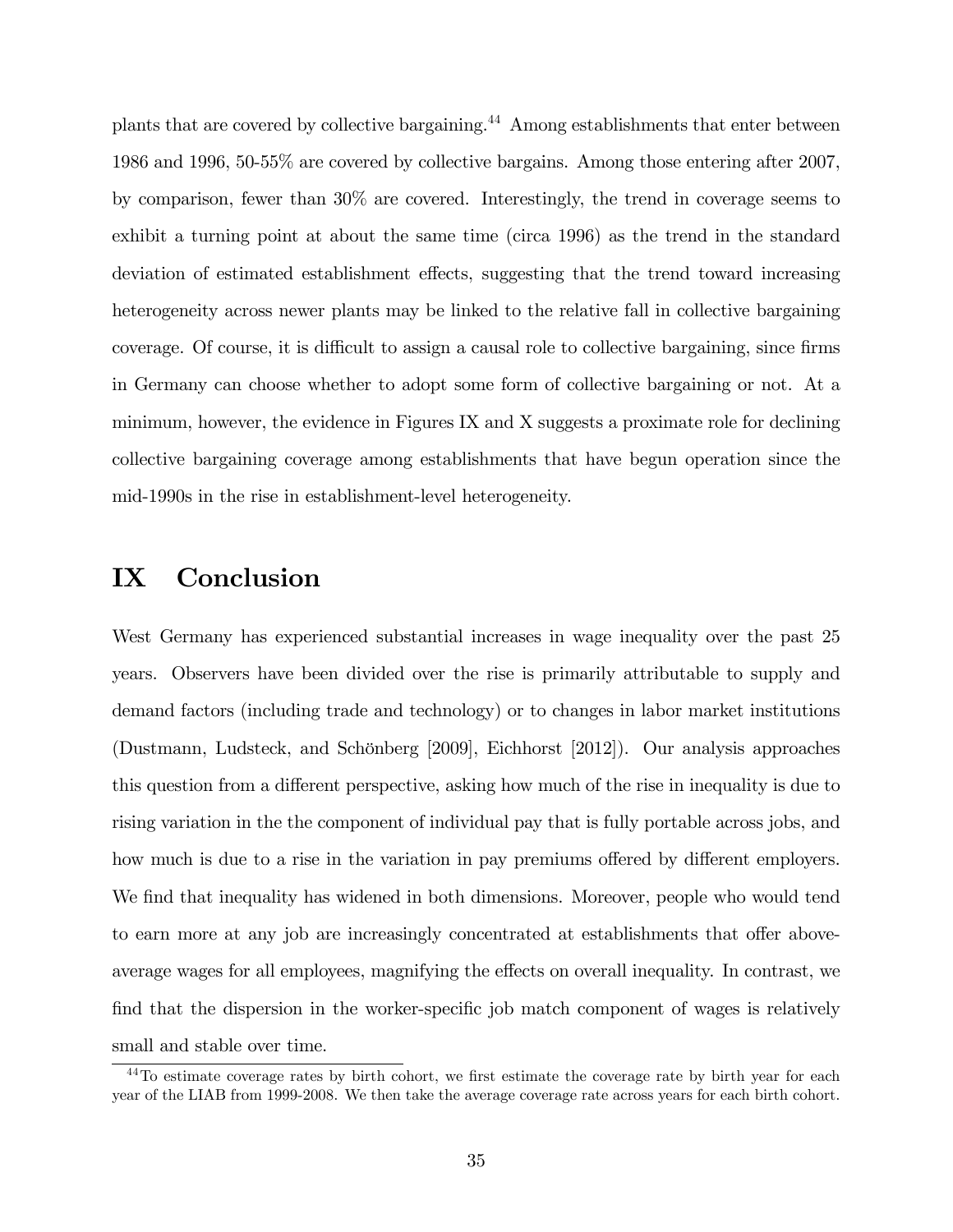A key question is whether similar trends have occurred in other developed economies  $$ particularly those with significant increases in wage inequality  $-$  or will occur in the future. Existing work by Barth et al. [2011] suggests that workplace heterogeneity may in fact be an important part of recent rises in wage inequality in the US. It will be of interest to see whether recent reforms throughout Western Europe lead to the same kinds of trends witnessed in West Germany since the mid-1990s.

Another unresolved issue is the source of rising workplace heterogeneity. Descriptively, we find that the distribution of establishment wage premiums varies substantially by firm cohort, with newer firms exhibiting greater dispersion. This could reflect differences in technology choices or management practices of younger versus older firms (Bloom and Van Reenen [2007]), institutional constraints on the pay practices of older firms, or a variety of other factors. In Card, Heining, and Kline  $[2012]$  we show that establishments offering higher wage premiums have higher survival rates, suggesting that the wage premiums are related to firm profitability. Productivity various enormously across firms and plants (e.g., Bernard et al. [2003], Foster, Haltiwanger, and Syverson [2008], Hsieh and Klenow [2009]), and some share of these differences may be captured by workers through rent-sharing. To explain a rise in workplace heterogeneity, however, requires either a widening of productivity differences over time or a rise in dispersion of the share of the rent that workers capture at different firms. Developing and testing new models of wage determination that acknowledge the importance of workplace-specific wage premiums is a high priority for future research.

Department of Economics, University of California Berkeley; NBER Institute for Employment Research (IAB), Germany

### References

Abowd, John, Francis Kramarz, and David Margolis. 1999. "High Wage Workers and High Wage Firms." Econometrica  $67(2)$ : 251-333.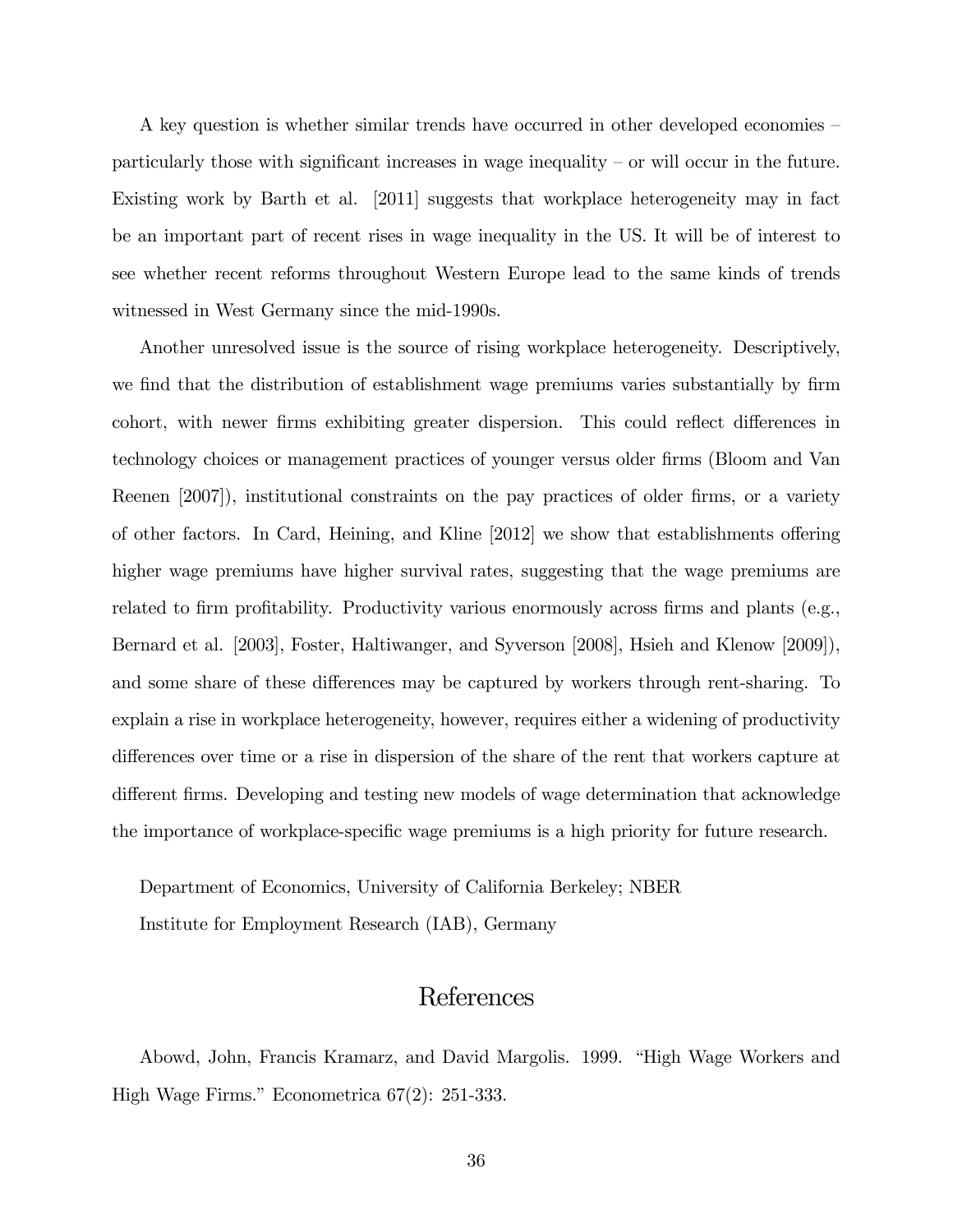Abowd, John, Robert Creecy, and Francis Kramarz. 2002. "Computing Person and Firm Effects Using Linked Longitudinal Employer-Employee Data." Cornell University Department of Economics Unpublished Working Paper, March 2002.

Acemoglu, Daron and David Autor. 2011. "Skills, Tasks, and Technologies: Implications for Employment and Earnings" in Orley Ashenfelter and David Card, editors, Handbook of Labor Economics Vol. IV, Part B: 1043-1171.

Alda, Holger, Stefan Bender, and Hermann Gartner (2005). "The linked Employeremployee Dataset Created from the IAB Establishment Panel and the Process-Produced Data of the IAB (LIAB)." Schmollers Jahrbuch  $125(2)$ : 327-336.

Andersson, Fredrik, Elizabeth Davis, Julia Lane, Brian McCall, and Kristin Sandusky. 2012. "Decomposing the Sources of Earnings Inequality: Assessing the Role of Reallocation." Industrial Relations  $51(4)$ : 779-810.

Andrews, M.J., L. Gill, T. Schank, and R. Upward. 2008. "High Wage Workers and Low Wage Firms: Negative Assortative Matching or Limited Mobility Bias?" Journal of the Royal Statistical Society  $171(3)$ : 673-679.

Antonczyk, Dirk, Bernd Fitzenberger, and Katrin Sommerfeld 2010. "Rising Wage Inequality, the Decline of Collective Bargaining, and the Gender Wage Gap." Department of Economics University of Freiburg Unpublished Working Paper, April 2010.

Ashenfelter, Orley C. 1978. "Estimating the Effect of Training Programs on Earnings." Review of Economics and Statistics  $60(1)$ : 47-57.

Autor, David H., Lawrence H. Katz, and Melissa S. Kearney. 2008. "Trends in U.S. Wage Inequality: Revising the Revisionists." Review of Economics and Statistics  $90(2)$ : 300-323.

Autor, David H., Frank Levy, and Richard J. Murnane. 2003. "The Skill Content of Recent Technological Change: An Empirical Exploration," Quarterly Journal of Economics.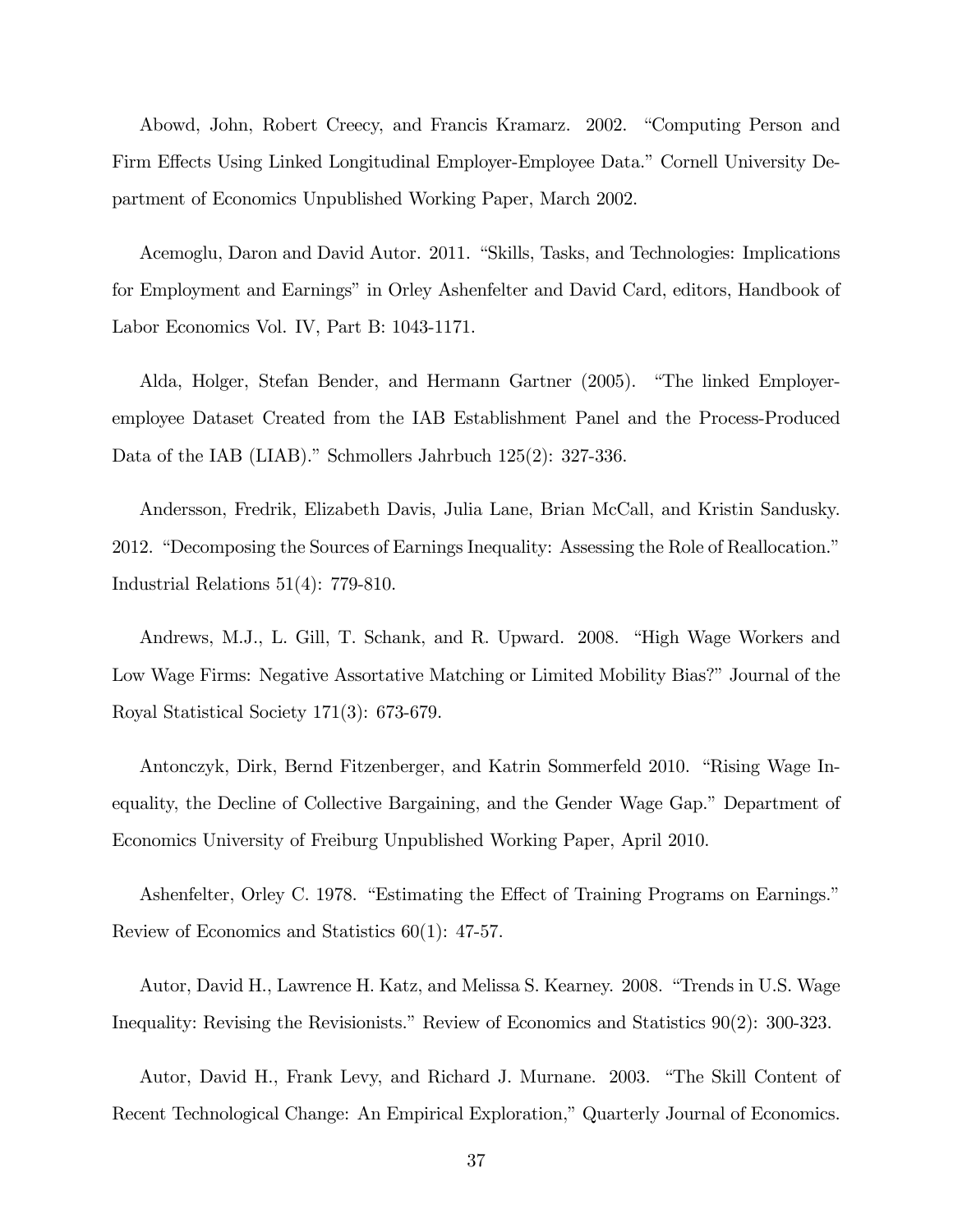$118(4): 1279-1334.$ 

Bagger, Jesper, Kenneth Sorensen, and Rune Vejelin. 2012. "Wage Sorting Trends." School of Economics and Management University of Aarhus Working Paper 2012-17.

Barth, Erling, Alex Bryson, James Davis, and Richard Freeman. 2011. "The Contribution of Dispersion across Plants to the Increase in US Earnings Dispersion." Institute for Social Research University of Oslo Unpublished Working Paper, 2011.

Bauer, Thomas and Klaus F. Zimmermann. 1999. "Occupational Mobility of Ethnic Migrants." IZA Discussion Paper #58.

Bernard, Andrew and Bradford Jensen. 1995. "Exporters, Jobs, and Wages in US Manufacturing: 1976-87." Brookings Papers on Economic Activity: Microeconomics. 67-112.

Bernard, Andrew, Jonathan Eaton, Bradford Jensen, and Samuel Kortum. 2003. "Plants and Productivity in International Trade." American Economic Review 93(4): 1268-1290.

Bound, John, and George Johnson. 1992. "Changes in the Structure of Wages in the 1980s: An Evaluation of Alternative Explanations," American Economic Review 82(3):371– 392.

Bloom, Nicholas and John Van Reenen. 2007. "Measuring and Explaining Management Practices Across Firms and Countries." Quarterly Journal of Economics 122(4): 1351-1408.

Burda, Michael. 1993. "The Determinants of East-West German Migration: Some First Results." European Economic Review 37(2-3): 452-461.

Burda, Michael. 2000. "East-West German Wage Convergence after Reunification: Migration or Institutions?" Department of Economics Humboldt University Berlin Unpublished Working Paper, March 2000.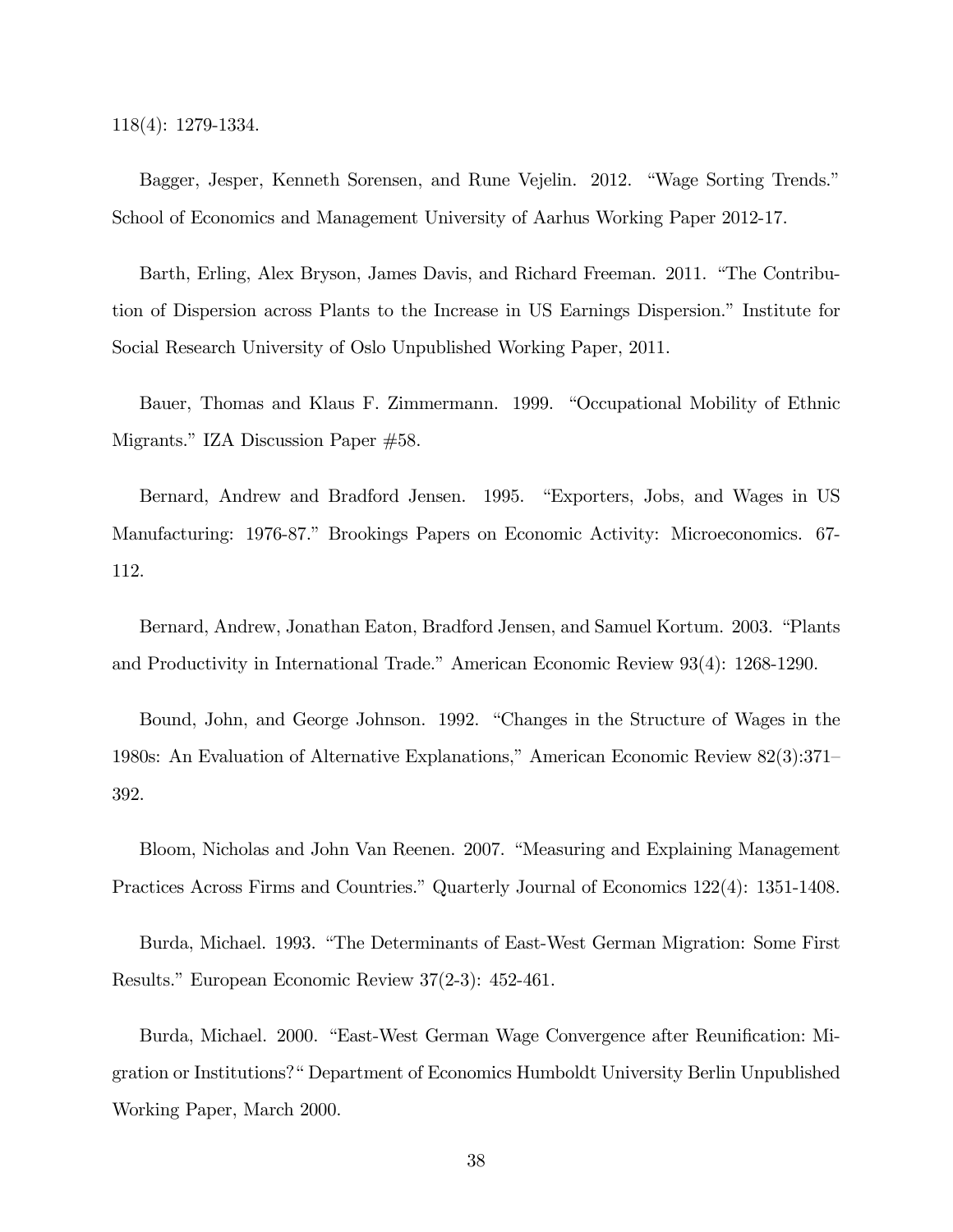Burda, Michael and Jennifer Hunt. 2011. "What Explains the German Labor Market Miracle in the Great Recession?" Brookings Papers on Economics Activity  $42(1)$ : 273-335.

Burdett, Kenneth and Dale T. Mortensen. 1998. "Wage Differentials, Employer Size and Unemployment." International Economic Review 39(1): 257–273.

Cahuc, Pierre, Fabien Postel-Vinay, and Jean-Marc Robin. 2006. "Wage Bargaining with On the Job Search: Theory and Evidence." Econometrica  $74(2)$ : 323-364.

Card, David, Jörg Heining, and Patrick Kline. 2012. "Workplace Heterogeneity and the Rise of West German Wage Inequality." NBER Working Paper #18522.

Card, David, Francesco Devicienti, and Agata Maida. 2010. "Rent-Sharing, Holdup, and Wages: Evidence from Matched Panel Data." NBER Working Paper #16192.

Cardoso, Ana. 1997. "Workers or Employers: Who is Shaping Wage Inequality?" Oxford Bulletin of Economics and Statistics 59(4): 523-547.

Cardoso, Ana. 1999. "Firms' Wage Policies and the Rise in Labor Market Inequality: The Case of Portugal." Industrial and Labor Relations Review 53(1): 87-102.

Carlsson, Mikael, Julian Messina, and Oskar Nordström Skans. 2011. "Wage Adjustment and Productivity Shocks." Sveriges Riksbank working paper  $\#253$ .

Davis, Steven and John Haltiwanger. 1991. "Wage Dispersion between and within U.S. Manufacturing Plants, 1963-86." NBER Working Paper 3722.

Dorner, Matthias, Marion König, and Stefan Seth. 2011. "Sample of Integrated Labour" Market Biographies – Regional File 1975-2008." IAB FDZ Datenreport 07/2011 EN.

Dustmann, Christian, Johannes Ludsteck, and Uta Schönberg. 2009. "Revisiting the German Wage Structure." Quarterly Journal of Economics 124(2): 843-881.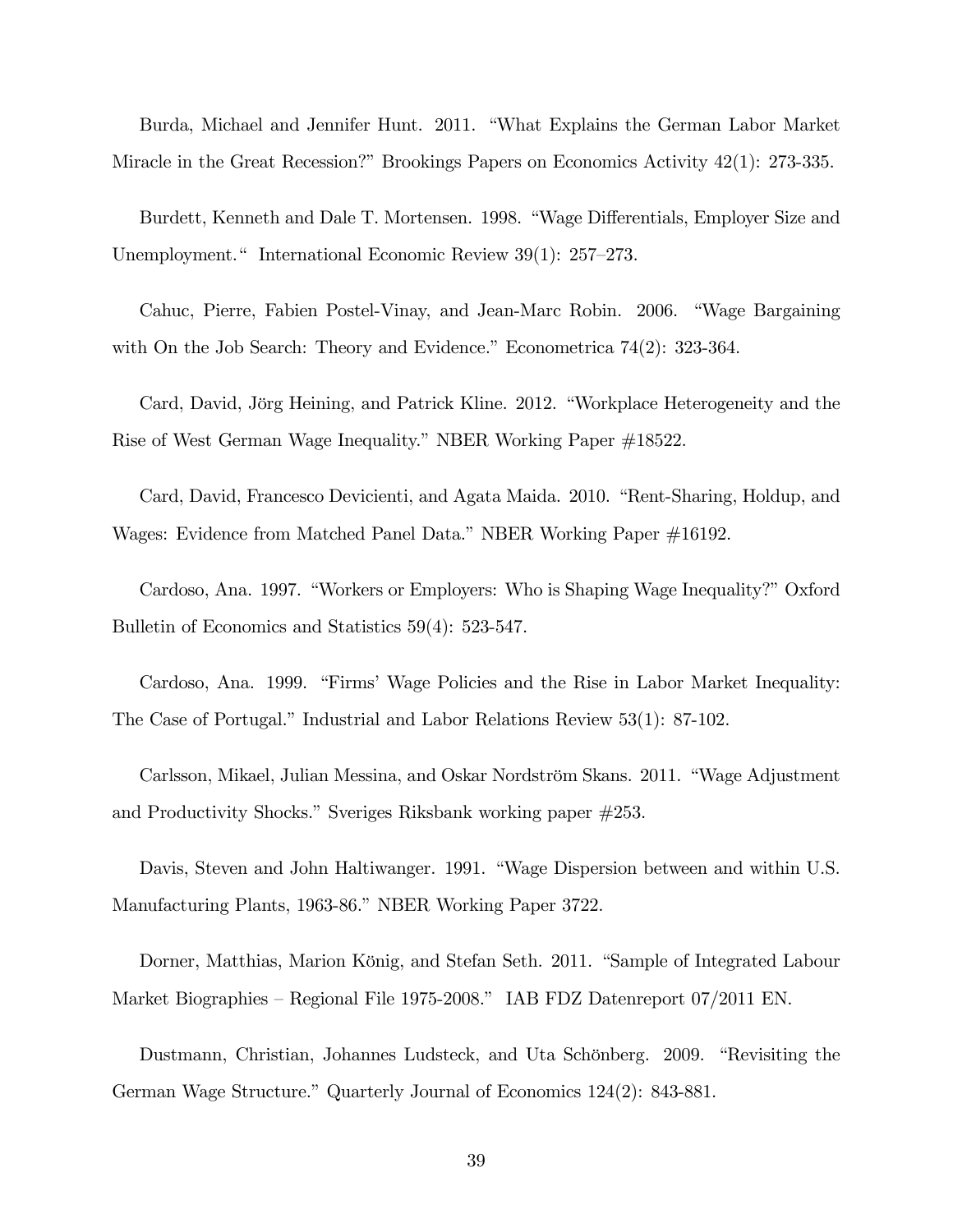Eeckhout, Jan and Philipp Kircher. 2011. "Identifying Sorting – In Theory." Review of Economic Studies  $78(3)$ : 872-906.

Eichhorst, Werner and Paul Marx. 2009. "Reforming German Labor Market Institutions: A Dual Path to Flexibility." IZA Discussion Paper #4100.

Eichhorst, Werner. 2012. "The Unexpected Appearance of a New German Model." IZA Discussion Paper  $\#6625$ .

Ellguth, Peter, Hans-Dieter Gerner, and Jens Stegmaier. 2012. "Wage bargaining in Germany: The role of works councils and opening clauses." IAB Discussion Paper 5/2012.

European Industrial Relations Observatory (EIRO). 1997a. "The Use of Hardship Clauses in East German Metalworking Industry." Available at: http://www.eurofound.europa.eu. eiro/1997/03/feature/de9703205f.htm

European Industrial Relations Observatory (EIRO). 1997b. "A Copernican U-turn in German Collective Bargaining?" Available at: http://www.eurofound.europa.eu.eiro/ 1997/06/feature/de9706216f.htm

Fitzenberger, Bernd, Karsten Kohn, and Alexander C. Lembcke. 2012. "Union Density and Varieties of Coverage: The Anatoomy of Union Wage Effects in Germany." Industrial Relations, forthcoming.

Foster, Lucia, John Haltiwanger, and Chad Syverson. 2008. "Reallocation, Firm Turnover, and Efficiency: Selection on Productivity or Profitability?" American Economic Review  $98(1): 394-425.$ 

French, Eric and Christopher Taber. 2011. "Identification of Models of the Labor Market." In Orley Ashenfelter and David Card, editors. Handbook of Labor Economics Vol. IV, part A: 537-61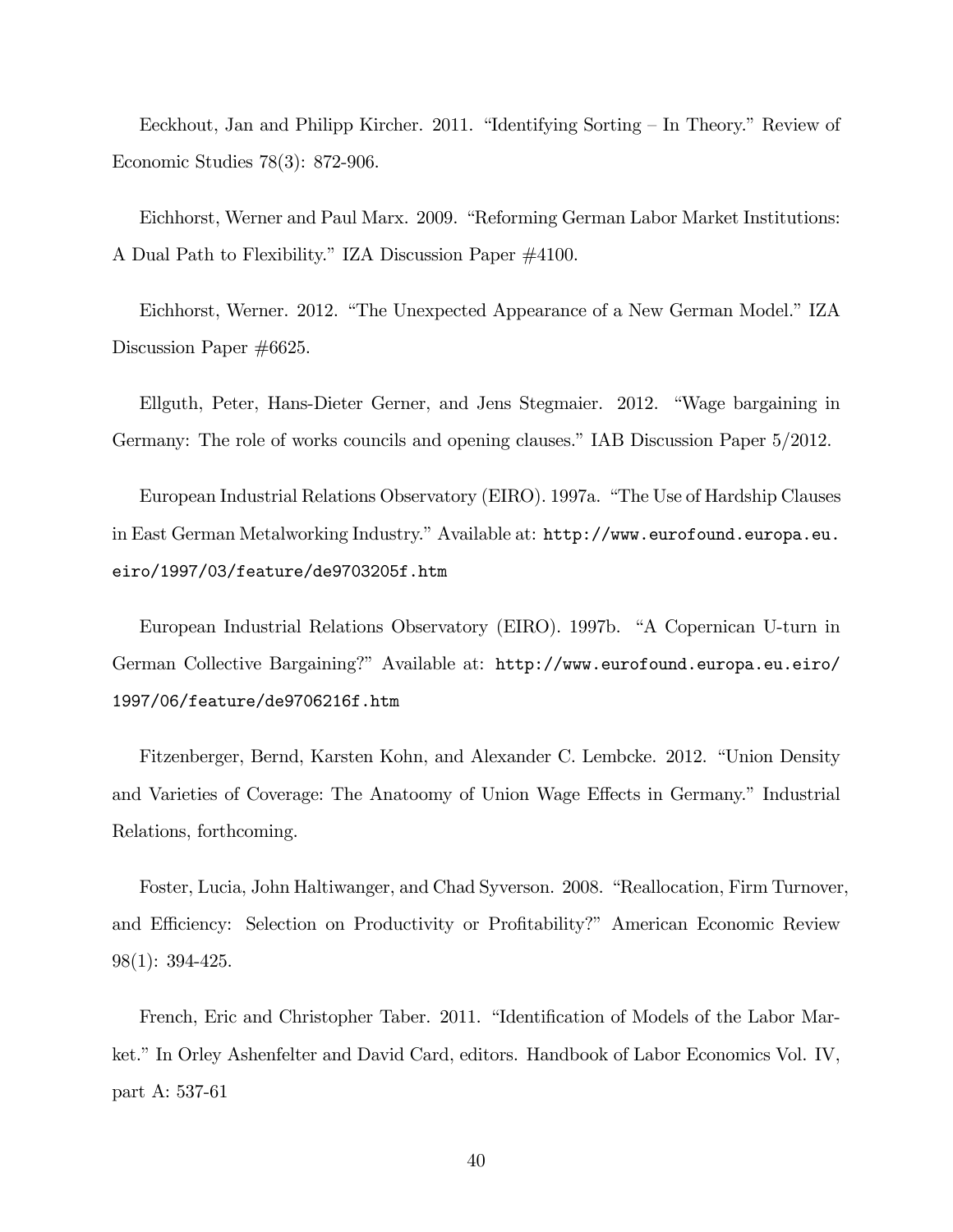Gibbons, Robert and Lawrence F. Katz. 1992. "Does Unmeasured Ability Explain Inter-industry Wage Differentials?" Review of Economic Studies 59(3): 515-535.

Gibbons, Robert, Lawrence F. Katz, Thomas Lemieux, and Daniel Parent. 2005. "Comparative Advantage, Learning, and Sectoral Wage Determination." Journal of Labor Economics  $23(4)$ : 681-723.

Glitz, Albrecht. 2012. "The Labor Market Impact of Immigration: A Quasi-Experiment Exploiting Immigrant Location Rules in Germany" Journal of Labor Economics, 30(1): 175-213.

Goldin, Claudia and Lawrence F. Katz. 2008. The Race between Education and Technology. Cambridge: Harvard University Press.

Goux, Dominique and Eric Maurin. 1999. "Persistence of Interindustry Wage Differentials: A Reexamination Using Matched Worker-Firm Panel Data" Journal of Labor Economics  $17(3)$ : 492-533.

Groshen, Erica. 1991. "Sources of Intra-Industry Wage Dispersion: How Much Do Employers Matter?" Quarterly Journal of Economics 106(3): 869-884.

Gruetter, Max and Rachel Lalive. 2009. "The Importance of Firms in Wage Determination." Labour Economics  $16(2)$ : 149-160.

Hassel, Anke and Britta Rehder. 2001. "Institutional Change in the German Wage Bargaining System – The Role of Big Companies." MPIfG Working Paper  $01/9$ .

Heinbach, Wolf Dieter. 2006. "Bargained Wages in Decentralized Wage-Setting Regimes." Institute for Applied Economic Research (IAW) Working Paper  $\#276$ .

Holzer, Harry T., Julia I. Lane, David B. Rosenblum, and Fredrik Andersson. 2011. "Where Are All the Good Jobs Going?: What National and Local Job Quality and Dynamics Mean for U.S. Workers." New York: Russell Sage Foundation Press.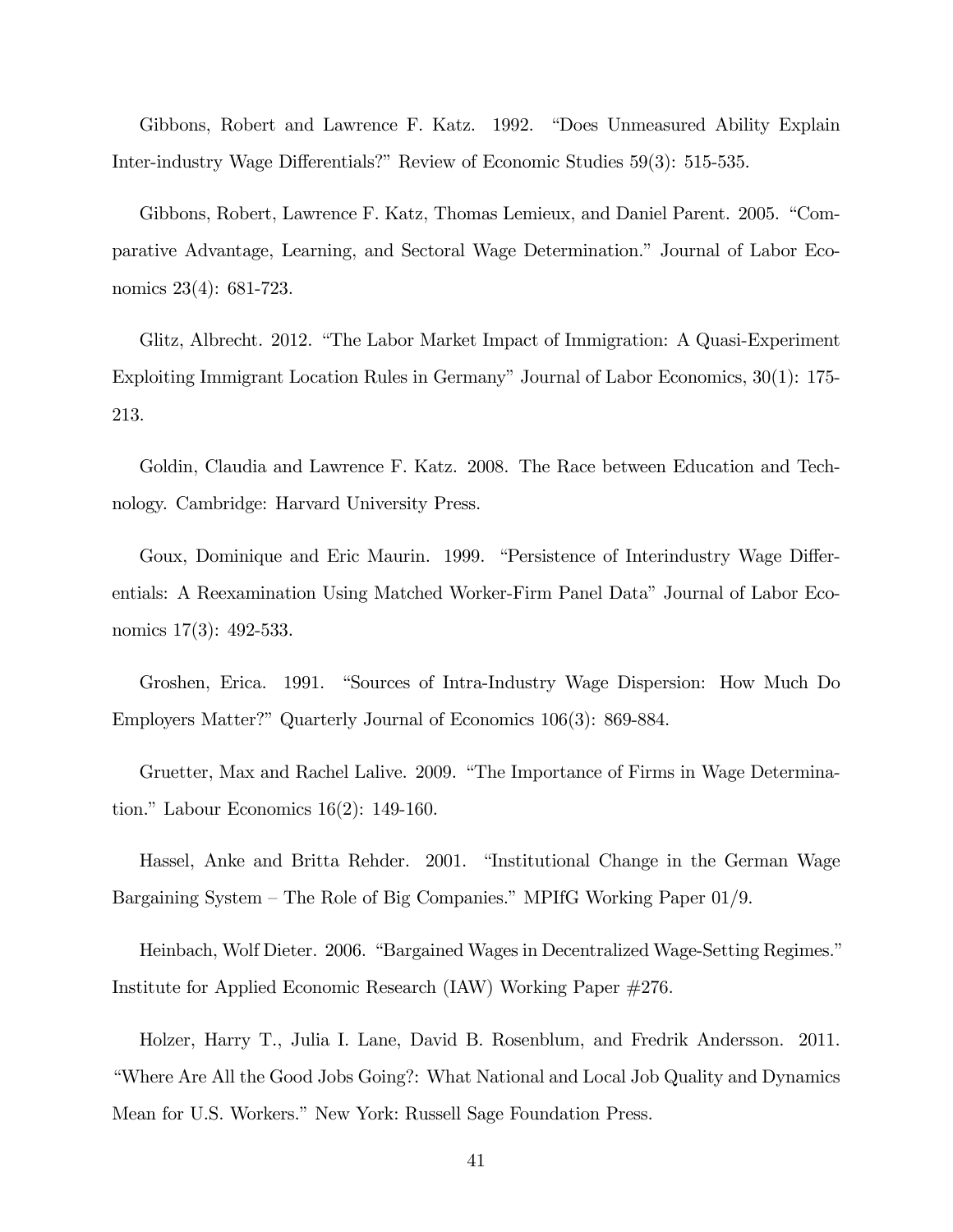Hsieh, Chang-Tai and Peter J. Klenow. 2009. "Misallocation and Manufacturing TFP in China and India." Quarterly Journal of Economics. 124(4): 1403-1448.

Jacobi, Lena and Jochen Kluve. 2006. "Before and After the Hartz Reforms: The Performance of Active Labour Market Policy in Germany." IZA Discussion Paper # 2100.Jung, Sven and Claus Schnabel. 2009. "Paying More than Necessary? The Wage Cushion in Germany." IZA Discussion Paper #4278.

Juhn, Chinui, Kevin Murphy, and Brooks Pierce. 1993. "Wage Inequality and the Rise in Returns to Skill." Journal of Political Economy  $101(3)$ : 410-442.

Katz, Lawrence F. and David Autor. 1999. "Changes in the wage structure and earnings inequality." in In Orley Ashenfelter and David Card, editors, Handbook of Labor Economics ol. III, part A:1463-1555.

Katz, Lawrence F., and Kevin M. Murphy. 1992. "Changes in Relative Wages, 1963–87: Supply and Demand Factors," Quarterly Journal of Economics  $107(1)$ : 35–78.

Katz, Lawrence F. and Lawrence Summers. 1989. "Industry Rents: Evidence and Implications." Brookings Papers on Economic Activity: Microeconomics. pp. 209-290. Kohaut, Susanne and Peter Ellguth. 2008. "Neu gegründete Betriebe sind seltener tarifgebunden." IAB Kurzbericht  $\#16/2008$ .

Kremer, Michael and Eric Maskin. 1996. "Wage Inequality and Segregation by Skill." NBER Working paper  $\#5718$ .

Krueger, Alan and Lawrence Summers. 1988. "Efficiency Wages and the Inter-Industry Wage Structure." Econometrica  $56(2)$ : 259-293.

Lange, Fabian. 2007. "The Speed of Employer Learning." Journal of Labor Economics  $25(1): 1-35.$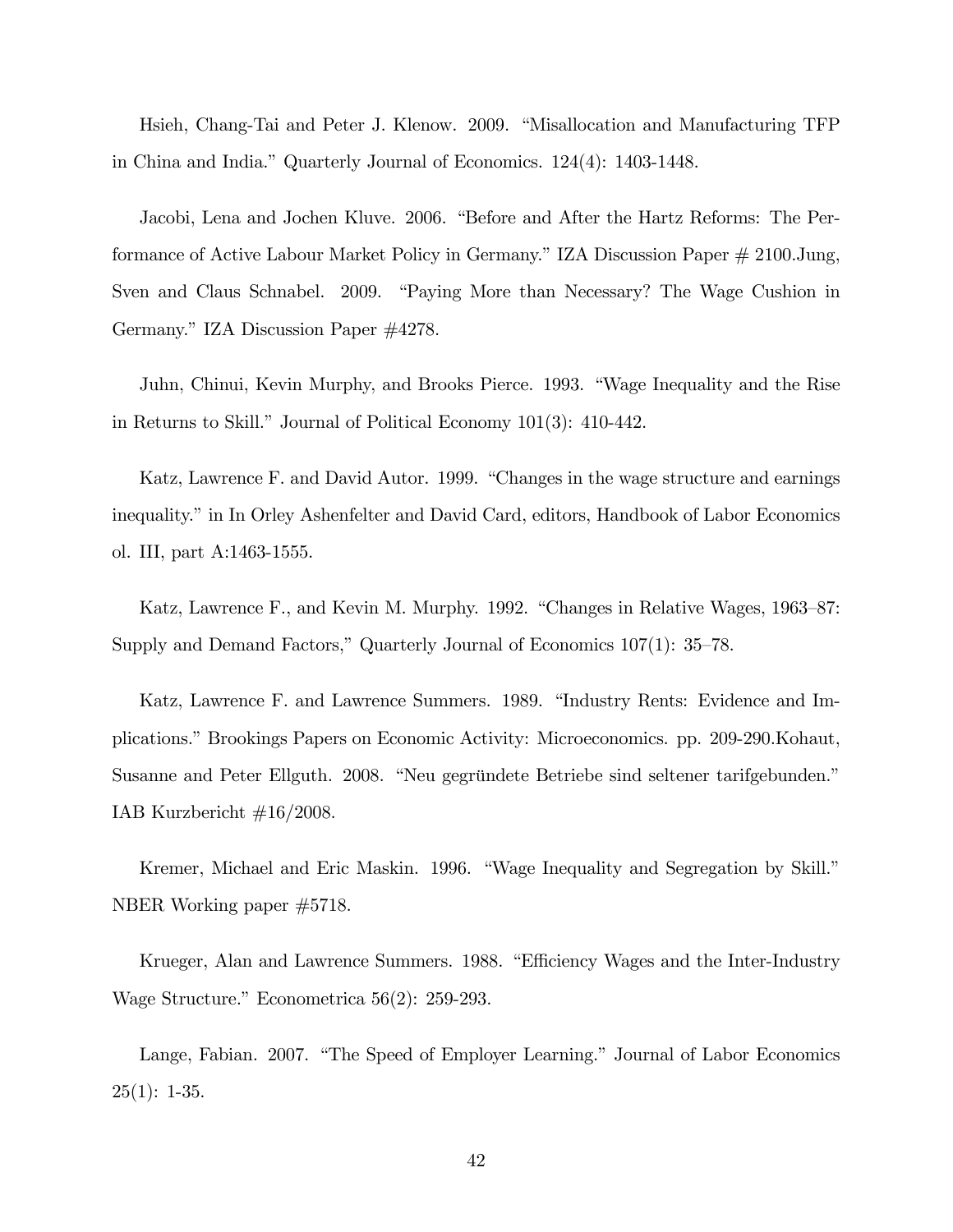Lentz, Rasmus and Dale Mortensen. 2010. "Labor Market Models of Worker and Firm Heterogeneity." Annual Review of Economics 2: 577-602.

Lopes de Melo, Rafael. 2008. "Sorting in the Labor Market: Theory and Measurement", University of Chicago Department of Economics Unpublished Working Paper. February 200.

Mare, David C. and Dean R. Hyslop. 2006. "Worker-Firm Heterogeneity and Matching: An Analysis Using Worker and Firm Fixed Effects Estimated from LEED." Statistics New Zealand Unpublished Working Paper. Wellington NZ: Statistics New Zealand, 2006.

Mortensen, Dale T.and Christopher A. Pissarides. 1994. "Job Creation and Job Destruction in the Theory of Unemployment." Review of Economic Studies 61(3): 397-415.

Moscarini, Giuseppe and Fabien Postel-Vinay. 2012. "Stochastic Search Equilibrium." Department of Economics Yale University Unpublished Working Paper, September 2012.

Murphy, Kevin M., and Robert H. Topel. 1990. "Efficiency Wages Reconsidered: Theory and Evidence." in Yoram Weiss and Robert H. Topel eds., Advances in the Theory and Measurement of Unemployment. New York: St. Martin's Press: 204-40.

Oberschachtsiek, Dirk, Patrycja Scioch, Christian Seysen and Jörg Heining. 2009. "Integrated Employment Biographies Sample IEBS: Handbook for the IEBS in the 2008 Version." No 200903 en, FDZ Datenreport. Institute for Employment Research, Nuremberg, Germany.

Ochel, Wolfgang. 2003. "Decentralising Wage Bargaining in Germany  $-$  A Way to Increase Employment?" CESIfo Working Paper #1069.

Postel-Vinay, Fabien and Jean-Marc Robin. 2002. "Equilibrium Wage Dispersion with Worker and Employer Heterogeneity." Econometrica  $70(6)$ : 2295-2350.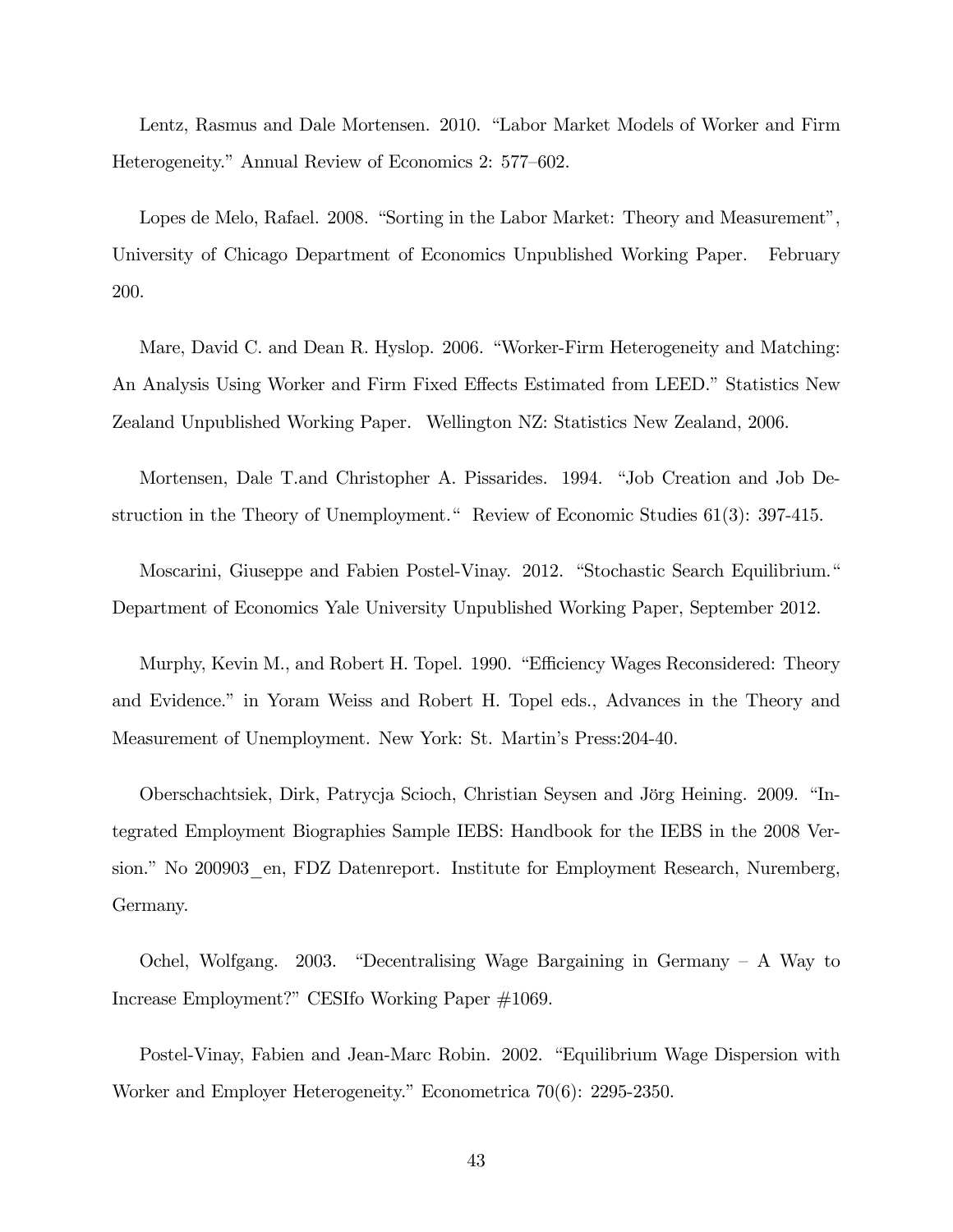Rees, Albert and George Schultz. 1970. Workers in an Urban Labor Market. Chicago: University of Chicago Press.

Riphahn, Regina T. and Daniel D. Schnitzlein. 2011. "Wage Mobility in East and West Germany." IZA Working Paper No. 6246.

Roy, A.D. 1951. "Some Thoughts on the Distribution of Earnings." Oxford Economic Papers  $3(2)$ : 135-146.

Schmieder, Johannes F. and Tanja Hethey. 2010. "Using Worker Flows in the Analysis of Establishment Turnover: Evidence from German Administrative Data." FDZ Methodenreport  $06/2010$ , Institute for Employment Research.

Siebert, Horst. 1997. "Labor Market Rigidities: At the Root of Unemployment in Europe." Journal of Economic Perspectives  $11(3)$ : 37-54.

Skans, Oskar Nordström, Per-Anders Edin, and Bertil Holmlund. 2009. "Wage Dispersion between and within Plants: Sweden 1985–2000" in Edward P. Lazear and Kathryn L. Shaw, editors, The Structure of Wages: An International Comparison. Chicago: University of Chicago Press.

Slichter, Sumner. 1950. "Notes on the Structure of Wages." Review of Economics and Statistics  $32(1)$ : 80-91.

Theil, Henri and Anthony Finezza. 1971. "A Note on the Measurement of Racial Integration of Schools by Means of Informational Concepts." Journal of Mathematical Sociology  $1(1):187-94.$ 

Van Reenen, John. 1996. "The Creation and Capture of Rents: Wages and Innovation in a Panel of U.K. Companies." Quarterly Journal of Economics  $111(1)$ : 195-226.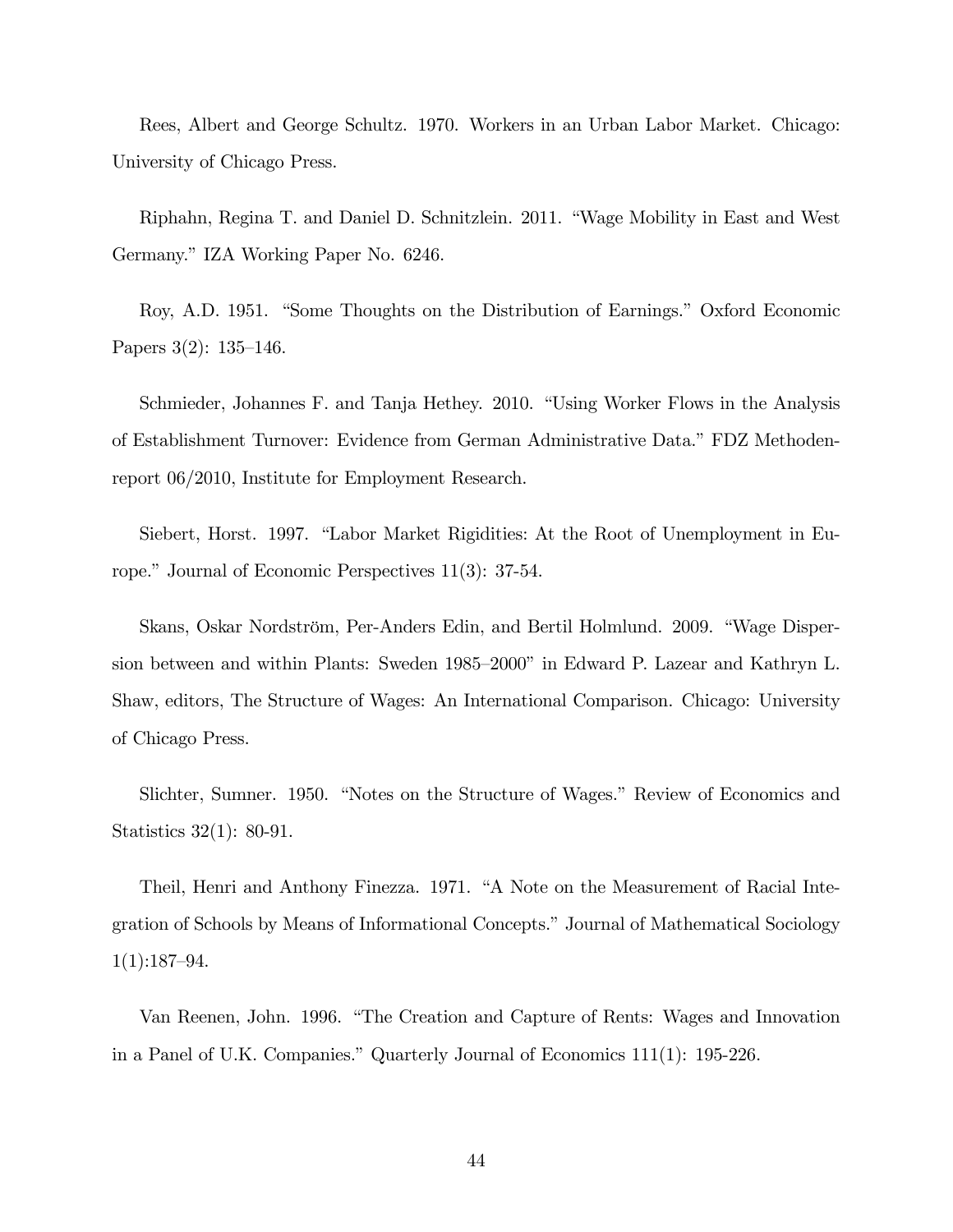Wolff, Sascha. 2009. "Determinants of East-West-Migration in Germany: A Macroeconometric Analysis." Department of Economics Georg-August-Universität Göttingen Unpublished Working Paper.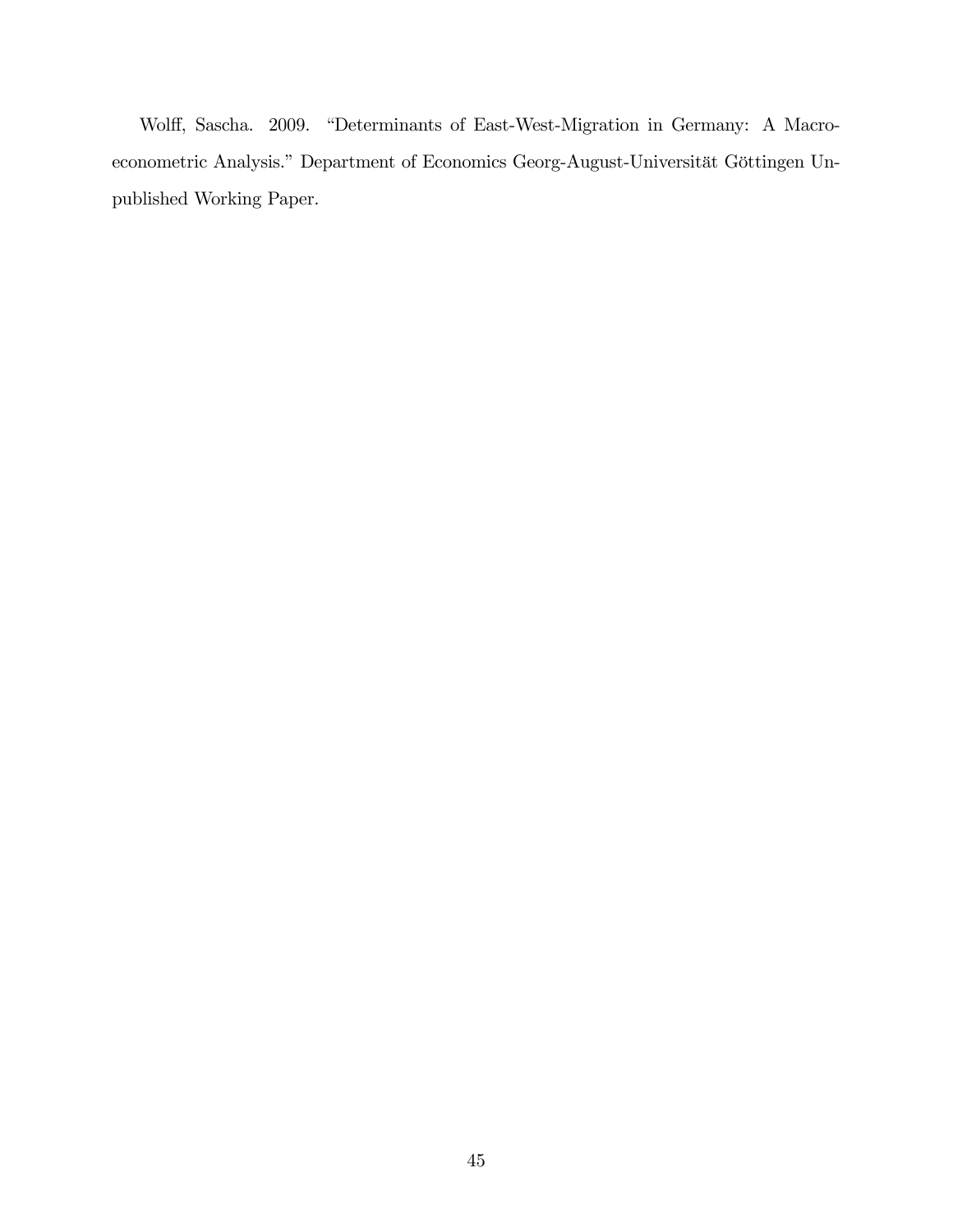

Figure I: Trends in Percentiles of Real Log Daily Wages for West German Men

Note: figure shows percentiles of log real daily wage for full time male workers on their main job, deviated from value of same percentile in 1996 and multiplied by 100.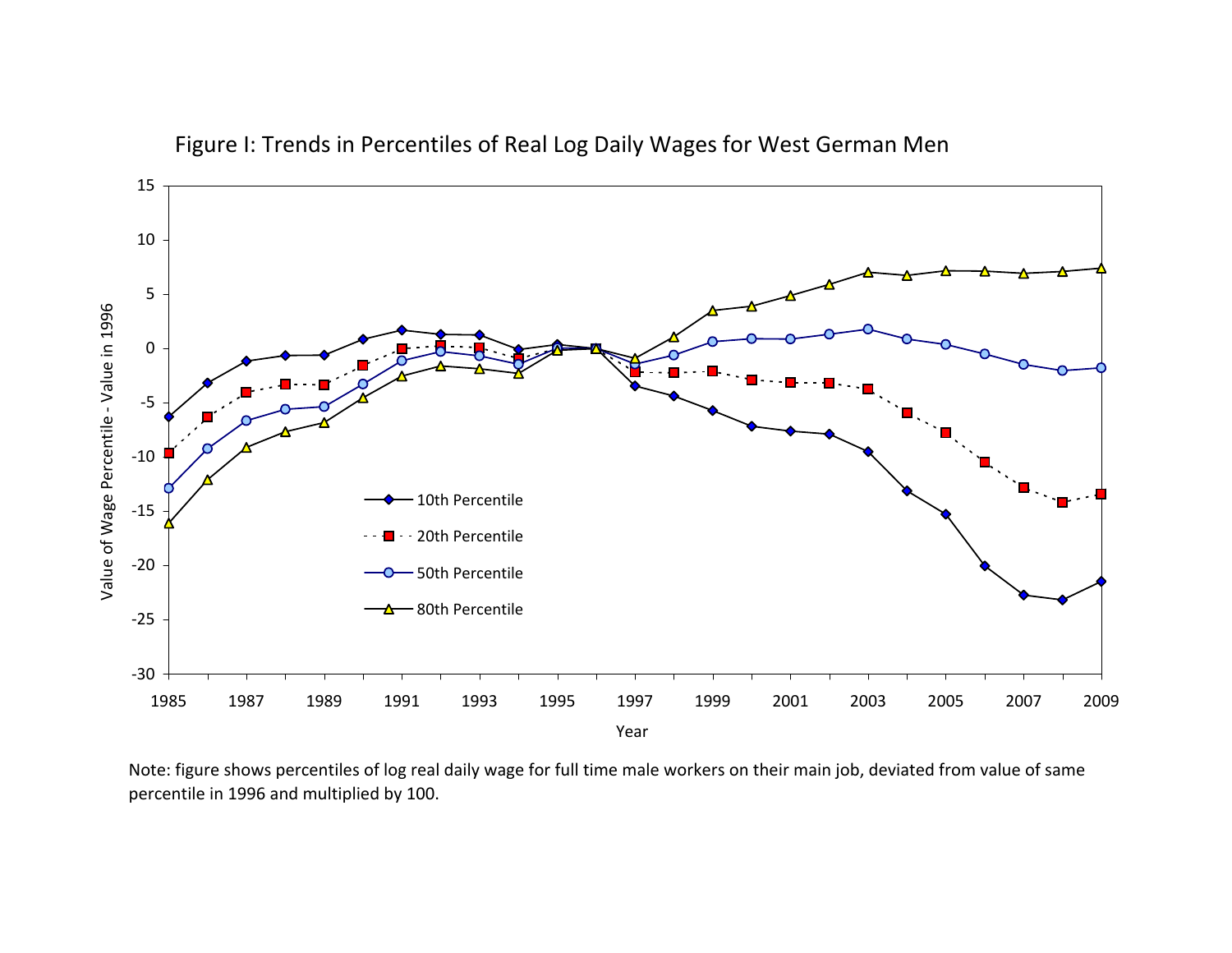

### Figure II: Trends in Wage Inequality for Full Time Male Workers

Notes: figure shows measures of dispersion in real daily wage for full time male workers. Normalized percentile gaps are differences in percentiles divided by corresponding differences in percentiles of standard normal variate.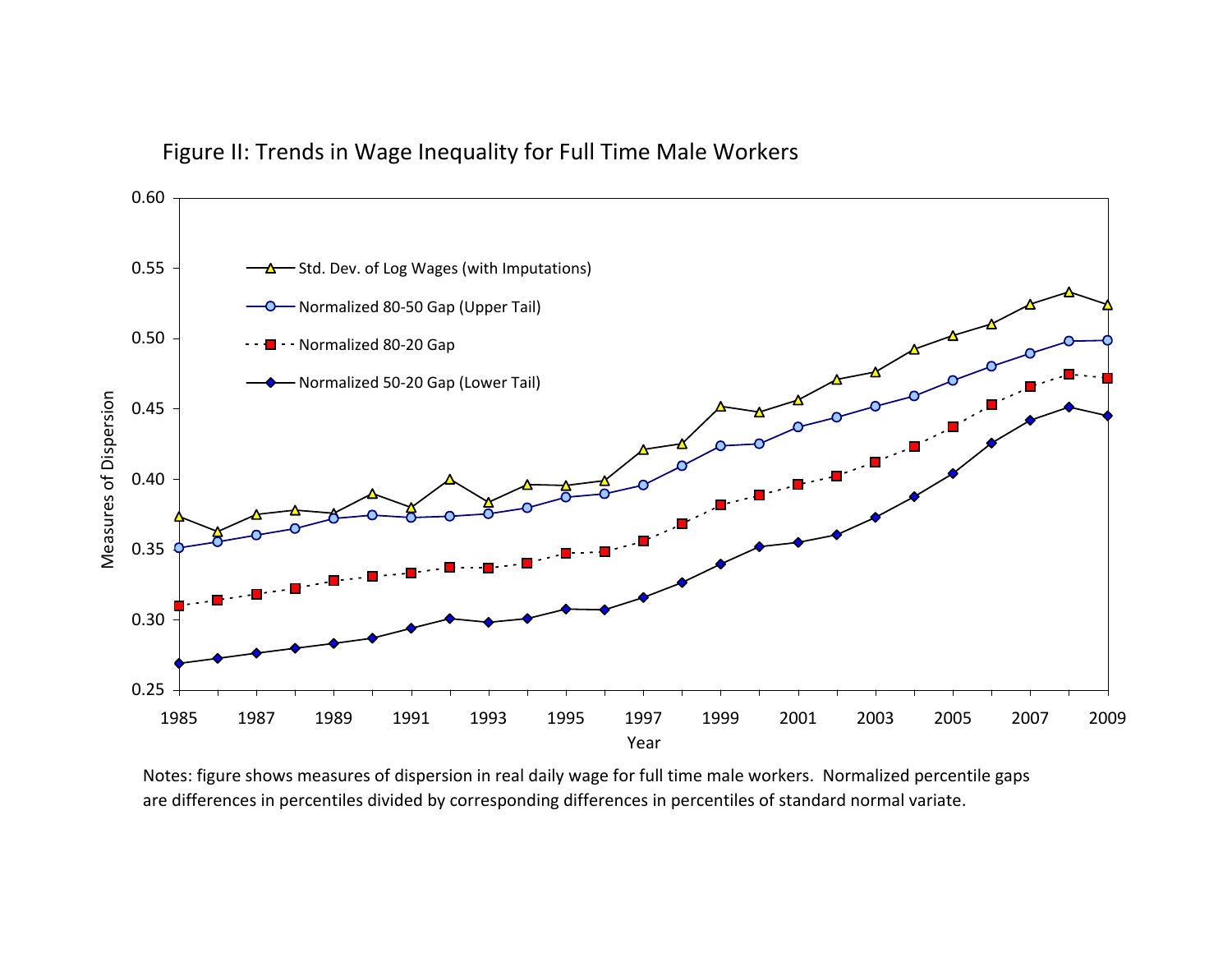



Notes: based on tabulations of SIAB . Measured wage is average daily wage in job with highest total earnings in the year. Wage gap is the difference between the 80th percentile of log real wages and the 20th percentile, divided by 80‐20 gap for <sup>a</sup> standard normal variate.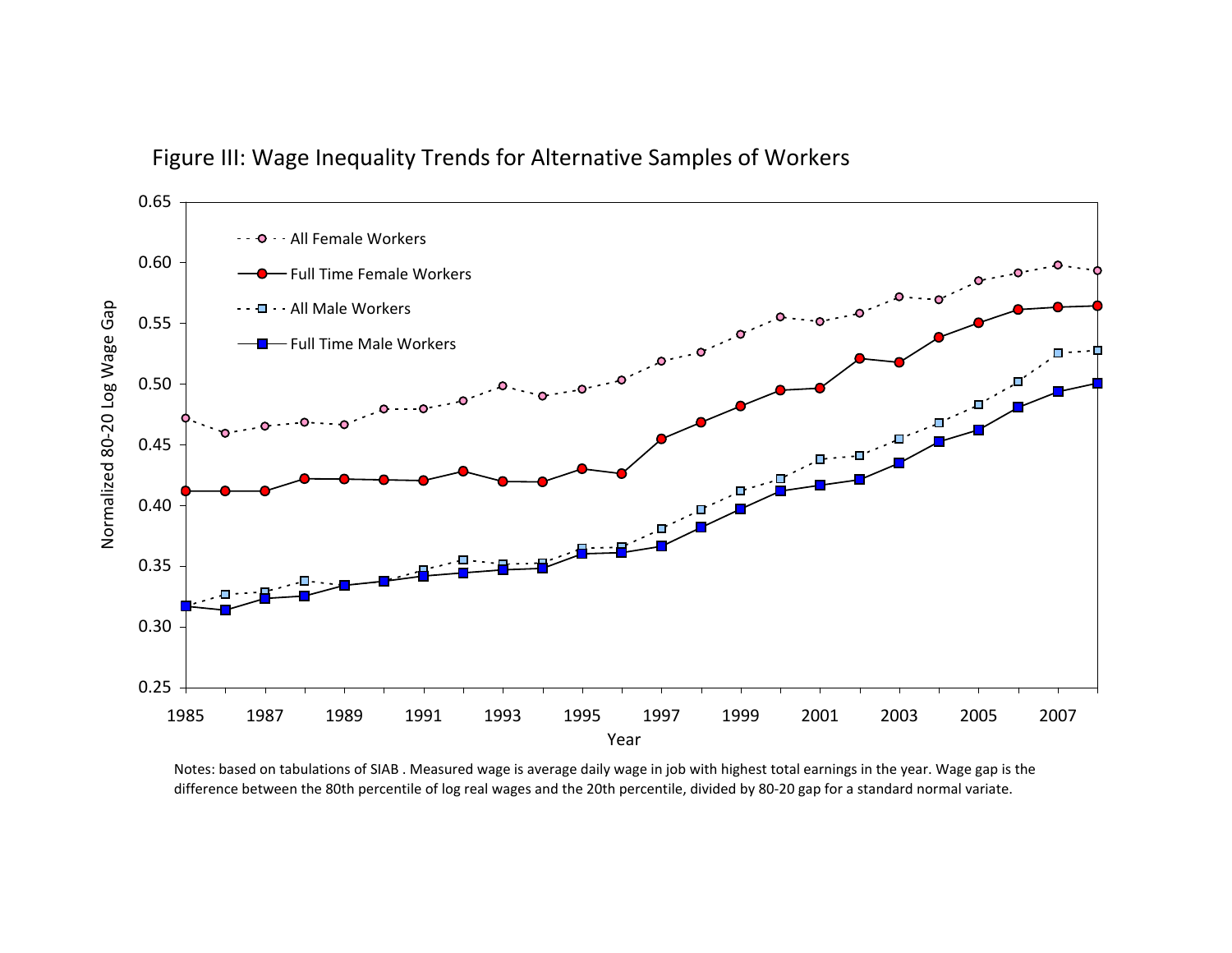

### Figure IV: Raw and Residual Standard Deviations from Alternative Wage Models

Notes: See note to Figure II. Figure shows measures of dispersion in actual and residual real daily wage for full time male workers. Residual wage is residual from linear regression model. "Mincer" refers to model with dummies for education categories and cubic in experience, fit separately in each year. Other models add controls as indicated.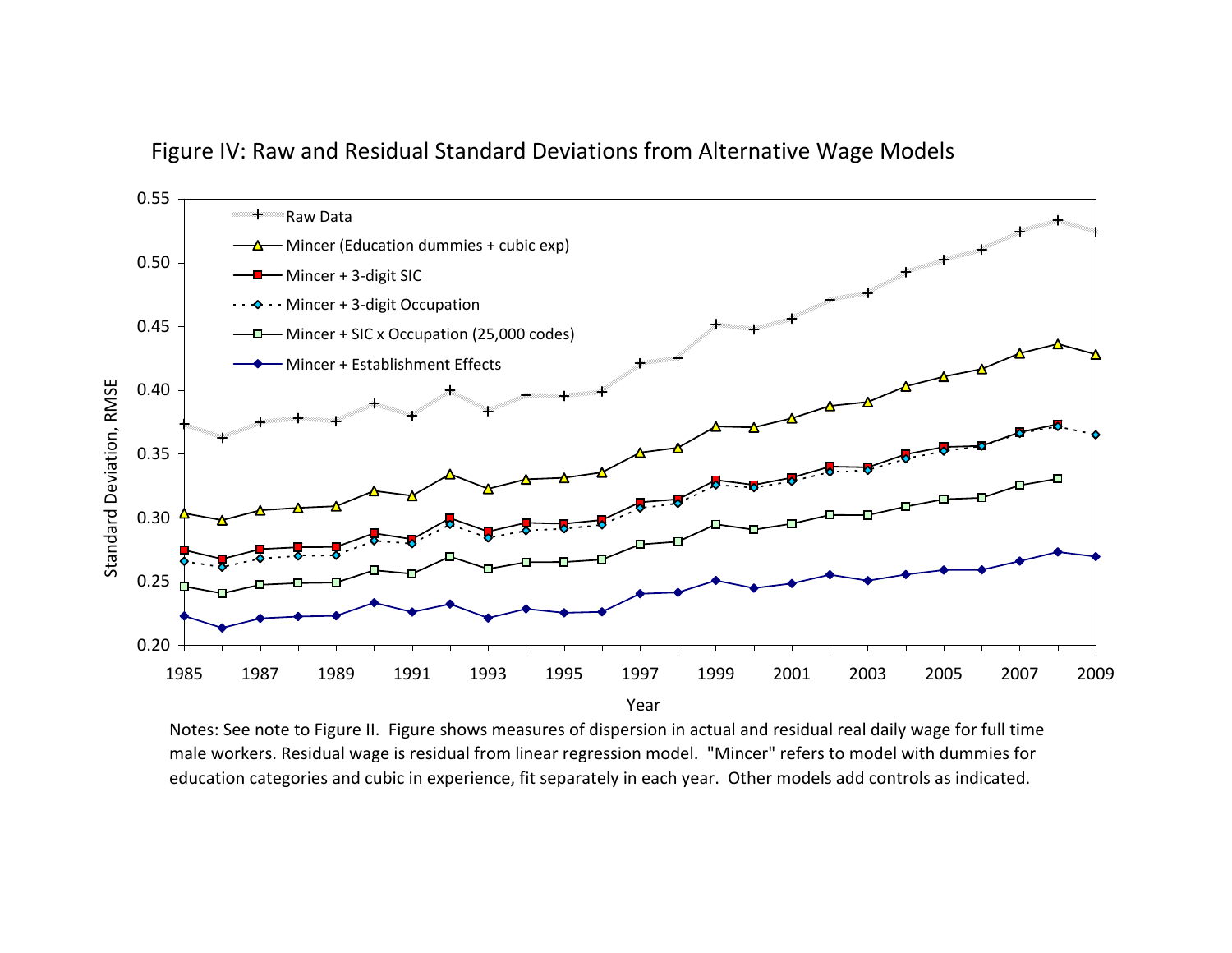Figure Va: Mean Wages of Job Changers, Classified by Quartile of Mean Wage of Co‐Workers at Origin and Destination Establishment, 1985‐91



Notes: figure shows mean wages of male workers observed in 1985‐1991 who change jobs in 1987, 1988 or 1989, and held the preceding job for 2 or more years, and the new job for 2 or more years. "Job" refers to establishment with most earnings in year, excluding part time work. Each job is classified into quartiles based on mean wage of co‐workers (quartiles are based on all full time workers in the same year).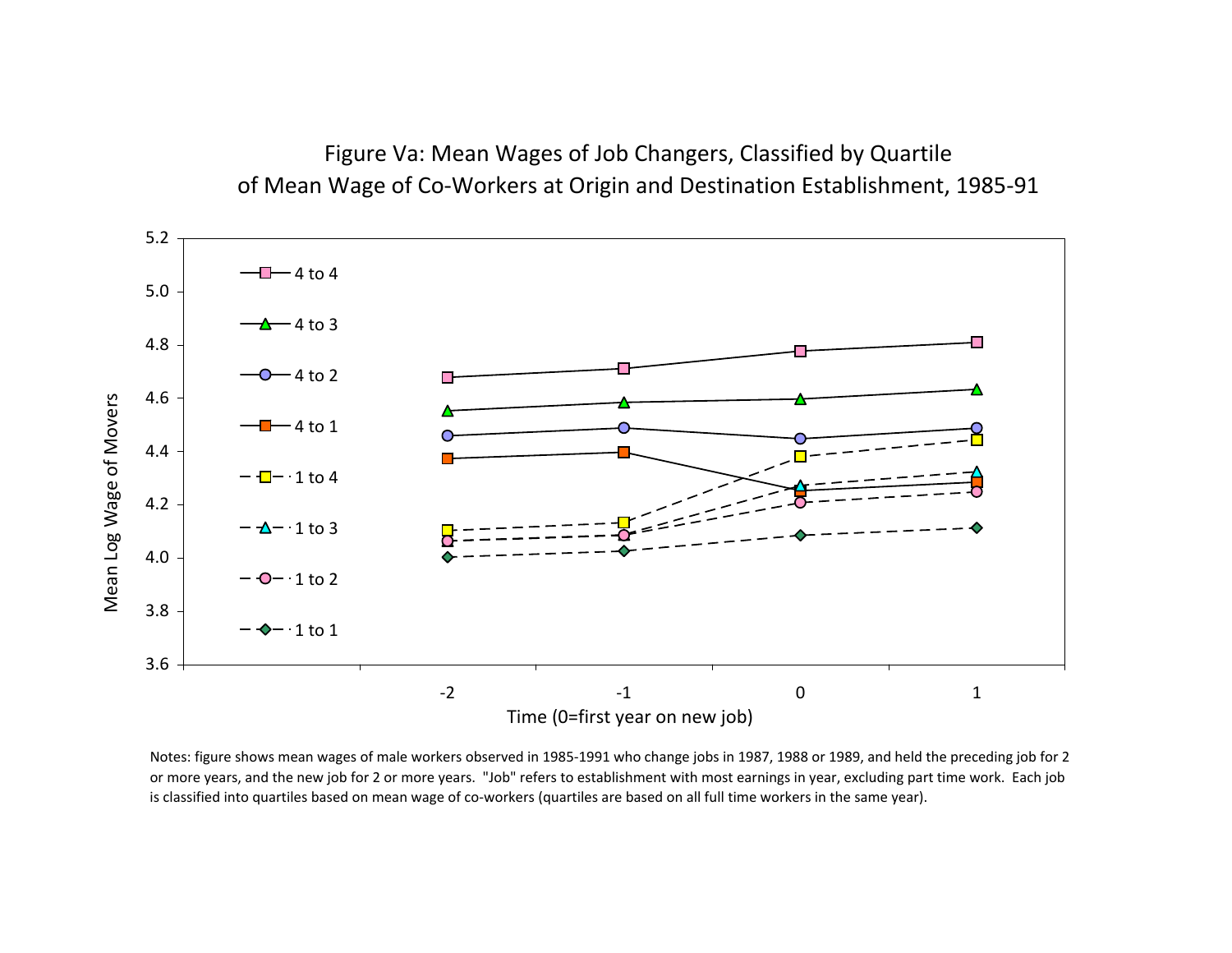

Figure Vb: Mean Wages of Job Changers, Classified by Quartile of Mean Wage of Co‐Workers at Origin and Destination Establishment, 2002‐09

Notes: figure shows mean wages of male workers observed in 2002‐2009 who change jobs in 2004‐2007 and held the preceding job for 2 or more years, and the new job for 2 or more years. "Job" refers to establishment with most earnings in year, excluding part time work. Each job is classified into quartiles based on mean wage of co‐workers (quartiles are based on all full time workers in the same year).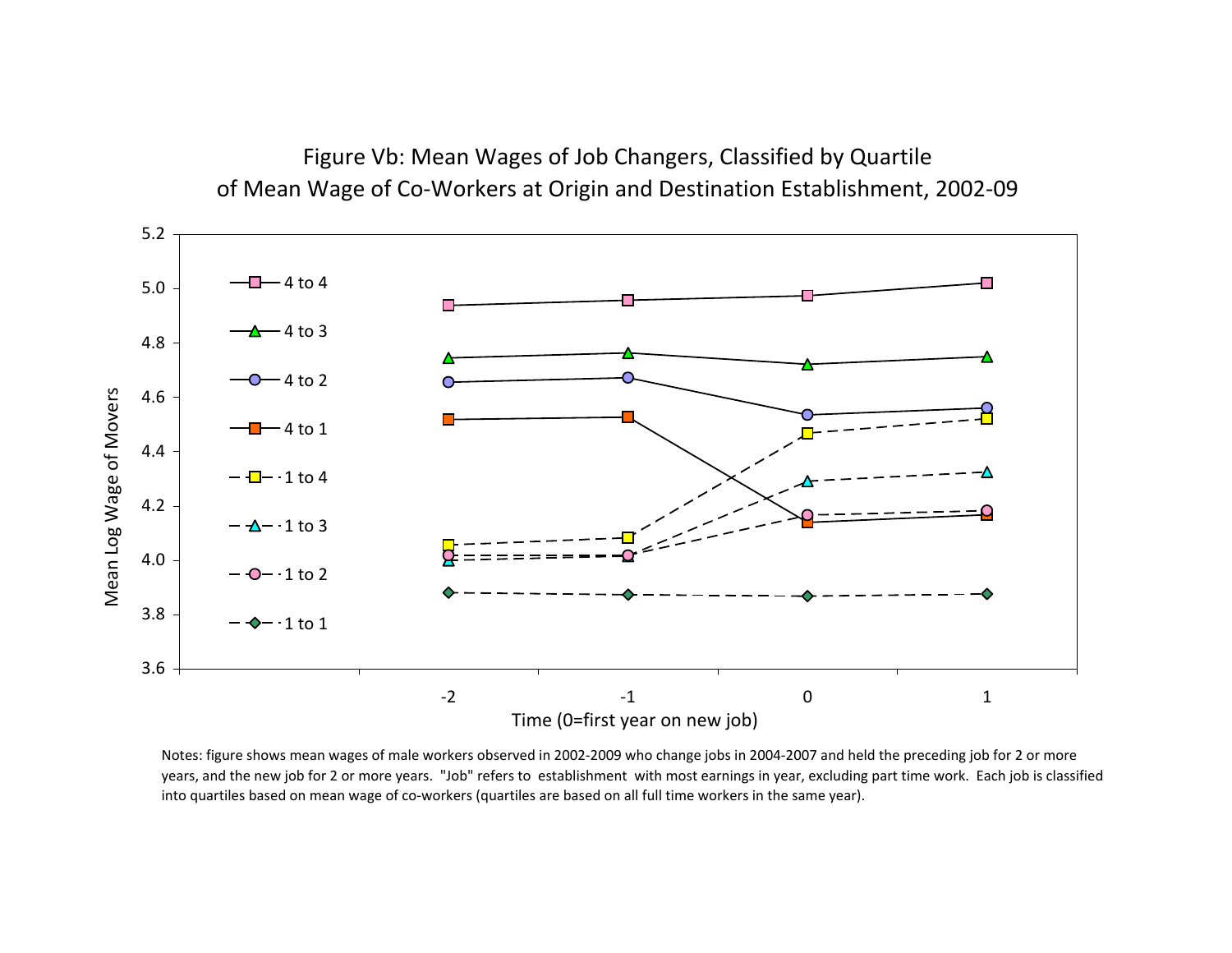



Notes: figure shows mean residuals from estimated AKM with cells defined by decile of estimated establishment effect, interacted with decile of estimated person effect. See column 4 of Table III for summary of model parameters.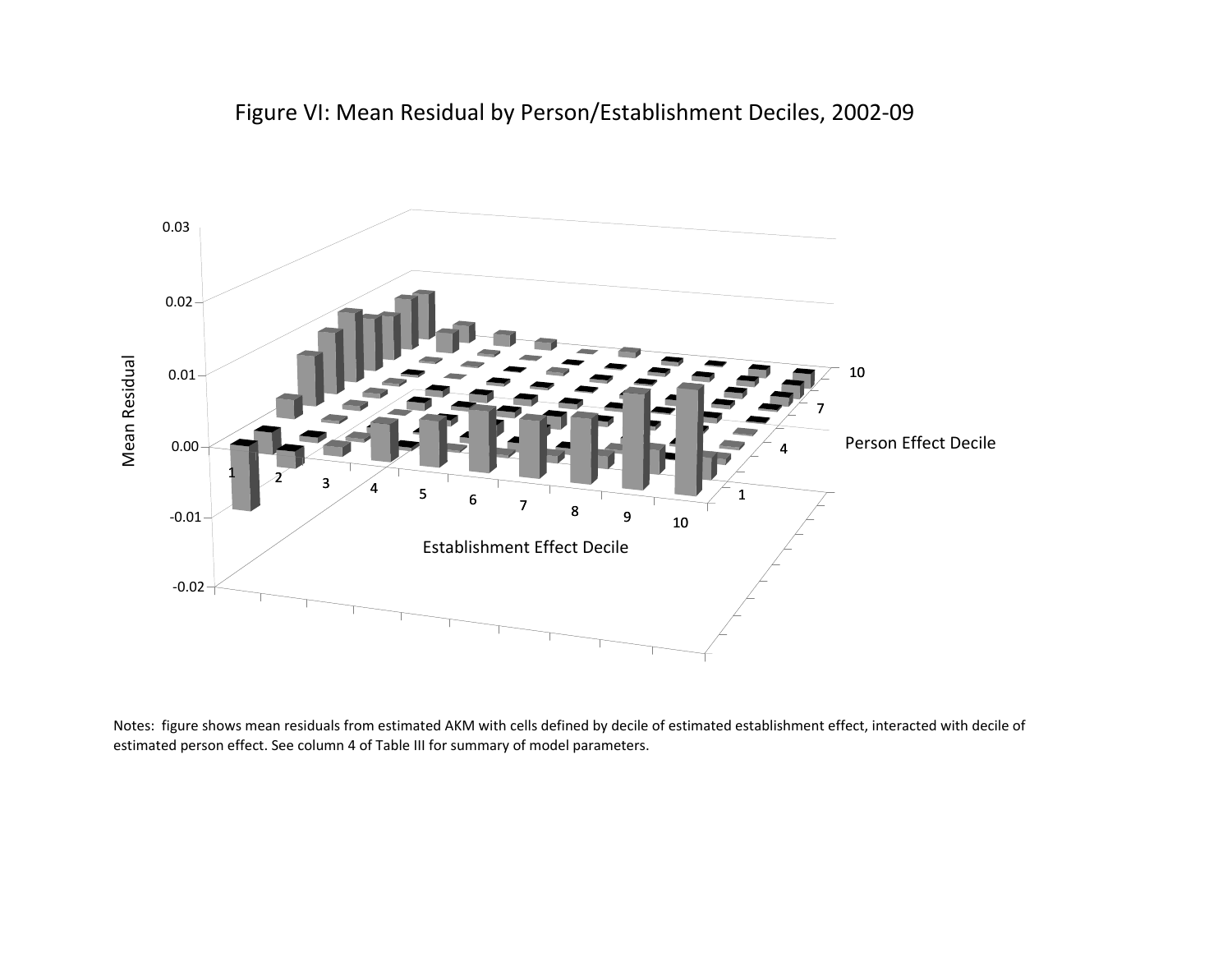# Figure VII: Mean Wages of Movers, Classified by Quartile of Establishment Effects for Origin and Destination Firms, 2002‐2009



Notes: figure shows mean wages of male workers observed in 2002‐2009 who change jobs in 2004‐2007, and held the preceding job for 2 or more years, and the new job for 2 or more years. "Job" refers to main job in year, excluding part time jobs. Each job is classified into quartiles based on estimated establishment effect from AKM model presented in Table IIII column 4.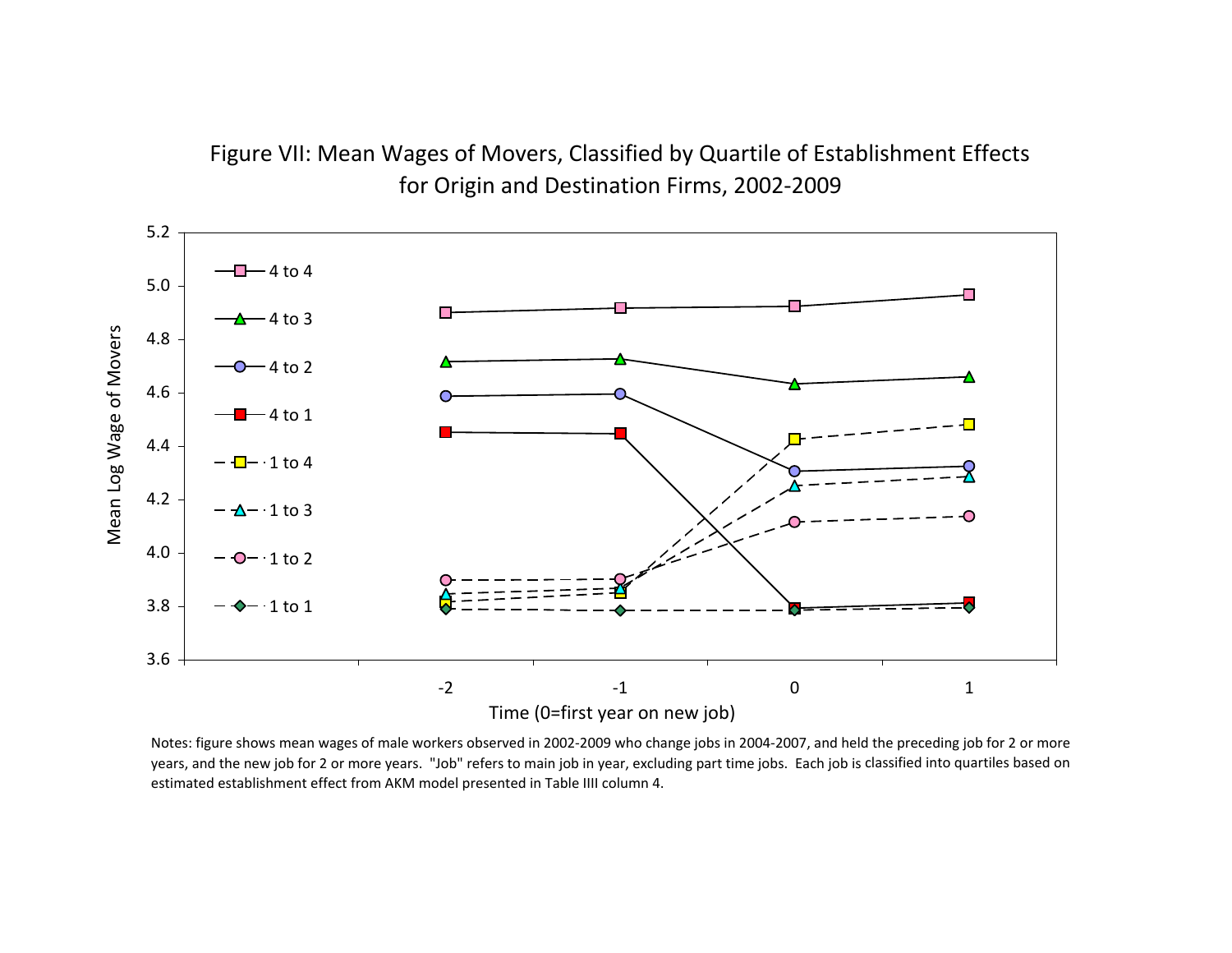



Note: figure shows joint distribution of estimated person and establishment effects from AKM model. See Table III column 1 for summary of model parameters.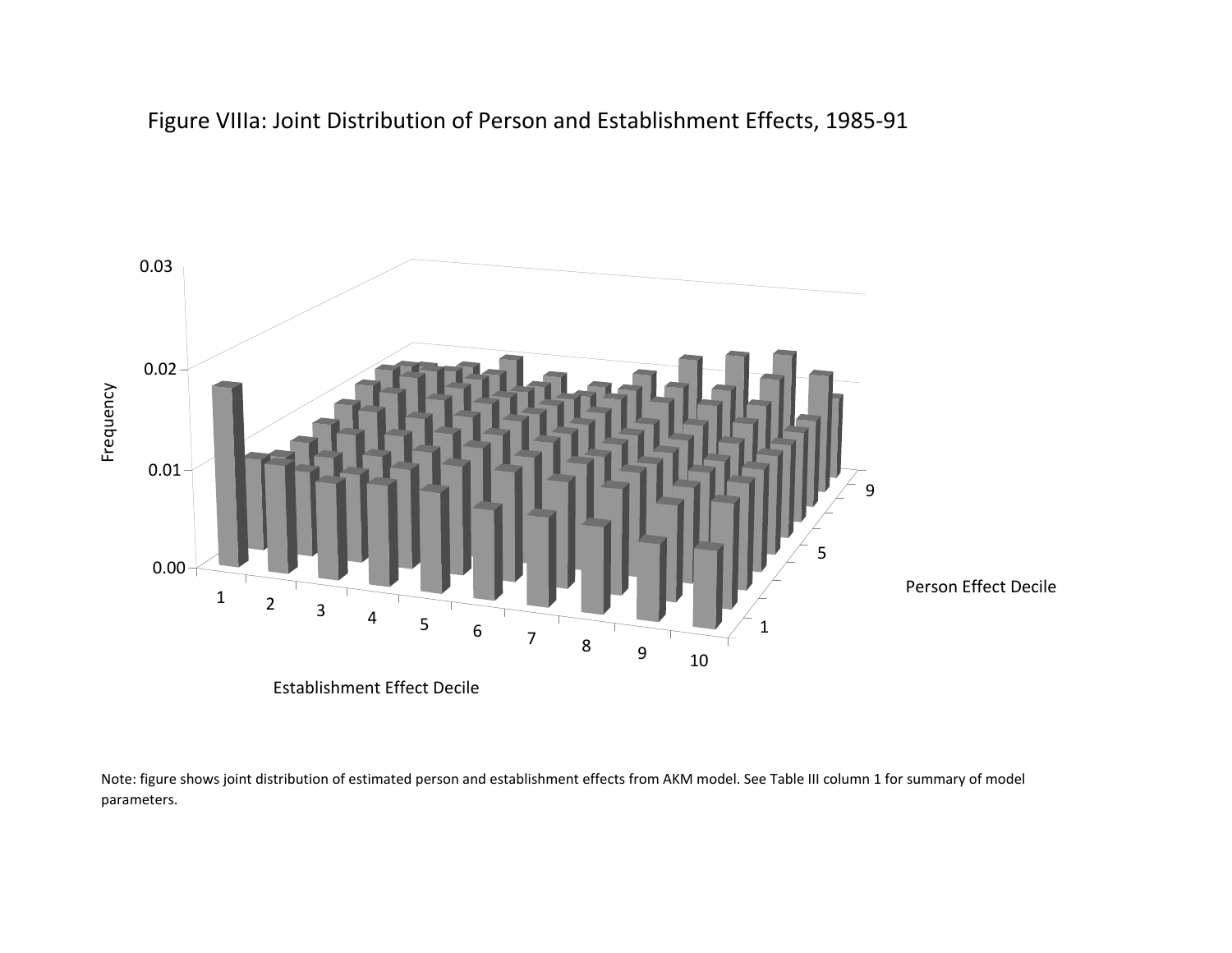Figure VIIIb: Joint Distribution of Person and Establishment Effects, 2002‐09



Note: figure shows joint distribution of estimated person and establishment effects from AKM model. See Table III column 4 for summary of model parameters.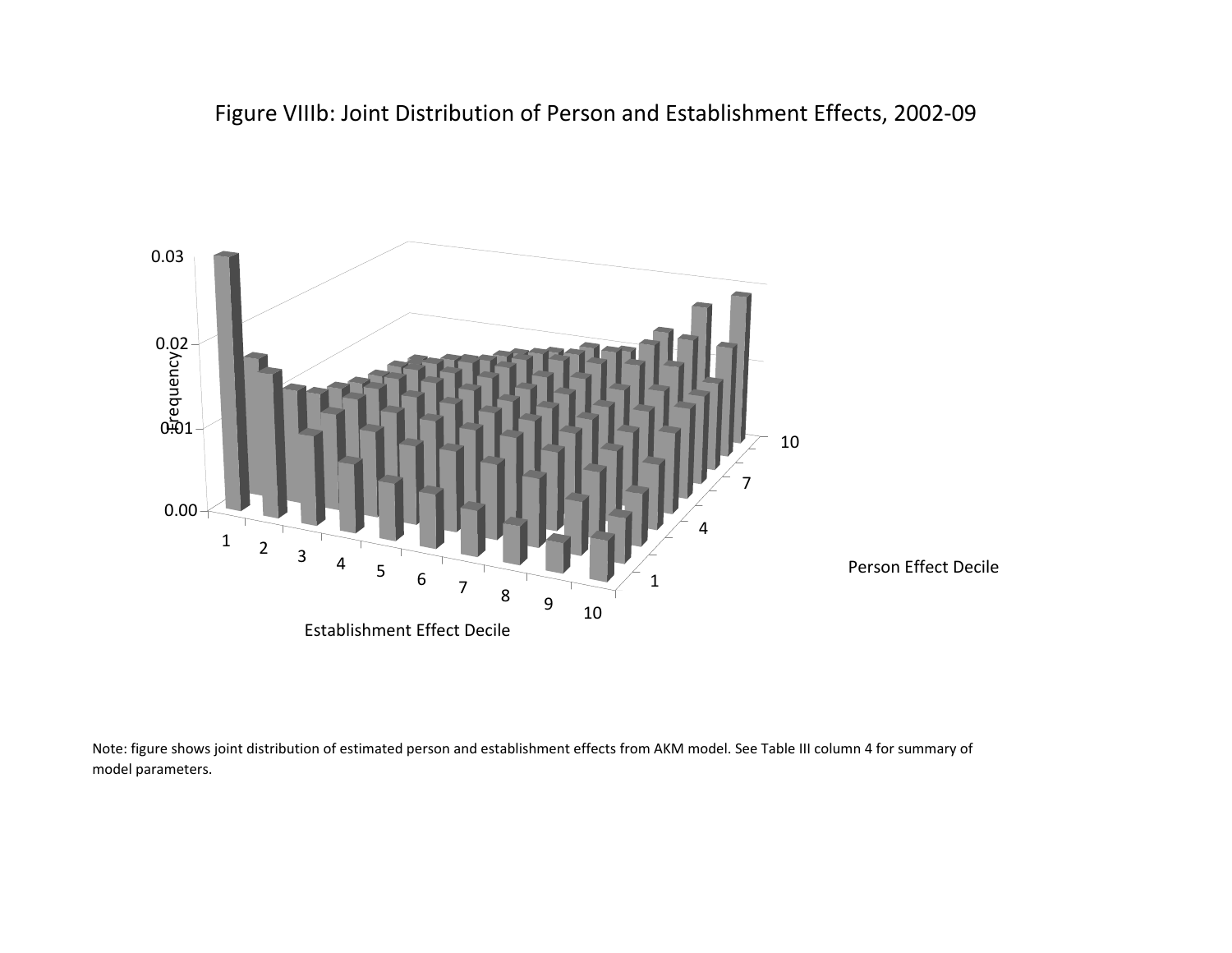# Figure IX: Standard Deviation of Establishment Effects and Fraction Covered by Collective Agreements, by Birth Year of Establishment



Notes: figure shows standard deviation of estimated establishment effects in <sup>a</sup> given observation interval (1985‐ 1991, 1990‐1996, 1996‐2002, or 2002‐2009) for establishments that are present in that interval and first appeared with positive full time male employment in the IEB data in the "birth year" indicated on the <sup>x</sup>‐axis. Figure also shows fraction of establishments in <sup>a</sup> given birth year surveyed in the 1999‐2008 LIAB that are covered by collective agreements.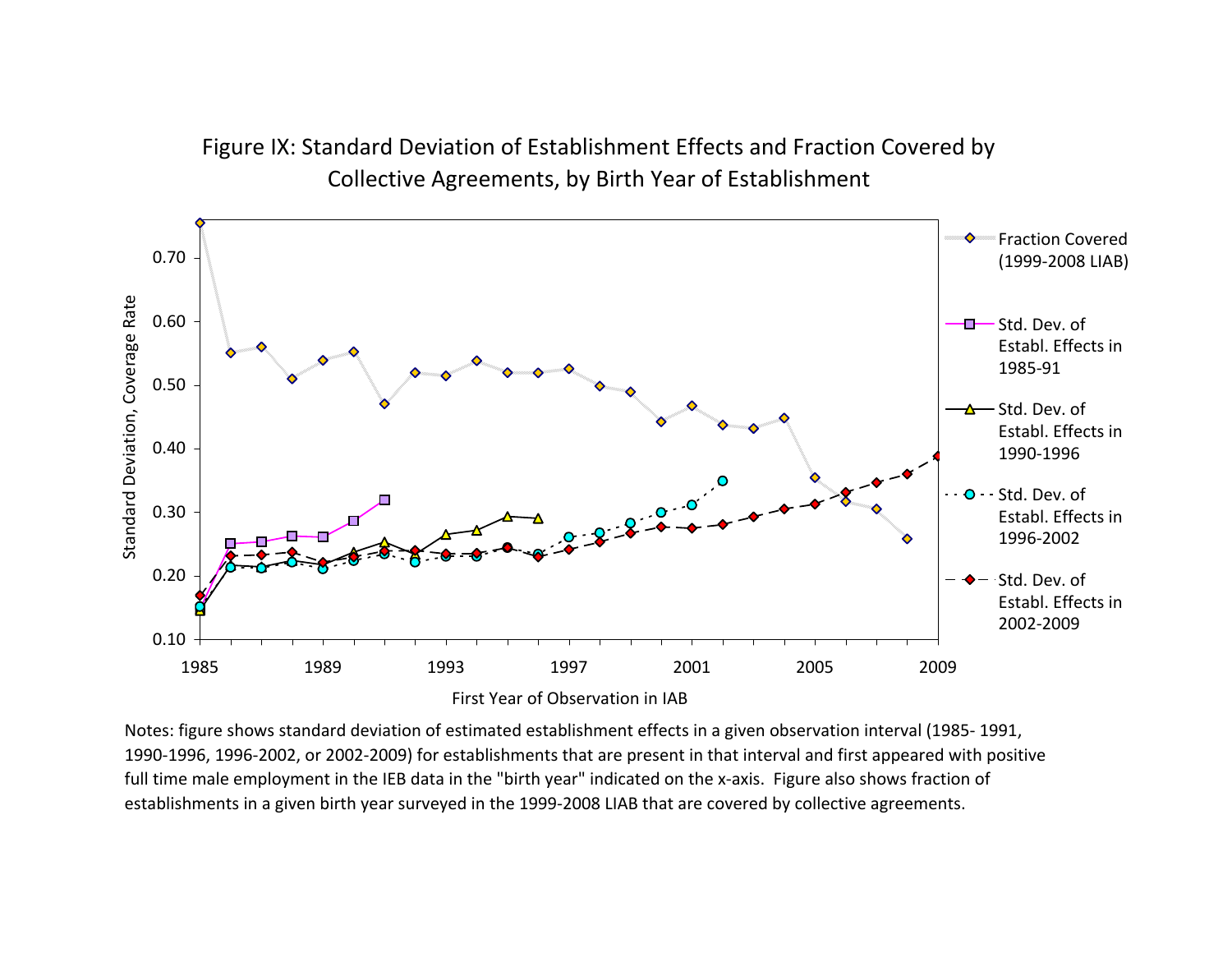Figure X: Distribution of Establishment Effects by Collective Bargaining Status (Based on Establishment Effects for 1996‐2002, Bargaining Status in 2000 LIAB)



Note: figure shows distribution of collective bargaining coverage status (no collective bargain, covered by firm‐specific agreement, or covered by sectoral agreement) for 7,080 establishments in 2000 Wave of LIAB that can be linked to IEB data. Establishments are classified into deciles of their estimated establishment effects from AKM model fit to 1996‐2002 data.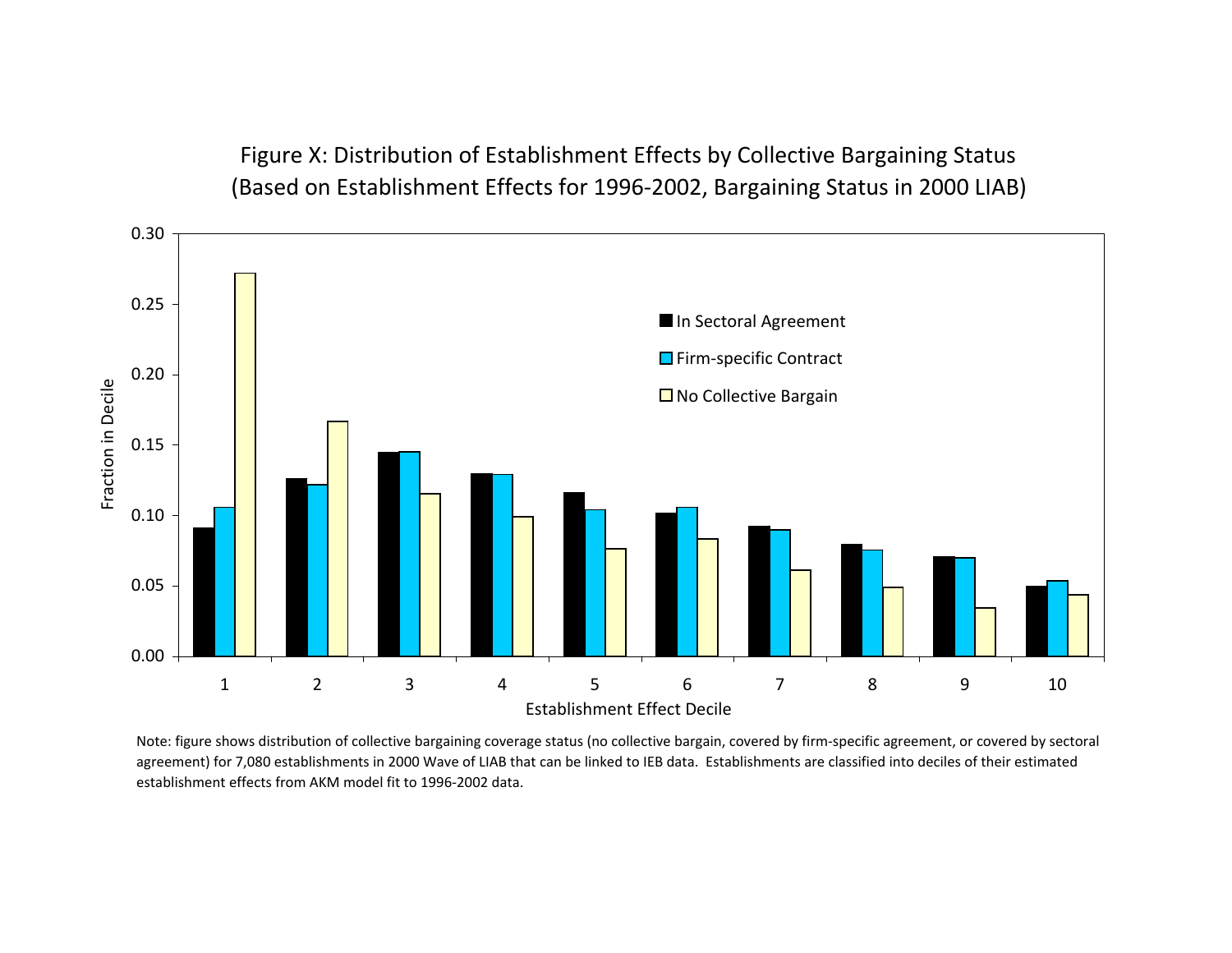|                                    | Number                                   | Log Real Wage, Unallocated |                 | Percent         | Log Real Wage, Allocated |                 |
|------------------------------------|------------------------------------------|----------------------------|-----------------|-----------------|--------------------------|-----------------|
|                                    | <b>Observations</b><br>$\left( 1\right)$ | Mean<br>(2)                | Std. Dev<br>(3) | Censored<br>(4) | Mean<br>(5)              | Std. Dev<br>(6) |
| <b>Full Time Men</b><br>$\alpha$ . |                                          |                            |                 |                 |                          |                 |
| 1985                               | 11,980,159                               | 4.221                      | 0.387           | 10.63           | 4.247                    | 0.429           |
| 1990                               | 13,289,988                               | 4.312                      | 0.398           | 11.92           | 4.342                    | 0.445           |
| 1995                               | 13,101,809                               | 4.340                      | 0.415           | 9.78            | 4.361                    | 0.447           |
| 2000                               | 12,930,046                               | 4.327                      | 0.464           | 10.31           | 4.352                    | 0.502           |
| 2005                               | 11,857,526                               | 4.310                      | 0.519           | 9.36            | 4.336                    | 0.562           |
| 2009                               | 12,104,223                               | 4.277                      | 0.535           | 10.00           | 4.308                    | 0.586           |
| b. Full Time Women                 |                                          |                            |                 |                 |                          |                 |
| 1985                               | 6,068,863                                | 3.836                      | 0.462           | 1.52            | 3.840                    | 0.470           |
| 1990                               | 7,051,617                                | 3.942                      | 0.476           | 2.01            | 3.947                    | 0.486           |
| 1995                               | 7,030,596                                | 4.026                      | 0.483           | 1.95            | 4.030                    | 0.491           |
| 2000                               | 7,009,075                                | 4.019                      | 0.532           | 2.47            | 4.026                    | 0.545           |
| 2005                               | 6,343,006                                | 3.999                      | 0.573           | 2.36            | 4.006                    | 0.588           |
| 2009                               | 6,566,429                                | 3.979                      | 0.587           | 2.80            | 3.988                    | 0.606           |

Table I: Summary Statistics for IAB Samples of Full Time Men and Women

Notes: samples includes employees in West Germany age 20‐60, working full time in non‐marginal jobs. Real wage is based on average daily earnings at the full time job with highest total earnings during the calendar year, adjusted for inflation using the Consumer Price Index. Unallocated wage data in columns 2 and 3 are based on raw daily wage data, which are censored at Social Security maximum for the corresponding year. Allocated wage data in columns 5 and 6 include stochastic allocation of censored observations based on Tobit model. See text.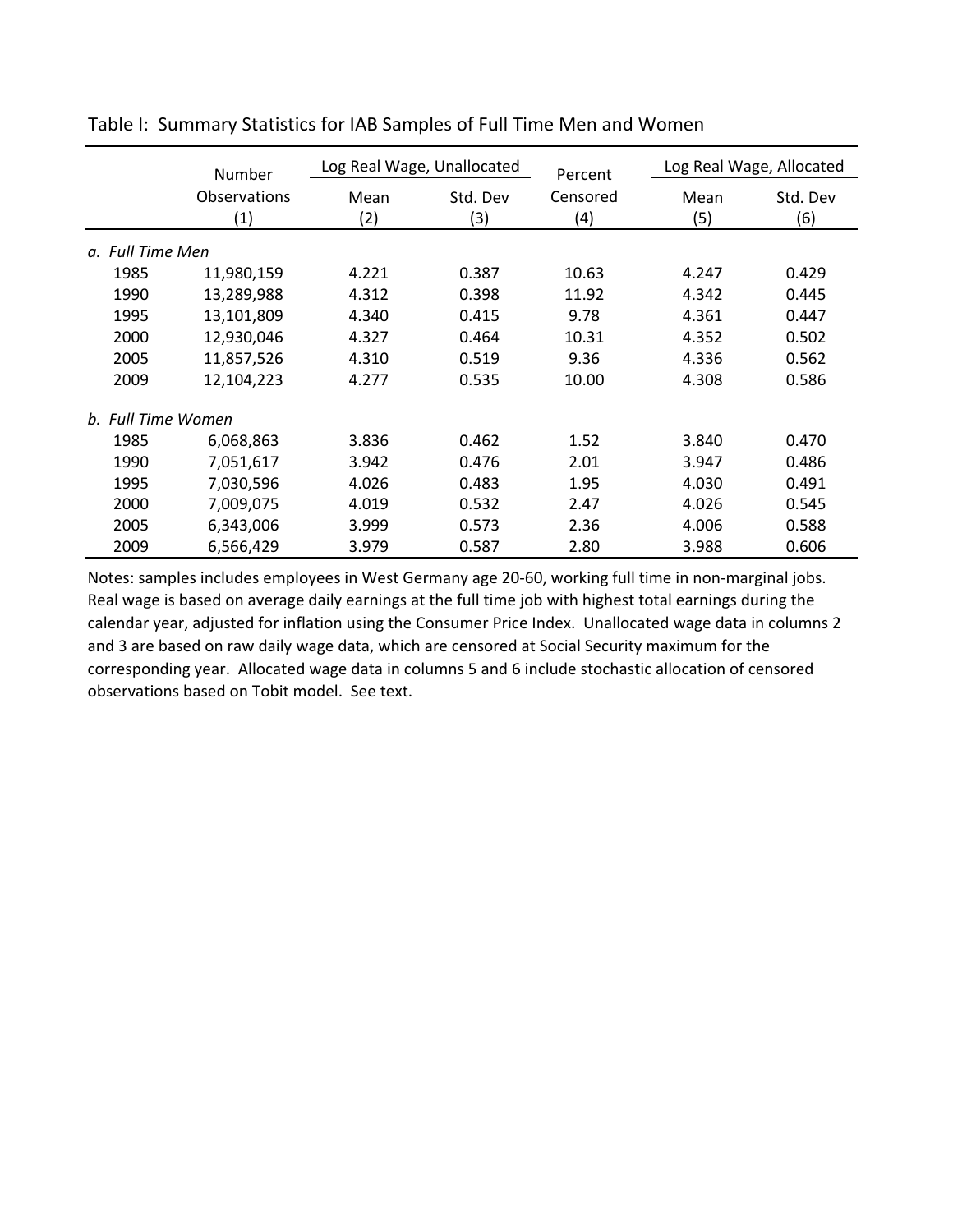|                                       | All full time men, age 20-60 |                    |             |                     | Individuals in Largest Connected Set |                    |             |                     |
|---------------------------------------|------------------------------|--------------------|-------------|---------------------|--------------------------------------|--------------------|-------------|---------------------|
|                                       | Number                       | Number             |             | Log Real Daily Wage | Number                               | Number             |             | Log Real Daily Wage |
| Interval                              | person/yr. obs.<br>(1)       | Individuals<br>(2) | Mean<br>(3) | Std. Dev.<br>(4)    | person/yr. obs.<br>(5)               | Individuals<br>(6) | Mean<br>(7) | Std. Dev.<br>(8)    |
| 1985-1991                             | 86,230,097                   | 17,021,779         | 4.344       | 0.379               | 84,185,730                           | 16,295,106         | 4.351       | 0.370               |
| ratio: largest connected/all          |                              |                    |             |                     | 97.6                                 | 95.7               | 100.2       | 97.7                |
| 1990-1996                             | 90,742,309                   | 17,885,361         | 4.391       | 0.392               | 88,662,398                           | 17,223,290         | 4.398       | 0.384               |
| ratio: largest connected/all          |                              |                    |             |                     | 97.7                                 | 96.3               | 100.2       | 97.9                |
| 1996-2002                             | 85,853,626                   | 17,094,254         | 4.397       | 0.439               | 83,699,582                           | 16,384,815         | 4.405       | 0.432               |
| ratio: largest connected/all          |                              |                    |             |                     | 97.5                                 | 95.8               | 100.2       | 98.3                |
| 2002-2009                             | 93,037,963                   | 16,553,835         | 4.387       | 0.505               | 90,615,841                           | 15,834,602         | 4.397       | 0.499               |
| ratio: largest connected/all          |                              |                    |             |                     | 97.4                                 | 95.7               | 100.2       | 98.8                |
| Change from first<br>to last interval |                              |                    | 0.043       | 0.126               |                                      |                    | 0.045       | 0.128               |

### Table II: Summary Statistics for Overall Sample and Individuals in Largest Connected Set

Notes: Sample consists of full‐time male workers ages 20‐60 employed in non‐marginal jobs and not currently in training. Daily wage is imputed for censored observations using Tobit model. "Connected set" refers to group of firms connected by worker mobility over the sample interval (for details, see Abowd, Creecy, and Kramarz, 2002).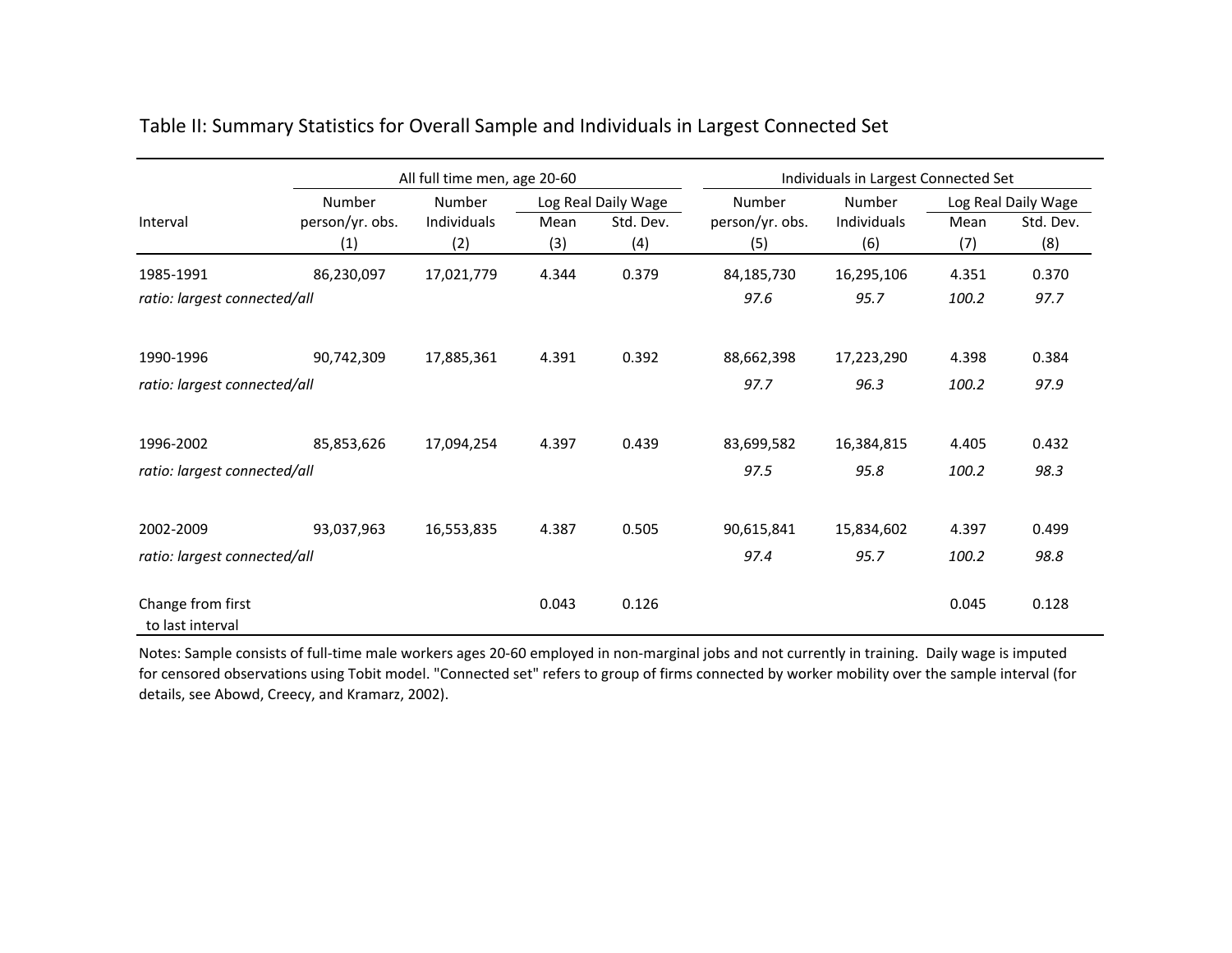|                                                                                                    | Interval 1<br>1985-1991 | Interval <sub>2</sub><br>1990-1996 | Interval 3<br>1996-2002 | Interval 4<br>2002-2009 |
|----------------------------------------------------------------------------------------------------|-------------------------|------------------------------------|-------------------------|-------------------------|
|                                                                                                    | (1)                     | (2)                                | (3)                     | (4)                     |
| Person and Establishment Parameters:<br>Number person effects                                      | 16,295,106              | 17,223,290                         | 16,384,815              | 15,834,602              |
| Number establishment effects                                                                       | 1,221,098               | 1,357,824                          | 1,476,705               | 1,504,095               |
| <b>Summary of Parameter Estimates:</b><br>Std. dev. of person effects<br>(across person-year obs.) | 0.289                   | 0.304                              | 0.327                   | 0.357                   |
| Std. dev. of establ. effects<br>(across person-year obs.)                                          | 0.159                   | 0.172                              | 0.194                   | 0.230                   |
| Std. dev. of Xb<br>(across person-year obs.)                                                       | 0.121                   | 0.088                              | 0.093                   | 0.084                   |
| Correlation of person/establ. effects<br>(across person-year obs.)                                 | 0.034                   | 0.097                              | 0.169                   | 0.249                   |
| Correlation of person effects/Xb<br>(across person-year obs.)                                      | $-0.051$                | $-0.102$                           | $-0.063$                | 0.029                   |
| Correlation of establ. effects/Xb<br>(across person-year obs.)                                     | 0.057                   | 0.039                              | 0.050                   | 0.112                   |
| RMSE of AKM residual                                                                               | 0.119                   | 0.121                              | 0.130                   | 0.135                   |
| Adjusted R-squared                                                                                 | 0.896                   | 0.901                              | 0.909                   | 0.927                   |
| <b>Comparison Match Model</b>                                                                      |                         |                                    |                         |                         |
| <b>RMSE of Match model</b>                                                                         | 0.103                   | 0.105                              | 0.108                   | 0.112                   |
| Adjusted R-squared                                                                                 | 0.922                   | 0.925                              | 0.937                   | 0.949                   |
| Std. Dev. of Match Effect*                                                                         | 0.060                   | 0.060                              | 0.072                   | 0.075                   |
| Addendum                                                                                           |                         |                                    |                         |                         |
| Std. Dev. Log Wages                                                                                | 0.370                   | 0.384                              | 0.432                   | 0.499                   |
| Sample size                                                                                        | 84,185,730              | 88,662,398                         | 83,699,582              | 90,615,841              |

#### Table III: Estimation Results for AKM Model, Fit by Interval

Notes: Results from OLS estimation of equation (1) in text. See notes to Table II for sample composition. Xb includes year dummies interacted with education dummies, and quadratic and cubic terms in age interacted with education dummies (total of 39 parameters in intervals 1‐3, 44 in interval 4). Match model includes Xb and separate dummy for each job (person‐establishment pair).

\*Standard deviation of match effect estimated as square root of difference in mean squared errors between AKM model and match effect model.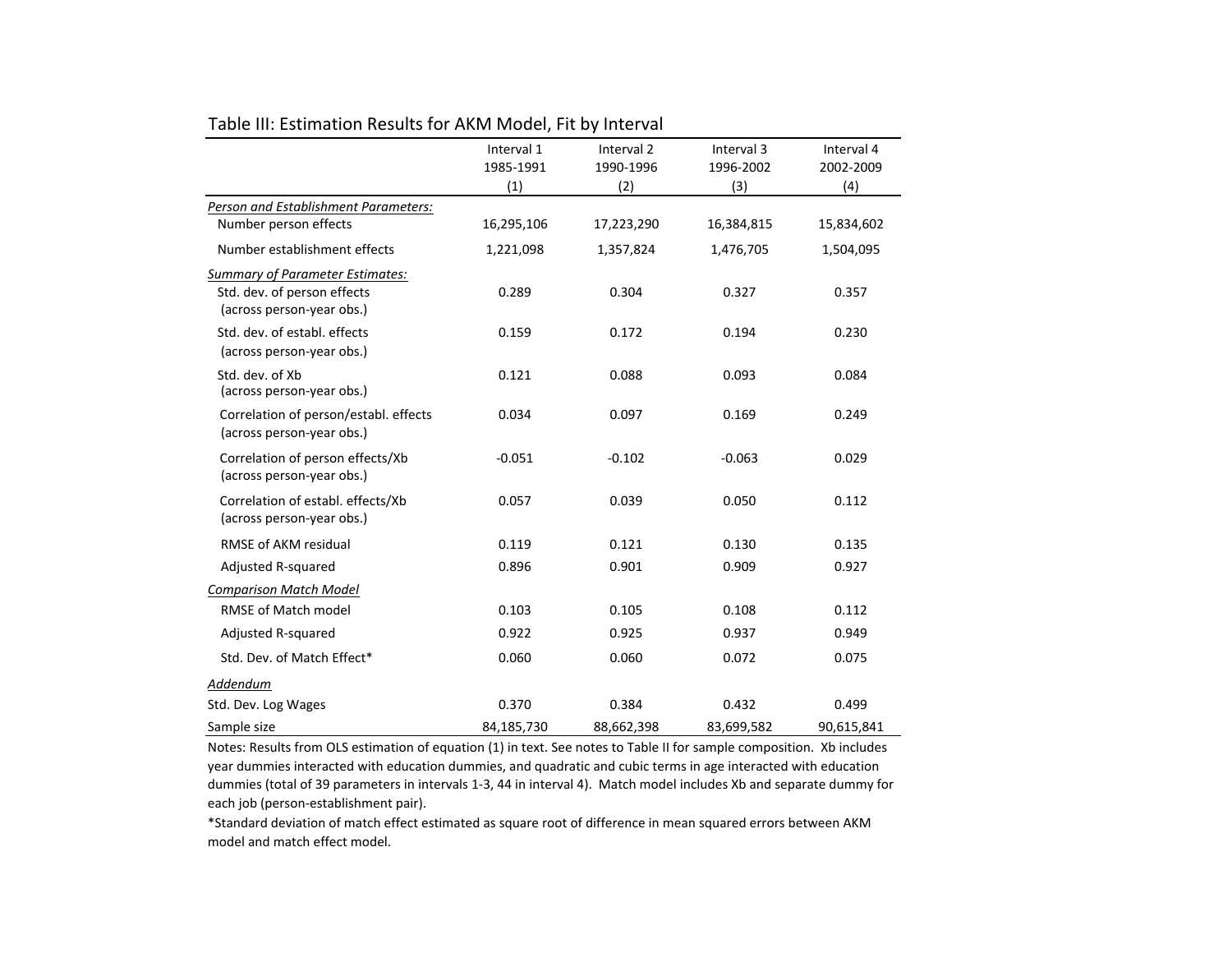#### Table IV: Decomposition of the Rise in Wage Inequality

|                                                   | Interval 1 (1985-1991) |                | Interval 4 (2002-2009) |                | Change from Interval 1 to 4 |                |
|---------------------------------------------------|------------------------|----------------|------------------------|----------------|-----------------------------|----------------|
|                                                   | Var. Component         | Share of Total | Var. Component         | Share of Total | Var. Component              | Share of Total |
|                                                   | (1)                    | (2)            | (3)                    | (4)            | (5)                         | (6)            |
| Total variance of log wages                       | 0.137                  | 100.0          | 0.249                  | 100.0          | 0.112                       | 100            |
| <b>Components of Variance:</b>                    |                        |                |                        |                |                             |                |
| Variance of person effect                         | 0.084                  | 61.3           | 0.127                  | 51.2           | 0.043                       | 39             |
| Variance of establ. effect                        | 0.025                  | 18.5           | 0.053                  | 21.2           | 0.027                       | 25             |
| Variance of Xb                                    | 0.015                  | 10.7           | 0.007                  | 2.8            | $-0.008$                    | $-7$           |
| Variance of residual                              | 0.011                  | 8.2            | 0.015                  | 5.9            | 0.003                       | 3              |
| 2cov(person, establ.)                             | 0.003                  | 2.3            | 0.041                  | 16.4           | 0.038                       | 34             |
| 2cov(Xb, person+establ.)                          | $-0.001$               | $-1.0$         | 0.006                  | 2.4            | 0.007                       |                |
| <b>Counterfactuals for Variance of log wages:</b> |                        |                |                        |                |                             |                |
| 1. No rise in correl. of person/estab. effects    | 0.137                  |                | 0.213                  |                | 0.077                       | 69             |
| 2. No rise in var. of estab. effect               | 0.137                  |                | 0.209                  |                | 0.072                       | 64             |
| $3.$ Both 1 and 2                                 | 0.137                  |                | 0.184                  |                | 0.047                       | 42             |

Notes: See notes to Table II for sample composition. Calculations based on estimated AKM models summarized in Table III. Entry in column 5 is change in variance component from interval 1 to interval 4. Entry in column 6 is ratio of the change in the variance component to the total change in variance of wages reported in first row of table (as <sup>a</sup> percentage).

\* Counterfactual 1 computes the counterfactual rise in variance assuming the correlation between the person and establishment effects remains at its interval 1 value -- i.e. imposing the restriction that Cov<sub>4</sub>(person, establ.) =  $\rho_1$  Var<sub>4</sub>(person)<sup>1/2</sup> x Var<sub>4</sub>(establ.)<sup>1/2</sup> where the 4 subscript refers to the interval 4 value of the statistic and ρ<sub>1</sub> is the correlation between the person and establishment effects in interval 1. Counterfactual 2 assumes that the variance of establishment effects remains at its interval 1 level. Counterfactual 3 imposes both of these restrictions.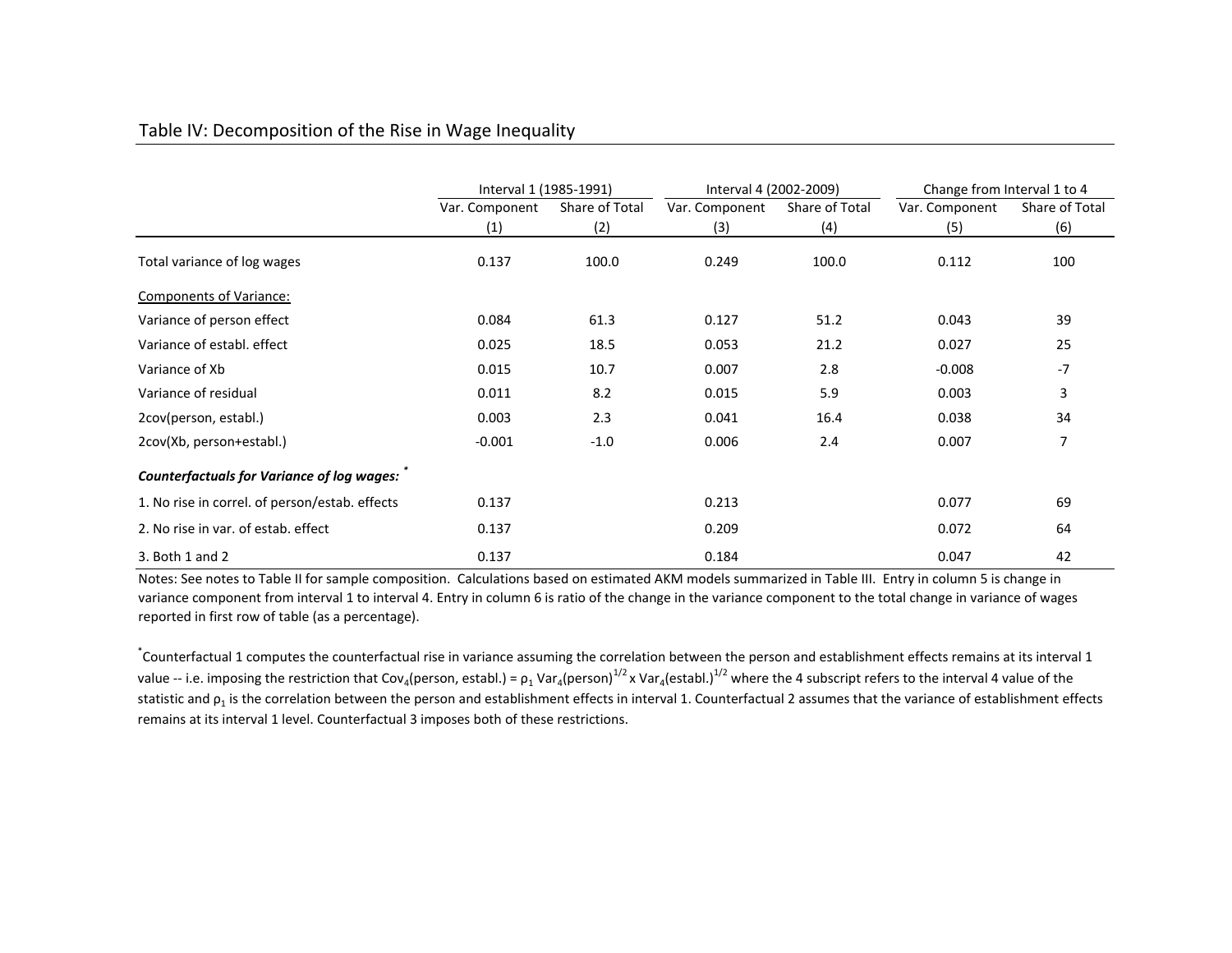|                                                            | Change in<br>Mean Log Wage             |                                 | Change in Mean          |           |
|------------------------------------------------------------|----------------------------------------|---------------------------------|-------------------------|-----------|
|                                                            | Relative to<br>Relative to Apprentices | Change in Mean<br>Person Effect | Establishment<br>Effect | Remainder |
|                                                            | (1)                                    | (2)                             | (3)                     | (4)       |
| <b>Highest Education Qualification:</b>                    |                                        |                                 |                         |           |
| 1. Missing/none                                            | $-14.6$                                | 1.8                             | $-12.2$                 | $-4.2$    |
| 2. Lower secondary school or less (no vocational training) | $-10.5$                                | $-0.1$                          | $-6.3$                  | $-4.1$    |
| 4. Abitur with or without vocational training*             | 10.1                                   | 0.0                             | 2.6                     | 7.5       |
| 5. University or more                                      | 5.7                                    | 1.5                             | 3.9                     | 0.3       |

### Table V: Decomposition of Changes in Relative Wages by Education Level, 1985‐1991 vs 2002‐2009

Notes: Wage changes are measured between intervals 1 (1985‐1991) and 4 (2002‐2009). Remainder (column 4) represents changing relative contribution of Xb component.

\*Abitur refers to "Allgemeine Hochschulreife", <sup>a</sup> certificate of completion of advanced level high school.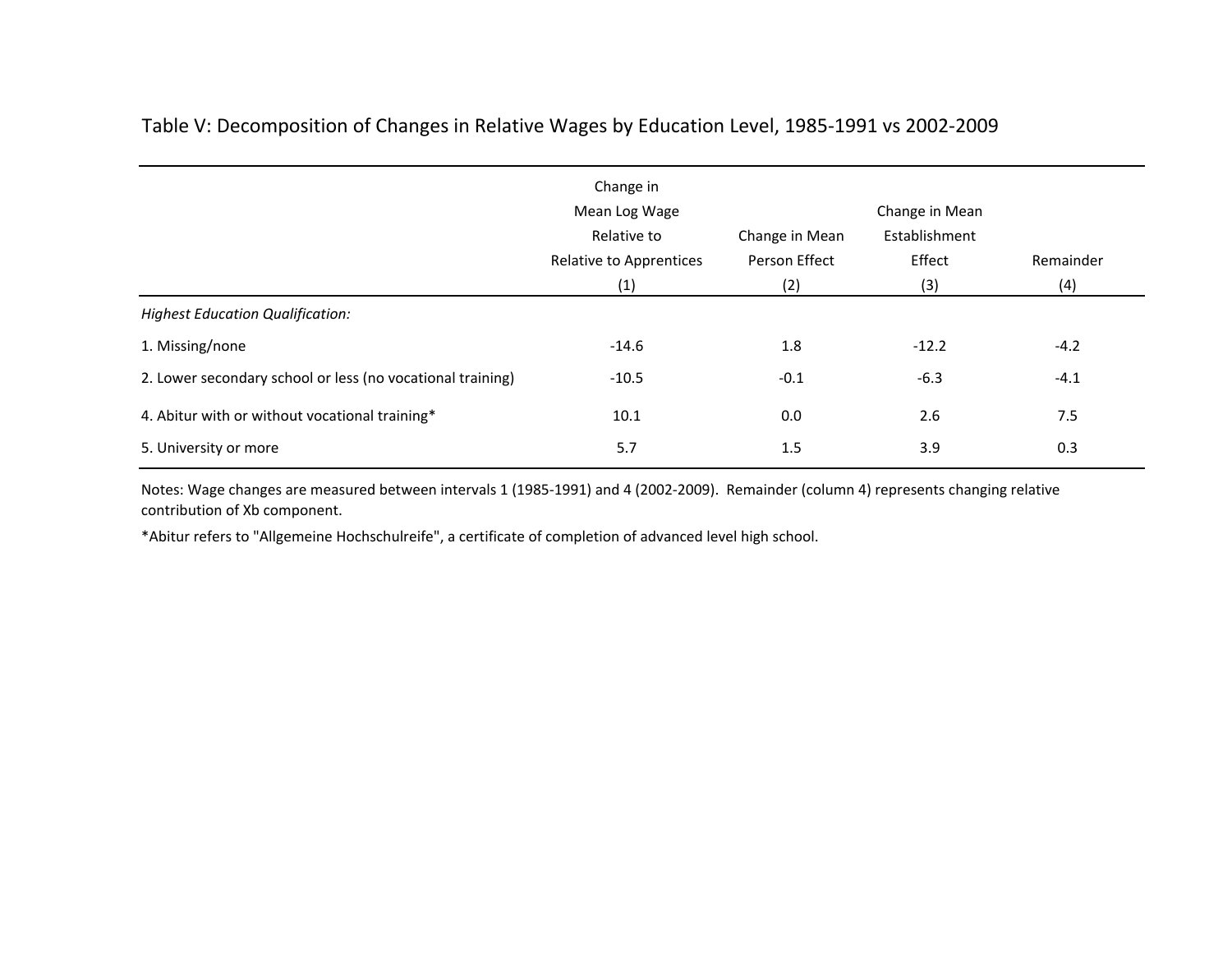|                                                               | Interval 1 | Interval 2 | Interval 3 | Interval 4 | Change in<br>Variance (Int. 1 to Int 4)* |       |
|---------------------------------------------------------------|------------|------------|------------|------------|------------------------------------------|-------|
|                                                               | 1985-1991  | 1990-1996  | 1996-2002  | 2002-2009  | Change                                   | Share |
|                                                               | (1)        | (2)        | (3)        | (4)        | (5)                                      | (6)   |
| <b>Panel A: Between Occupations (342 3-digit occupations)</b> |            |            |            |            |                                          |       |
| Std. dev. of mean log wages                                   | 0.233      | 0.243      | 0.263      | 0.289      | 0.029                                    | 100   |
| Std. dev. of mean person effects                              | 0.186      | 0.203      | 0.198      | 0.207      | 0.008                                    | 28    |
| Std. dev. of mean estbl. effects                              | 0.101      | 0.104      | 0.124      | 0.135      | 0.008                                    | 28    |
| Correlation of mean person effects<br>and establ. effects     | 0.110      | 0.171      | 0.238      | 0.291      | 0.012                                    | 42    |
| Panel B: Between Industries (96 2-digit industries)           |            |            |            |            |                                          |       |
| Std. dev. of mean log wages                                   | 0.173      | 0.184      | 0.203      | 0.224      | 0.020                                    | 100   |
| Std. dev. of mean person effects                              | 0.103      | 0.114      | 0.128      | 0.140      | 0.009                                    | 44    |
| Std. dev. of mean estbl. effects                              | 0.104      | 0.110      | 0.108      | 0.121      | 0.004                                    | 19    |
| Correlation of mean person effects<br>and establ. effects     | 0.242      | 0.301      | 0.422      | 0.403      | 0.008                                    | 42    |

Table VI: Contribution of Person and Establishment Effects to Wage Variation Across Occupations and Industries

Notes: decompositions based on estimated AKM models summarized in Table III. Occupation is based on main job in each year; establishments are assigned one industry per interval, using consistently‐coded 2‐digit industry.

\*Entry in column 5 represents change in variance or covariance component. Entry in column 6 is the share of the total change in variance explained. Shares do not add to 100% because Xb component and its covariances are omitted.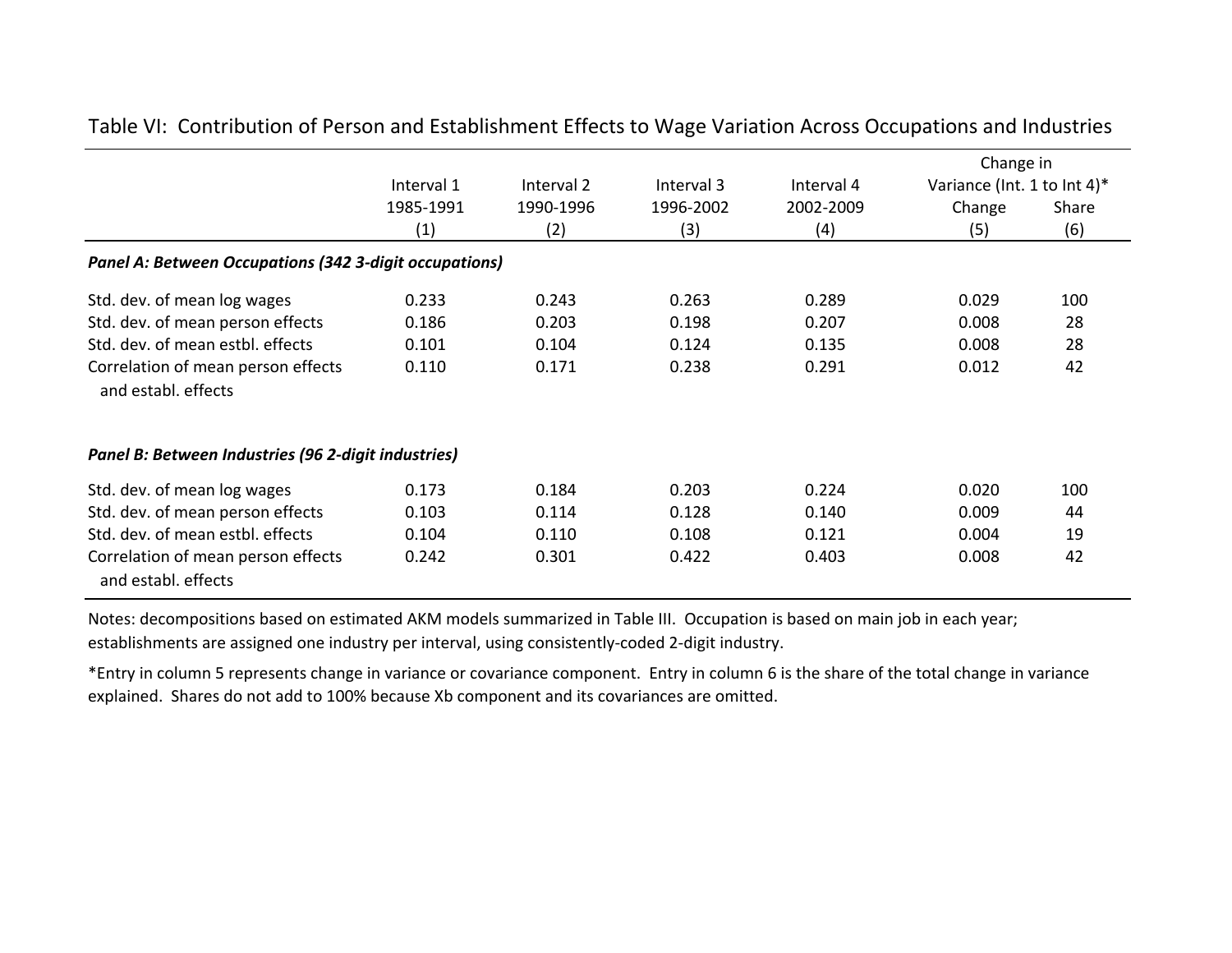## Appendix Figure A.1: Trends in Standard Deviations of Log Wages ‐ Male Apprentices Age 20‐29, Actual and Artificially Censored/Imputed Data



Note: Actual data has censoring rate of 0.5% or less in every year. Data are artificially censored at real wages levels yielding average censoring rates of 10,20,30, or 40% over the entire sample period. Then Tobit models are fit separately by year, with same covariates as used in main imputation model, and upper tail observations are randomly imputed using same procedure as in main imputation model.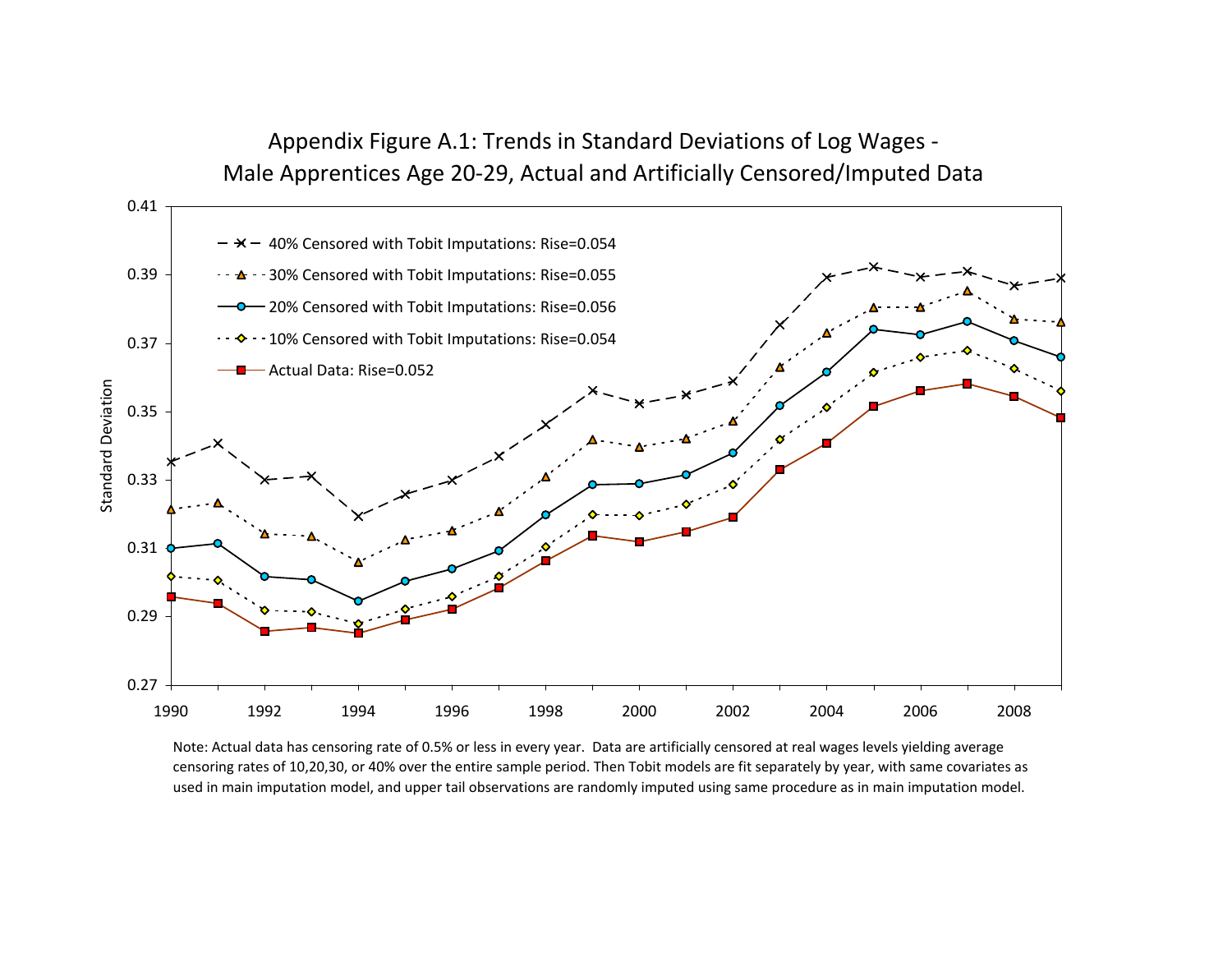## Appendix Figure A.2: Raw and Residual Standard Deviations from Alternative Wage Models for Full Time Females



Notes: See notes to Figure IV. Figure shows measures of dispersion in actual and residual real daily wage for full time female workers. Residual wage is residual from linear regression model. "Mincer" refers to model with dummies for education categories and cubic in experience, fit separately in each year. Other models add additional controls as indicated.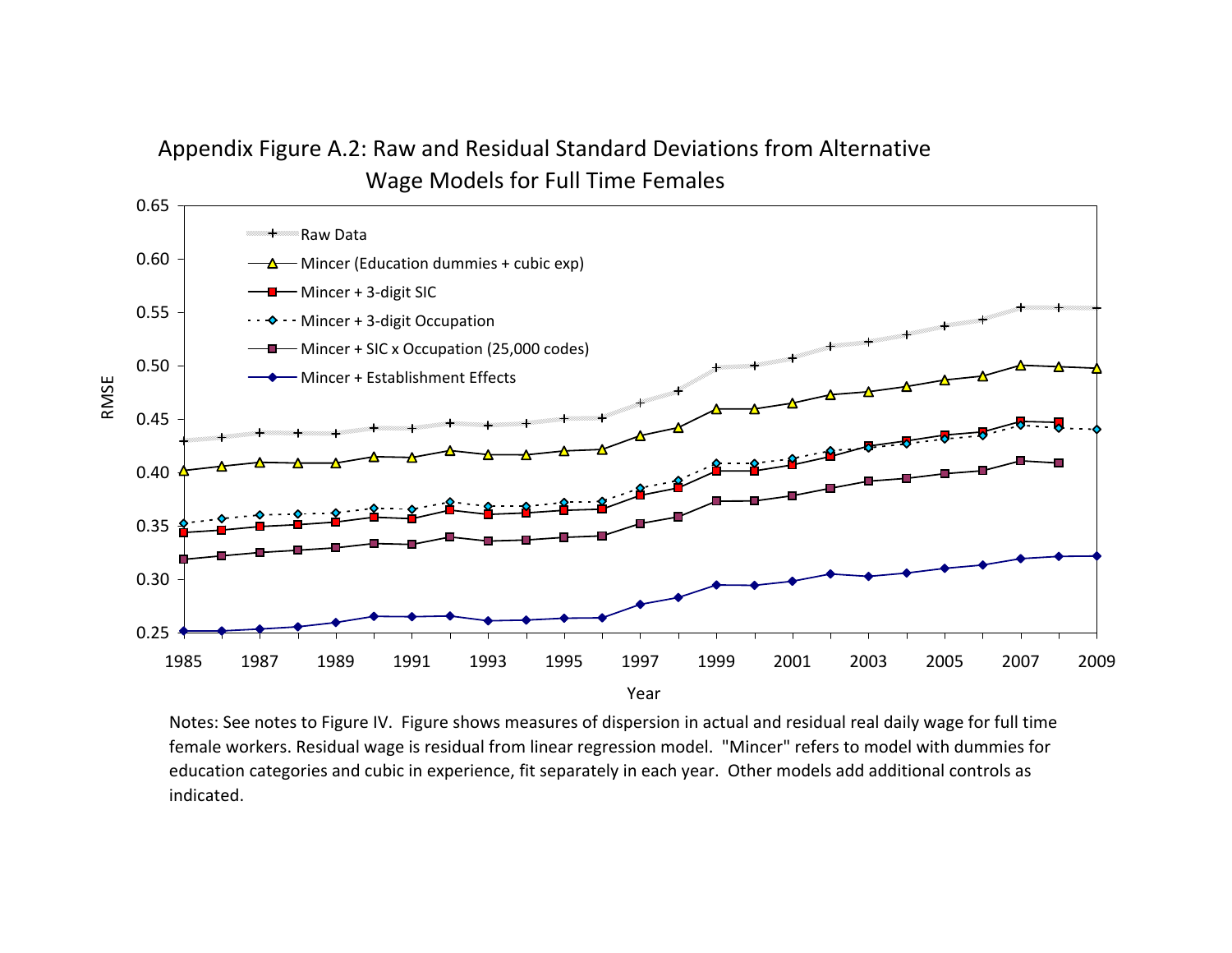### Online Appendix to Card, Heining, and Kline (2013)

#### January 2013

### **Contents**

| <b>Sample Construction and Processing</b>                             |                |
|-----------------------------------------------------------------------|----------------|
|                                                                       | $\overline{1}$ |
| 12                                                                    | $\overline{2}$ |
| 1.3                                                                   | $\overline{2}$ |
| 1.4                                                                   | -3             |
| 15                                                                    | $\overline{4}$ |
| 2 Computational Methods                                               | 5              |
| 3 Bias in the Estimated Covariance Matrix of Person and Establishment |                |
| <b>Effects</b>                                                        | 6              |
| 4 Appendix Figures and Tables                                         | 8              |

In this appendix, we provide additional details on the construction of our sample, the nature of our imputation procedure, and provide some supplementary results.

## <span id="page-67-0"></span>1 Sample Construction and Processing

#### <span id="page-67-1"></span>1.1 Creation of Wage Data

Our basic data source is the Integrated Employment Biography (IEB) database. The IEB consists of information on employment spells at a given establishment (or firm) within a calendar year, taken from notices of employment Öled by the employer. Each notice of employment has a beginning date (e.g., January 1), an end date (e.g., December 31), the average daily wage earned by the employee (censored at the Social Security maximum earnings level), indicators for the legal status of the job (including whether the job is full time or part time and whether the job is a "marginal job" subject to reduced Social Security taxes),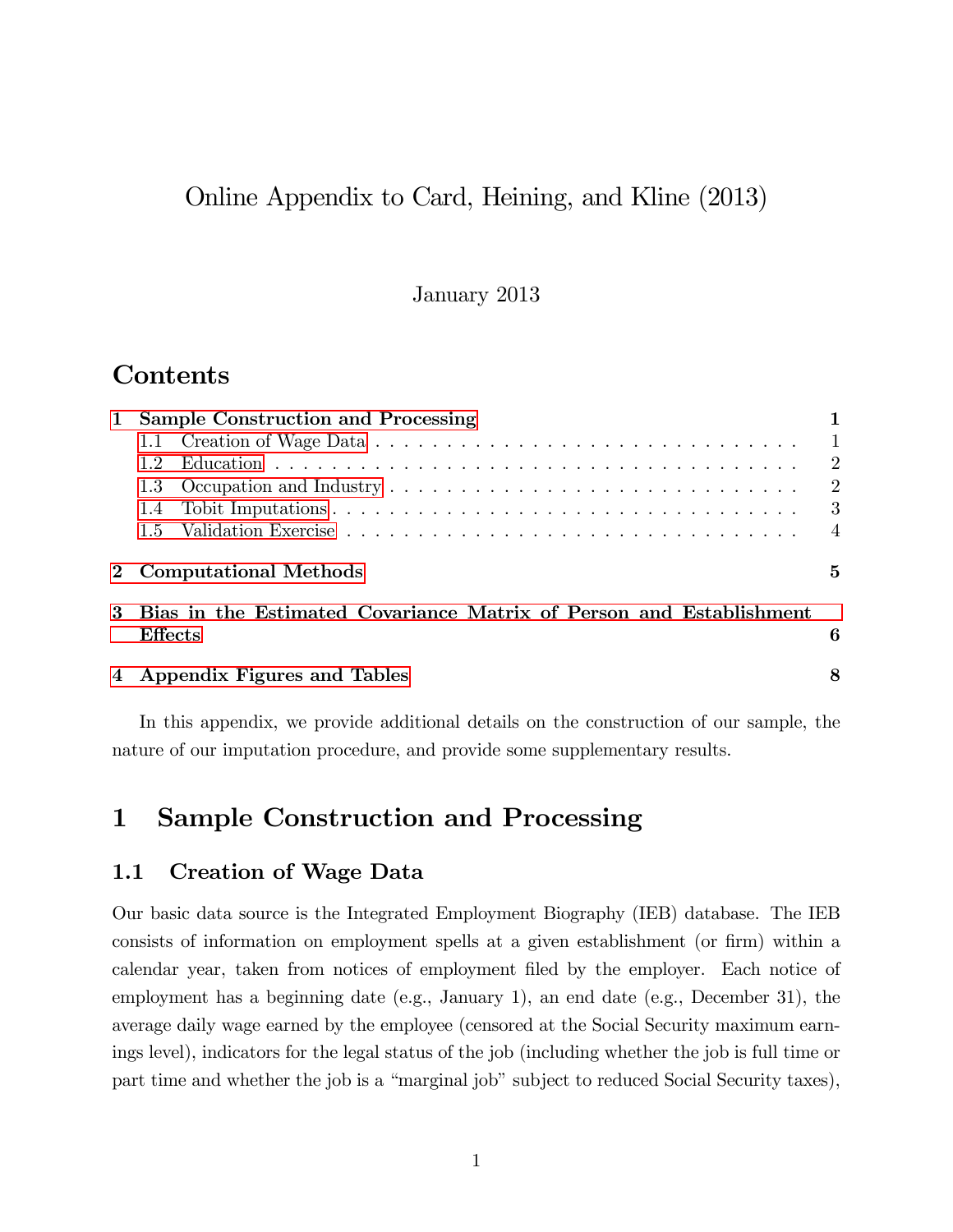as well as information on the gender, birth date, educational qualification and occupation of the worker, and the industry and geographic location of the establishment.

We process the data in two steps. First, we collapse all spells that are recorded as fulltime jobs at the same employer in a given year into a single person-firm-year record, summing total earnings at each employer. Row 1 of panels A and B in Appendix Table A.1 shows the numbers of spell records in the IAB data file for full-time male and female employees age 20-60 working in non-marginal jobs in 1985 (the Örst year of our sample), 1997 (the middle year of our sample) and 2009 (the last year). Row 2 in each panel shows the number of person-Örm-year records: on average there are about 1.06 spells per person-Örm-year in the early years of our sample, rising slightly to 1.11 spells per person-firm-year in 2009 (see row 4).

In the second step we select one observation per person per year by selecting the personfirm record with the highest total earnings in a given year (and excluding any observation with a daily wage  $< 10$  Euros). On average each person has about 1.1 different employers per year, with only a small upward trend over our sample period (see row 5 in each panel). Line 3 in panels A and B shows the numbers of person-year observations for full time men and women in our final data set.

#### <span id="page-68-0"></span>1.2 Education

Education levels in the IEB are coded into 6 categories, plus a missing or undetermined category. We group these into 5 classes: (1) missing; (2) primary/lower secondary or intermediate school leaving certificate, or equivalent, with no vocational qualification;  $(3)$  primary/lower secondary or intermediate school leaving certificate, or equivalent, with a vocational qualification; (4) upper secondary school certificate ("Abitur") with or without a vocational certificate; (5) degree from Fachhochschule or university. For simplicity we refer to the third category as "apprentices" and the fifth category as "university graduates". For an individual who is observed in multiple notifications from the same employer in the same year we assign the highest education category for that person-firm-year observation. Within each job spell we assign the modal education category observed for an individual in the years he is at the same job.

#### <span id="page-68-1"></span>1.3 Occupation and Industry

In the IEB data, each job notification includes information on occupation and industry. For an individual who is observed in multiple notifications from the same employer in the same year we assign the highest occupation category and the highest industry category for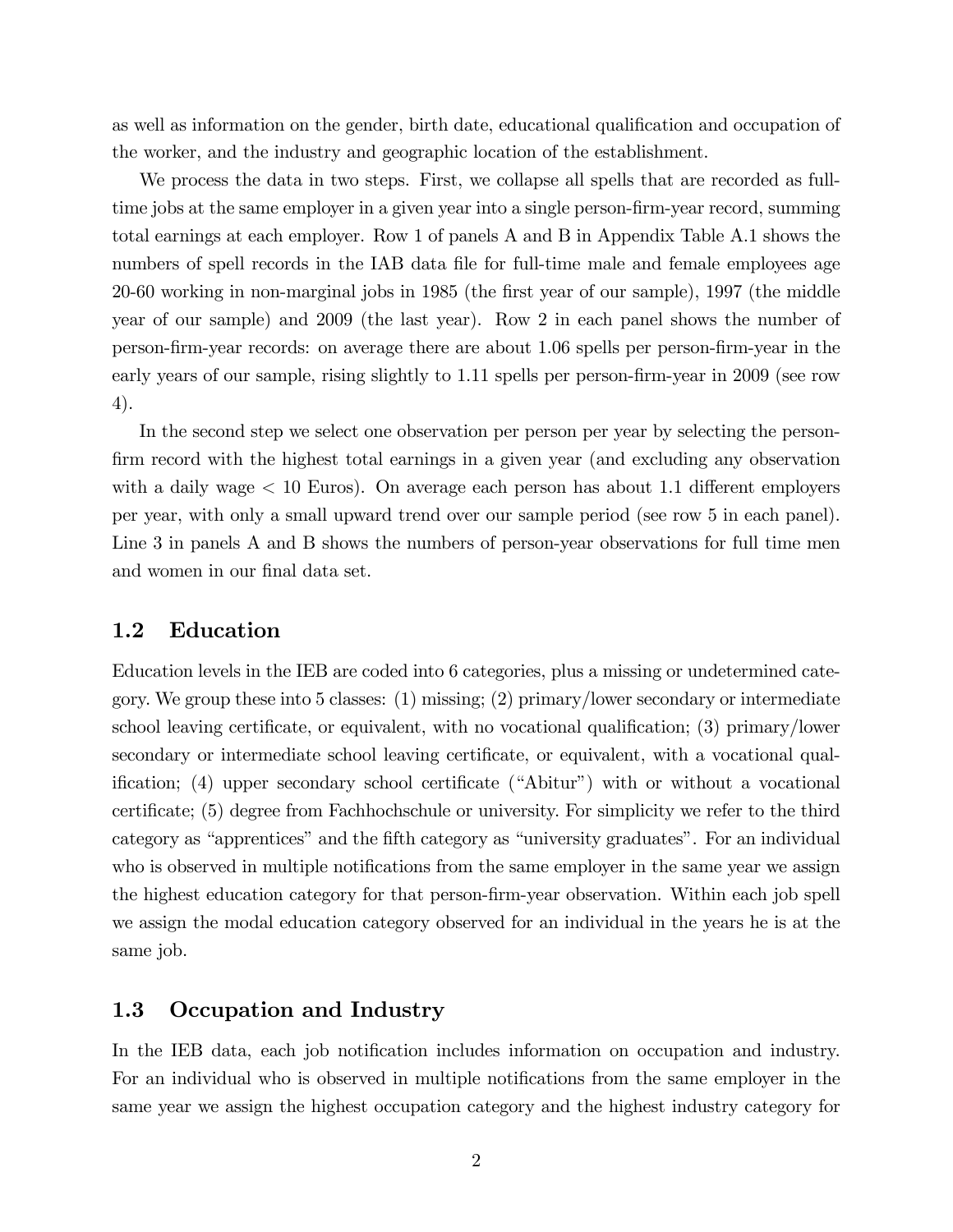that person-firm-year observation. Within job spells the industry code is constant in  $97\%$ of spells. In the remaining cases we assign the highest industry category observed over the years of the job. We do not assign a fixed occupation code to job spells.

#### <span id="page-69-0"></span>1.4 Tobit Imputations

As illustrated in Table I of the paper, roughly 10 percent of person-year observations for male workers and 1-2 percent of the observations for female workers are censored at the Social Security maximum. We follow Dustmann, Ludsteck, and Schönberg [2009] and fit a series of Tobit models to log daily wages. We then impute an uncensored value for each censored observation using the estimated parameters of these models and a random draw from the associated (left-censored) distribution.[1](#page-69-1)

Since we are fitting models that include both a person and year effect, we want the imputation model to reflect individual and job-specific components of the wage. We therefore construct, for each individual in each year, the mean of his log wage in all other periods, and the fraction of other years that the individual's wage is censored. For individuals who are only observed in one year, we set the mean log wage in other years to the sample mean, and the fraction of censored wages in other years equal to the sample mean, and include a dummy in the model for those who are observed only once. We also construct the mean log wage for the individual's co-workers in the current year (i.e., the "leave out mean" of log wages at his employer) and the fraction of co-workers who are censored in the current year (the "leave out mean" of the censoring rate at his employer). For individuals who work at an establishment with only 1 full time male employee we set the mean log wage for co-workers equal to the sample mean, and the fraction of co-workers with censored wages equal to the sample mean, and include a dummy in the model for employees of 1-worker firms.

We then fit a series of 500 Tobit models separately by year, education (5 values: missing; no qualification; apprenticeship; some post secondary; and university graduate), and 10 year age range (20-29; 30-39; 40-49; 50-60), including the following variables: age, mean log wage in other years, fraction of censored wages in other years, number of full time male employees at the current firm and its square, dummy for 11 or more employees, mean years of schooling and fraction of university graduates at the current Örm, mean log wage of co-workers and fraction of co-workers with censored wages, dummy for individuals observed only 1 year between 1985 and 2009, dummy for employees of 1-worker firm. Appendix Table A.2 shows

<span id="page-69-1"></span><sup>&</sup>lt;sup>1</sup>Specifically, we impute an upper tail as follows. Suppose that the estimated Tobit model for  $y$  (the log of wages) has  $y \sim N(X'\beta, \sigma)$ , and consider a censored observation, such that  $y \geq c$ , where c is the censoring point. Let  $k = \Phi[(c - X'\beta)/\sigma]$ , where  $\Phi$  represents the standard normal density, and let  $u \sim U[0, 1]$  represent a uniform random variable. Then we impute an uncensored value for y as:  $y^u = X'\beta + \sigma \Phi^{-1}[k+u \times (1-k)].$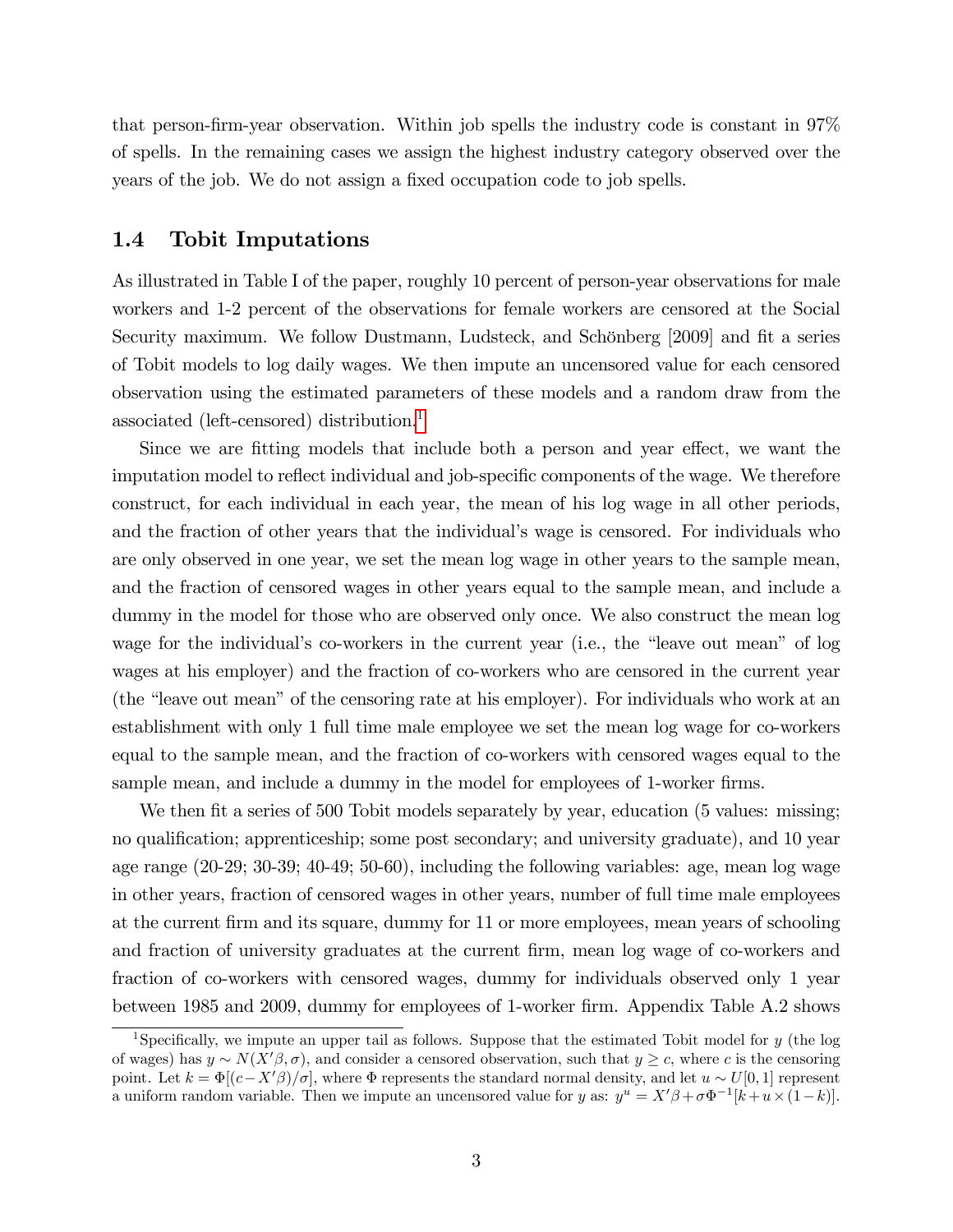the coefficient estimates for models for 40-49 year old apprentices in 1985, 1997, and 2009.

### <span id="page-70-0"></span>1.5 Validation Exercise

To evaluate the quality of the approximation to the upper tail provided by our Tobit specification, we performed a validation exercise in which we artificially censor the upper tail of wages for a group of workers with very low censoring rates, then fit Tobit models (with the same explanatory variables as in our main procedure) and stochastically impute the upper tail of wages. We then compare the standard deviation of wages for the original sample with the standard deviation from the censored/imputed sample. We use male workers age 20-29 with an apprenticeship education in years from 1990 to 2009 as the population of interest. These workers have an average censoring rate over the 20 year period of 0.7%. We select artificial censoring points so that  $10, 20, 30$ , or  $40$  percent of workers are censored in each year, and fit separate Tobit models by year for each censored subsample.

Appendix Figure A.1 shows actual standard deviation of wages for the test sample, which rises from 0.296 to 0.348 (an increase of 0.052) between 1990 and 2009, as well as the standard deviations from the censored/imputed samples with differing censoring rates. The standard deviation of the imputed series is uniformly higher than the standard deviation of the raw data, with a larger upward bias at higher censoring rates. For example, when the censoring rate is 40%, the estimated standard deviation is upward biased by about 0.04 (or 13%) in every year. Fortunately, the upward bias is relatively constant, so the trend in the dispersion of wages is very similar whether we use the raw data or any of the censored/imputed series. This leads us to conclude that our Tobit imputation procedure performs relatively well, even for subgroups with very high censoring rates.

A concern about our imputation procedure is that it may alter the relative share within versus between establishment variation. To check this, we fit linear regression models with year dummies and establishment effects to observations from 2002 to 2009 (the same time span as our fourth sample interval), using the raw wage data for 20-29 year old men with an apprenticeship education, and the censored/imputed data. The sample has 8,426,930 personyear wage observations on employees at 668,285 establishments. The R-squared coefficients from the different samples were as follows:

| raw data:       | 0.721 |
|-----------------|-------|
| $10\%$ censored | 0.719 |
| $20\%$ censored | 0.718 |
| $30\%$ censored | 0.714 |
| $40\%$ censored | 0.707 |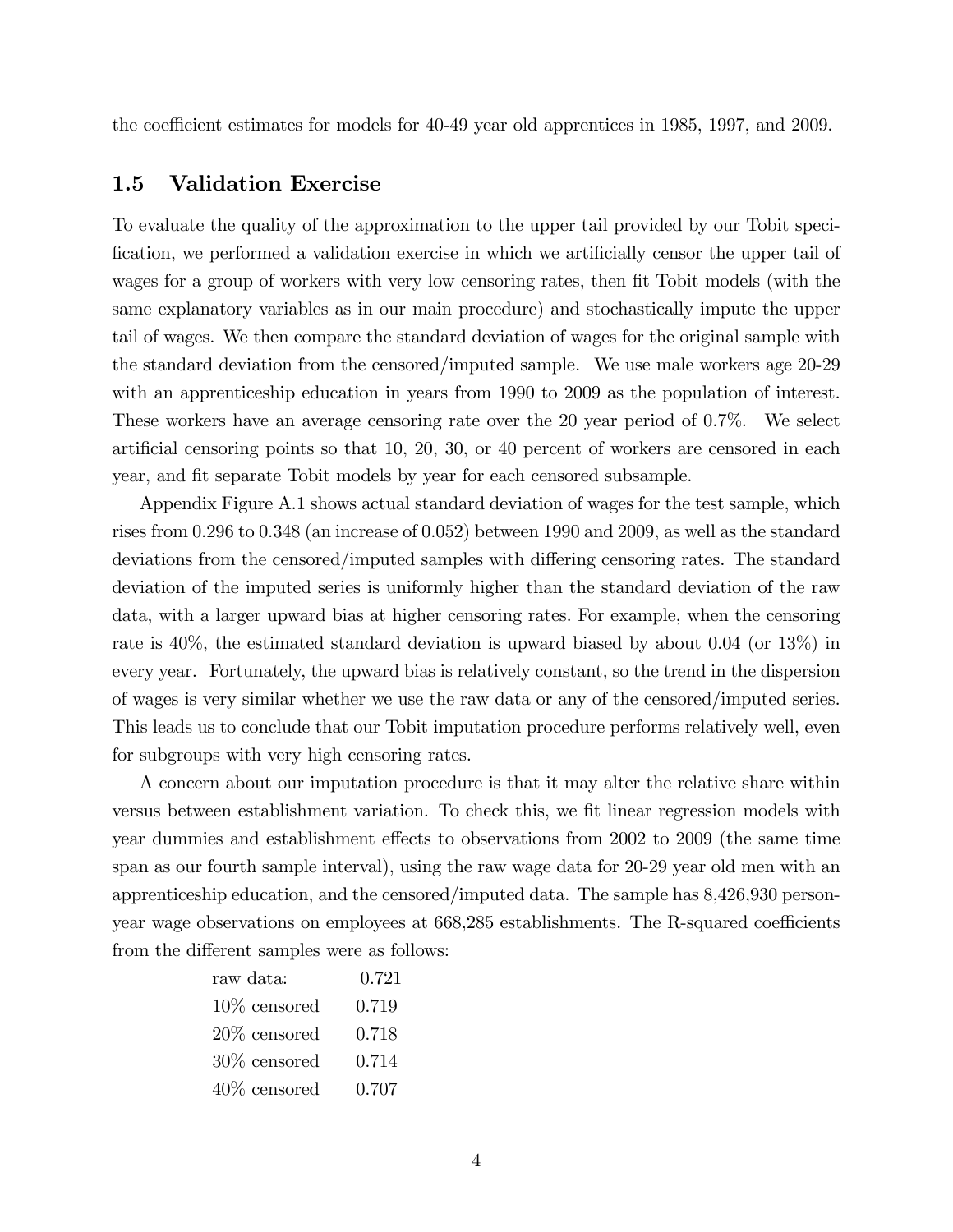We conclude that the imputation procedure successfully maintains the relative share of the variance of wages attributable to within-establishment variation, even at very high censoring rates.

### <span id="page-71-0"></span>2 Computational Methods

Because our dataset is very large and identification of the establishment effects derives entirely from movers, we conducted estimation in two steps. First, in each interval, we extracted the sample of workers who switched establishments over the relevant time period. We fit the model to this sample of movers and recovered the estimated vector of establishment effects  $\hat{\psi}$  along with the coefficients  $\hat{\beta}$  corresponding to the time varying covariates  $x_{it}$ <sup>[2](#page-71-1)</sup>. Then, for each worker who stayed at the same establishment over the sample interval, we computed an estimate of his person effect as follows:

$$
\widehat{\alpha}_i = \frac{1}{T_i} \sum_t \left( y_{it} - \widehat{\psi}_{\mathbf{J}(i,t)} - x_{it}' \widehat{\beta} \right)
$$

where  $T_i$  is the number of periods that individual i is observed in the sample interval. Our root mean squared error calculations were conducted by reducing the degrees of freedom by one for each connected stayer mean estimated.[3](#page-71-2)

Our estimation tasks were performed in Matlab. Code for our analysis is available online. We used a variant of the depth first search algorithm implemented in the open source matlabBGL package to find the largest connected set of establishments in each data interval. The design matrices  $Z \equiv [D, F, X]$  were stored as sparse matrices. To compute the least squares solutions we solved the normal equations in equation (3) of the paper using Matlab's preconditioned conjugate gradient routine (see Shewchuck [1994] for a lucid introduction). To speed the process we used an incomplete Cholesky factorization of  $Z'Z$  as the preconditioner with threshold dropping tolerance of 0.01.

<span id="page-71-1"></span><sup>&</sup>lt;sup>2</sup>This yields an inefficient estimator of  $\beta$ . However, in a sample of roughly 90 million observations, precision is not a major concern. A separate issue is that our two step procedure only ensures orthogonality between the AKM residuals  $\hat{r}_{it}$  and  $x_{it}$  in the sample of movers. In practice, the correlation in the sample of establishment stayers between  $x'_{it}\beta$  and the AKM residuals is very small in each interval, with the largest correlation occuring in interval 3 and amounting to approximately  $-0.01$ .

<span id="page-71-2"></span><sup>&</sup>lt;sup>3</sup>That is we used the formula  $RMSE = \sqrt{\frac{SSR}{dof}}$  where SSR is the sum of squared residuals across all person-year observations in the interval and  $dof = N^* - N - (J - 1) - rank(X)$ , where  $N^*$  is the number of person year observations including the stayers,  $N$  is the number of connected individuals including the stayers, and J is the number of connected establishments.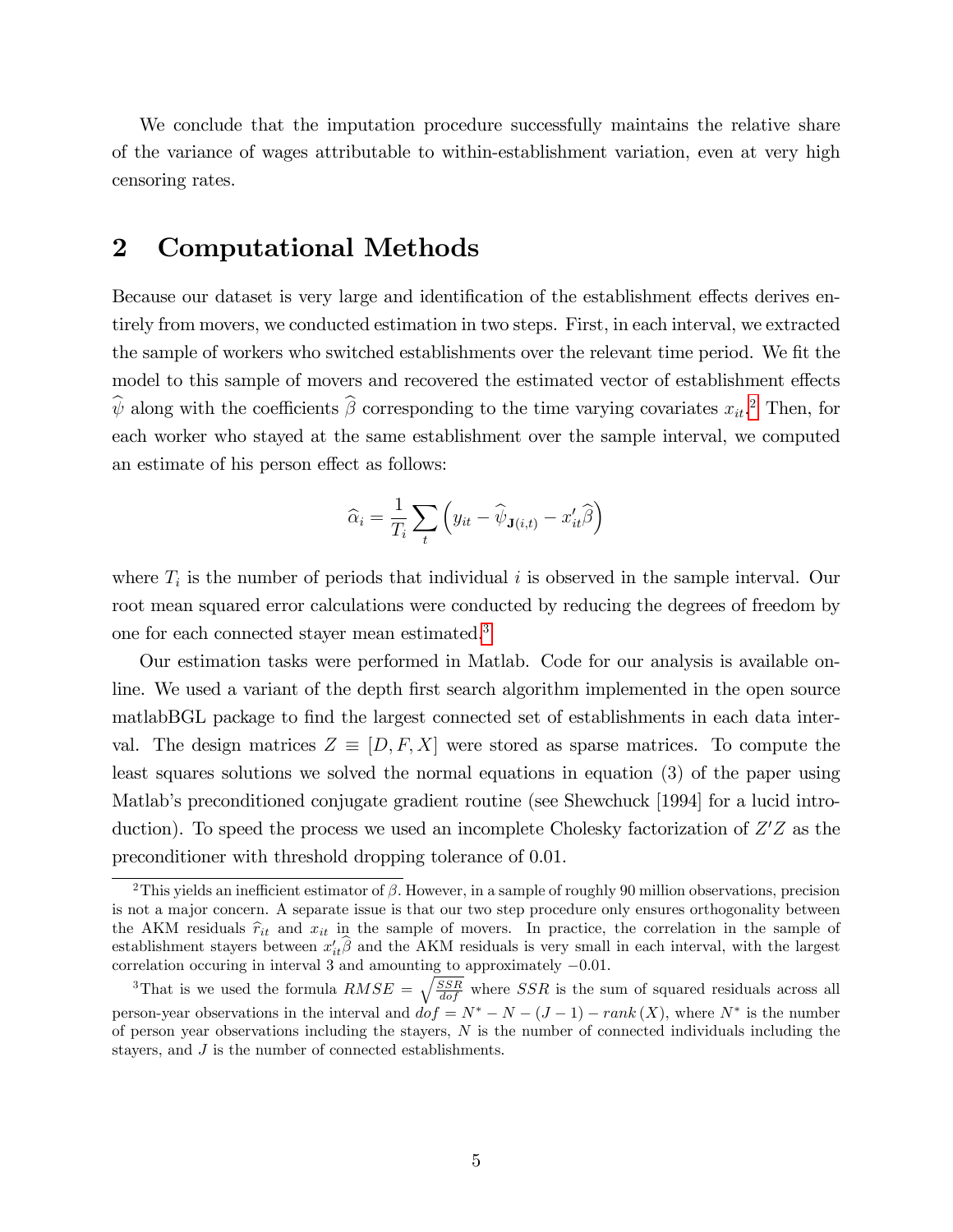# 3 Bias in the Estimated Covariance Matrix of Person and Establishment Effects

It is well known that sampling errors in the estimated person and establishment effects may lead to inflated estimates of the standard deviation of each component and negatively biased estimates of the covariance between the person and establishment effects. This has led some authors (e.g., Andrews et al., 2008) to propose parametric bias corrections to the estimated components. To illustrate the logic of such an approach, and the difficulties involved, we denote the population quantities of interest as:

$$
\sigma_{D\alpha}^2 \equiv \frac{1}{N^*-1} \alpha' D' Q_1 D\alpha \text{ (Variance of person effects)}
$$
\n
$$
\sigma_{F\psi}^2 \equiv \frac{1}{N^*-1} \psi' F' Q_1 F \psi \text{ (Variance of establishment effects)}
$$
\n
$$
\sigma_{D\alpha, F\psi} \equiv \frac{1}{N^*-1} \psi' F' Q_1 D\alpha \text{ (Covariance of person and establishment effects)}
$$

where  $Q_1 \equiv I - 1 (1'1)^{-1} 1'$  is a symmetric demeaning matrix.

OLS estimation of  $(2)$  yields a coefficient vector:

$$
\widehat{\xi} = \xi + \left(Z'Z\right)^{-1} Z'r
$$

with  $E[(Z'Z)^{-1}Z'r] = 0$ . The sampling variance of this vector can be written:

$$
V_{\hat{\xi}} \equiv E\left[\left(\hat{\xi} - \xi\right)\left(\hat{\xi} - \xi\right)'\right] \\
= (Z'Z)^{-1} Z'\Omega Z (Z'Z)^{-1}
$$

where  $\Omega \equiv E[rr']$  is the  $N^* \times N^*$  variance covariance matrix of the errors.

The sample analogues to the population quantities can be expressed in terms of the following quadratic forms:

$$
\widehat{\sigma}_{D\alpha}^2 \equiv \frac{1}{N^*-1} \widehat{\xi}' A_{D\alpha} \widehat{\xi}
$$

$$
\widehat{\sigma}_{F\psi}^2 \equiv \frac{1}{N^*-1} \widehat{\xi}' A_{F\psi} \widehat{\xi}
$$

$$
\widehat{\sigma}_{D\alpha, F\psi} \equiv \frac{1}{N^*-1} \widehat{\xi}' A_{D\alpha, F\psi} \widehat{\xi}
$$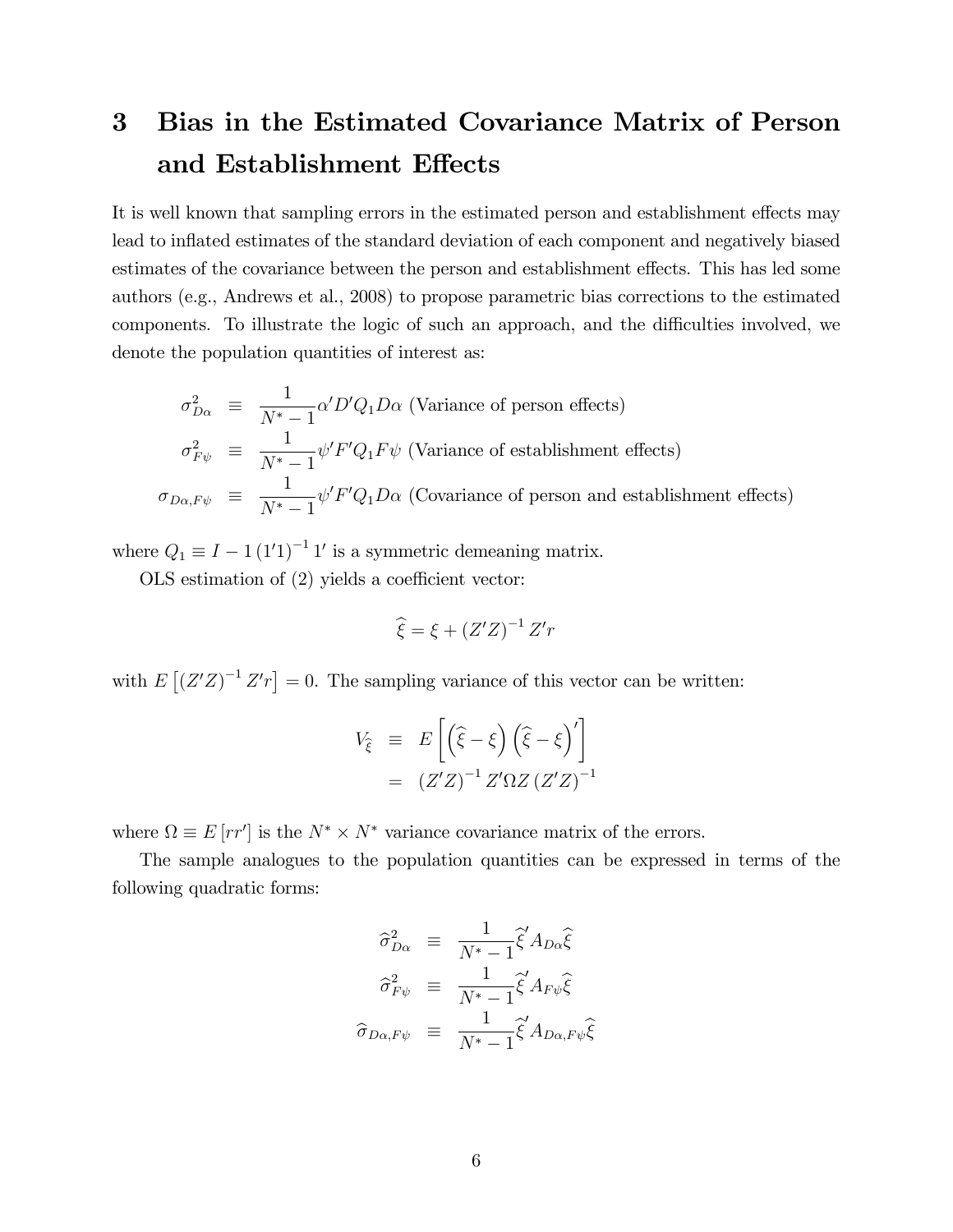where 
$$
A_{D\alpha} \equiv \begin{bmatrix} D'Q_1D & 0 & 0 \\ 0 & 0 & 0 \\ 0 & 0 & 0 \end{bmatrix}
$$
,  $A_{F\psi} \equiv \begin{bmatrix} 0 & 0 & 0 \\ 0 & F'Q_1F & 0 \\ 0 & 0 & 0 \end{bmatrix}$ ,  $A_{D\alpha,F\psi} \equiv \begin{bmatrix} 0 & F'Q_1D & 0 \\ 0 & 0 & 0 \\ 0 & 0 & 0 \end{bmatrix}$ .

Unbiasedness of OLS and standard results on quadratic forms imply that for any matrix A,

$$
E\left[\hat{\xi}'\hat{A}\hat{\xi}\right] = \xi' A \xi + tr\left(A V_{\hat{\xi}}\right).
$$

Therefore the bias in our estimates of the variance components corresponds to the trace term in the above expression, which in turn depends critically upon  $V_{\hat{\xi}}$ . Previous work has focused on evaluating this bias expression under the assumption that the r are independent and identically distributed in which case  $\Omega = I\sigma^2$  and  $V_{\hat{\xi}} = (Z'Z)^{-1}\sigma^2$ .

Unfortunately, the bulk of the literature on earnings dynamics (MaCurdy, 1982; Abowd and Card, 1989; Meghir and Pistaferri, 2004) suggests a substantially more complicated error structure of earnings with complex forms of temporal dependence and heteroscedasticity. Errors in modeling the structure of  $\Omega$  will induce errors in estimation of  $V_{\hat{\xi}}$  which is why, at least since the work of White [1980], economists have sought robust variance estimates that don't rely upon estimation of all elements of  $\Omega$ . Unfortunately, robust variance estimation is not possible in our setting because the estimates  $\hat{\xi}$ , while unbiased, are not consistent.

In unreported results we have attempted parametric corrections allowing for a match component and a moving average component to the errors r. These corrections yielded small changes in the estimated variance-covariance matrix  $V_{\hat{\xi}}$  and had trivial effects on the trends of the various components. In sampling experiments we found the corrections to provide a poor guide to the degree of bias created by working with subsamples of the data. We suspect this is because our model for the errors is insufficiently rich  $-$  a problem we are unlikely to be able to solve in a convincing way. For this reason, our decompositions in section 7 of between group means are of particular interest because these results are based upon group averages involving tens of thousands (or in some cases millions) of observations, in which case biases due to sampling error become largely irrelevant.

## References

Abowd, John and David Card. 1989. "On the Covariance Structure of Earnings and Hours Changes." Econometrica  $57(2)$ : 411-445.

Andrews, M.J., L. Gill, T. Schank, and R. Upward. 2008. "High wage workers and low wage firms: negative assortative matching or limited mobility bias?" Journal of the Royal Statistical Society 171(3): 673-679.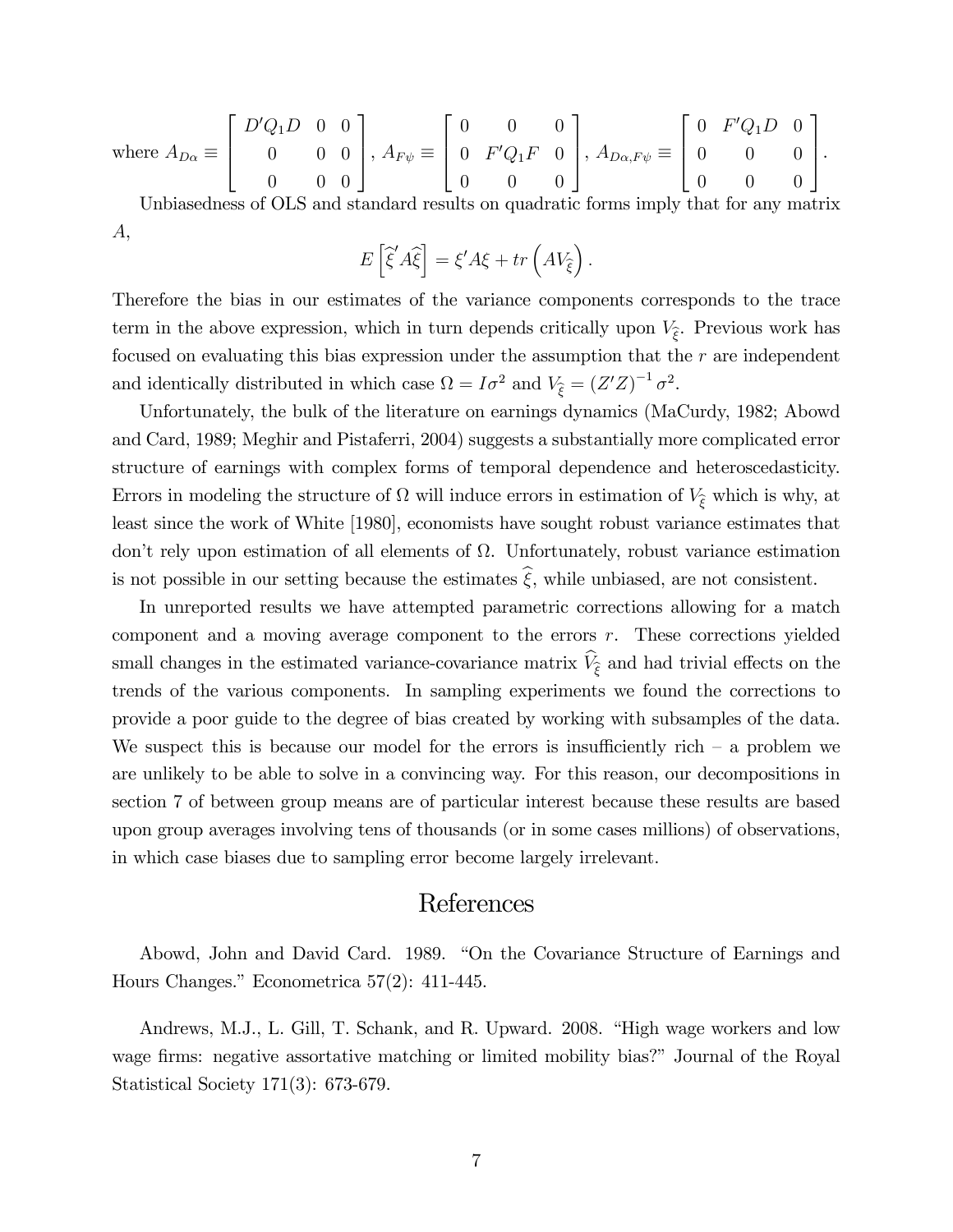Dustmann, Christian, Johannes Ludsteck, and Uta Schönberg. 2009. "Revisiting the German Wage Structure." Quarterly Journal of Economics 124(2): 843-881.

Macurdy, Thomas. 1982. "The use of time series processes to model the error structure of earnings in a longitudinal data analysis." Journal of Econometrics  $18(1)$ : 83-114.

Meghir, Costas and Luigi Pistaferri. 2004. "Income Variance Dynamics and Heterogeneity." Econometrica  $72(1)$ : 1-32.

Shewchuck, Jonathan Richard. 1994. "An Introduction to the Conjugate Gradient Method Without the Agonizing Pain: Edition  $1\frac{1}{4}$ " Working paper. School of Computer Science, Carnegie Mellon University.

White, Halbert. 1980. "A heteroskedasticity-consistent covariance matrix and a direct test for heteroskedasticity." Econometrica  $48(4)$ : 817–838.

## 4 Appendix Figures and Tables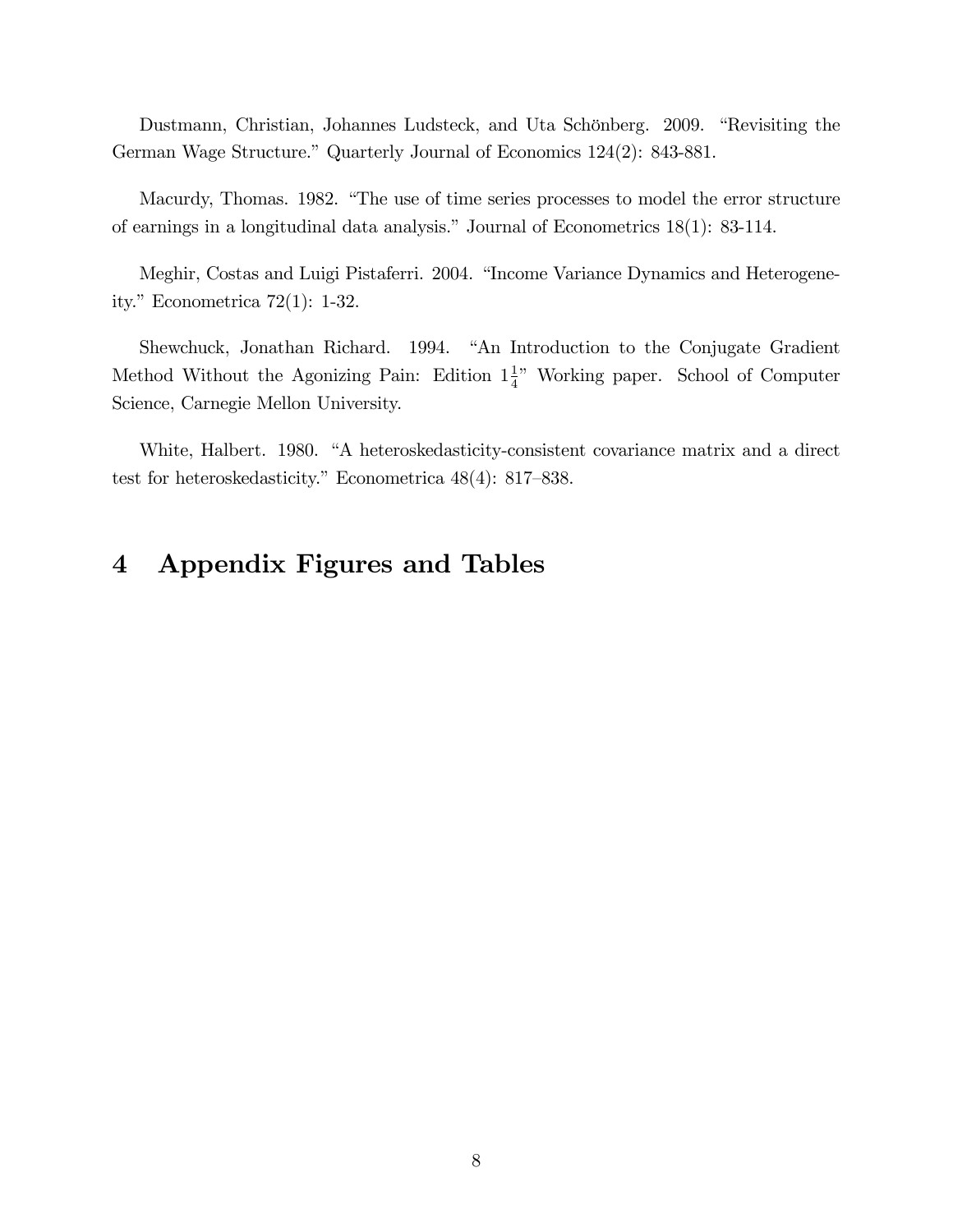|                                                                                                 | 1985       | 1997       | 2009       |
|-------------------------------------------------------------------------------------------------|------------|------------|------------|
| A. Male Workers                                                                                 |            |            |            |
| 1. Number of Full Time Job Spells<br>(age 20-60, non-marginal jobs)                             | 13,987,548 | 14,919,079 | 14,911,559 |
| 2. Number of unique person-firm-<br>year observations                                           | 13,181,917 | 13,968,286 | 13,456,305 |
| 3. Number of person-year observations<br>(highest-paying job only)                              | 11,980,159 | 12,661,995 | 12,104,223 |
| 4. Average number of spells per<br>job in year                                                  | 1.06       | 1.07       | 1.11       |
| 5. Average number of jobs per year                                                              | 1.10       | 1.10       | 1.11       |
| <b>B.</b> Female Workers<br>1. Number of Full Time Job Spells<br>(age 20-60, non-marginal jobs) | 6,965,926  | 7,937,037  | 8,142,682  |
| 2. Number of unique person-firm-<br>year observations                                           | 6,642,114  | 7,408,237  | 7,328,008  |
| 3. Number of person-year observations<br>(highest-paying job only)                              | 6,068,863  | 6,758,622  | 6,566,429  |
| 4. Average number of spells per<br>job in year                                                  | 1.05       | 1.07       | 1.11       |
| 5. Average number of jobs per year                                                              | 1.09       | 1.10       | 1.12       |

### Appendix Table A.1: Job Spells and Main Jobs in IEB Data Base

Notes: each "job spell" represents a notification of employment in the IEB data base. For each gender, the entry in row 1 is the number of such notifications for full time, non‐marginal jobs held by men age 20‐60. Row 2 shows the number of unique person‐firm‐year observations after collapsing multiple spells at the same employer in the same year. Row 3 shows the number of person observations after selecting the person‐firm‐year observation with the highest total earnings in the year as the "main job" in a given year. Row 4 gives the ratio of row 1 to row 2. Row 5 gives the ratio of row 2 to row 3.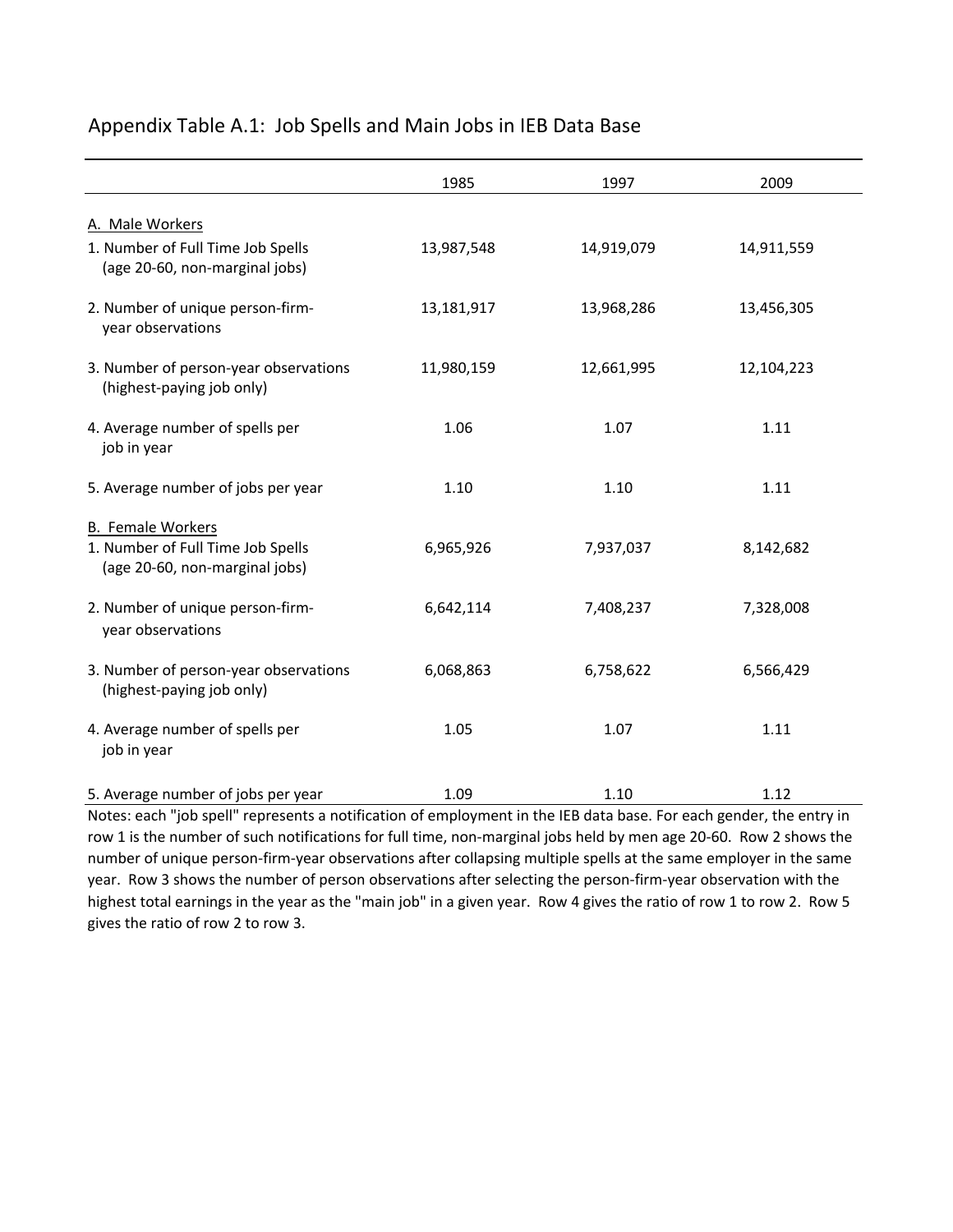|                                       | 1985     | 1997     | 2009     |
|---------------------------------------|----------|----------|----------|
| Moments of Unadjusted Log Wage Data:  |          |          |          |
| Mean                                  | 4.382    | 4.4612   | 4.434    |
| Std. Deviation                        | 0.2677   | 0.3104   | 0.3563   |
| <b>Fraction Censored</b>              | 0.155    | 0.107    | 0.0726   |
| Parameter Estimates from Tobit model: |          |          |          |
| Intercept                             | 0.539    | $-0.108$ | $-0.194$ |
|                                       | (0.030)  | (0.020)  | (0.003)  |
| Age/ $10$                             | 0.026    | $-0.009$ | $-0.103$ |
|                                       | (0.002)  | (0.002)  | (0.003)  |
| Fraction of person's other wage       | 0.268    | 0.270    | 0.699    |
| observations censored                 | (0.003)  | (0.005)  | (0.011)  |
| Mean of log wage for person           | 0.693    | 0.909    | 0.819    |
| in other years                        | (0.003)  | (0.003)  | (0.004)  |
| Dummy for firm size > 10              | $-0.006$ | $-0.006$ | 0.005    |
|                                       | (0.002)  | (0.002)  | (0.002)  |
| Fraction of workers at firm with      | $-0.045$ | $-0.013$ | 0.007    |
| university degree <sup>®</sup>        | (0.012)  | (0.011)  | (0.014)  |
| Mean years of schooling of workers    | $-0.014$ | $-0.010$ | $-0.007$ |
| at firm                               | (0.002)  | (0.002)  | (0.002)  |
| Fraction of co-workers with           | 0.093    | 0.000    | 0.135    |
| censored wage <sup>**</sup>           | (0.007)  | (0.007)  | (0.010)  |
| Mean log wage of co-workers           | 0.187    | 0.163    | 0.374    |
|                                       | (0.004)  | (0.004)  | (0.004)  |
| Dummy if person observed in           | $-0.398$ | $-0.935$ | $-0.808$ |
| only 1 year                           | (0.005)  | (0.013)  | (0.016)  |
| Dummy if firm has only 1              | $-0.223$ | $-0.178$ | $-0.386$ |
| worker                                | (0.005)  | (0.005)  | (0.006)  |
| Estimated scale parameter             | 0.147    | 0.135    | 0.195    |
|                                       | (0.001)  | (0.001)  | (0.001)  |
| Sample size                           | 62,889   | 58,392   | 65,904   |

## Appendix Table A.2: Selected Tobit Models for Male Apprentices, Age 40‐49

Notes: standard errors in parentheses. Table entries are coefficient estimates from Tobit models fit to log real daily wages, with censoring at the Social Security maximum contribution rate. Models also include firm size (number of current‐year full time male employees) and its square.

\* Characteristics of full‐time male (non‐marginal) employees at the same firm.

\*\*Statistic is calculated for full‐time male employees at the same firm, excluding the individual of interest. For employers with one firm, statistic is set to mean.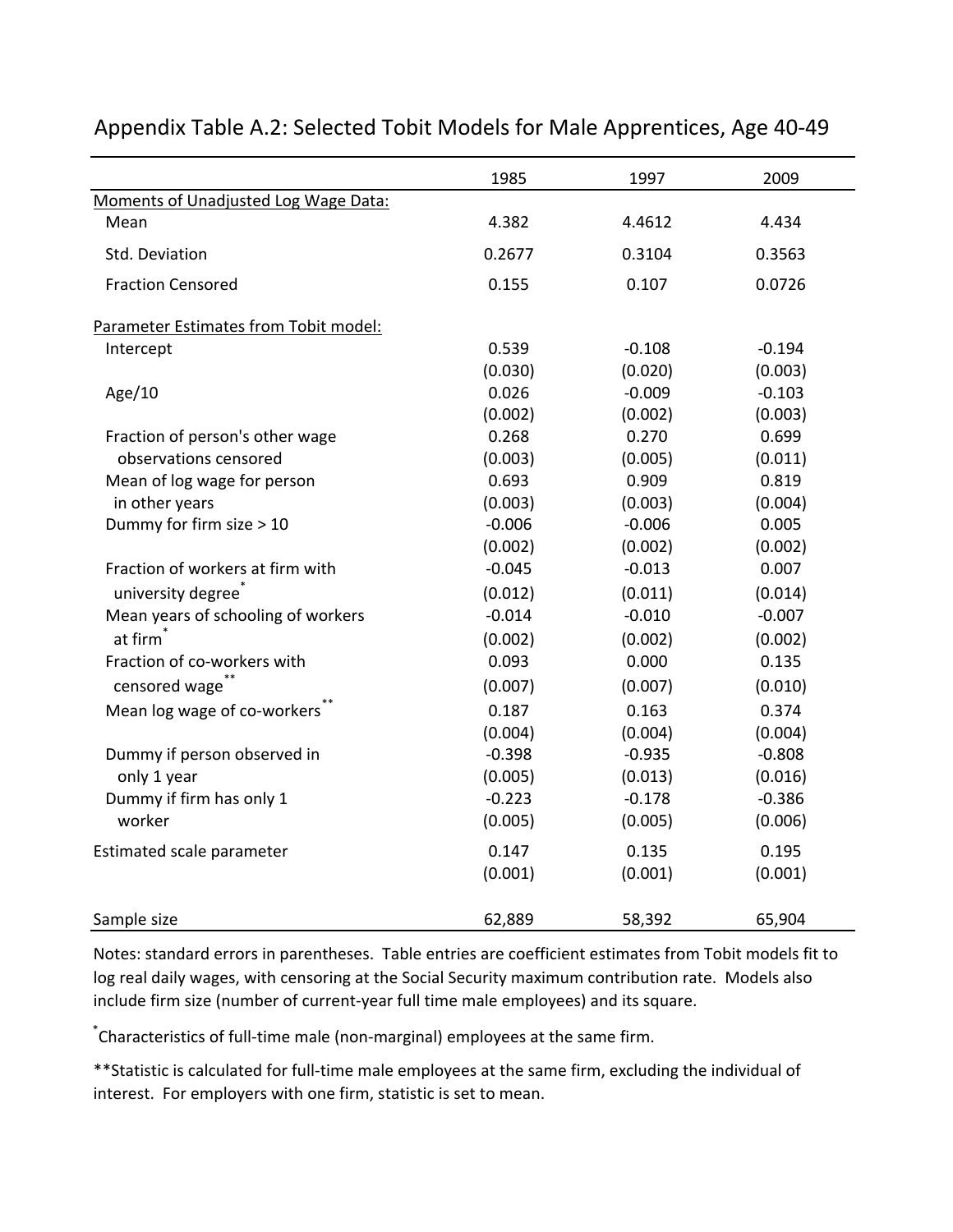|                       |               | Mean Log Wages of Movers |               |        | Change from 2 Years |         |                          |
|-----------------------|---------------|--------------------------|---------------|--------|---------------------|---------|--------------------------|
|                       | Number of     | 2 Years                  | 1 Year        | 1 Year | 2 Years             |         | Before to 2 Years After: |
| Origin/destination    | Observations: | <b>Before</b>            | <b>Before</b> | After  | After               | Raw     | Adjusted**               |
| Quartile <sup>*</sup> | (1)           | (2)                      | (3)           | (4)    | (5)                 | (6)     | (7)                      |
| Interval 1: 1985-1991 |               |                          |               |        |                     |         |                          |
| $1$ to $1$            | 333,648       | 4.00                     | 4.03          | 4.08   | 4.11                | 0.11    | 0.00                     |
| $1$ to $2$            | 206,251       | 4.06                     | 4.08          | 4.21   | 4.25                | 0.18    | 0.07                     |
| 1 to 3                | 136,119       | 4.06                     | 4.09          | 4.27   | 4.32                | 0.26    | 0.15                     |
| 1 to 4                | 82,193        | 4.10                     | 4.13          | 4.38   | 4.44                | 0.34    | 0.23                     |
| $2$ to $1$            | 125,376       | 4.16                     | 4.18          | 4.14   | 4.18                | 0.01    | $-0.07$                  |
| $2$ to $2$            | 204,787       | 4.23                     | 4.25          | 4.29   | 4.32                | 0.09    | 0.00                     |
| $2$ to $3$            | 158,360       | 4.26                     | 4.28          | 4.36   | 4.40                | 0.14    | 0.05                     |
| $2$ to $4$            | 86,038        | 4.30                     | 4.32          | 4.47   | 4.53                | 0.23    | 0.14                     |
| $3$ to $1$            | 59,334        | 4.25                     | 4.26          | 4.16   | 4.19                | $-0.05$ | $-0.15$                  |
| $3$ to $2$            | 91,474        | 4.32                     | 4.34          | 4.33   | 4.37                | 0.06    | $-0.05$                  |
| $3$ to $3$            | 173,160       | 4.38                     | 4.41          | 4.45   | 4.49                | 0.10    | 0.00                     |
| $3$ to $4$            | 136,569       | 4.46                     | 4.49          | 4.59   | 4.64                | 0.18    | 0.07                     |
| 4 to 1                | 30,110        | 4.37                     | 4.40          | 4.25   | 4.28                | $-0.09$ | $-0.22$                  |
| $4$ to $2$            | 41,079        | 4.46                     | 4.49          | 4.45   | 4.49                | 0.03    | $-0.10$                  |
| 4 to 3                | 91,177        | 4.55                     | 4.58          | 4.60   | 4.63                | 0.08    | $-0.05$                  |
| 4 to 4                | 290,921       | 4.68                     | 4.71          | 4.78   | 4.81                | 0.13    | 0.00                     |
| Interval 4: 2002-2009 |               |                          |               |        |                     |         |                          |
| $1$ to $1$            | 541,307       | 3.88                     | 3.87          | 3.87   | 3.88                | 0.00    | 0.00                     |
| 1 to 2                | 197,982       | 4.02                     | 4.02          | 4.17   | 4.18                | 0.16    | 0.17                     |
| $1$ to $3$            | 88,768        | 4.00                     | 4.02          | 4.29   | 4.32                | 0.33    | 0.33                     |
| $1$ to $4$            | 49,167        | 4.06                     | 4.08          | 4.47   | 4.52                | 0.47    | 0.47                     |
|                       |               |                          |               |        |                     |         |                          |
| $2$ to $1$            | 208,184       | 4.20                     | 4.19          | 4.02   | 4.03                | $-0.17$ | $-0.16$                  |
| $2$ to $2$            | 333,219       | 4.32                     | 4.31          | 4.30   | 4.31                | $-0.01$ | 0.00                     |
| $2$ to $3$            | 137,528       | 4.38                     | 4.38          | 4.44   | 4.46                | 0.08    | 0.08                     |
| $2$ to $4$            | 59,080        | 4.47                     | 4.48          | 4.63   | 4.67                | 0.20    | 0.21                     |
| $3$ to $1$            | 73,218        | 4.34                     | 4.33          | 4.02   | 4.04                | $-0.30$ | $-0.31$                  |
| $3$ to $2$            | 133,606       | 4.46                     | 4.46          | 4.39   | 4.40                | $-0.06$ | $-0.07$                  |
| $3$ to $3$            | 275,521       | 4.55                     | 4.55          | 4.56   | 4.57                | 0.02    | 0.00                     |
| $3$ to $4$            | 150,989       | 4.68                     | 4.69          | 4.77   | 4.81                | 0.13    | 0.11                     |
| $4$ to $1$            | 32,664        | 4.52                     | 4.53          | 4.14   | 4.17                | $-0.35$ | $-0.43$                  |
| $4$ to $2$            | 47,193        | 4.65                     | 4.67          | 4.53   | 4.56                | $-0.09$ | $-0.18$                  |
| $4$ to $3$            | 127,276       | 4.74                     | 4.76          | 4.72   | 4.75                | 0.00    | $-0.08$                  |
| 4 to 4                | 546,855       | 4.94                     | 4.96          | 4.97   | 5.02                | 0.08    | 0.00                     |

Appendix Table A.3: Mean Log Wages Before and After Job Change, by Quartile of Mean Co‐workers' Wages at Origin and Destination Establishments

Notes: entries are mean log real daily wages for job changers who are observed with at least 2 years of data prior to a job change, and two years after. Sample excludes movers to/from establishments with 1 worker.

\* Quartiles are based on mean wages of co‐workers at old job in year prior to move, and in new job in year after move.

\*\*Trend‐adjusted mean wage change, calculated as mean wage change for origin‐destination group, minus mean change for job movers from the same origin quartile who remain in same quartile.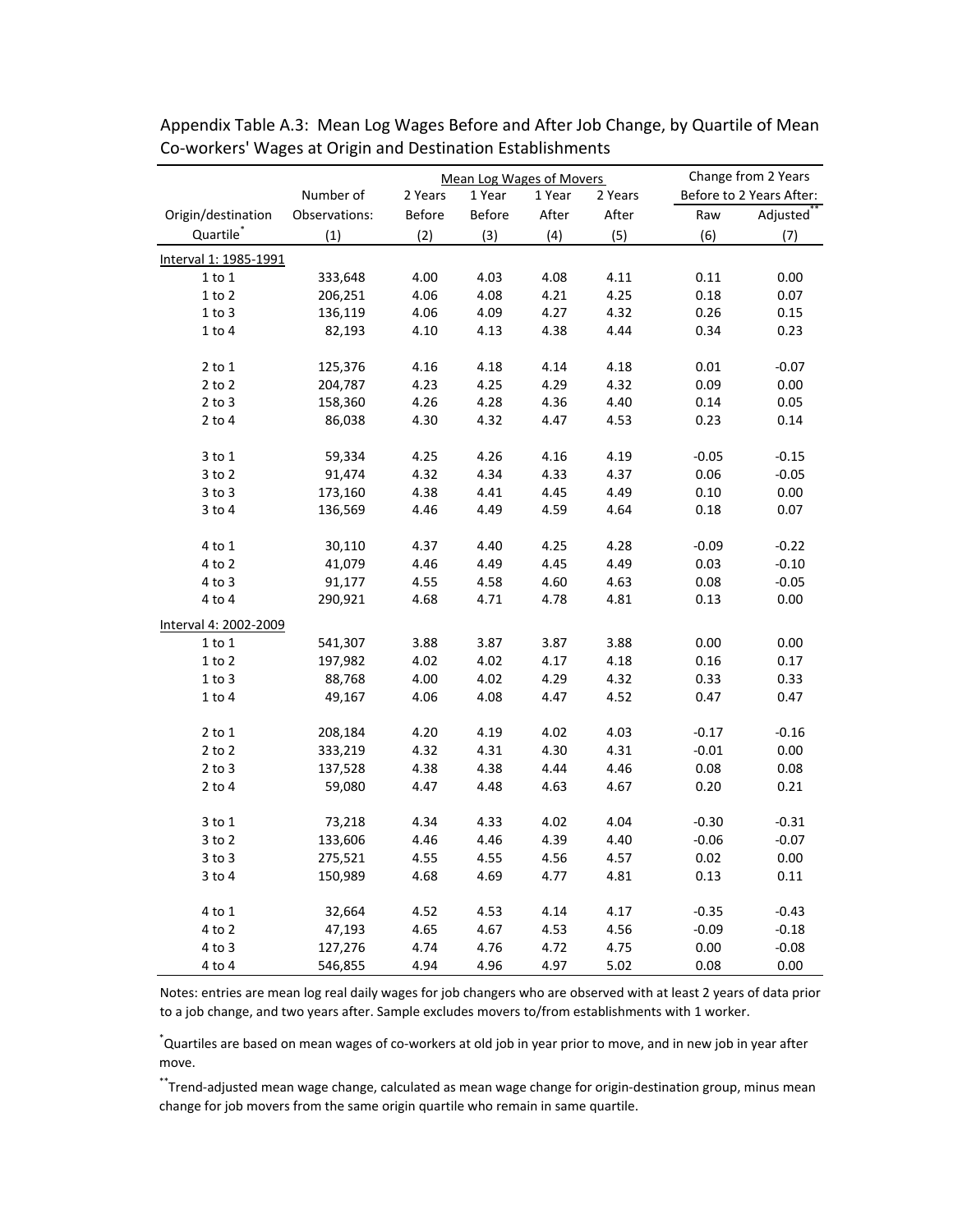|                                                                                                    | Interval 1<br>1985-1991<br>(1) | Interval <sub>2</sub><br>1990-1996<br>(2) | Interval 3<br>1996-2002<br>(3) | Interval 4<br>2002-2009<br>(4) |
|----------------------------------------------------------------------------------------------------|--------------------------------|-------------------------------------------|--------------------------------|--------------------------------|
| Person and Establishment Parameters:                                                               |                                |                                           |                                |                                |
| Number person effects                                                                              | 10,128,342                     | 10,346,742                                | 9,288,956                      | 8,145,059                      |
| Number establishment effects                                                                       | 1,008,959                      | 1,078,911                                 | 1,093,438                      | 990,608                        |
| <b>Summary of Parameter Estimates:</b><br>Std. dev. of person effects<br>(across person-year obs.) | 0.241                          | 0.249                                     | 0.271                          | 0.285                          |
| Std. dev. of establ. effects<br>(across person-year obs.)                                          | 0.152                          | 0.159                                     | 0.170                          | 0.202                          |
| Std. dev. of Xb<br>(across person-year obs.)                                                       | 0.121                          | 0.080                                     | 0.073                          | 0.064                          |
| Correlation of person/est effects<br>(across person-year obs.)                                     | $-0.035$                       | 0.008                                     | 0.048                          | 0.098                          |
| Correlation of person effects/Xb<br>(across person-year obs.)                                      | 0.050                          | 0.075                                     | $-0.029$                       | 0.020                          |
| Correlation of establ. effects/Xb<br>(across person-year obs.)                                     | 0.064                          | 0.064                                     | 0.048                          | 0.082                          |
| <b>RMSE of AKM residual</b>                                                                        | 0.110                          | 0.109                                     | 0.110                          | 0.110                          |
| Adjusted R-squared                                                                                 | 0.887                          | 0.891                                     | 0.901                          | 0.919                          |
| <b>Comparison Match Model</b>                                                                      |                                |                                           |                                |                                |
| RMSE of Match model                                                                                | 0.096                          | 0.095                                     | 0.094                          | 0.094                          |
| Std. Dev of Match Effect <sup>®</sup>                                                              | 0.054                          | 0.052                                     | 0.056                          | 0.057                          |
| Std. Dev. Log Wages                                                                                | 0.328                          | 0.329                                     | 0.349                          | 0.388                          |
| Sample size                                                                                        | 54,993,845                     | 56,701,812                                | 51,031,280                     | 50,700,611                     |

Appendix Table A.4: Estimation Results for AKM Model, Fit by Interval for Male Apprentices

Notes: see notes to Table III. Models reported here are estimated for subsample of full time male workers with apprenticeship training only. Xb includes year dummies and quadratic and cubic terms in age (total of 8 parameters in intervals 1-3, 9 in interval 4). Match model includes Xb and separate dummy for each job (person‐establishment pair).

\* Standard deviation of match effect estimated as square root of difference in mean squared errors between AKM model and match effect model.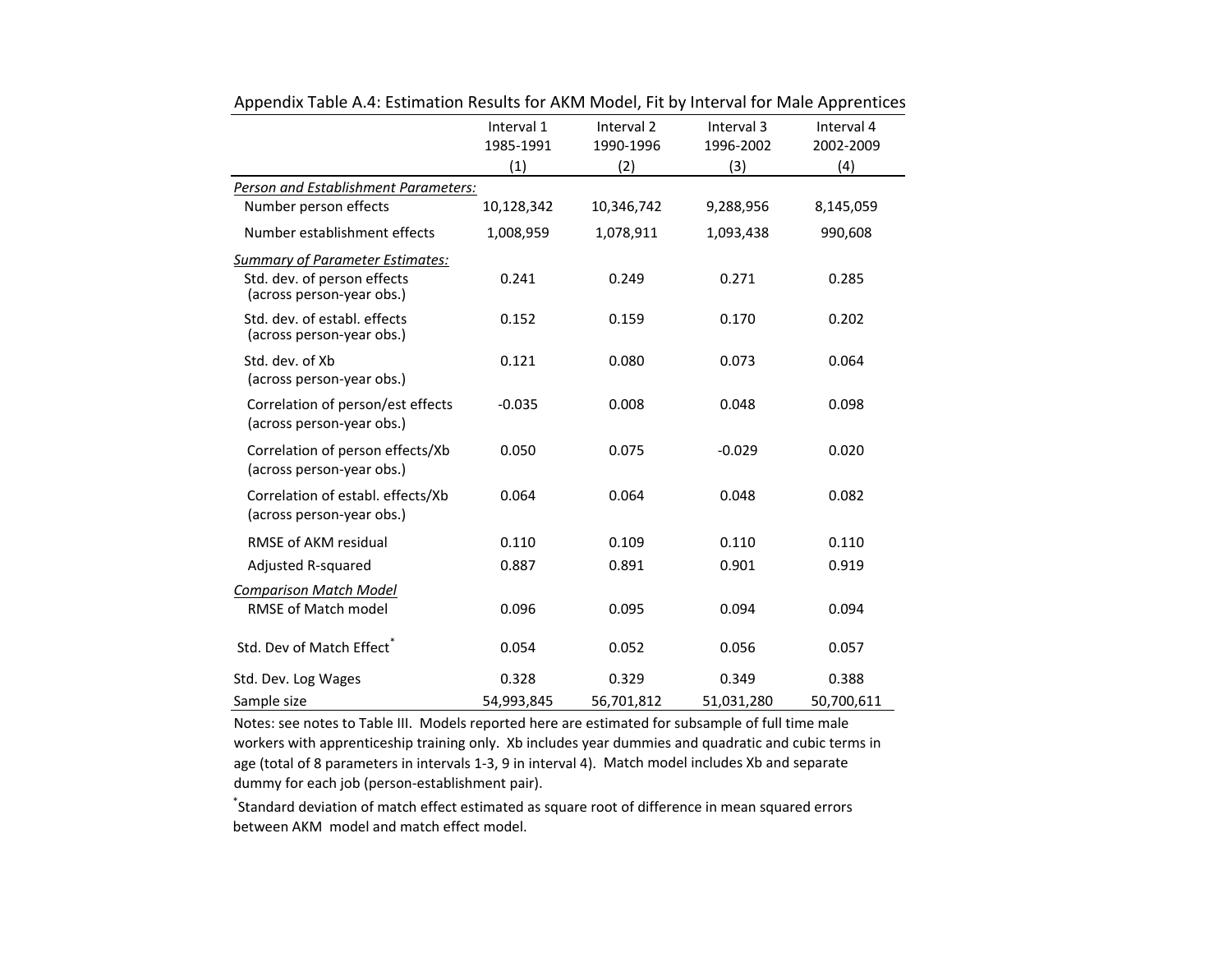|                                               | Interval 1 (1985-1991) |                | Interval 4 (2002-2009) |                | Change from Interval 1 to 4 |                |
|-----------------------------------------------|------------------------|----------------|------------------------|----------------|-----------------------------|----------------|
|                                               | Var. Component         | Share of Total | Var. Component         | Share of Total | Var. Component              | Share of Total |
|                                               | (1)                    | (2)            | (3)                    | (4)            | (5)                         | (6)            |
| Total variance of log wages                   | 0.108                  | 100.0          | 0.150                  | 100.0          | 0.043                       | 100            |
| Components of Variance:                       |                        |                |                        |                |                             |                |
| Variance of person effect                     | 0.058                  | 53.7           | 0.081                  | 54.2           | 0.024                       | 55             |
| Variance of establ, effect                    | 0.023                  | 21.3           | 0.041                  | 27.1           | 0.018                       | 42             |
| Variance of Xb                                | 0.015                  | 13.6           | 0.004                  | 2.7            | $-0.011$                    | $-25$          |
| Variance of residual                          | 0.010                  | 8.9            | 0.010                  | 6.6            | 0.000                       | $\mathbf{1}$   |
| 2cov(person, establ.)                         | $-0.003$               | $-2.4$         | 0.011                  | 7.5            | 0.014                       | 32             |
| 2cov(Xb, person+establ.)                      | 0.005                  | 4.9            | 0.003                  | 1.9            | $-0.002$                    | -6             |
| Counterfactuals for Variance of log wages:    |                        |                |                        |                |                             |                |
| 1. No rise in correl. of person/estab. effect | 0.108                  |                | 0.143                  |                | 0.035                       | 82             |
| 2. No rise in var. of estab. effect           | 0.108                  |                | 0.131                  |                | 0.023                       | 55             |
| 3. Both 1 and 2                               | 0.108                  |                | 0.125                  |                | 0.018                       | 42             |

#### Appendix Table A.5: Decompositions of Rise in Wage Inequality for Apprentices

Notes: see notes to Table IV. Calculations based on estimated AKM models summarized in Appendix Table A.4.

\* Counterfactual 1 computes the counterfactual rise in variance assuming the correlation between the person and establishment effects remains at its interval 1 value -- i.e. imposing the restriction that Cov<sub>4</sub>(person, establ.) =  $\rho_1$  Var<sub>4</sub>(person)<sup>1/2</sup> x Var<sub>4</sub>(establ.)<sup>1/2</sup> where subscript 4 refers to the interval 4 value of the statistic and and  $p_1$  is the correlation between the person and establishment effects in interval 1. Counterfactual 2 assumes that the variance of establishment effects remains at its interval 1 level. Counterfactual 3 imposes both of these restrictions.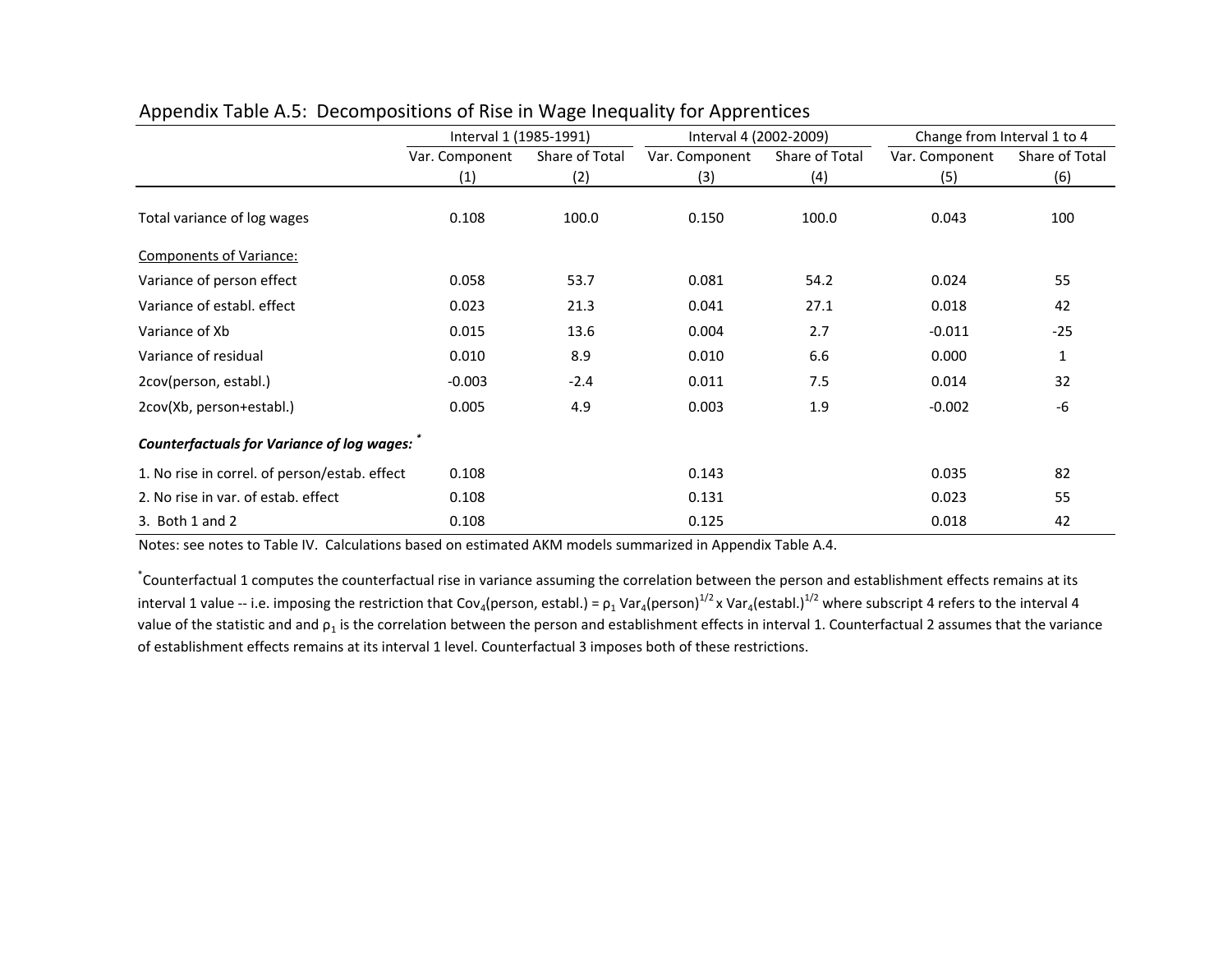|                                                                                                    | Interval 1<br>1985-1991 | Interval <sub>2</sub><br>1990-1996 | Interval 3<br>1996-2002 | Interval 4<br>2002-2009 |
|----------------------------------------------------------------------------------------------------|-------------------------|------------------------------------|-------------------------|-------------------------|
|                                                                                                    | (1)                     | (2)                                | (3)                     | (4)                     |
| Person and Establishment Parameters:                                                               |                         |                                    |                         |                         |
| Number person effects                                                                              | 9,660,968               | 10,155,014                         | 9,756,379               | 9,559,738               |
| Number establishment effects                                                                       | 1,079,129               | 1,176,133                          | 1,191,607               | 1,196,201               |
| <b>Summary of Parameter Estimates:</b><br>Std. dev. of person effects<br>(across person-year obs.) | 0.332                   | 0.332                              | 0.365                   | 0.397                   |
| Std. dev. of establ. effects<br>(across person-year obs.)                                          | 0.232                   | 0.227                              | 0.247                   | 0.277                   |
| Std. dev. of Xb<br>(across person-year obs.)                                                       | 0.145                   | 0.098                              | 0.086                   | 0.087                   |
| Correlation of person/establ. effects<br>(across person-year obs.)                                 | $-0.009$                | 0.039                              | 0.044                   | 0.069                   |
| Correlation of person effects/Xb<br>(across person-year obs.)                                      | $-0.249$                | $-0.140$                           | $-0.117$                | $-0.089$                |
| Correlation of establ. effects/Xb<br>(across person-year obs.)                                     | 0.040                   | 0.024                              | 0.009                   | 0.041                   |
| <b>RMSE of AKM residual</b>                                                                        | 0.137                   | 0.135                              | 0.147                   | 0.157                   |
| Adjusted R-squared                                                                                 | 0.894                   | 0.900                              | 0.901                   | 0.909                   |
| <b>Comparison Match Model</b>                                                                      |                         |                                    |                         |                         |
| <b>RMSE of Match model</b>                                                                         | 0.117                   | 0.118                              | 0.125                   | 0.133                   |
| Adjusted R-squared                                                                                 | 0.922                   | 0.924                              | 0.928                   | 0.934                   |
| Std. Dev. of Match Effect*                                                                         | 0.070                   | 0.067                              | 0.077                   | 0.083                   |
| Addendum                                                                                           |                         |                                    |                         |                         |
| Std. Dev. Log Wages                                                                                | 0.420                   | 0.427                              | 0.467                   | 0.521                   |
| Sample size                                                                                        | 40,846,416              | 44,351,293                         | 41,576,298              | 44,751,361              |

#### Appendix Table A.6: Estimation Results for AKM Model for Full Time Female Workers

 $\overline{\phantom{0}}$ 

 $\overline{\phantom{0}}$ 

Notes: see notes to Table III. Models reported here are estimated for subsample of full time female workers. Xb includes year dummies and quadratic and cubic terms in age (total of 8 parameters in intervals 1‐3, 9 in interval 4). Match model includes Xb and separate dummy for each job (person‐establishment pair).

\*Standard deviation of match effect estimated as square root of difference in mean squared errors between AKM model and match effect model.